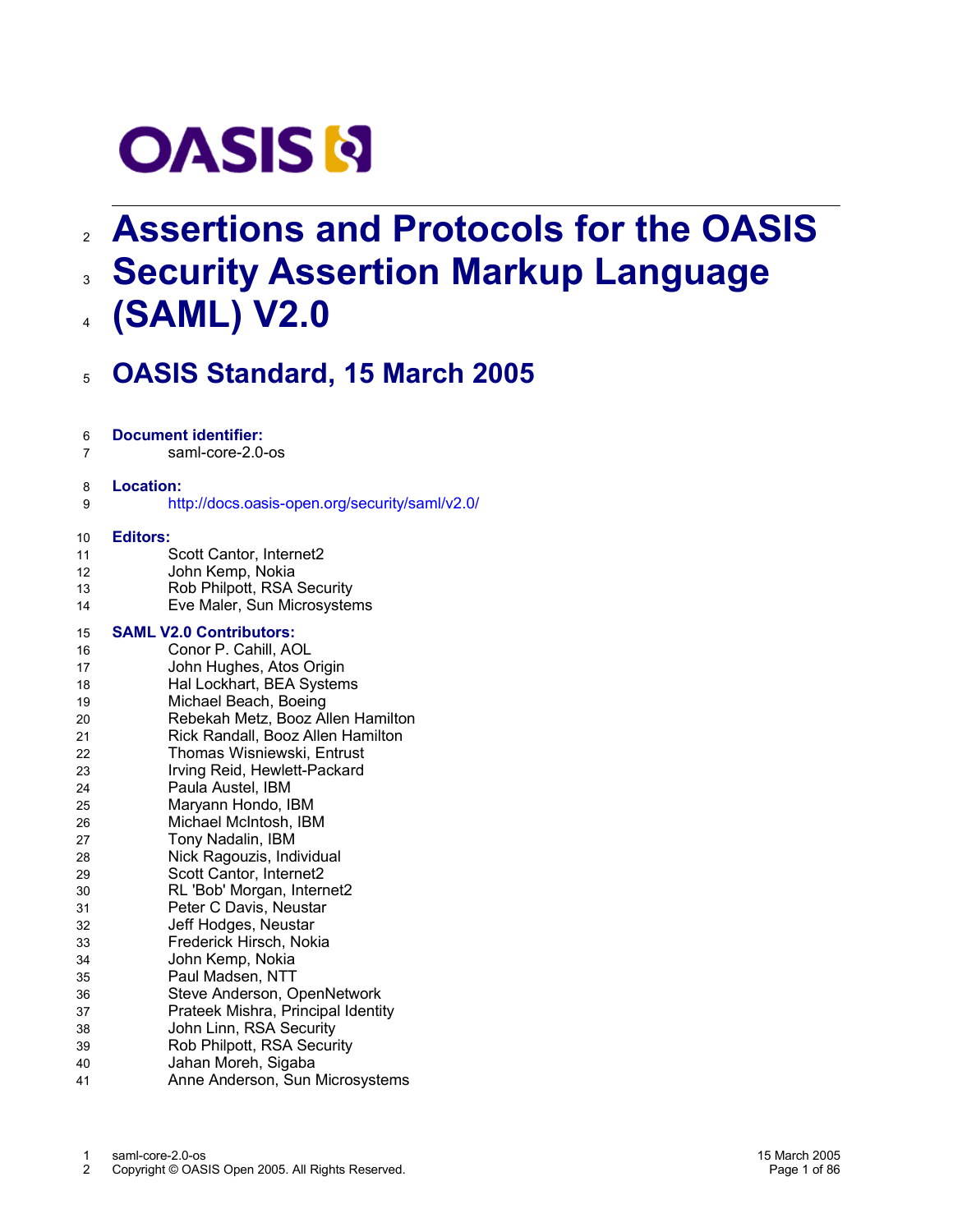- Eve Maler, Sun Microsystems 42
- Ron Monzillo, Sun Microsystems 43
- Greg Whitehead, Trustgenix 44

#### **Abstract:** 45

This specification defines the syntax and semantics for XML-encoded assertions about authentication, attributes, and authorization, and for the protocols that convey this information. 46 47

#### **Status:** 48

- This is an **OASIS Standard** document produced by the Security Services Technical Committee. It was approved by the OASIS membership on 1 March 2005. 49 50
- Committee members should submit comments and potential errata to the security-51
- services@lists.oasis-open.org list. Others should submit them by filling out the web form located at http://www.oasis-open.org/committees/comments/form.php?wg\_abbrev=security. The committee will publish on its web page (http://www.oasis-open.org/committees/security) a catalog of any changes made to this document as a result of comments. 52 53 54 55
- For information on whether any patents have been disclosed that may be essential to 56
- implementing this specification, and any offers of patent licensing terms, please refer to the 57
- Intellectual Property Rights web page for the Security Services TC (http://www.oasisopen.org/committees/security/ipr.php). 58 59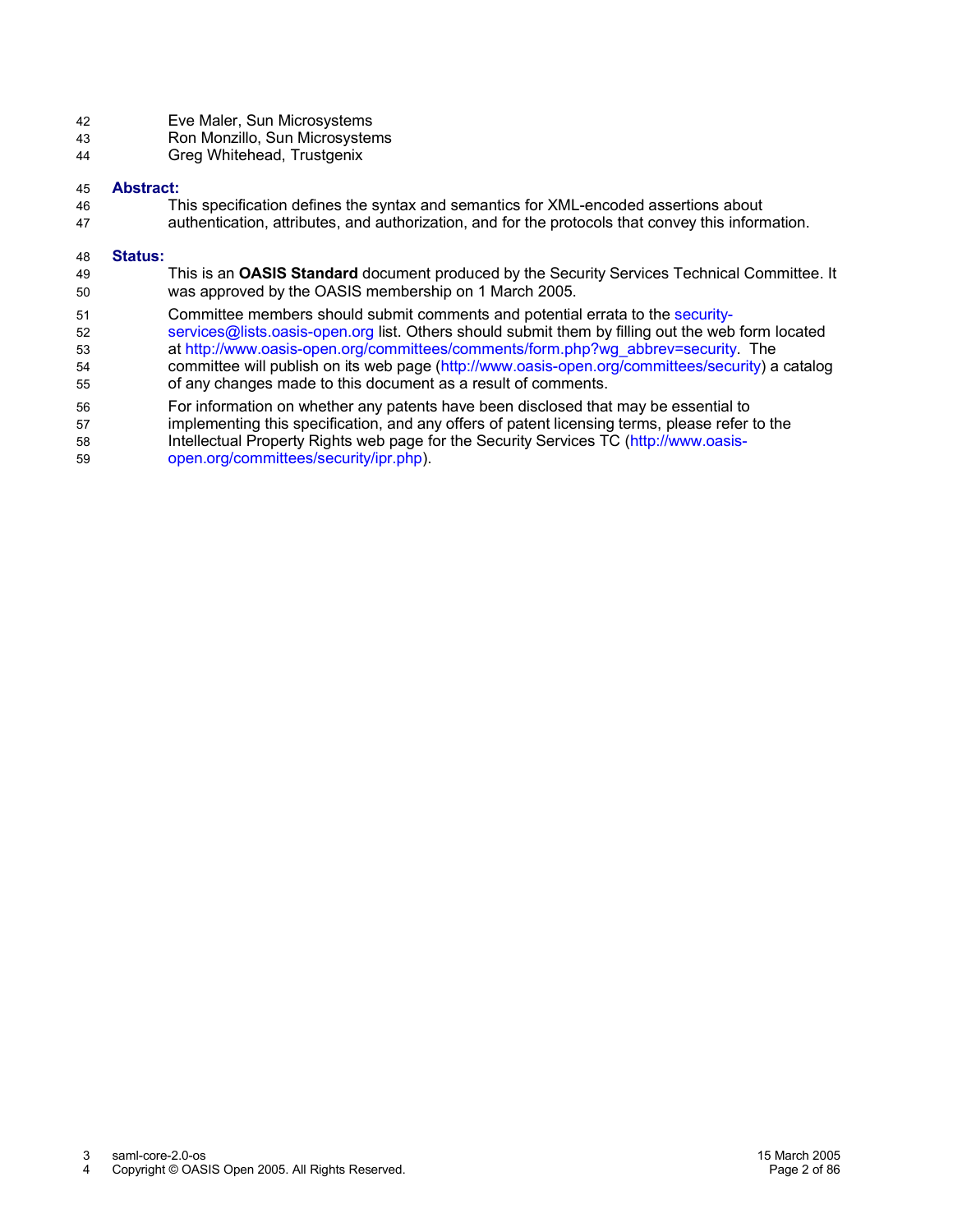## **Table of Contents** 60

| 61       |                                 |     |
|----------|---------------------------------|-----|
| 62       |                                 |     |
| 63       |                                 |     |
| 64       |                                 |     |
| 65       |                                 |     |
| 66       |                                 |     |
| 67       |                                 |     |
| 68       |                                 |     |
| 69       |                                 |     |
| 70       |                                 |     |
| 71       |                                 |     |
| 72       |                                 |     |
| 73       |                                 |     |
| 74       |                                 |     |
| 75       |                                 |     |
| 76       |                                 |     |
| 77       |                                 |     |
| 78       |                                 |     |
| 79       |                                 |     |
| 80       |                                 |     |
| 81       |                                 |     |
| 82       |                                 |     |
| 83       |                                 |     |
| 84       |                                 |     |
| 85       |                                 |     |
| 86       |                                 |     |
| 87       |                                 |     |
| 88       |                                 |     |
| 89       |                                 |     |
| 90       |                                 |     |
| 91       |                                 |     |
| 92<br>93 |                                 |     |
| 94       |                                 |     |
| 95       |                                 |     |
| 96       |                                 |     |
| 97       | 2.6.1 Element <advice></advice> | 26  |
| 98       |                                 |     |
| 99       |                                 |     |
| 100      |                                 |     |
| 101      |                                 |     |
| 102      |                                 | .28 |
| 103      |                                 |     |
| 104      |                                 |     |
| 105      |                                 |     |
| 106      |                                 |     |
| 107      |                                 |     |
| 108      |                                 |     |
| 109      |                                 |     |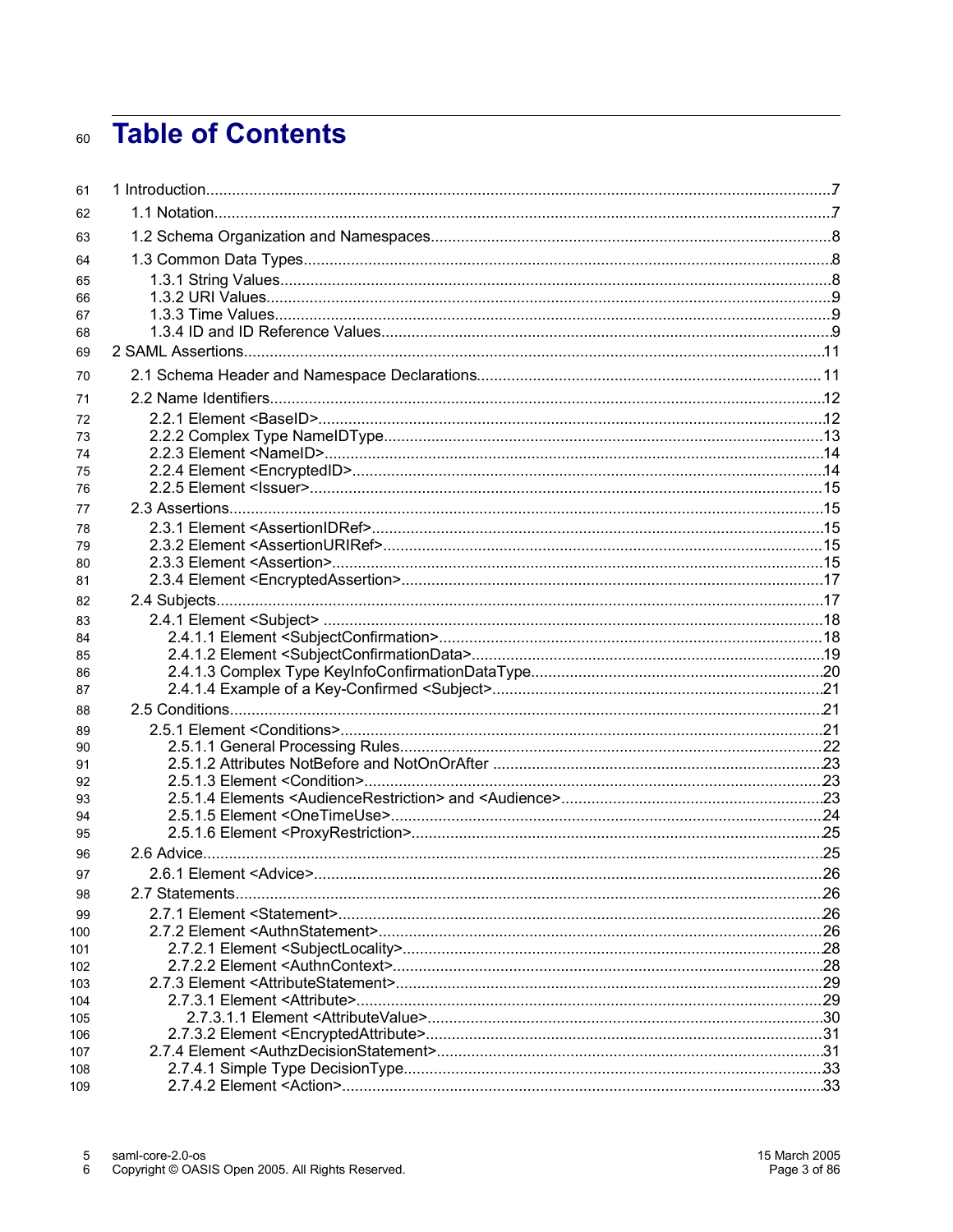| 110        |  |
|------------|--|
| 111        |  |
| 112        |  |
| 113        |  |
| 114        |  |
| 115        |  |
| 116        |  |
| 117        |  |
| 118        |  |
| 119        |  |
| 120        |  |
| 121        |  |
| 122        |  |
| 123        |  |
| 124        |  |
| 125        |  |
| 126        |  |
| 127        |  |
| 128        |  |
| 129        |  |
| 130        |  |
| 131        |  |
| 132        |  |
| 133        |  |
| 134        |  |
| 135<br>136 |  |
| 137        |  |
| 138        |  |
| 139        |  |
| 140        |  |
| 141        |  |
| 142        |  |
| 143        |  |
| 144        |  |
| 145        |  |
| 146        |  |
| 147        |  |
| 148        |  |
| 149        |  |
| 150        |  |
| 151        |  |
| 152        |  |
| 153        |  |
| 154        |  |
| 155        |  |
| 156        |  |
| 157        |  |
| 158        |  |
| 159        |  |
| 160        |  |
| 161        |  |
| 162        |  |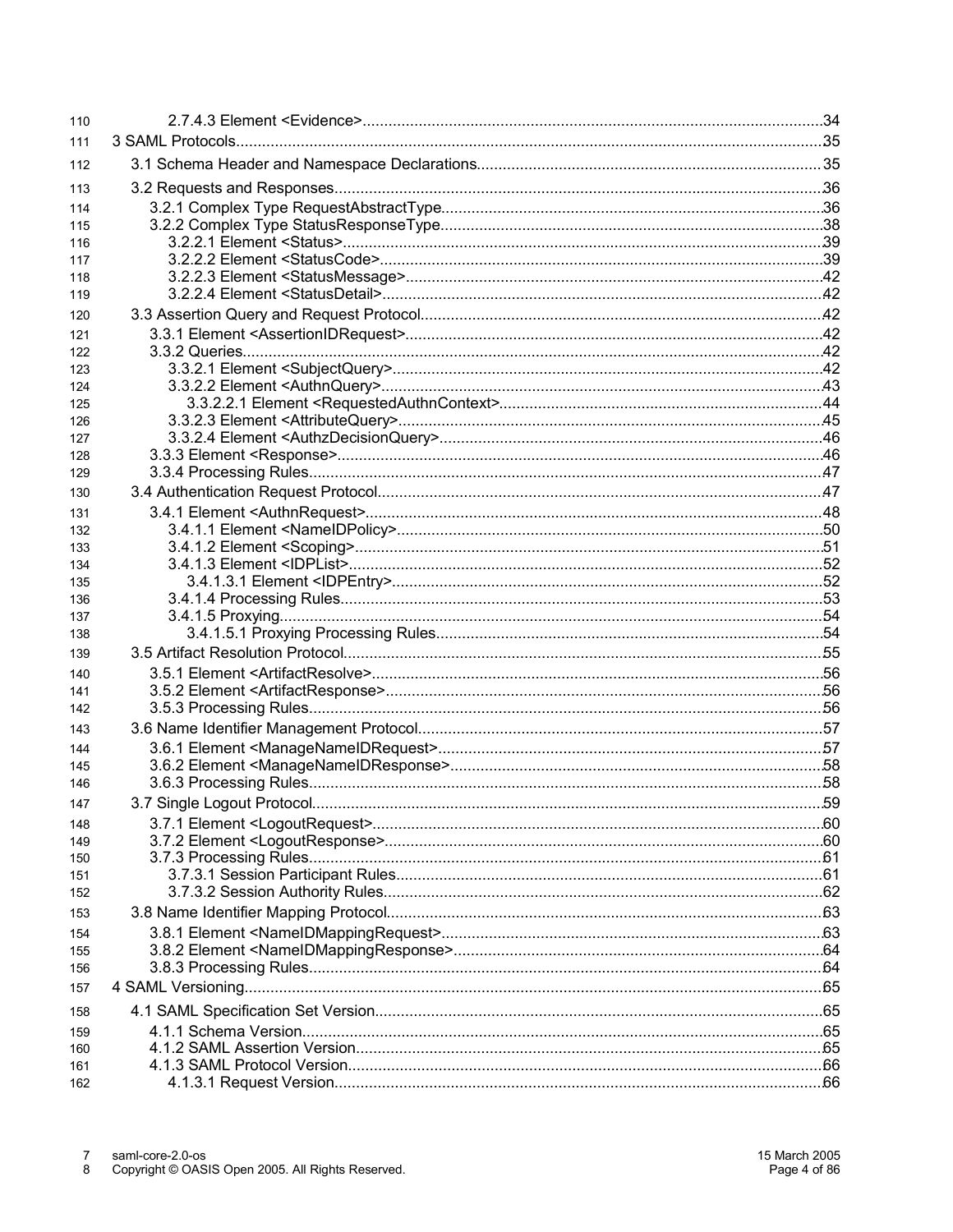| 163<br>164 |                     |  |
|------------|---------------------|--|
| 165        |                     |  |
| 166        |                     |  |
| 167        |                     |  |
| 168        |                     |  |
| 169        |                     |  |
| 170        |                     |  |
| 171        |                     |  |
| 172        |                     |  |
| 173        |                     |  |
| 174        |                     |  |
| 175        |                     |  |
| 176        |                     |  |
| 177        |                     |  |
| 178        |                     |  |
| 179        |                     |  |
| 180        |                     |  |
| 181        |                     |  |
| 182        |                     |  |
| 183        |                     |  |
| 184        |                     |  |
| 185        |                     |  |
| 186        |                     |  |
| 187        |                     |  |
| 188        |                     |  |
| 189        |                     |  |
| 190        |                     |  |
| 191        |                     |  |
| 192        |                     |  |
| 193        |                     |  |
| 194        |                     |  |
| 195        |                     |  |
| 196        |                     |  |
| 197        | 8.2.2 URI Reference |  |
| 198        |                     |  |
| 199        |                     |  |
| 200        |                     |  |
| 201<br>202 |                     |  |
| 203        |                     |  |
| 204        |                     |  |
| 205        |                     |  |
| 206        |                     |  |
| 207        |                     |  |
| 208        |                     |  |
| 209        |                     |  |
| 210        |                     |  |
| 211        |                     |  |
| 212<br>213 |                     |  |
|            |                     |  |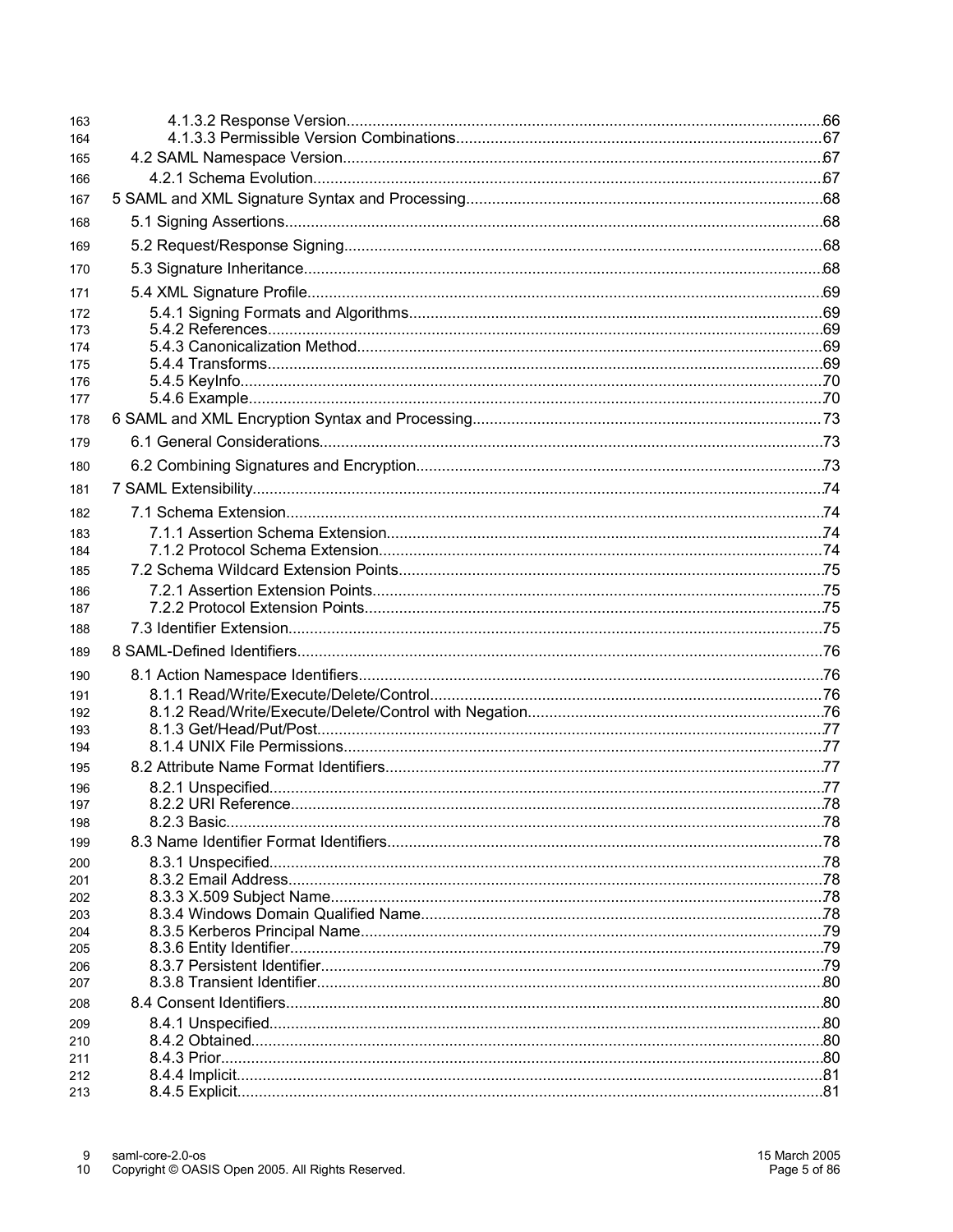| 215 |  |
|-----|--|
|     |  |
|     |  |
| 218 |  |
|     |  |
|     |  |
| 221 |  |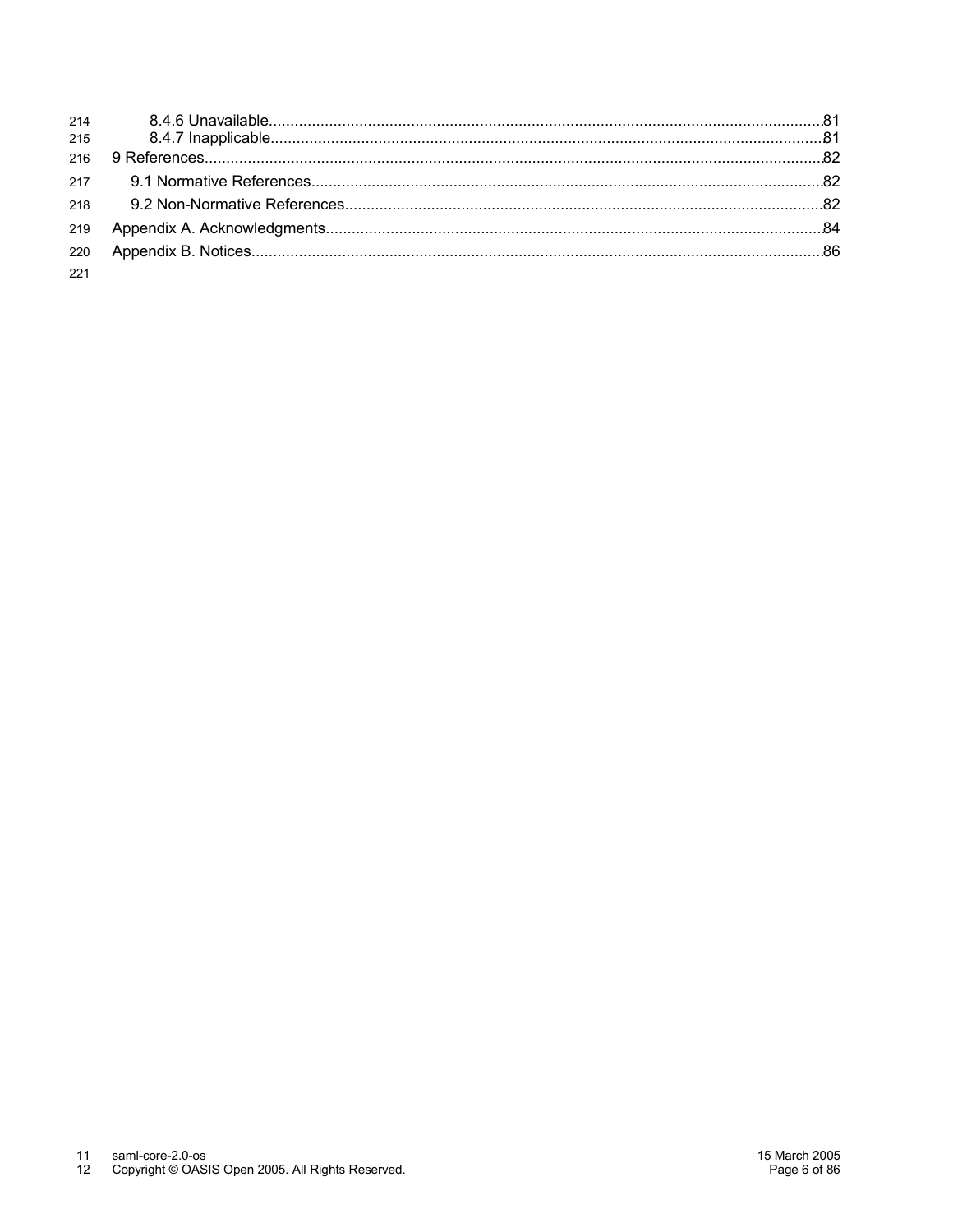## **1 Introduction** 222

The Security Assertion Markup Language (SAML) defines the syntax and processing semantics of 223

assertions made about a subject by a system entity. In the course of making, or relying upon such 224

assertions, SAML system entities may use other protocols to communicate either regarding an assertion 225

itself, or the subject of an assertion. This specification defines both the structure of SAML assertions, and an associated set of protocols, in addition to the processing rules involved in managing a SAML system. 226 227

SAML assertions and protocol messages are encoded in XML [XML] and use XML namespaces 228

[XMLNS]. They are typically embedded in other structures for transport, such as HTTP POST requests or 229

XML-encoded SOAP messages. The SAML bindings specification [SAMLBind] provides frameworks for the embedding and transport of SAML protocol messages. The SAML profiles specification [SAMLProf] 230 231

provides a baseline set of profiles for the use of SAML assertions and protocols to accomplish specific 232

use cases or achieve interoperability when using SAML features. 233

For additional explanation of SAML terms and concepts, refer to the SAML technical overview 234

[SAMLTechOvw] and the SAML glossary [SAMLGloss] . Files containing just the SAML assertion schema 235

[SAML-XSD] and protocol schema [SAMLP-XSD] are also available. The SAML conformance document 236

[SAMLConform] lists all of the specifications that comprise SAML V2.0. 237

The following sections describe how to understand the rest of this specification. 238

#### **1.1 Notation** 239

The keywords "MUST", "MUST NOT", "REQUIRED", "SHALL", "SHALL NOT", "SHOULD", "SHOULD NOT", "RECOMMENDED", "MAY", and "OPTIONAL" in this specification are to be interpreted as described in IETF RFC 2119 [RFC 2119]. 240 241 242

| 243 | Listings of SAML schemas appear like this. |
|-----|--------------------------------------------|
| 244 |                                            |
| 245 | Example code listings appear like this.    |

**Note:** Notes like this are sometimes used to highlight non-normative commentary. 246

This specification uses schema documents conforming to W3C XML Schema [Schema1] and normative text to describe the syntax and semantics of XML-encoded SAML assertions and protocol messages. In cases of disagreement between the SAML schema documents and schema listings in this specification, the schema documents take precedence. Note that in some cases the normative text of this specification 247 248 249 250

imposes constraints beyond those indicated by the schema documents. 251

Conventional XML namespace prefixes are used throughout the listings in this specification to stand for their respective namespaces (see Section 1.2) as follows, whether or not a namespace declaration is present in the example: 252 253 254

| <b>Prefix</b> | <b>XML Namespace</b>                  | <b>Comments</b>                                                                                                                                                         |
|---------------|---------------------------------------|-------------------------------------------------------------------------------------------------------------------------------------------------------------------------|
| saml:         | urn:oasis:names:tc:SAML:2.0:assertion | This is the SAML V2.0 assertion namespace, defined in a<br>schema [SAML-XSD]. The prefix is generally elided in<br>mentions of SAML assertion-related elements in text. |
| samlp:        | urn:oasis:names:tc:SAML:2.0:protocol  | This is the SAML V2.0 protocol namespace, defined in a<br>schema [SAMLP-XSD]. The prefix is generally elided in<br>mentions of XML protocol-related elements in text.   |
| ds:           | http://www.w3.org/2000/09/xmldsig#    | This namespace is defined in the XML Signature Syntax and<br>Processing specification [XMLSig] and its governing schema<br>[XMLSig-XSD].                                |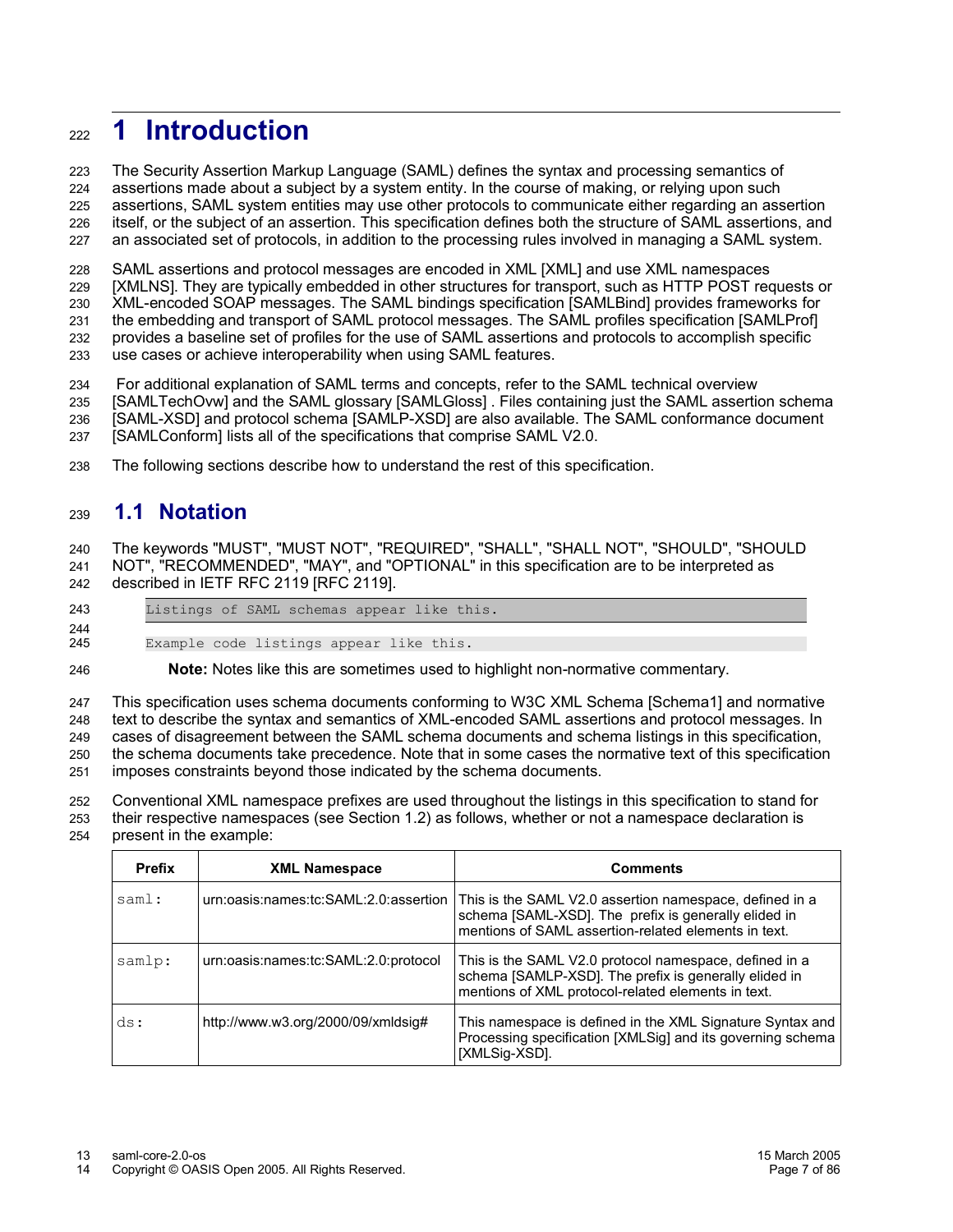| <b>Prefix</b> | <b>XML Namespace</b>                          | <b>Comments</b>                                                                                                                                                                                                                                                                   |
|---------------|-----------------------------------------------|-----------------------------------------------------------------------------------------------------------------------------------------------------------------------------------------------------------------------------------------------------------------------------------|
| xenc:         | http://www.w3.org/2001/04/xmlenc#             | This namespace is defined in the XML Encryption Syntax<br>and Processing specification [XMLEnc] and its governing<br>schema [XMLEnc-XSD].                                                                                                                                         |
| XS:           | http://www.w3.org/2001/XMLSchema              | This namespace is defined in the W3C XML Schema<br>specification [Schema1]. In schema listings, this is the<br>default namespace and no prefix is shown. For clarity, the<br>prefix is generally shown in specification text when XML<br>Schema-related constructs are mentioned. |
| xsi:          | http://www.w3.org/2001/XMLSchema-<br>instance | This namespace is defined in the W3C XML Schema<br>specification [Schema1] for schema-related markup that<br>appears in XML instances.                                                                                                                                            |

This specification uses the following typographical conventions in text:  $\leq$ SAMLElement>, 255

<ns:ForeignElement>, XMLAttribute, **Datatype**, OtherKeyword. 256

#### **1.2 Schema Organization and Namespaces** 257

The SAML assertion structures are defined in a schema [SAML-XSD] associated with the following XML namespace: 258 259

urn:oasis:names:tc:SAML:2.0:assertion 260

The SAML request-response protocol structures are defined in a schema [SAMLP-XSD] associated with the following XML namespace: 261 262

urn:oasis:names:tc:SAML:2.0:protocol 263

The assertion schema is imported into the protocol schema. See Section 4.2 for information on SAML namespace versioning. 264 265

Also imported into both schemas is the schema for XML Signature [XMLSig], which is associated with the following XML namespace: 266 267

http://www.w3.org/2000/09/xmldsig# 268

Finally, the schema for XML Encryption [XMLEnc] is imported into the assertion schema and is associated with the following XML namespace: 269 270

http://www.w3.org/2001/04/xmlenc# 271

#### **1.3 Common Data Types** 272

The following sections define how to use and interpret common data types that appear throughout the SAML schemas. 273 274

#### **1.3.1 String Values** 275

All SAML string values have the type **xs:string**, which is built in to the W3C XML Schema Datatypes specification [Schema2]. Unless otherwise noted in this specification or particular profiles, all strings in SAML messages MUST consist of at least one non-whitespace character (whitespace is defined in the XML Recommendation [XML] Section 2.3). 276 277 278 279

Unless otherwise noted in this specification or particular profiles, all elements in SAML documents that have the XML Schema **xs:string** type, or a type derived from that, MUST be compared using an exact binary comparison. In particular, SAML implementations and deployments MUST NOT depend on caseinsensitive string comparisons, normalization or trimming of whitespace, or conversion of locale-specific 280 281 282 283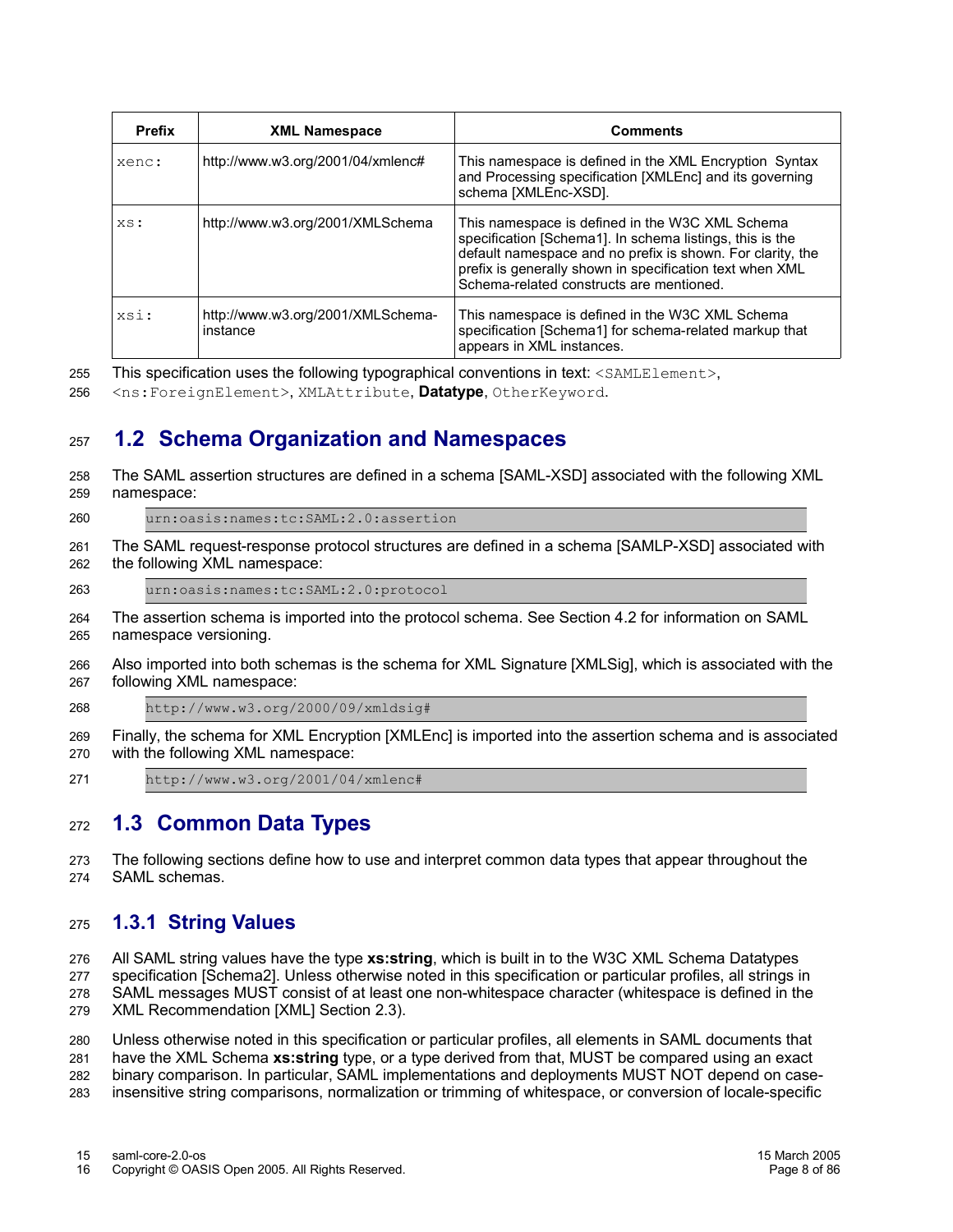formats such as numbers or currency. This requirement is intended to conform to the W3C working-draft Requirements for String Identity, Matching, and String Indexing [W3C-CHAR]. 284 285

If an implementation is comparing values that are represented using different character encodings, the implementation MUST use a comparison method that returns the same result as converting both values to the Unicode character encoding, Normalization Form C [UNICODE-C], and then performing an exact binary comparison. This requirement is intended to conform to the W3C Character Model for the World Wide Web [W3C-CharMod], and in particular the rules for Unicode-normalized Text. 286 287 288 289 290

Applications that compare data received in SAML documents to data from external sources MUST take into account the normalization rules specified for XML. Text contained within elements is normalized so that line endings are represented using linefeed characters (ASCII code  $10_{\text{Decimal}}$ ), as described in the XML Recommendation [XML] Section 2.11. XML attribute values defined as strings (or types derived from strings) are normalized as described in [XML] Section 3.3.3. All whitespace characters are replaced with blanks (ASCII code 32<sub>Decimal</sub>). 291 292 293 294 295 296

The SAML specification does not define collation or sorting order for XML attribute values or element content. SAML implementations MUST NOT depend on specific sorting orders for values, because these can differ depending on the locale settings of the hosts involved. 297 298 299

#### **1.3.2 URI Values** 300

All SAML URI reference values have the type **xs:anyURI**, which is built in to the W3C XML Schema Datatypes specification [Schema2]. 301 302

Unless otherwise indicated in this specification, all URI reference values used within SAML-defined elements or attributes MUST consist of at least one non-whitespace character, and are REQUIRED to be absolute [RFC 2396]. 303 304 305

Note that the SAML specification makes extensive use of URI references as identifiers, such as status codes, format types, attribute and system entity names, etc. In such cases, it is essential that the values be both unique and consistent, such that the same URI is never used at different times to represent different underlying information. 306 307 308 309

#### **1.3.3 Time Values** 310

All SAML time values have the type **xs:dateTime**, which is built in to the W3C XML Schema Datatypes specification [Schema2], and MUST be expressed in UTC form, with no time zone component. 311 312

SAML system entities SHOULD NOT rely on time resolution finer than milliseconds. Implementations MUST NOT generate time instants that specify leap seconds. 313 314

#### **1.3.4 ID and ID Reference Values** 315

The **xs:ID** simple type is used to declare SAML identifiers for assertions, requests, and responses. Values declared to be of type **xs:ID** in this specification MUST satisfy the following properties in addition to those imposed by the definition of the **xs:ID** type itself: 316 317 318

- Any party that assigns an identifier MUST ensure that there is negligible probability that that party or any other party will accidentally assign the same identifier to a different data object. 319 320
- Where a data object declares that it has a particular identifier, there MUST be exactly one such declaration. 321 322

The mechanism by which a SAML system entity ensures that the identifier is unique is left to the 323

implementation. In the case that a random or pseudorandom technique is employed, the probability of two 324

randomly chosen identifiers being identical MUST be less than or equal to 2<sup>-128</sup> and SHOULD be less than 325

or equal to 2<sup>-160</sup>. This requirement MAY be met by encoding a randomly chosen value between 128 and 326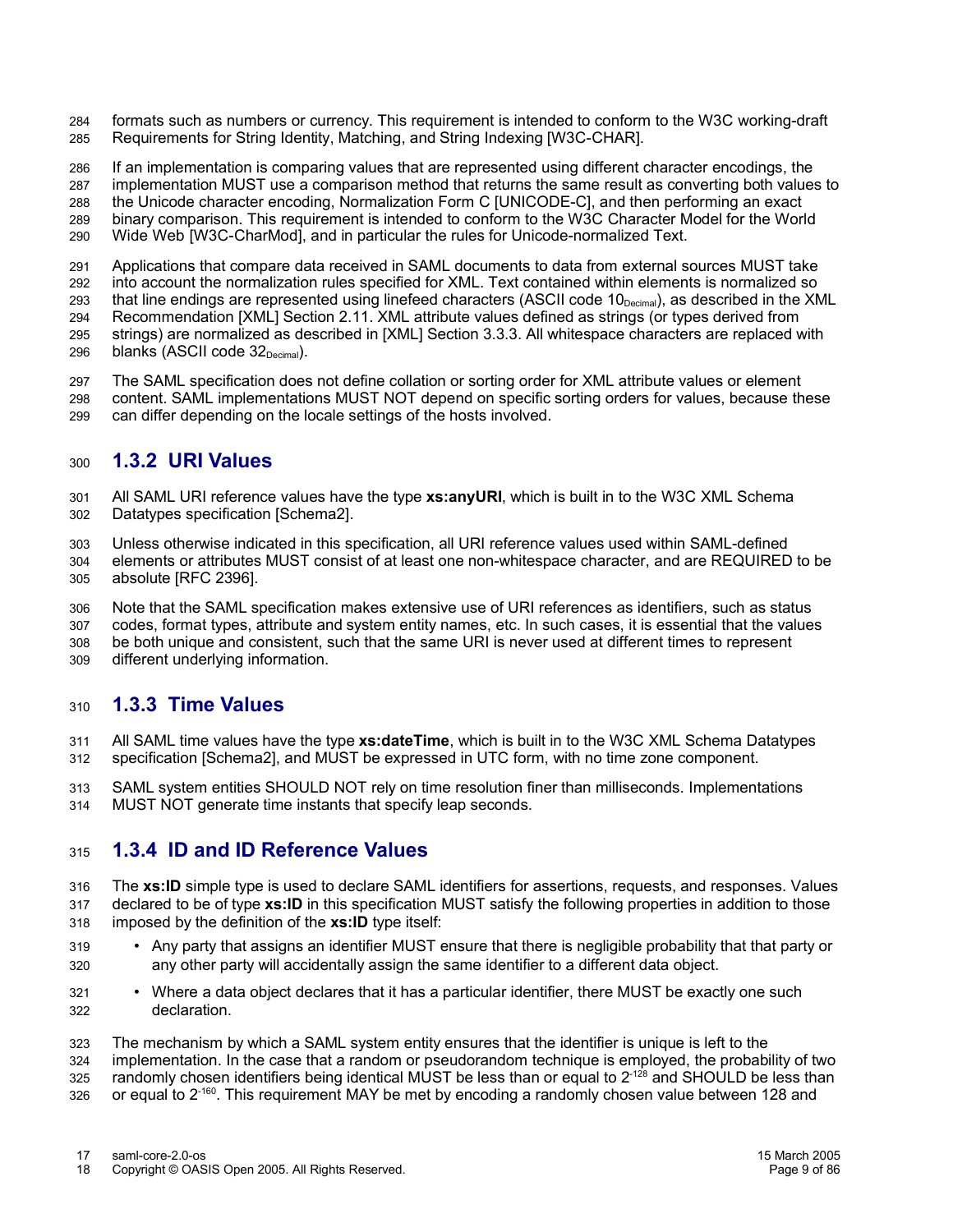160 bits in length. The encoding must conform to the rules defining the **xs:ID** datatype. A pseudorandom generator MUST be seeded with unique material in order to ensure the desired uniqueness properties between different systems. 327 328 329

The **xs:NCName** simple type is used in SAML to reference identifiers of type **xs:ID** since **xs:IDREF** cannot be used for this purpose. In SAML, the element referred to by a SAML identifier reference might actually be defined in a document separate from that in which the identifier reference is used. Using **xs:IDREF** would violate the requirement that its value match the value of an ID attribute on some element in the same XML document. 330 331 332 333 334

- **Note:** It is anticipated that the World Wide Web Consortium will standardize a global attribute for holding ID-typed values, called xml:id [XML-ID]. The Security Services Technical Committee plans to move away from SAML-specific ID attributes to this style of assigning unique identifiers as soon as practicable after the  $xml$ : id attribute is 335 336 337 338
- standardized. 339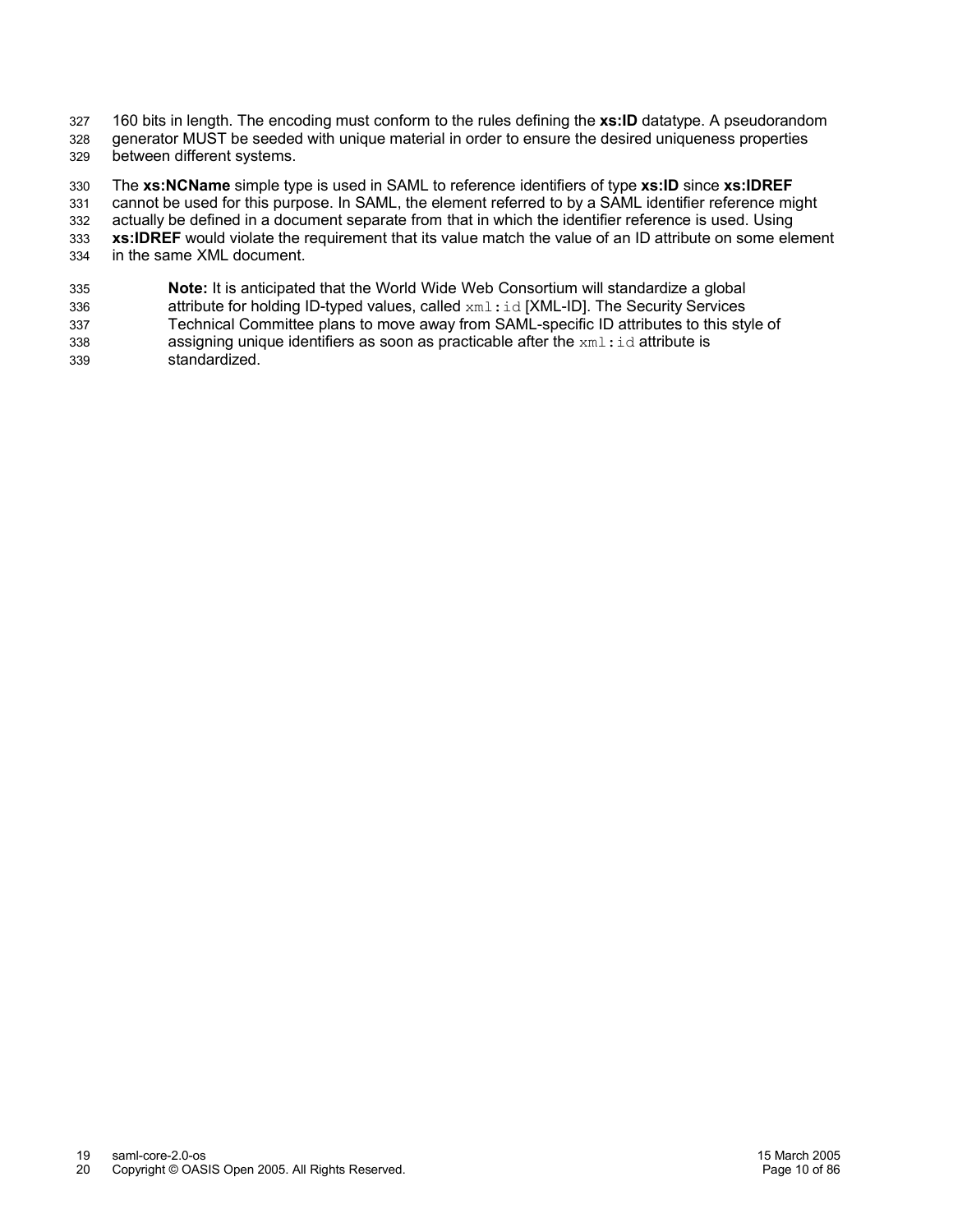### **2 SAML Assertions** 340

An assertion is a package of information that supplies zero or more statements made by a **SAML** 341

**authority**; SAML authorities are sometimes referred to as **asserting parties** in discussions of assertion 342

generation and exchange, and system entities that use received assertions are known as **relying parties**. (Note that these terms are different from **requester** and **responder**, which are reserved for discussions of 343 344

SAML protocol message exchange.) 345

SAML assertions are usually made about a **subject**, represented by the <subject> element. However, the <Subject> element is optional, and other specifications and profiles may utilize the SAML assertion structure to make similar statements without specifying a subject, or possibly specifying the subject in an alternate way. Typically there are a number of **service providers** that can make use of assertions about a subject in order to control access and provide customized service, and accordingly they become the relying parties of an asserting party called an **identity provider**. 346 347 348 349 350 351

This SAML specification defines three different kinds of assertion statements that can be created by a SAML authority. All SAML-defined statements are associated with a subject. The three kinds of statement defined in this specification are: 352 353 354

- **Authentication:** The assertion subject was authenticated by a particular means at a particular time. 355
- **Attribute:** The assertion subject is associated with the supplied attributes. 356
- **Authorization Decision:** A request to allow the assertion subject to access the specified resource has been granted or denied. 357 358

The outer structure of an assertion is generic, providing information that is common to all of the 359

statements within it. Within an assertion, a series of inner elements describe the authentication, attribute, authorization decision, or user-defined statements containing the specifics. 360 361

As described in Section 7, extensions are permitted by the SAML assertion schema, allowing user-defined extensions to assertions and statements, as well as allowing the definition of new kinds of assertions and statements. 362 363 364

The SAML technical overview [SAMLTechOvw] and glossary [SAMLGloss] provide more detailed explanation of SAML terms and concepts. 365 366

#### **2.1 Schema Header and Namespace Declarations** 367

The following schema fragment defines the XML namespaces and other header information for the assertion schema: 368 369

| 370 | <schema <="" targetnamespace="urn:oasis:names:tc:SAML:2.0:assertion" th=""></schema> |
|-----|--------------------------------------------------------------------------------------|
| 371 | xmlns="http://www.w3.org/2001/XMLSchema"                                             |
| 372 | xmlns:saml="urn:oasis:names:tc:SAML:2.0:assertion"                                   |
| 373 | xmlns:ds="http://www.w3.org/2000/09/xmldsig#"                                        |
| 374 | xmlns:xenc="http://www.w3.org/2001/04/xmlenc#"                                       |
| 375 | elementFormDefault="unqualified"                                                     |
| 376 | attributeFormDefault="unqualified"                                                   |
| 377 | blockDefault="substitution"                                                          |
| 378 | $version="2.0"$                                                                      |
| 379 | <import <="" namespace="http://www.w3.org/2000/09/xmldsig#" th=""></import>          |
| 380 | schemaLocation="http://www.w3.org/TR/2002/REC-xmldsig-core-                          |
| 381 | 20020212/xmldsig-core-schema.xsd"/>                                                  |
| 382 | <import <="" namespace="http://www.w3.org/2001/04/xmlenc#" th=""></import>           |
| 383 | schemaLocation="http://www.w3.org/TR/2002/REC-xmlenc-core-                           |
| 384 | 20021210/xenc-schema.xsd"/>                                                          |
| 385 | <annotation></annotation>                                                            |
| 386 | <documentation></documentation>                                                      |
| 387 | Document identifier: saml-schema-assertion-2.0                                       |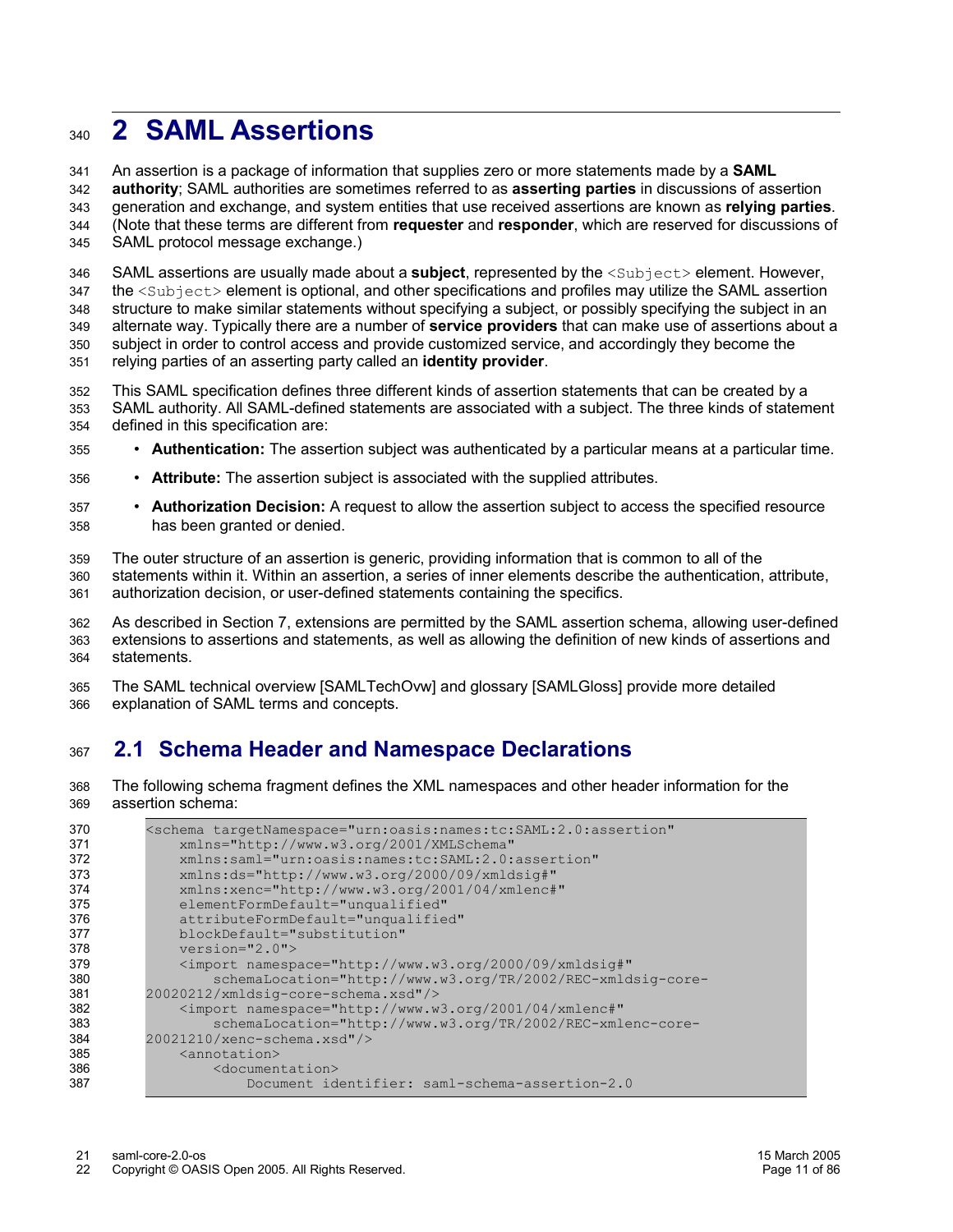```
 Location: http://docs.oasis-open.org/security/saml/v2.0/
                        Revision history:
                        V1.0 (November, 2002):
                          Initial Standard Schema.
                        V1.1 (September, 2003):
                          Updates within the same V1.0 namespace.
                        V2.0 (March, 2005):
                          New assertion schema for SAML V2.0 namespace.
                   </documentation>
               </annotation>
          …
          </schema>
388
389
390
391
392
393
394
395
396
397
398
399
```
#### **2.2 Name Identifiers** 400

The following sections define the SAML constructs that contain descriptive identifiers for subjects and the issuers of assertions and protocol messages. 401 402

There are a number of circumstances in SAML in which it is useful for two system entities to communicate regarding a third party; for example, the SAML authentication request protocol enables third-party authentication of a subject. Thus, it is useful to establish a means by which parties may be associated with identifiers that are meaningful to each of the parties. In some cases, it will be necessary to limit the scope within which an identifier is used to a small set of system entities (to preserve the privacy of a subject, for example). Similar identifiers may also be used to refer to the issuer of a SAML protocol message or assertion. 403 404 405 406 407 408 409

It is possible that two or more system entities may use the same name identifier value when referring to different identities. Thus, each entity may have a different understanding of that same name. SAML 410 411

provides **name qualifiers** to disambiguate a name identifier by effectively placing it in a federated 412

**namespace** related to the name qualifiers. SAML V2.0 allows an identifier to be qualified in terms of both 413

an asserting party and a particular relying party or affiliation, allowing identifiers to exhibit pair-wise 414

semantics, when required. 415

Name identifiers may also be encrypted to further improve their privacy-preserving characteristics, particularly in cases where the identifier may be transmitted via an intermediary. 416 417

**Note:** To avoid use of relatively advanced XML schema constructs (among other reasons), the various types of identifier elements do not share a common type hierarchy. 418 419

#### **2.2.1 Element <BaseID>** 420

The  $\triangle$ BaseID> element is an extension point that allows applications to add new kinds of identifiers. Its **BaseIDAbstractType** complex type is abstract and is thus usable only as the base of a derived type. It includes the following attributes for use by extended identifier representations: 421 422 423

- NameQualifier [Optional] 424
- The security or administrative domain that qualifies the identifier. This attribute provides a means to federate identifiers from disparate user stores without collision. 425 426
- SPNameQualifier [Optional] 427
- Further qualifies an identifier with the name of a service provider or affiliation of providers. This attribute provides an additional means to federate identifiers on the basis of the relying party or parties. 428 429 430

The NameQualifier and SPNameQualifier attributes SHOULD be omitted unless the identifier's type definition explicitly defines their use and semantics. 431 432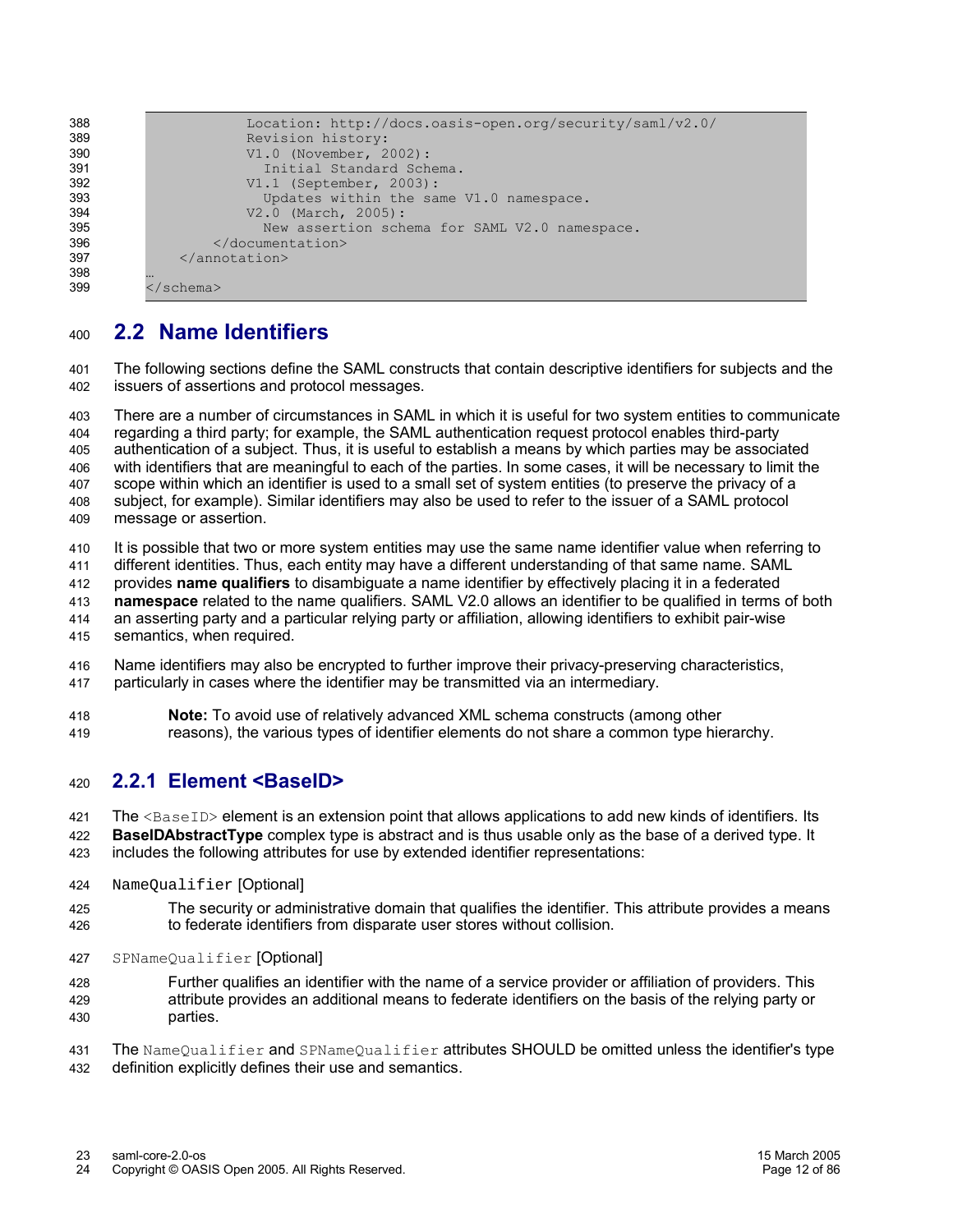The following schema fragment defines the <BaseID> element and its **BaseIDAbstractType** complex type: 433 434

| 435 | <attributegroup name="IDNameQualifiers"></attributegroup>                   |
|-----|-----------------------------------------------------------------------------|
| 436 | <attribute name="NameQualifier" type="string" use="optional"></attribute>   |
| 437 | <attribute name="SPNameQualifier" type="string" use="optional"></attribute> |
| 438 |                                                                             |
| 439 | <element name="BaseID" type="saml:BaseIDAbstractType"></element>            |
| 440 | <complextype abstract="true" name="BaseIDAbstractType"></complextype>       |
| 441 | <attributegroup ref="saml:IDNameQualifiers"></attributegroup>               |
| 442 |                                                                             |
|     |                                                                             |

#### **2.2.2 Complex Type NameIDType** 443

The **NameIDType** complex type is used when an element serves to represent an entity by a string-valued name. It is a more restricted form of identifier than the <BaseID> element and is the type underlying both the <NameID> and <Issuer> elements. In addition to the string content containing the actual identifier, it provides the following optional attributes: 444 445 446 447

- NameQualifier [Optional] 448
- The security or administrative domain that qualifies the name. This attribute provides a means to federate names from disparate user stores without collision. 449 450
- SPNameQualifier [Optional] 451
- Further qualifies a name with the name of a service provider or affiliation of providers. This attribute provides an additional means to federate names on the basis of the relying party or parties. 452 453 454
- Format [Optional] 455

A URI reference representing the classification of string-based identifier information. See Section 8.3 for the SAML-defined URI references that MAY be used as the value of the Format attribute and their associated descriptions and processing rules. Unless otherwise specified by an element based on this type, if no Format value is provided, then the value 456 457 458 459

- urn:oasis:names:tc:SAML:1.0:nameid-format:unspecified (see Section 8.3.1) is in effect. 460 461
- When a Format value other than one specified in Section 8.3 is used, the content of an element of this type is to be interpreted according to the definition of that format as provided outside of this specification. If not otherwise indicated by the definition of the format, issues of anonymity, pseudonymity, and the persistence of the identifier with respect to the asserting and relying parties are implementation-specific. 462 463 464 465 466
- SPProvidedID [Optional] 467

A name identifier established by a service provider or affiliation of providers for the entity, if different from the primary name identifier given in the content of the element. This attribute provides a means of integrating the use of SAML with existing identifiers already in use by a service provider. For example, an existing identifier can be "attached" to the entity using the Name Identifier Management protocol defined in Section 3.6. 468 469 470 471 472

- Additional rules for the content of (or the omission of) these attributes can be defined by elements that make use of this type, and by specific Format definitions. The NameQualifier and SPNameQualifier attributes SHOULD be omitted unless the element or format explicitly defines their use and semantics. 473 474 475
- The following schema fragment defines the **NameIDType** complex type: 476

| 477 | <complextype name="NameIDType"></complextype> |
|-----|-----------------------------------------------|
| 478 | <simplecontent></simplecontent>               |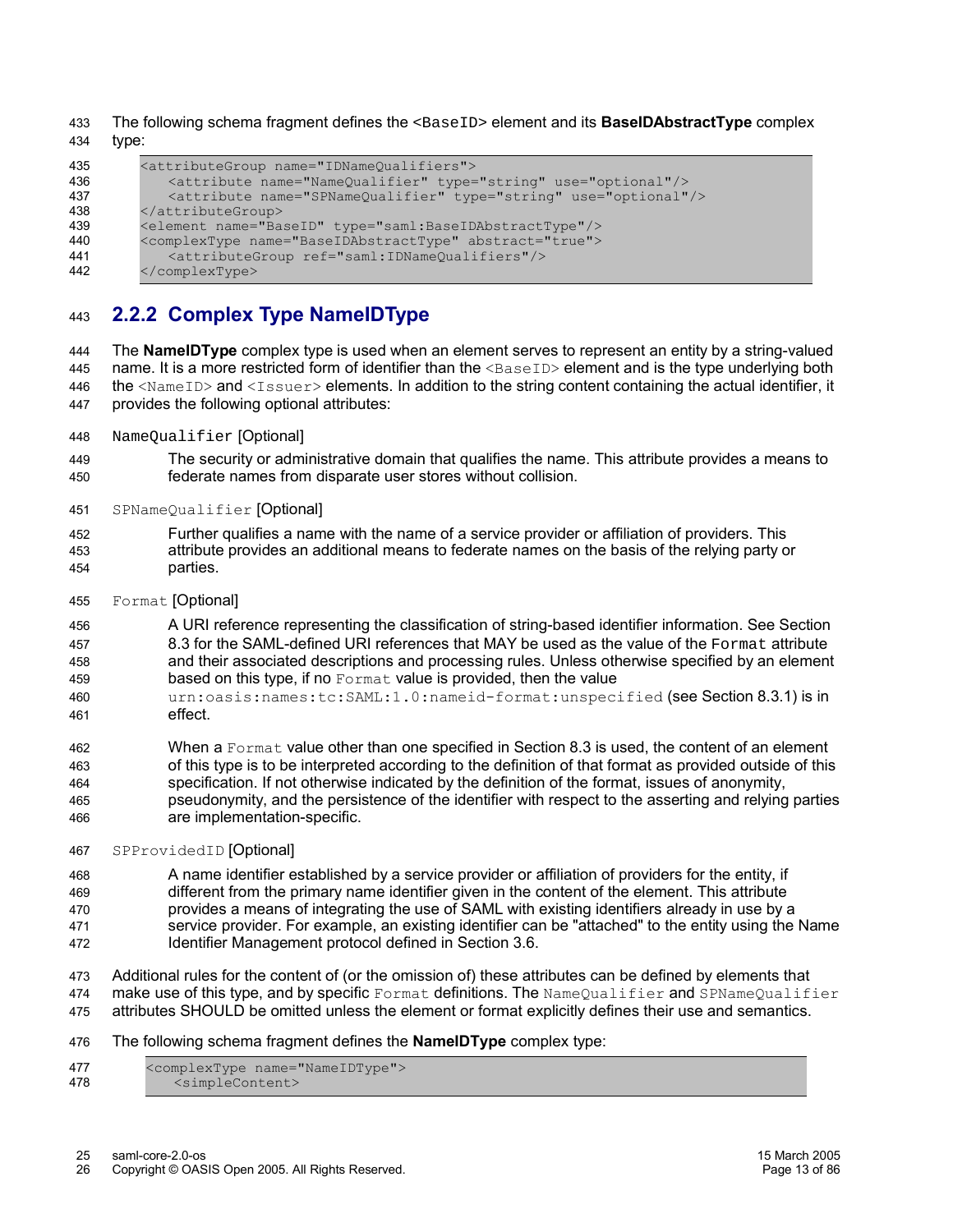| 479 | <extension base="string"></extension>                                    |
|-----|--------------------------------------------------------------------------|
| 480 | <attributegroup ref="saml:IDNameQualifiers"></attributegroup>            |
| 481 | <attribute name="Format" type="anyURI" use="optional"></attribute>       |
| 482 | <attribute name="SPProvidedID" type="string" use="optional"></attribute> |
| 483 | $\langle$ /extension>                                                    |
| 484 | $\langle$ /simpleContent>                                                |
| 485 |                                                                          |

#### **2.2.3 Element <NameID>** 486

The <NameID> element is of type **NameIDType** (see Section 2.2.2), and is used in various SAML assertion constructs such as the <Subject> and <SubjectConfirmation> elements, and in various protocol messages (see Section 3). 487 488 489

The following schema fragment defines the  $\langle$ NameID $\rangle$  element: 490

<element name="NameID" type="saml:NameIDType"/> 491

#### **2.2.4 Element <EncryptedID>** 492

The <EncryptedID> element is of type **EncryptedElementType**, and carries the content of an unencrypted identifier element in encrypted fashion, as defined by the XML Encryption Syntax and Processing specification [XMLEnc]. The <EncryptedID> element contains the following elements: 493 494 495

- 
- <xenc:EncryptedData> [Required] 496

The encrypted content and associated encryption details, as defined by the XML Encryption Syntax and Processing specification [XMLEnc]. The Type attribute SHOULD be present and, if present, MUST contain a value of http://www.w3.org/2001/04/xmlenc#Element. The encrypted content MUST contain an element that has a type of **NameIDType** or **AssertionType**, or a type that is derived from **BaseIDAbstractType**, **NameIDType**, or **AssertionType**. 497 498 499 500 501

<xenc:EncryptedKey> [Zero or More] 502

Wrapped decryption keys, as defined by [XMLEnc]. Each wrapped key SHOULD include a Recipient attribute that specifies the entity for whom the key has been encrypted. The value of the Recipient attribute SHOULD be the URI identifier of a SAML system entity, as defined by 503 504 505

Section 8.3.6. 506

Encrypted identifiers are intended as a privacy protection mechanism when the plain-text value passes through an intermediary. As such, the ciphertext MUST be unique to any given encryption operation. For more on such issues, see [XMLEnc] Section 6.3. 507 508 509

Note that an entire assertion can be encrypted into this element and used as an identifier. In such a case, the <Subject> element of the encrypted assertion supplies the "identifier" of the subject of the enclosing assertion. Note also that if the identifying assertion is invalid, then so is the enclosing assertion. 510 511 512

The following schema fragment defines the <EncryptedID> element and its **EncryptedElementType** complex type: 513 514

| 515 | <complextype name="EncryptedElementType"></complextype>                         |
|-----|---------------------------------------------------------------------------------|
| 516 | $<$ sequence $>$                                                                |
| 517 | <element ref="xenc:EncryptedData"></element>                                    |
| 518 | <element maxoccurs="unbounded" minoccurs="0" ref="xenc:EncryptedKey"></element> |
| 519 | $\langle$ /sequence>                                                            |
| 520 |                                                                                 |
| 521 | <element name="EncryptedID" type="saml:EncryptedElementType"></element>         |
|     |                                                                                 |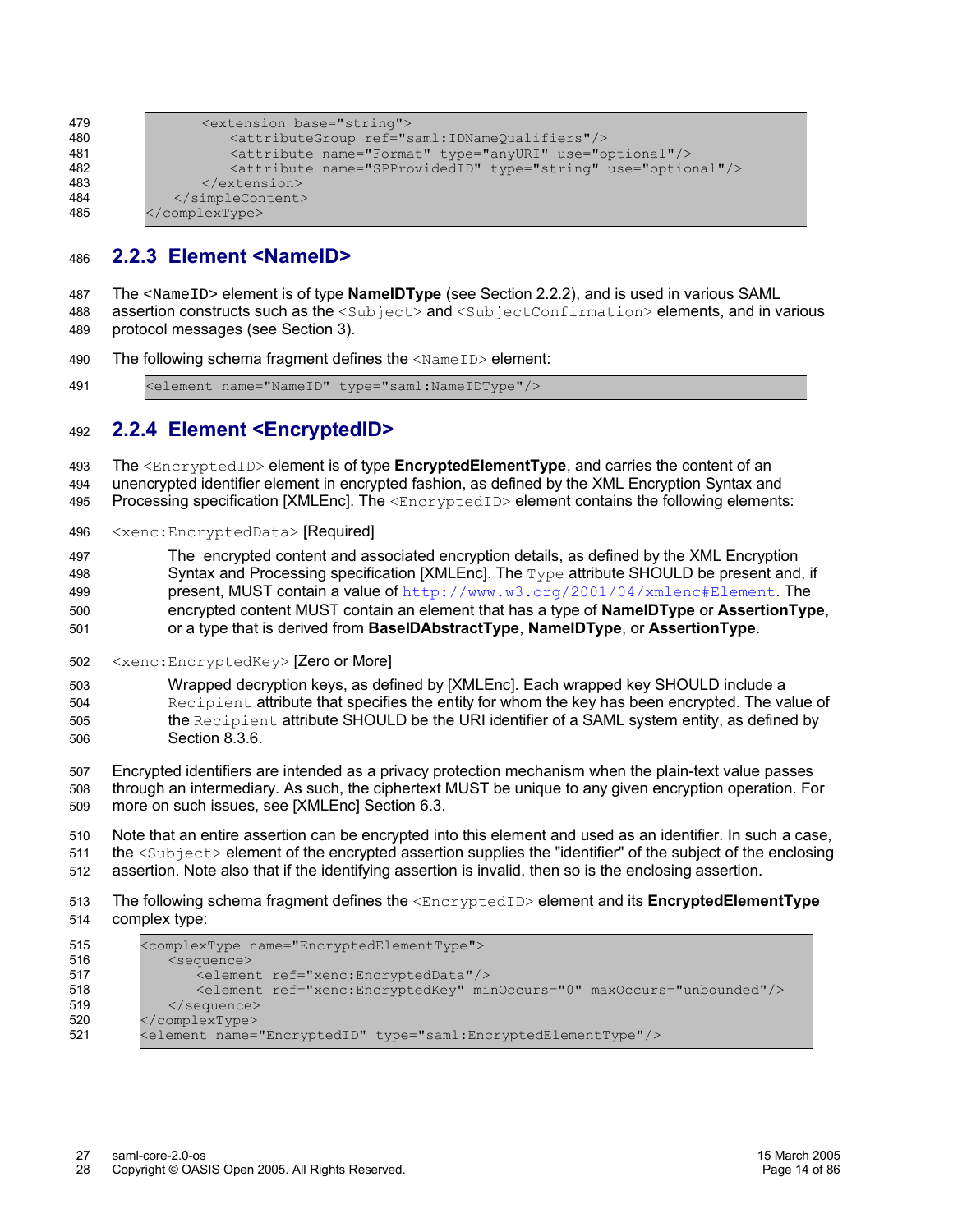#### **2.2.5 Element <Issuer>** 522

The <Issuer> element, with complex type **NameIDType**, provides information about the issuer of a 523

- SAML assertion or protocol message. The element requires the use of a string to carry the issuer's name, but permits various pieces of descriptive data (see Section 2.2.2). 524 525
- Overriding the usual rule for this element's type, if no Format value is provided with this element, then the value urn: oasis: names: tc: SAML: 2.0: nameid-format: entity is in effect (see Section 8.3.6). 526 527
- The following schema fragment defines the <Issuer> element: 528

| 529 |  | <element name="Issuer" type="saml:NameIDType"></element> |
|-----|--|----------------------------------------------------------|
|-----|--|----------------------------------------------------------|

#### **2.3 Assertions** 530

The following sections define the SAML constructs that either contain assertion information or provide a means to refer to an existing assertion. 531 532

#### **2.3.1 Element <AssertionIDRef>** 533

The <AssertionIDRef> element makes a reference to a SAML assertion by its unique identifier. The 534

specific authority who issued the assertion or from whom the assertion can be obtained is not specified as part of the reference. See Section 3.3.1 for a protocol element that uses such a reference to ask for the corresponding assertion. 535 536 537

The following schema fragment defines the <AssertionIDRef> element: 538

<element name="AssertionIDRef" type="NCName"/> 539

#### **2.3.2 Element <AssertionURIRef>** 540

The <AssertionURIRef> element makes a reference to a SAML assertion by URI reference. The URI reference MAY be used to retrieve the corresponding assertion in a manner specific to the URI reference. See Section 3.7 of the Bindings specification [SAMLBind] for information on how this element is used in a 541 542 543

- protocol binding to accomplish this. 544
- The following schema fragment defines the <AssertionURIRef> element: 545

<element name="AssertionURIRef" type="anyURI"/> 546

#### **2.3.3 Element <Assertion>** 547

- The <Assertion> element is of the **AssertionType** complex type. This type specifies the basic information that is common to all assertions, including the following elements and attributes: 548 549
- Version [Required] 550
- The version of this assertion. The identifier for the version of SAML defined in this specification is "2.0". SAML versioning is discussed in Section 4. 551 552
- ID [Required] 553
- The identifier for this assertion. It is of type **xs:ID**, and MUST follow the requirements specified in Section 1.3.4 for identifier uniqueness. 554 555
- IssueInstant [Required] 556
- The time instant of issue in UTC, as described in Section 1.3.3. 557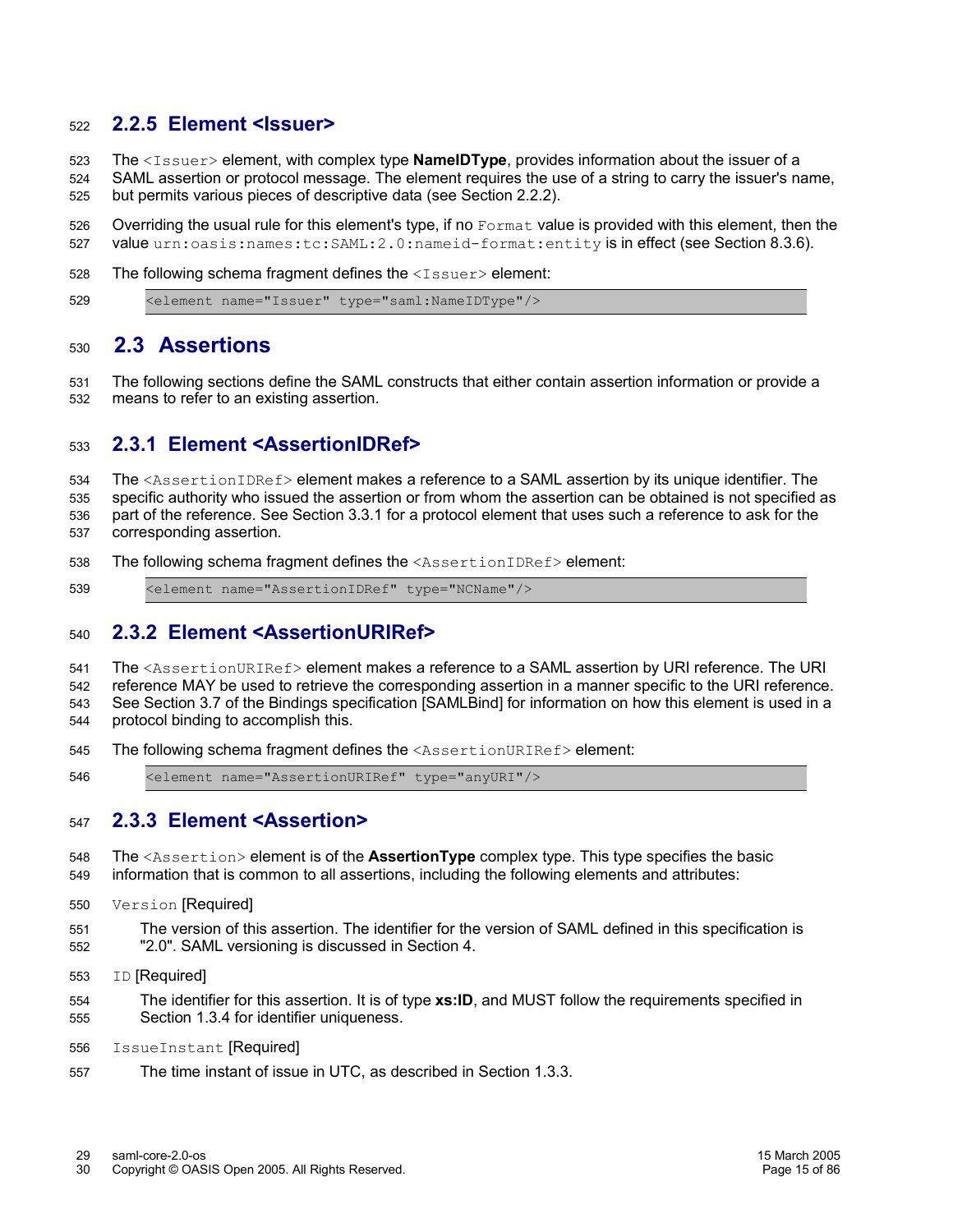<Issuer> [Required] 558

The SAML authority that is making the claim(s) in the assertion. The issuer SHOULD be unambiguous to the intended relying parties. 559 560

This specification defines no particular relationship between the entity represented by this element and the signer of the assertion (if any). Any such requirements imposed by a relying party that consumes the assertion or by specific profiles are application-specific. 561 562 563

- <ds:Signature> [Optional] 564
- An XML Signature that protects the integrity of and authenticates the issuer of the assertion, as described below and in Section 5. 565 566
- <Subject> [Optional] 567
- The subject of the statement(s) in the assertion. 568
- <Conditions> [Optional] 569

Conditions that MUST be evaluated when assessing the validity of and/or when using the assertion. See Section 2.5 for additional information on how to evaluate conditions. 570 571

- <Advice> [Optional] 572
- Additional information related to the assertion that assists processing in certain situations but which MAY be ignored by applications that do not understand the advice or do not wish to make use of it. 573 574
- Zero or more of the following statement elements: 575
- <Statement> 576
- A statement of a type defined in an extension schema. An  $x$ si:type attribute MUST be used to indicate the actual statement type. 577 578
- <AuthnStatement> 579
- An authentication statement. 580
- <AuthzDecisionStatement> 581
- An authorization decision statement. 582
- <AttributeStatement> 583
- An attribute statement. 584

An assertion with no statements MUST contain a <Subject> element. Such an assertion identifies a principal in a manner which can be referenced or confirmed using SAML methods, but asserts no further information associated with that principal. 585 586 587

Otherwise <Subject>, if present, identifies the subject of all of the statements in the assertion. If  $\langle$ Subject> is omitted, then the statements in the assertion apply to a subject or subjects identified in an application- or profile-specific manner. SAML itself defines no such statements, and an assertion without a subject has no defined meaning in this specification. 588 589 590 591

Depending on the requirements of particular protocols or profiles, the issuer of a SAML assertion may often need to be authenticated, and integrity protection may often be required. Authentication and message integrity MAY be provided by mechanisms provided by a protocol binding in use during the delivery of an assertion (see [SAMLBind]). The SAML assertion MAY be signed, which provides both authentication of the issuer and integrity protection. 592 593 594 595 596

If such a signature is used, then the  $\langle ds : S \text{ is} \rangle$  element MUST be present, and a relying party MUST verify that the signature is valid (that is, that the assertion has not been tampered with) in accordance with [XMLSig]. If it is invalid, then the relying party MUST NOT rely on the contents of the assertion. If it is valid, then the relying party SHOULD evaluate the signature to determine the identity and appropriateness of the issuer and may continue to process the assertion in accordance with this 597 598 599 600 601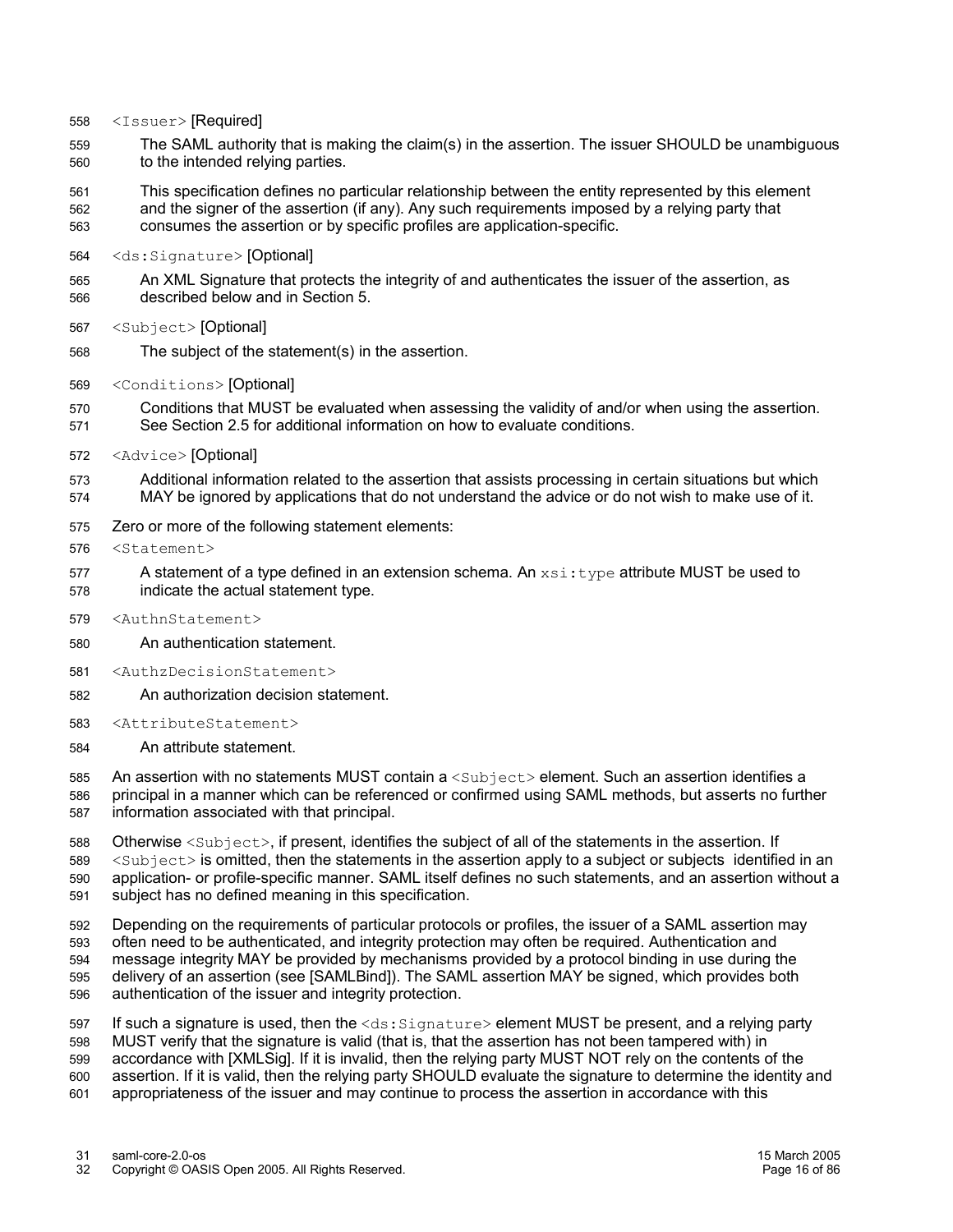specification and as it deems appropriate (for example, evaluating conditions, advice, following profilespecific rules, and so on). 602 603

Note that whether signed or unsigned, the inclusion of multiple statements within a single assertion is semantically equivalent to a set of assertions containing those statements individually (provided the subject, conditions, etc. are also the same). 604 605 606

The following schema fragment defines the <Assertion> element and its **AssertionType** complex type: 607

```
<element name="Assertion" type="saml:AssertionType"/>
         <complexType name="AssertionType">
             <sequence>
                <element ref="saml:Issuer"/>
                <element ref="ds:Signature" minOccurs="0"/>
                <element ref="saml:Subject" minOccurs="0"/>
                <element ref="saml:Conditions" minOccurs="0"/>
                <element ref="saml:Advice" minOccurs="0"/>
                <choice minOccurs="0" maxOccurs="unbounded">
                   <element ref="saml:Statement"/>
                   <element ref="saml:AuthnStatement"/>
                   <element ref="saml:AuthzDecisionStatement"/>
                   <element ref="saml:AttributeStatement"/>
                </choice>
            </sequence>
            <attribute name="Version" type="string" use="required"/>
            <attribute name="ID" type="ID" use="required"/>
             <attribute name="IssueInstant" type="dateTime" use="required"/>
         </complexType>
608
609
610
611
612
613
614
615
616
617
618
619
620
621
622
623
624
625
626
```
#### **2.3.4 Element <EncryptedAssertion>** 627

The <EncryptedAssertion> element represents an assertion in encrypted fashion, as defined by the XML Encryption Syntax and Processing specification [XMLEnc]. The <EncryptedAssertion> element contains the following elements: 628 629 630

<xenc:EncryptedData> [Required] 631

The encrypted content and associated encryption details, as defined by the XML Encryption Syntax and Processing specification [XMLEnc]. The  $Typ$ e attribute SHOULD be present and, if present, MUST contain a value of http://www.w3.org/2001/04/xmlenc#Element. The encrypted content MUST contain an element that has a type of or derived from **AssertionType**. 632 633 634 635

<xenc:EncryptedKey> [Zero or More] 636

Wrapped decryption keys, as defined by [XMLEnc]. Each wrapped key SHOULD include a Recipient attribute that specifies the entity for whom the key has been encrypted. The value of the Recipient attribute SHOULD be the URI identifier of a SAML system entity as defined by Section 8.3.6. 637 638 639 640

- Encrypted assertions are intended as a confidentiality protection mechanism when the plain-text value passes through an intermediary. 641 642
- The following schema fragment defines the <EncryptedAssertion> element: 643
- <element name="EncryptedAssertion" type="saml:EncryptedElementType"/> 644

#### **2.4 Subjects** 645

This section defines the SAML constructs used to describe the subject of an assertion. 646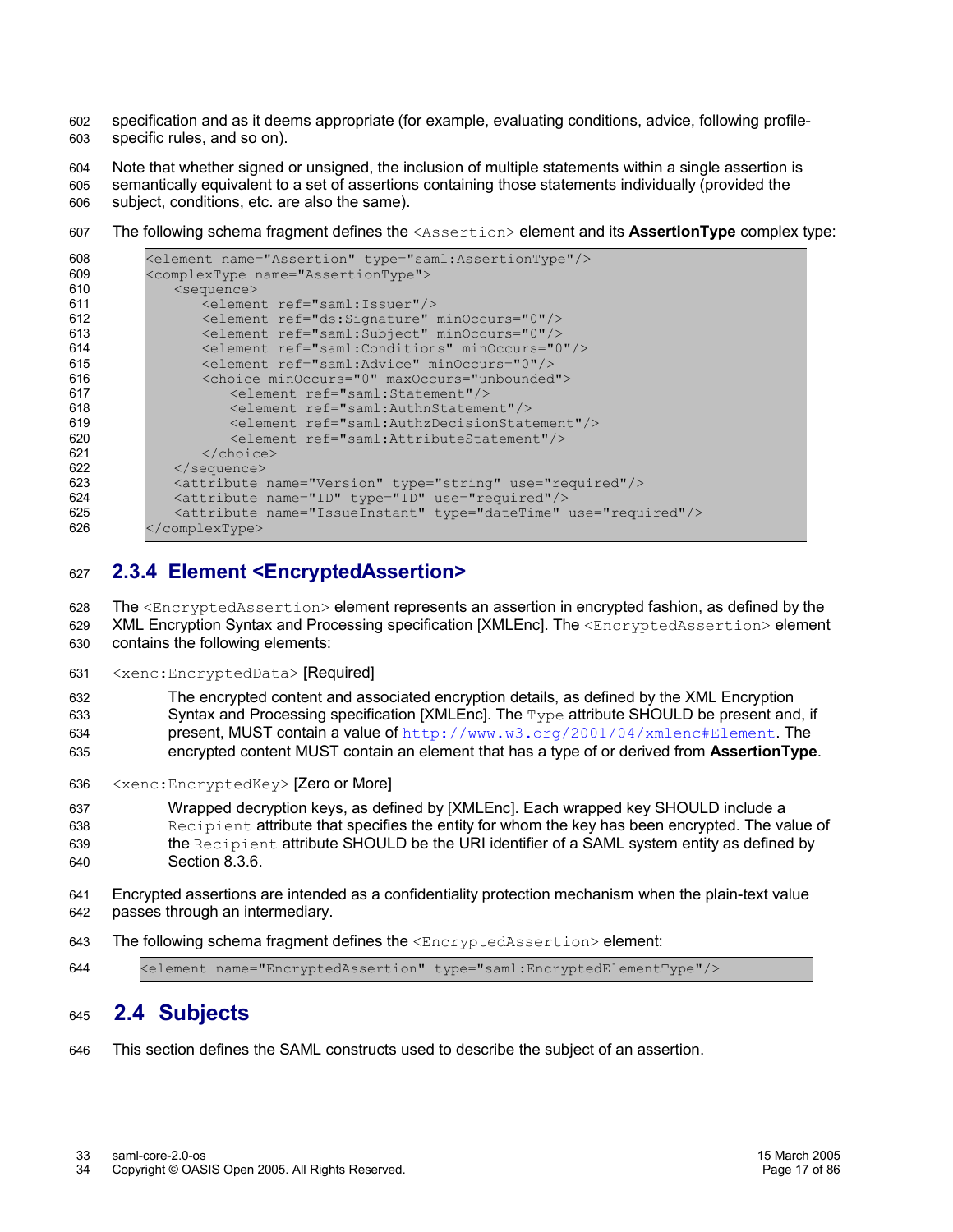#### **2.4.1 Element <Subject>**  647

The optional <Subject> element specifies the principal that is the subject of all of the (zero or more) statements in the assertion. It contains an identifier, a series of one or more subject confirmations, or both: 648 649 650

- <BaseID>, <NameID>, or <EncryptedID> [Optional] 651
- Identifies the subject. 652
- <SubjectConfirmation> [Zero or More] 653

Information that allows the subject to be confirmed. If more than one subject confirmation is provided, then satisfying any one of them is sufficient to confirm the subject for the purpose of applying the assertion. 654 655 656

A <Subject> element can contain both an identifier and zero or more subject confirmations which a relying party can verify when processing an assertion. If any one of the included subject confirmations are verified, the relying party MAY treat the entity presenting the assertion as one that the asserting party has associated with the principal identified in the name identifier and associated with the statements in the assertion. This attesting entity and the actual subject may or may not be the same entity. 657 658 659 660 661

If there are no subject confirmations included, then any relationship between the presenter of the assertion and the actual subject is unspecified. 662 663

- A <Subject> element SHOULD NOT identify more than one principal. 664
- The following schema fragment defines the <Subject> element and its **SubjectType** complex type: 665

| 666 | <element name="Subject" type="saml:SubjectType"></element>                  |
|-----|-----------------------------------------------------------------------------|
| 667 | <complextype name="SubjectType"></complextype>                              |
| 668 | <choice></choice>                                                           |
| 669 | $<$ sequence $>$                                                            |
| 670 | <choice></choice>                                                           |
| 671 | <element ref="saml:BaseID"></element>                                       |
| 672 | <element ref="saml:NameID"></element>                                       |
| 673 | <element ref="saml:EncryptedID"></element>                                  |
| 674 | $\langle$ /choice>                                                          |
| 675 | <element <="" minoccurs="0" ref="saml:SubjectConfirmation" th=""></element> |
| 676 | maxOccurs="unbounded"/>                                                     |
| 677 | $\langle$ /sequence>                                                        |
| 678 | <element maxoccurs="unbounded" ref="saml:SubjectConfirmation"></element>    |
| 679 |                                                                             |
| 680 |                                                                             |

#### **2.4.1.1 Element <SubjectConfirmation>** 681

The <SubjectConfirmation> element provides the means for a relying party to verify the correspondence of the subject of the assertion with the party with whom the relying party is communicating. It contains the following attributes and elements: 682 683 684

Method [Required] 685

A URI reference that identifies a protocol or mechanism to be used to confirm the subject. URI references identifying SAML-defined confirmation methods are currently defined in the SAML profiles specification [SAMLProf]. Additional methods MAY be added by defining new URIs and profiles or by private agreement. 686 687 688 689

- <BaseID>, <NameID>, or <EncryptedID> [Optional] 690
- Identifies the entity expected to satisfy the enclosing subject confirmation requirements. 691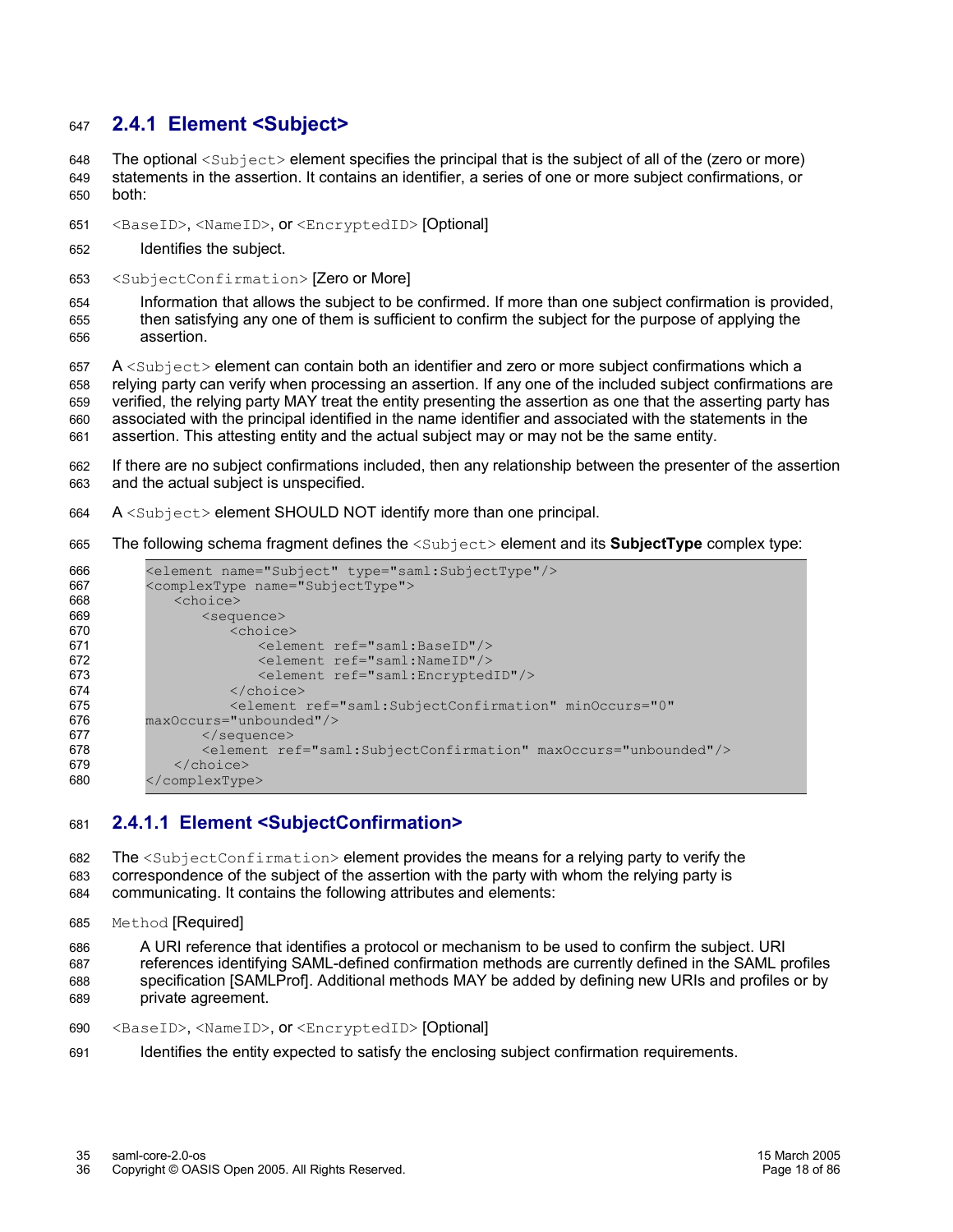#### <SubjectConfirmationData> [Optional] 692

- Additional confirmation information to be used by a specific confirmation method. For example, typical content of this element might be  $a \leq d s : K e \vee \text{Info} >$  element as defined in the XML Signature Syntax 693 694
- and Processing specification [XMLSig], which identifies a cryptographic key (See also Section 695
- 2.4.1.3). Particular confirmation methods MAY define a schema type to describe the elements, 696
- attributes, or content that may appear in the <SubjectConfirmationData> element. 697

The following schema fragment defines the <SubjectConfirmation> element and its 698

#### **SubjectConfirmationType** complex type: 699

| 700 | <element name="SubjectConfirmation" type="saml:SubjectConfirmationType"></element> |
|-----|------------------------------------------------------------------------------------|
| 701 | <complextype name="SubjectConfirmationType"></complextype>                         |
| 702 | $\leq$ sequence $>$                                                                |
| 703 | <choice minoccurs="0"></choice>                                                    |
| 704 | <element ref="saml:BaseID"></element>                                              |
| 705 | <element ref="saml:NameID"></element>                                              |
| 706 | <element ref="saml:EncryptedID"></element>                                         |
| 707 | $\langle$ /choice>                                                                 |
| 708 | <element minoccurs="0" ref="saml:SubjectConfirmationData"></element>               |
| 709 | $\langle$ /sequence>                                                               |
| 710 | <attribute name="Method" type="anyURI" use="required"></attribute>                 |
| 711 |                                                                                    |

#### **2.4.1.2 Element <SubjectConfirmationData>** 712

The <SubjectConfirmationData> element has the **SubjectConfirmationDataType** complex type. It 713

specifies additional data that allows the subject to be confirmed or constrains the circumstances under 714

which the act of subject confirmation can take place. Subject confirmation takes place when a relying 715

party seeks to verify the relationship between an entity presenting the assertion (that is, the attesting 716

- entity) and the subject of the assertion's claims. It contains the following optional attributes that can apply 717
- to any method: 718
- NotBefore [Optional] 719
- A time instant before which the subject cannot be confirmed. The time value is encoded in UTC, as described in Section 1.3.3. 720 721
- NotOnOrAfter [Optional] 722
- A time instant at which the subject can no longer be confirmed. The time value is encoded in UTC, as described in Section 1.3.3. 723 724
- Recipient [Optional] 725

A URI specifying the entity or location to which an attesting entity can present the assertion. For example, this attribute might indicate that the assertion must be delivered to a particular network endpoint in order to prevent an intermediary from redirecting it someplace else. 726 727 728

- InResponseTo [Optional] 729
- The ID of a SAML protocol message in response to which an attesting entity can present the assertion. For example, this attribute might be used to correlate the assertion to a SAML request that 730 731
- resulted in its presentation. 732
- Address [Optional] 733

The network address/location from which an attesting entity can present the assertion. For example, 734

- this attribute might be used to bind the assertion to particular client addresses to prevent an attacker from easily stealing and presenting the assertion from another location. IPv4 addresses SHOULD be 735 736
- represented in the usual dotted-decimal format (e.g., "1.2.3.4"). IPv6 addresses SHOULD be 737
- represented as defined by Section 2.2 of IETF RFC 3513 [RFC 3513] (e.g., 738
- "FEDC:BA98:7654:3210:FEDC:BA98:7654:3210"). 739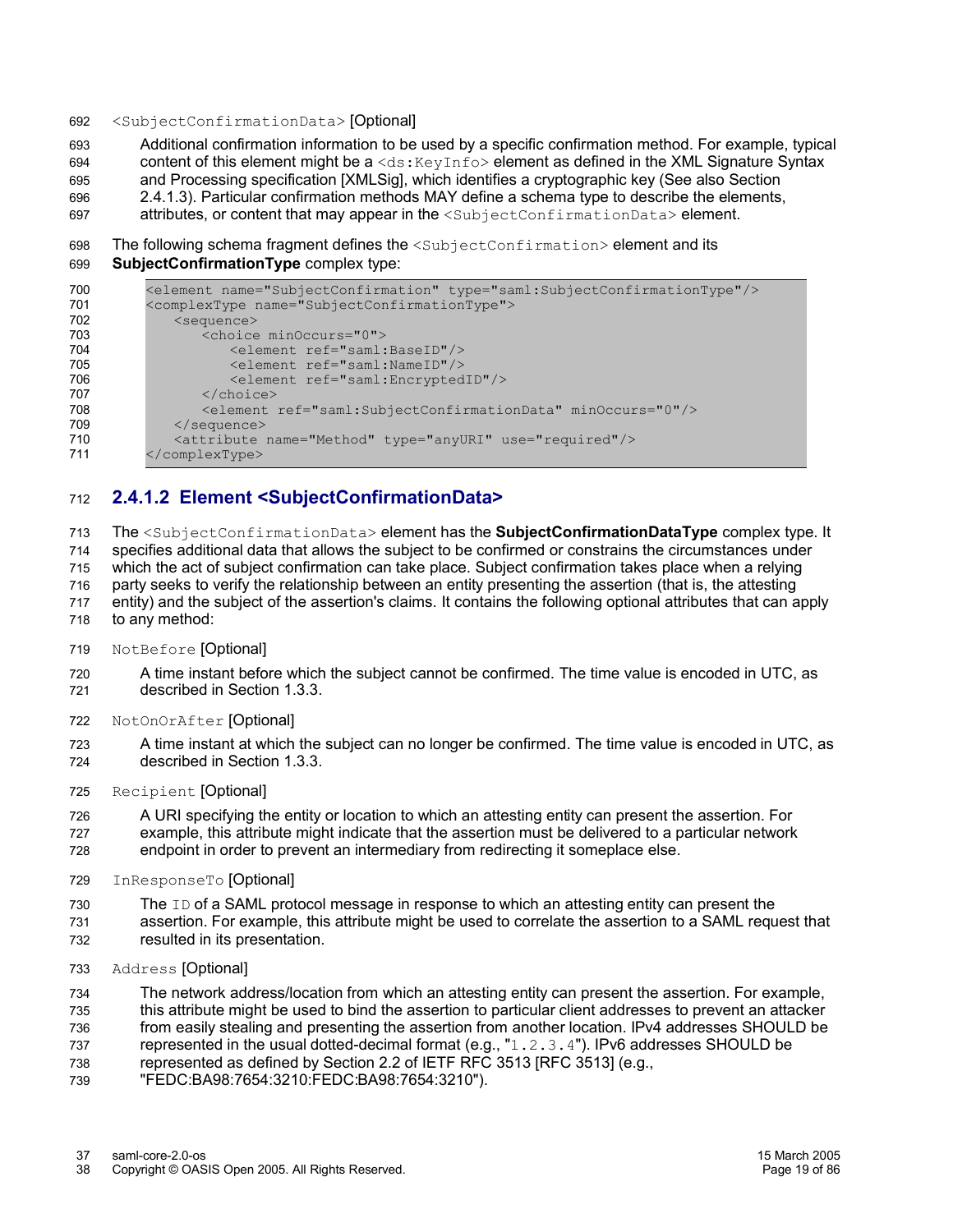#### Arbitrary attributes 740

This complex type uses an  $\langle x \rangle$  any Attribute > extension point to allow arbitrary namespace-741 742

qualified XML attributes to be added to <SubjectConfirmationData> constructs without the need for an explicit schema extension. This allows additional fields to be added as needed to supply

additional confirmation-related information. SAML extensions MUST NOT add local (non-namespace-743 744

qualified) XML attributes or XML attributes qualified by a SAML-defined namespace to the 745

**SubjectConfirmationDataType** complex type or a derivation of it; such attributes are reserved for 746

future maintenance and enhancement of SAML itself. 747

#### Arbitrary elements 748

This complex type uses an  $\langle x \sin y \rangle$  extension point to allow arbitrary XML elements to be added to <SubjectConfirmationData> constructs without the need for an explicit schema extension. This allows additional elements to be added as needed to supply additional confirmation-related information. 749 750 751 752

Particular confirmation methods and profiles that make use of those methods MAY require the use of one or more of the attributes defined within this complex type. For examples of how these attributes (and subject confirmation in general) can be used, see the Profiles specification [SAMLProf]. 753 754 755

Note that the time period specified by the optional NotBefore and NotOnOrAfter attributes, if present, SHOULD fall within the overall assertion validity period as specified by the <Conditions> element's NotBefore and NotOnOrAfter attributes. If both attributes are present, the value for NotBefore 756 757 758

MUST be less than (earlier than) the value for NotOnOrAfter. 759

The following schema fragment defines the <SubjectConfirmationData> element and its **SubjectConfirmationDataType** complex type: 760 761

| 762 | <element <="" name="SubjectConfirmationData" th=""></element>                |
|-----|------------------------------------------------------------------------------|
| 763 | type="saml:SubjectConfirmationDataType"/>                                    |
| 764 | <complextype mixed="true" name="SubjectConfirmationDataType"></complextype>  |
| 765 | <complexcontent></complexcontent>                                            |
| 766 | <restriction base="anyType"></restriction>                                   |
| 767 | $<$ sequence $>$                                                             |
| 768 | <any <="" minoccurs="0" namespace="##any" processcontents="lax" th=""></any> |
| 769 | $maxOccurs="unbounded"$ />                                                   |
| 770 | $\langle$ /sequence>                                                         |
| 771 | <attribute name="NotBefore" type="dateTime" use="optional"></attribute>      |
| 772 | <attribute name="NotOnOrAfter" type="dateTime" use="optional"></attribute>   |
| 773 | <attribute name="Recipient" type="anyURI" use="optional"></attribute>        |
| 774 | <attribute name="InResponseTo" type="NCName" use="optional"></attribute>     |
| 775 | <attribute name="Address" type="string" use="optional"></attribute>          |
| 776 | <anyattribute namespace="##other" processcontents="lax"></anyattribute>      |
| 777 | $\langle$ /restriction>                                                      |
| 778 |                                                                              |
| 779 |                                                                              |

#### **2.4.1.3 Complex Type KeyInfoConfirmationDataType** 780

The **KeyInfoConfirmationDataType** complex type constrains a <SubjectConfirmationData> 781

element to contain one or more  $\langle ds : KevInfo \rangle$  elements that identify cryptographic keys that are used in 782

some way to authenticate an attesting entity. The particular confirmation method MUST define the exact 783

mechanism by which the confirmation data can be used. The optional attributes defined by the 784 785

**SubjectConfirmationDataType** complex type MAY also appear.

This complex type, or a type derived from it, SHOULD be used by any confirmation method that defines its confirmation data in terms of the <ds: KeyInfo> element. 786 787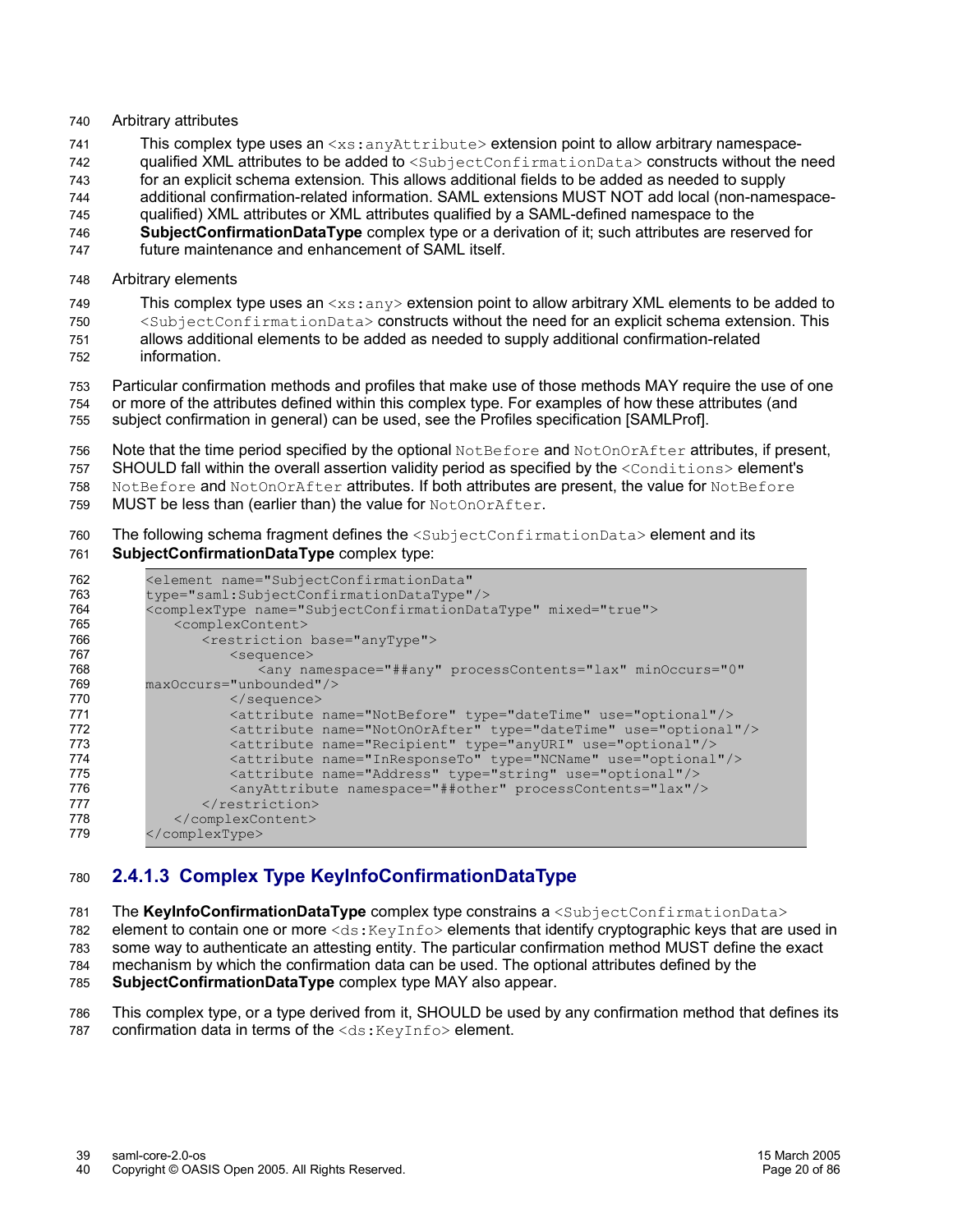- Note that in accordance with [XMLSig], each <ds: KeyInfo> element MUST identify a single 788
- cryptographic key. Multiple keys MAY be identified with separate <ds: KeyInfo> elements, such as when a principal uses different keys to confirm itself to different relying parties. 789 790
- The following schema fragment defines the **KeyInfoConfirmationDataType** complex type: 791

```
<complexType name="KeyInfoConfirmationDataType" mixed="false">
             <complexContent>
                <restriction base="saml:SubjectConfirmationDataType">
                    <sequence>
                       <element ref="ds:KeyInfo" maxOccurs="unbounded"/>
                    </sequence>
                </restriction>
             </complexContent>
         </complexType>
792
793
794
795
796
797
798
799
800
```
#### **2.4.1.4 Example of a Key-Confirmed <Subject>** 801

To illustrate the way in which the various elements and types fit together, below is an example of a <Subject> element containing a name identifier and a subject confirmation based on proof of possession of a key. Note the use of the **KeyInfoConfirmationDataType** to identify the confirmation data syntax as being a <ds: KeyInfo> element: 802 803 804 805

```
<Subject>
             <NameID Format="urn:oasis:names:tc:SAML:1.1:nameid-format:emailAddress">
             scott@example.org
             </NameID>
             <SubjectConfirmation Method="urn:oasis:names:tc:SAML:2.0:cm:holder-of-key">
                <SubjectConfirmationData xsi:type="saml:KeyInfoConfirmationDataType">
                    <ds:KeyInfo>
                       <ds:KeyName>Scott's Key</ds:KeyName>
                    </ds:KeyInfo>
                </SubjectConfirmationData>
             </SubjectConfirmation>
         </Subject>
806
807
808
809
810
811
812
813
814
815
816
817
```
#### **2.5 Conditions** 818

This section defines the SAML constructs that place constraints on the acceptable use of SAML assertions. 819 820

#### **2.5.1 Element <Conditions>** 821

- The <Conditions> element MAY contain the following elements and attributes: 822
- NotBefore [Optional] 823
- Specifies the earliest time instant at which the assertion is valid. The time value is encoded in UTC, as described in Section 1.3.3. 824 825
- NotOnOrAfter [Optional] 826
- Specifies the time instant at which the assertion has expired. The time value is encoded in UTC, as described in Section 1.3.3. 827 828
- <Condition> [Any Number] 829
- A condition of a type defined in an extension schema. An  $xsi:type$  attribute MUST be used to indicate the actual condition type. 830 831
- <AudienceRestriction> [Any Number] 832
- Specifies that the assertion is addressed to a particular audience. 833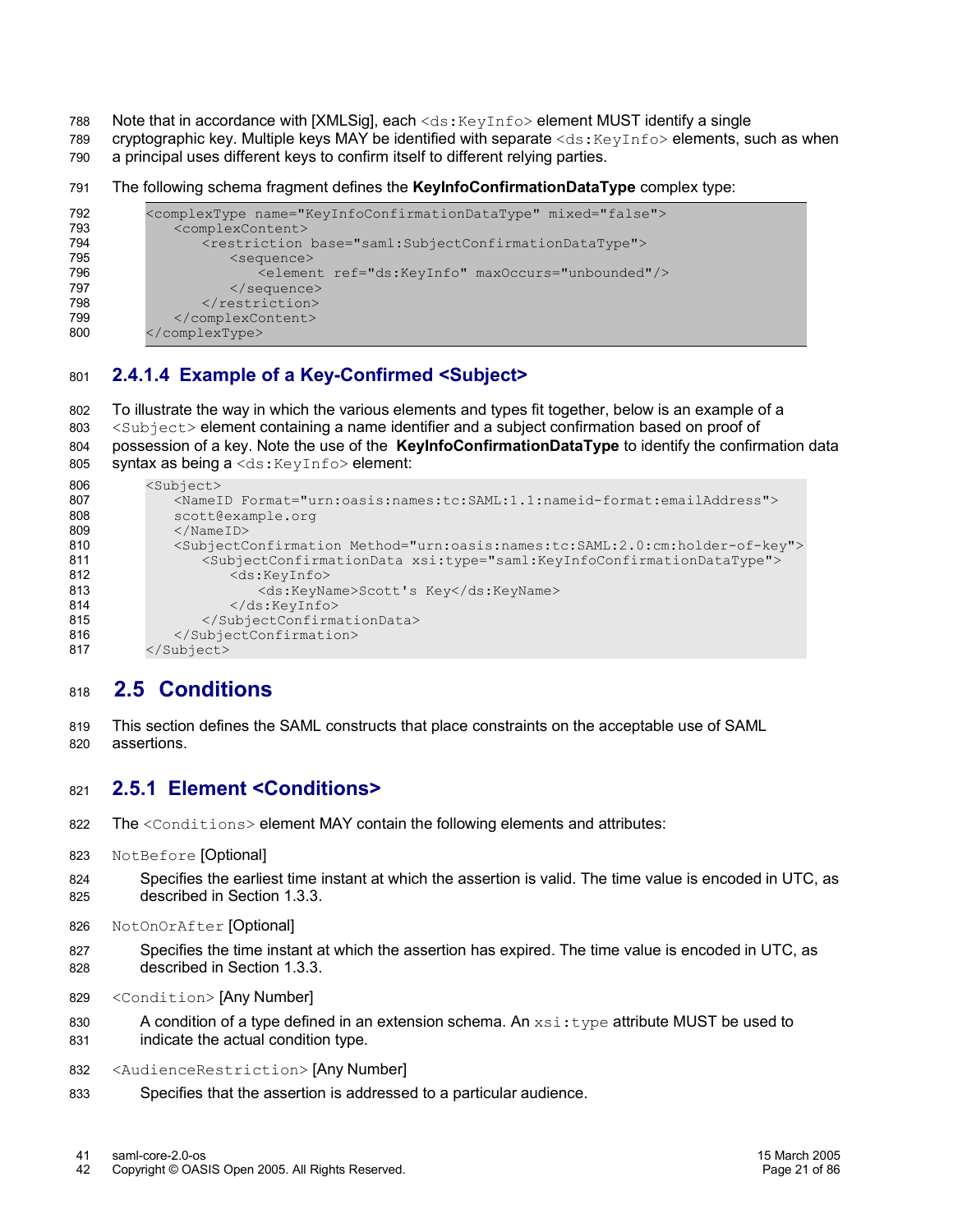- <OneTimeUse> [Optional] 834
- Specifies that the assertion SHOULD be used immediately and MUST NOT be retained for future use. Although the schema permits multiple occurrences, there MUST be at most one instance of this element. 835 836 837

<ProxyRestriction> [Optional] 838

Specifies limitations that the asserting party imposes on relying parties that wish to subsequently act as asserting parties themselves and issue assertions of their own on the basis of the information contained in the original assertion. Although the schema permits multiple occurrences, there MUST be at most one instance of this element. 839 840 841 842

Because the use of the  $xsi:type$  attribute would permit an assertion to contain more than one instance of a SAML-defined subtype of **ConditionsType** (such as **OneTimeUseType**), the schema does not explicitly limit the number of times particular conditions may be included. A particular type of condition MAY define limits on such use, as shown above. 843 844 845 846

The following schema fragment defines the <Conditions> element and its **ConditionsType** complex type: 847 848

| 849 | <element name="Conditions" type="saml:ConditionsType"></element>           |
|-----|----------------------------------------------------------------------------|
| 850 | <complextype name="ConditionsType"></complextype>                          |
| 851 | <choice maxoccurs="unbounded" minoccurs="0"></choice>                      |
| 852 | <element ref="saml:Condition"></element>                                   |
| 853 | <element ref="saml:AudienceRestriction"></element>                         |
| 854 | <element ref="saml:OneTimeUse"></element>                                  |
| 855 | <element ref="saml: ProxyRestriction"></element>                           |
| 856 | $\langle$ /choice>                                                         |
| 857 | <attribute name="NotBefore" type="dateTime" use="optional"></attribute>    |
| 858 | <attribute name="NotOnOrAfter" type="dateTime" use="optional"></attribute> |
| 859 |                                                                            |

#### **2.5.1.1 General Processing Rules** 860

If an assertion contains a  $\leq$ Conditions belement, then the validity of the assertion is dependent on the sub-elements and attributes provided, using the following rules in the order shown below. 861 862

Note that an assertion that has condition validity status *Valid* may nonetheless be untrustworthy or invalid for reasons such as not being well-formed or schema-valid, not being issued by a trustworthy SAML authority, or not being authenticated by a trustworthy means. 863 864 865

Also note that some conditions may not directly impact the validity of the containing assertion (they always evaluate to *Valid*), but may restrict the behavior of relying parties with respect to the use of the assertion. 866 867

- 1. If no sub-elements or attributes are supplied in the <Conditions> element, then the assertion is considered to be *Valid* with respect to condition processing. 868 869
- 2. If any sub-element or attribute of the <Conditions> element is determined to be invalid, then the assertion is considered to be *Invalid*. 870 871
- 3. If any sub-element or attribute of the  $\leq$ conditions> element cannot be evaluated, or if an element is encountered that is not understood, then the validity of the assertion cannot be determined and is considered to be *Indeterminate*. 872 873 874
- 4. If all sub-elements and attributes of the <Conditions> element are determined to be *Valid*, then the assertion is considered to be *Valid* with respect to condition processing. 875 876

The first rule that applies terminates condition processing; thus a determination that an assertion is *Invalid* takes precedence over that of *Indeterminate*. 877 878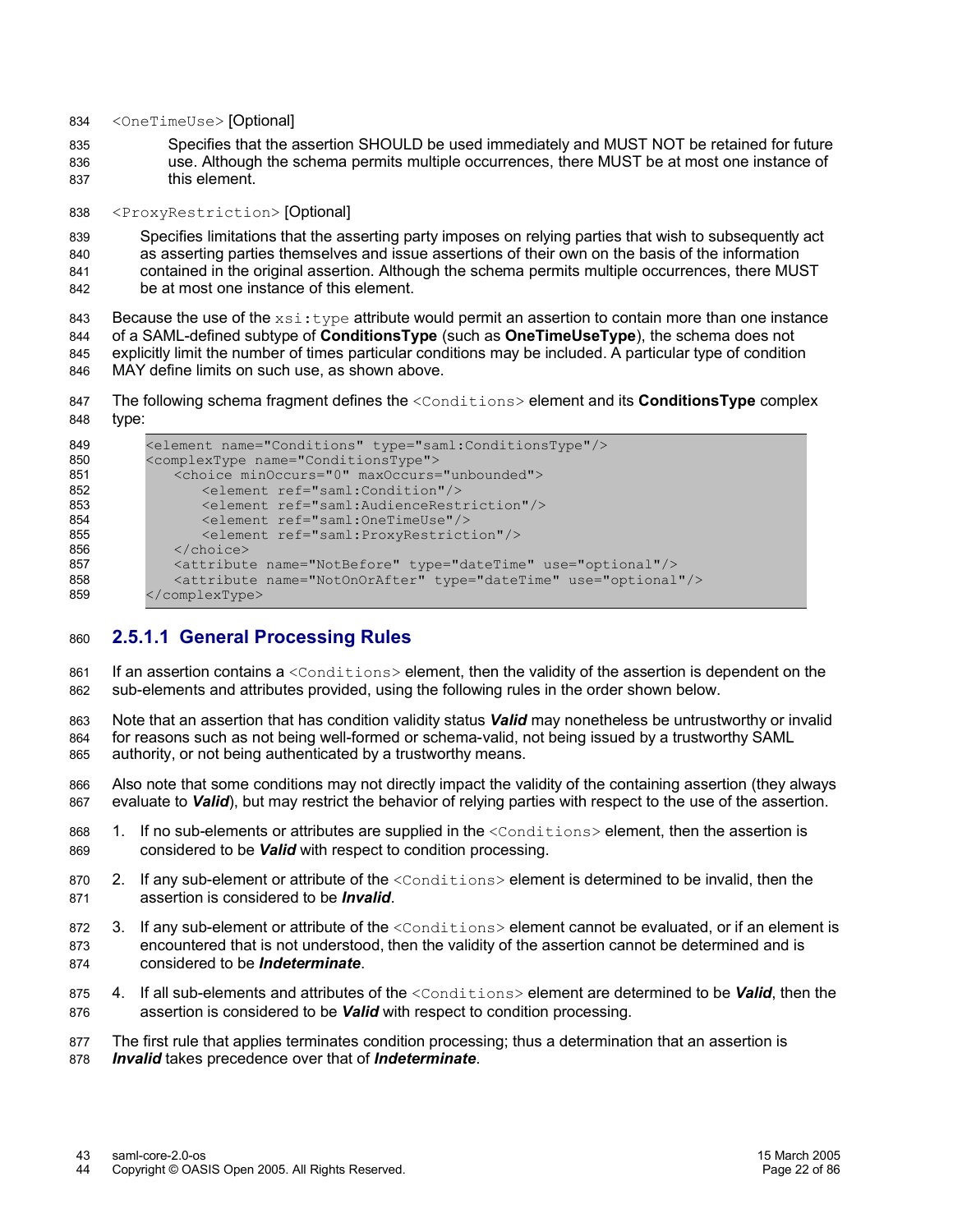- An assertion that is determined to be *Invalid* or *Indeterminate* MUST be rejected by a relying party 879
- (within whatever context or profile it was being processed), just as if the assertion were malformed or otherwise unusable. 880 881

#### **2.5.1.2 Attributes NotBefore and NotOnOrAfter**  882

The NotBefore and NotOnOrAfter attributes specify time limits on the validity of the assertion within the context of its profile(s) of use. They do not guarantee that the statements in the assertion will be correct or accurate throughout the validity period. 883 884 885

The NotBefore attribute specifies the time instant at which the validity interval begins. The 886

NotOnOrAfter attribute specifies the time instant at which the validity interval has ended. 887

If the value for either NotBefore or NotOnOrAfter is omitted, then it is considered unspecified. If the NotBefore attribute is unspecified (and if all other conditions that are supplied evaluate to *Valid*), then the assertion is *Valid* with respect to conditions at any time before the time instant specified by the NotOnOrAfter attribute. If the NotOnOrAfter attribute is unspecified (and if all other conditions that are supplied evaluate to *Valid*), the assertion is *Valid* with respect to conditions from the time instant specified by the NotBefore attribute with no expiry. If neither attribute is specified (and if any other conditions that 888 889 890 891 892 893

are supplied evaluate to *Valid*), the assertion is *Valid* with respect to conditions at any time. 894

If both attributes are present, the value for NotBefore MUST be less than (earlier than) the value for NotOnOrAfter. 895 896

#### **2.5.1.3 Element <Condition>** 897

The <Condition> element serves as an extension point for new conditions. Its **ConditionAbstractType** complex type is abstract and is thus usable only as the base of a derived type. 898 899

The following schema fragment defines the <Condition> element and its **ConditionAbstractType** complex type: 900 901

<element name="Condition" type="saml:ConditionAbstractType"/> <complexType name="ConditionAbstractType" abstract="true"/> 902 903

#### **2.5.1.4 Elements <AudienceRestriction> and <Audience>** 904

The <AudienceRestriction> element specifies that the assertion is addressed to one or more specific audiences identified by <Audience> elements. Although a SAML relying party that is outside the audiences specified is capable of drawing conclusions from an assertion, the SAML asserting party explicitly makes no representation as to accuracy or trustworthiness to such a party. It contains the following element:  $905$ 906 907 908 909

<Audience> 910

A URI reference that identifies an intended audience. The URI reference MAY identify a document that describes the terms and conditions of audience membership. It MAY also contain the unique identifier URI from a SAML name identifier that describes a system entity (see Section 8.3.6). 911 **912** 913

The audience restriction condition evaluates to *Valid* if and only if the SAML relying party is a member of one or more of the audiences specified. 914 915

The SAML asserting party cannot prevent a party to whom the assertion is disclosed from taking action on the basis of the information provided. However, the <AudienceRestriction> element allows the 916 917

SAML asserting party to state explicitly that no warranty is provided to such a party in a machine- and 918

human-readable form. While there can be no guarantee that a court would uphold such a warranty 919

exclusion in every circumstance, the probability of upholding the warranty exclusion is considerably 920

improved. 921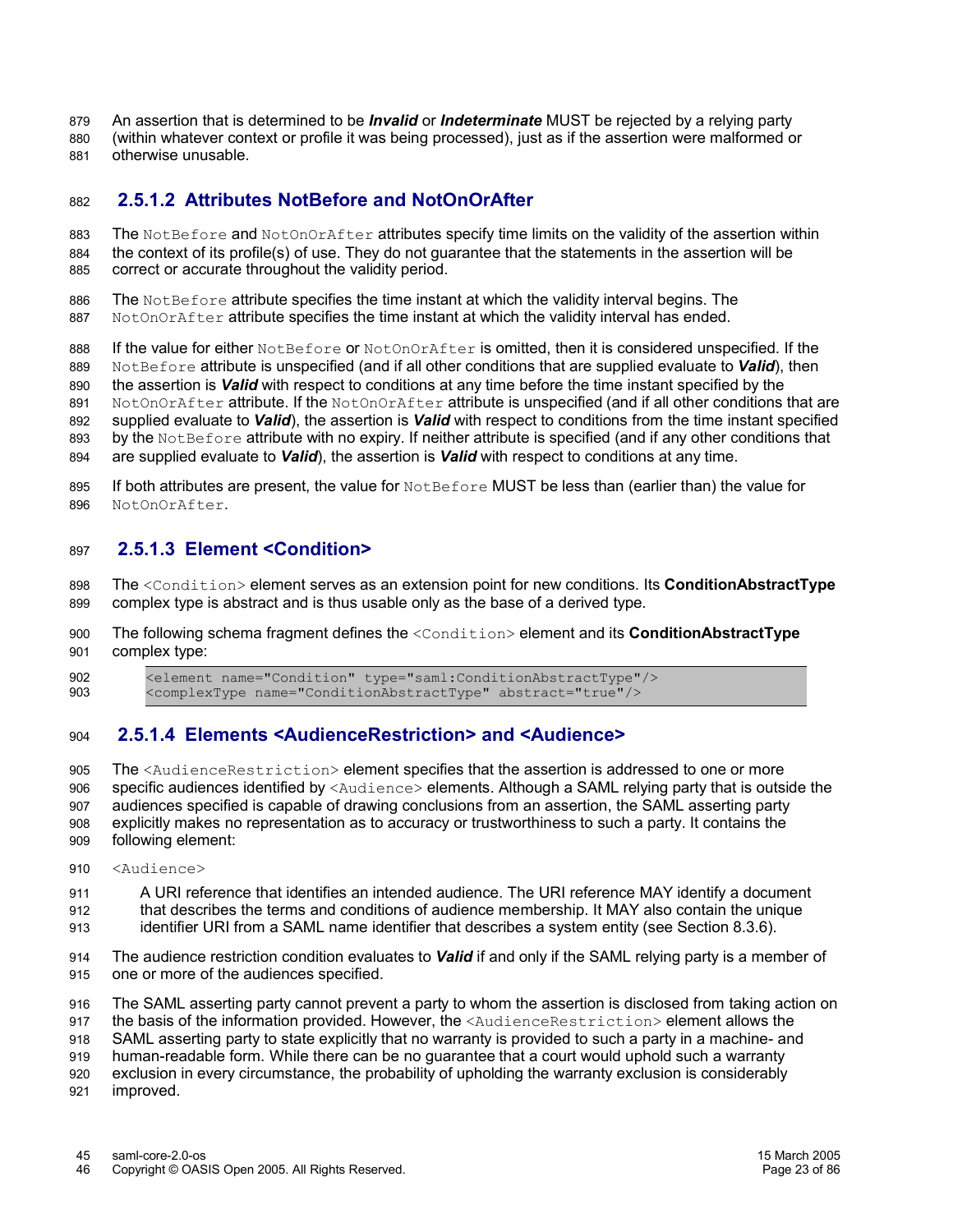Note that multiple <AudienceRestriction> elements MAY be included in a single assertion, and each 922

MUST be evaluated independently. The effect of this requirement and the preceding definition is that 923

within a given condition, the audiences form a disjunction (an "OR") while multiple conditions form a conjunction (an "AND"). 924 925

The following schema fragment defines the <AudienceRestriction> element and its 926

**AudienceRestrictionType** complex type: 927

| 928 | <element <="" name="AudienceRestriction" th=""></element>     |
|-----|---------------------------------------------------------------|
| 929 | type="saml:AudienceRestrictionType"/>                         |
| 930 | <complextype name="AudienceRestrictionType"></complextype>    |
| 931 | <complexcontent></complexcontent>                             |
| 932 | <extension base="saml:ConditionAbstractType"></extension>     |
| 933 | $<$ sequence $>$                                              |
| 934 | <element maxoccurs="unbounded" ref="saml:Audience"></element> |
| 935 | $\langle$ /sequence>                                          |
| 936 | $\langle$ /extension>                                         |
| 937 |                                                               |
| 938 |                                                               |
| 939 | <element name="Audience" type="anyURI"></element>             |

#### **2.5.1.5 Element <OneTimeUse>** 940

In general, relying parties may choose to retain assertions, or the information they contain in some other form, for reuse. The <OneTimeUse> condition element allows an authority to indicate that the information 941 942

in the assertion is likely to change very soon and fresh information should be obtained for each use. An example would be an assertion containing an <AuthzDecisionStatement> which was the result of a 943 944

policy which specified access control which was a function of the time of day. 945

If system clocks in a distributed environment could be precisely synchronized, then this requirement could be met by careful use of the validity interval. However, since some clock skew between systems will always be present and will be combined with possible transmission delays, there is no convenient way for the issuer to appropriately limit the lifetime of an assertion without running a substantial risk that it will already have expired before it arrives. 946 947 948 949 950

The <OneTimeUse> element indicates that the assertion SHOULD be used immediately by the relying party and MUST NOT be retained for future use. Relying parties are always free to request a fresh assertion for every use. However, implementations that choose to retain assertions for future use MUST observe the <OneTimeUse> element. This condition is independent from the NotBefore and NotOnOrAfter condition information. 951 952 953 954 955

To support the single use constraint, a relying party should maintain a cache of the assertions it has processed containing such a condition. Whenever an assertion with this condition is processed, the cache should be checked to ensure that the same assertion has not been previously received and processed by the relying party. 956 957 958 959

A SAML authority MUST NOT include more than one <OneTimeUse> element within a <Conditions> element of an assertion. 960 961

For the purposes of determining the validity of the <Conditions> element, the <OneTimeUse> is considered to always be valid. That is, this condition does not affect validity but is a condition on use. 962 963

The following schema fragment defines the <OneTimeUse> element and its **OneTimeUseType** complex type: 964 965

| 966 | <element name="OneTimeUse" type="saml:OneTimeUseType"></element> |
|-----|------------------------------------------------------------------|
| 967 | <complextype name="OneTimeUseType"></complextype>                |
| 968 | <complexcontent></complexcontent>                                |
| 969 | <extension base="saml:ConditionAbstractType"></extension>        |
| 970 |                                                                  |
| 971 |                                                                  |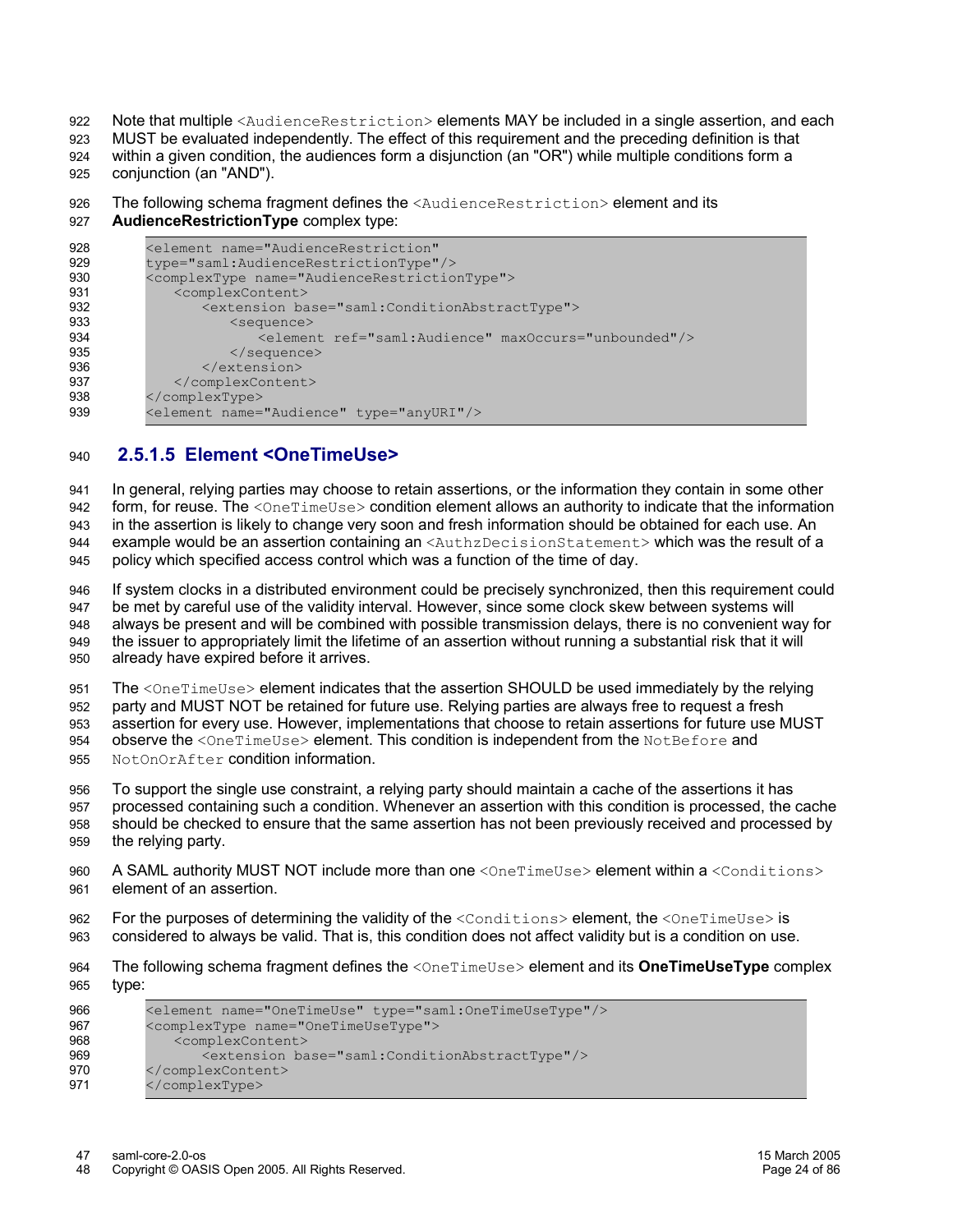#### **2.5.1.6 Element <ProxyRestriction>** 972

Specifies limitations that the asserting party imposes on relying parties that in turn wish to act as asserting 973

parties and issue subsequent assertions of their own on the basis of the information contained in the 974

original assertion. A relying party acting as an asserting party MUST NOT issue an assertion that itself 975

violates the restrictions specified in this condition on the basis of an assertion containing such a condition. 976

- The <ProxyRestriction> element contains the following elements and attributes: 977
- Count [Optional] 978
- Specifies the maximum number of indirections that the asserting party permits to exist between this assertion and an assertion which has ultimately been issued on the basis of it. **979** 980
- <Audience> [Zero or More] 981
- Specifies the set of audiences to whom the asserting party permits new assertions to be issued on the basis of this assertion. 982 983

A Count value of zero indicates that a relying party MUST NOT issue an assertion to another relying party on the basis of this assertion. If greater than zero, any assertions so issued MUST themselves contain a <ProxyRestriction> element with a Count value of at most one less than this value. **984** 985 986

If no <Audience> elements are specified, then no audience restrictions are imposed on the relying 987

parties to whom subsequent assertions can be issued. Otherwise, any assertions so issued MUST 988

themselves contain an <AudienceRestriction> element with at least one of the <Audience> 989 990

elements present in the previous <ProxyRestriction> element, and no <Audience> elements present that were not in the previous <ProxyRestriction> element. 991

A SAML authority MUST NOT include more than one <ProxyRestriction> element within a <Conditions> element of an assertion. **992** 993

For the purposes of determining the validity of the <Conditions> element, the <ProxyRestriction> condition is considered to always be valid. That is, this condition does not affect validity but is a condition on use. 994 995 996

The following schema fragment defines the <ProxyRestriction> element and its **ProxyRestrictionType** complex type: 997 998

| 999<br>1000 | <element name="ProxyRestriction" type="saml:ProxyRestrictionType"></element><br><complextype name="ProxyRestrictionType"></complextype> |
|-------------|-----------------------------------------------------------------------------------------------------------------------------------------|
| 1001        |                                                                                                                                         |
|             | <complexcontent></complexcontent>                                                                                                       |
| 1002        | <extension base="saml:ConditionAbstractType"></extension>                                                                               |
| 1003        | $<$ sequence $>$                                                                                                                        |
| 1004        | <element <="" minoccurs="0" ref="saml:Audience" th=""></element>                                                                        |
| 1005        | maxOccurs="unbounded"/>                                                                                                                 |
| 1006        | $\langle$ /sequence>                                                                                                                    |
| 1007        | <attribute name="Count" type="nonNegativeInteger" use="optional"></attribute>                                                           |
| 1008        | $\langle$ /extension>                                                                                                                   |
| 1009        |                                                                                                                                         |
| 1010        |                                                                                                                                         |

#### **2.6 Advice** 1011

This section defines the SAML constructs that contain additional information about an assertion that an asserting party wishes to provide to a relying party. 1012 1013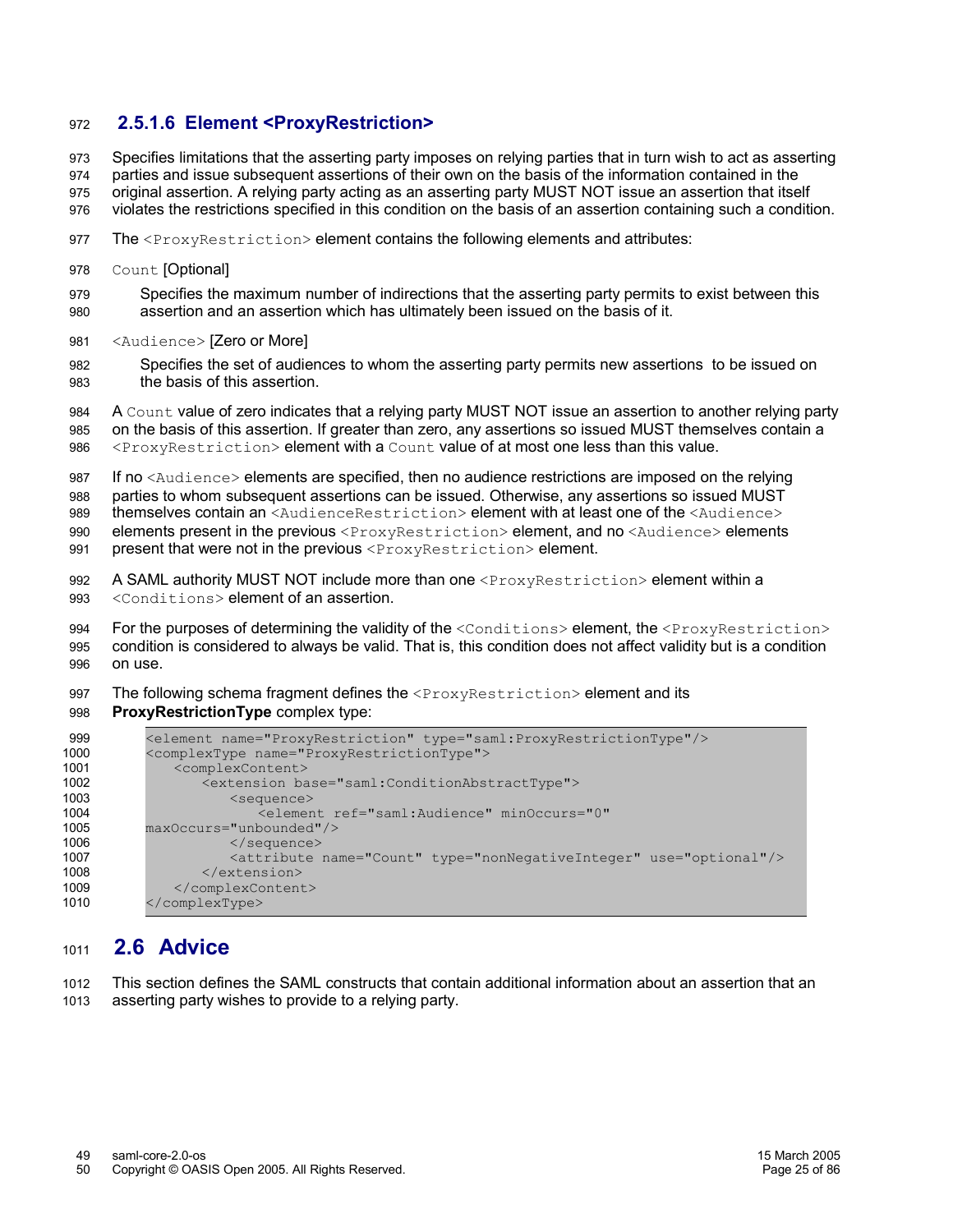#### **2.6.1 Element <Advice>** 1014

The <Advice> element contains any additional information that the SAML authority wishes to provide. This information MAY be ignored by applications without affecting either the semantics or the validity of the assertion. 1015 1016 1017

The <Advice> element contains a mixture of zero or more <Assertion>, <EncryptedAssertion>, <AssertionIDRef>, and <AssertionURIRef> elements, and namespace-qualified elements in other non-SAML namespaces. 1018 1019 1020

- Following are some potential uses of the  $\langle \text{Advice} \rangle$  element: 1021
- Include evidence supporting the assertion claims to be cited, either directly (through incorporating the claims) or indirectly (by reference to the supporting assertions). 1022 1023
- State a proof of the assertion claims. 1024
- Specify the timing and distribution points for updates to the assertion. 1025
- The following schema fragment defines the <Advice> element and its **AdviceType** complex type: 1026

| 1027 | <element name="Advice" type="saml:AdviceType"></element> |
|------|----------------------------------------------------------|
| 1028 | <complextype name="AdviceType"></complextype>            |
| 1029 | <choice maxoccurs="unbounded" minoccurs="0"></choice>    |
| 1030 | <element ref="saml:AssertionIDRef"></element>            |
| 1031 | <element ref="saml:AssertionURIRef"></element>           |
| 1032 | <element ref="saml:Assertion"></element>                 |
| 1033 | <element ref="saml:EncryptedAssertion"></element>        |
| 1034 | <any namespace="##other" processcontents="lax"></any>    |
| 1035 | $\langle$ /choice>                                       |
| 1036 |                                                          |

#### **2.7 Statements** 1037

The following sections define the SAML constructs that contain statement information. 1038

#### **2.7.1 Element <Statement>** 1039

The <Statement> element is an extension point that allows other assertion-based applications to reuse the SAML assertion framework. SAML itself derives its core statements from this extension point. Its **StatementAbstractType** complex type is abstract and is thus usable only as the base of a derived type. 1040 1041 1042

The following schema fragment defines the <Statement> element and its **StatementAbstractType** complex type: 1043 1044

<element name="Statement" type="saml:StatementAbstractType"/> <complexType name="StatementAbstractType" abstract="true"/> 1045 1046

#### **2.7.2 Element <AuthnStatement>** 1047

The <AuthnStatement> element describes a statement by the SAML authority asserting that the assertion subject was authenticated by a particular means at a particular time. Assertions containing <AuthnStatement> elements MUST contain a <Subject> element. 1048 1049 1050

It is of type **AuthnStatementType**, which extends **StatementAbstractType** with the addition of the following elements and attributes: 1051 1052

**Note:** The <AuthorityBinding> element and its corresponding type were removed from <AuthnStatement> for V2.0 of SAML. 1053 1054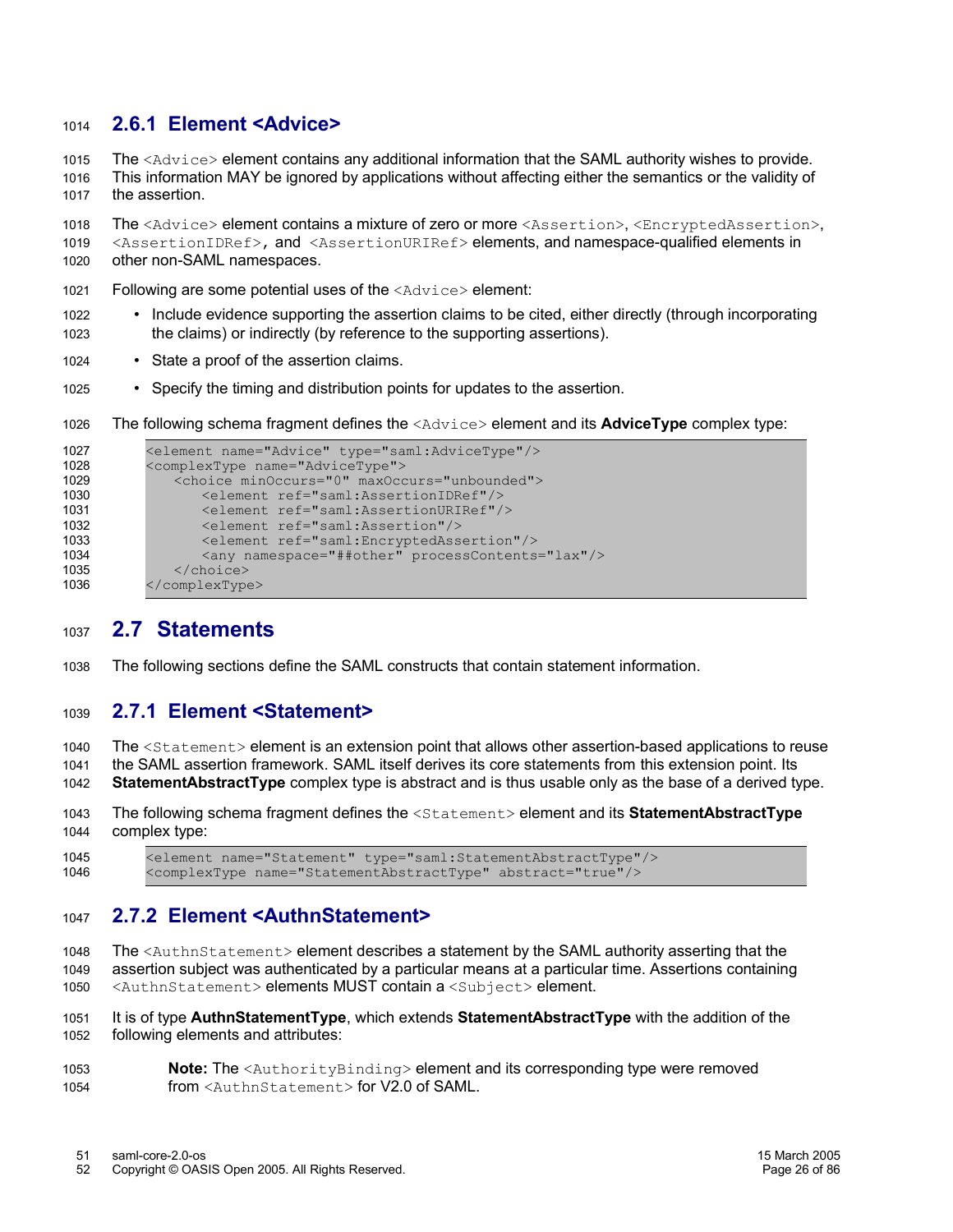- AuthnInstant [Required] 1055
- Specifies the time at which the authentication took place. The time value is encoded in UTC, as described in Section 1.3.3. 1056 1057
- SessionIndex [Optional] 1058

Specifies the index of a particular session between the principal identified by the subject and the authenticating authority. 1059 1060

SessionNotOnOrAfter [Optional] 1061

Specifies a time instant at which the session between the principal identified by the subject and the SAML authority issuing this statement MUST be considered ended. The time value is encoded in UTC, as described in Section 1.3.3. There is no required relationship between this attribute and a NotOnOrAfter condition attribute that may be present in the assertion. 1062 1063  $1064$ 1065

<SubjectLocality> [Optional] 1066

Specifies the DNS domain name and IP address for the system from which the assertion subject was apparently authenticated. 1067 1068

<AuthnContext> [Required] 1069

The context used by the authenticating authority up to and including the authentication event that yielded this statement. Contains an authentication context class reference, an authentication context declaration or declaration reference, or both. See the Authentication Context specification [SAMLAuthnCxt] for a full description of authentication context information. 1070 1071 1072 1073

In general, any string value MAY be used as a  $SessionIndex$  value. However, when privacy is a consideration, care must be taken to ensure that the SessionIndex value does not invalidate other privacy mechanisms. Accordingly, the value SHOULD NOT be usable to correlate activity by a principal across different session participants. Two solutions that achieve this goal are provided below and are 1074 1075 1076 1077

RECOMMENDED: 1078

 $\cdot$  Use small positive integers (or reoccurring constants in a list) for the SessionIndex. The SAML authority SHOULD choose the range of values such that the cardinality of any one integer will be sufficiently high to prevent a particular principal's actions from being correlated across multiple session participants. The SAML authority SHOULD choose values for SessionIndex randomly from within this range (except when required to ensure unique values for subsequent statements given to the same session participant but as part of a distinct session). 1079 1080 1081 1082 1083 1084

- Use the enclosing assertion's ID value in the SessionIndex. 1085
- The following schema fragment defines the <AuthnStatement> element and its **AuthnStatementType** complex type: 1086 1087

| 1088<br>1089 | <element name="AuthnStatement" type="saml:AuthnStatementType"></element><br><complextype name="AuthnStatementType"></complextype> |
|--------------|-----------------------------------------------------------------------------------------------------------------------------------|
| 1090         | <complexcontent></complexcontent>                                                                                                 |
| 1091         | <extension base="saml:StatementAbstractType"></extension>                                                                         |
| 1092         | $\leq$ sequence $>$                                                                                                               |
| 1093         | <element minoccurs="0" ref="saml:SubjectLocality"></element>                                                                      |
| 1094         | <element ref="saml:AuthnContext"></element>                                                                                       |
| 1095         | $\langle$ /sequence>                                                                                                              |
| 1096         | <attribute name="AuthnInstant" type="dateTime" use="required"></attribute>                                                        |
| 1097         | <attribute name="SessionIndex" type="string" use="optional"></attribute>                                                          |
| 1098         | <attribute <="" name="SessionNotOnOrAfter" th="" type="dateTime"></attribute>                                                     |
| 1099         | $use="optional"$                                                                                                                  |
| 1100         | $\langle$ /extension>                                                                                                             |
| 1101         |                                                                                                                                   |
| 1102         |                                                                                                                                   |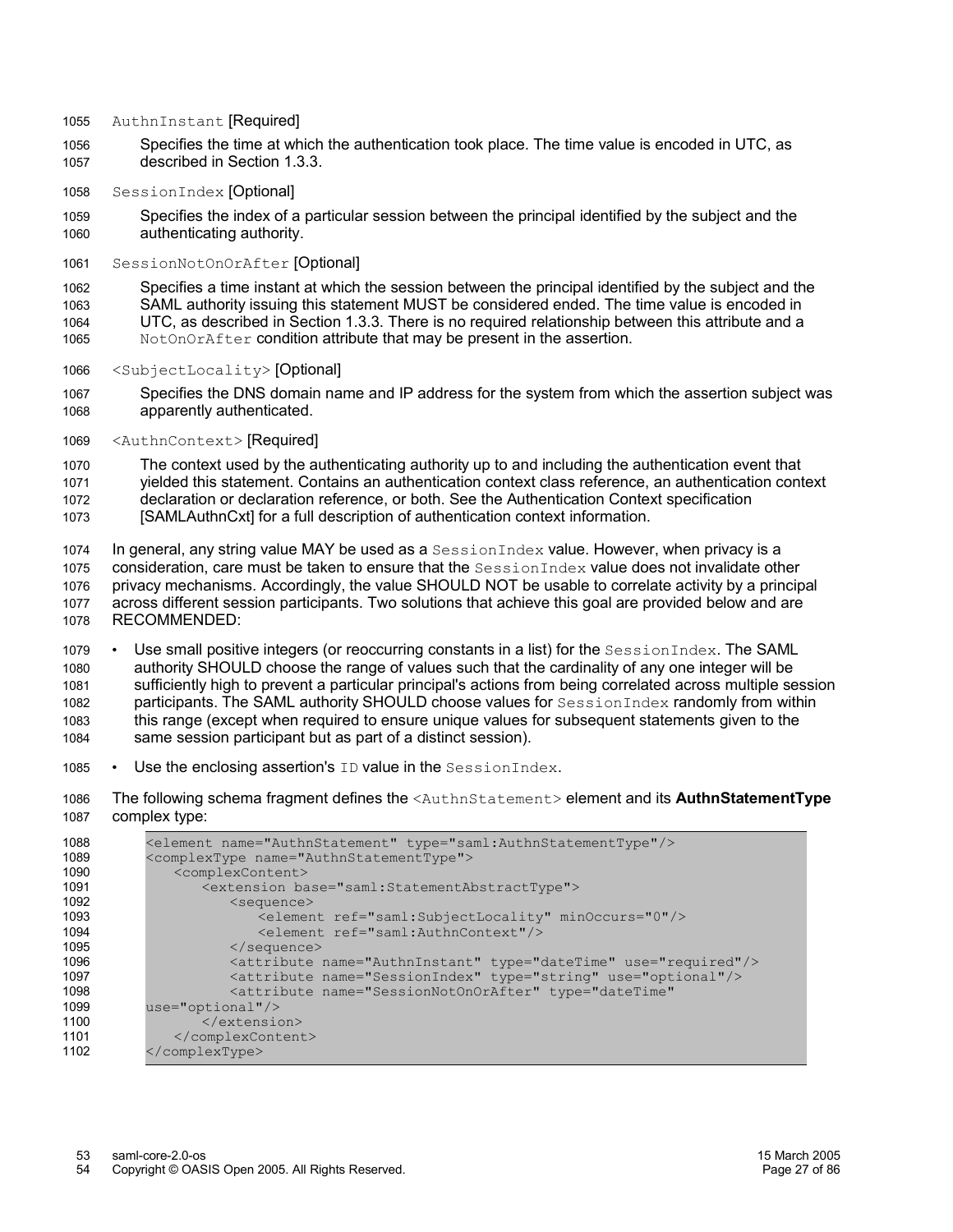#### **2.7.2.1 Element <SubjectLocality>** 1103

The <SubjectLocality> element specifies the DNS domain name and IP address for the system from which the assertion subject was authenticated. It has the following attributes: 1104 1105

- Address [Optional] 1106
- The network address of the system from which the principal identified by the subject was 1107
- authenticated. IPv4 addresses SHOULD be represented in dotted-decimal format (e.g., "1.2.3.4"). 1108

IPv6 addresses SHOULD be represented as defined by Section 2.2 of IETF RFC 3513 [RFC 3513] 1109

- (e.g., "FEDC:BA98:7654:3210:FEDC:BA98:7654:3210"). 1110
- DNSName [Optional] 1111
- The DNS name of the system from which the principal identified by the subject was authenticated. 1112

This element is entirely advisory, since both of these fields are quite easily "spoofed," but may be useful information in some applications. 1113 1114

The following schema fragment defines the <SubjectLocality> element and its **SubjectLocalityType** complex type: 1115 1116

| 1117 | <element name="SubjectLocality" type="saml:SubjectLocalityType"></element> |
|------|----------------------------------------------------------------------------|
| 1118 | <complextype name="SubjectLocalityType"></complextype>                     |
| 1119 | <attribute name="Address" type="string" use="optional"></attribute>        |
| 1120 | <attribute name="DNSName" type="string" use="optional"></attribute>        |
| 1121 | $\langle$ /complexType>                                                    |

#### **2.7.2.2 Element <AuthnContext>** 1122

The <AuthnContext> element specifies the context of an authentication event. The element can contain an authentication context class reference, an authentication context declaration or declaration reference, or both. Its complex **AuthnContextType** has the following elements: 1123 1124 1125

- <AuthnContextClassRef> [Optional] 1126
- A URI reference identifying an authentication context class that describes the authentication context declaration that follows. 1127 1128
- <AuthnContextDecl> or <AuthnContextDeclRef> [Optional] 1129
- Either an authentication context declaration provided by value, or a URI reference that identifies such a declaration. The URI reference MAY directly resolve into an XML document containing the referenced declaration. 1130 1131 1132
- <AuthenticatingAuthority> [Zero or More] 1133
- Zero or more unique identifiers of authentication authorities that were involved in the authentication of the principal (not including the assertion issuer, who is presumed to have been involved without being explicitly named here). 1134 1135 1136
- See the Authentication Context specification [SAMLAuthnCxt] for a full description of authentication context information. 1137 1138
- The following schema fragment defines the <AuthnContext> element and its **AuthnContextType** complex type: 1139 1140

| 1141 | <element name="AuthnContext" type="saml:AuthnContextType"></element> |
|------|----------------------------------------------------------------------|
| 1142 | <complextype name="AuthnContextType"></complextype>                  |
| 1143 | $<$ sequence $>$                                                     |
| 1144 | <choice></choice>                                                    |
| 1145 | $<$ sequence $>$                                                     |
| 1146 | <element ref="saml:AuthnContextClassRef"></element>                  |
| 1147 | <choice minoccurs="0"></choice>                                      |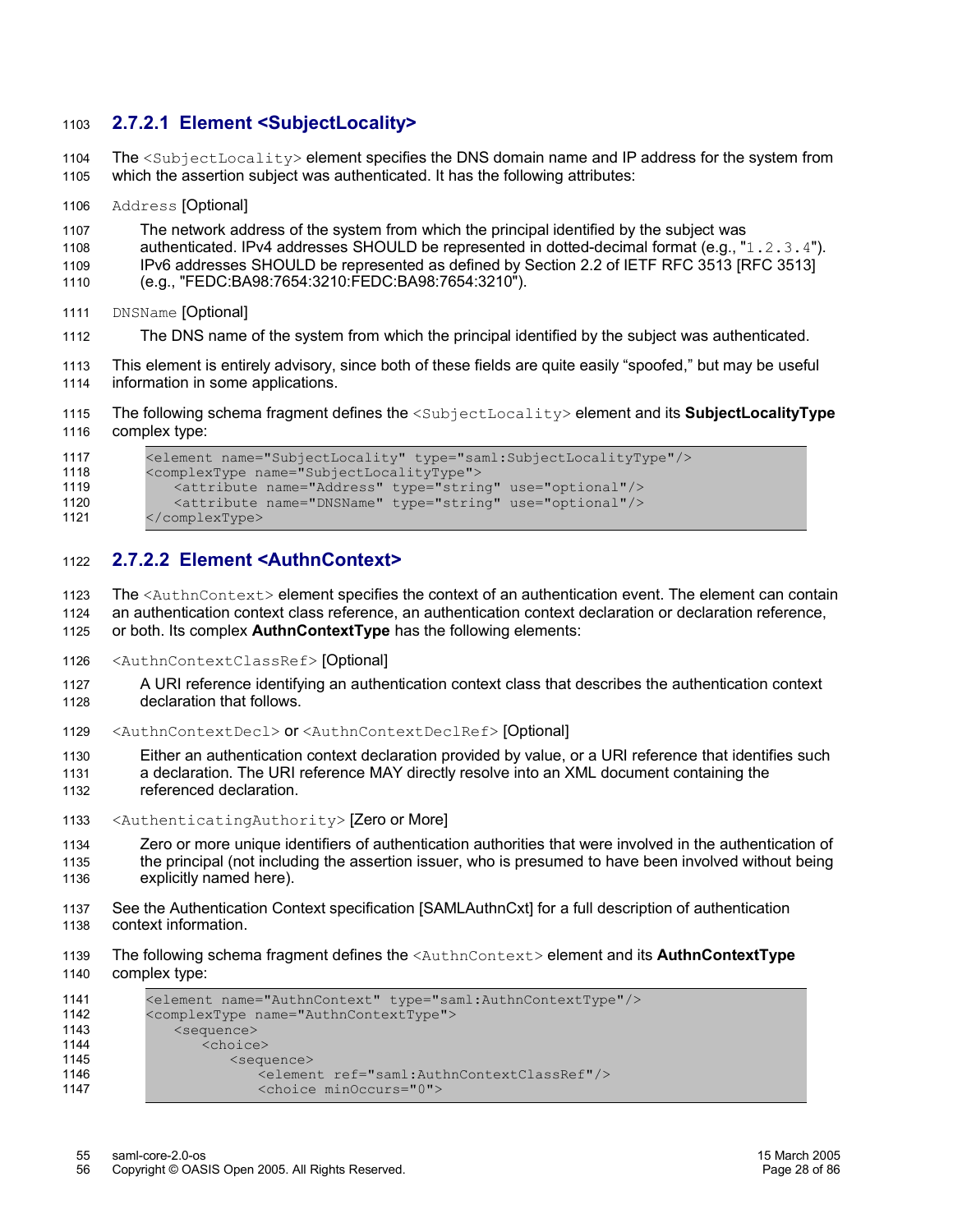| 1148 | <element ref="saml:AuthnContextDecl"></element>                                 |
|------|---------------------------------------------------------------------------------|
| 1149 | <element ref="saml:AuthnContextDeclRef"></element>                              |
| 1150 | $\langle$ /choice>                                                              |
| 1151 | $\langle$ /sequence>                                                            |
| 1152 | <choice></choice>                                                               |
| 1153 | <element ref="saml:AuthnContextDecl"></element>                                 |
| 1154 | <element ref="saml:AuthnContextDeclRef"></element>                              |
| 1155 | $\langle$ /choice>                                                              |
| 1156 | $\langle$ /choice>                                                              |
| 1157 | <element <="" minoccurs="0" ref="saml:AuthenticatingAuthority" th=""></element> |
| 1158 | maxOccurs="unbounded"/>                                                         |
| 1159 | $\langle$ /sequence>                                                            |
| 1160 |                                                                                 |
| 1161 | <element name="AuthnContextClassRef" type="anyURI"></element>                   |
| 1162 | <element name="AuthnContextDeclRef" type="anyURI"></element>                    |
| 1163 | <element name="AuthnContextDecl" type="anyType"></element>                      |
| 1164 | <element name="AuthenticatingAuthority" type="anyURI"></element>                |
|      |                                                                                 |

#### **2.7.3 Element <AttributeStatement>** 1165

The <AttributeStatement> element describes a statement by the SAML authority asserting that the assertion subject is associated with the specified attributes. Assertions containing 1166 1167

<AttributeStatement> elements MUST contain a <Subject> element. 1168

It is of type **AttributeStatementType**, which extends **StatementAbstractType** with the addition of the following elements: 1169 1170

- <Attribute> or <EncryptedAttribute> [One or More] 1171
- The <Attribute> element specifies an attribute of the assertion subject. An encrypted SAML attribute may be included with the <EncryptedAttribute> element. 1172 1173
- The following schema fragment defines the <AttributeStatement> element and its 1174
- **AttributeStatementType** complex type: 1175

| 1176 | <element name="AttributeStatement" type="saml:AttributeStatementType"></element> |  |
|------|----------------------------------------------------------------------------------|--|
| 1177 | <complextype name="AttributeStatementType"></complextype>                        |  |
| 1178 | <complexcontent></complexcontent>                                                |  |
| 1179 | <extension base="saml:StatementAbstractType"></extension>                        |  |
| 1180 | <choice maxoccurs="unbounded"></choice>                                          |  |
| 1181 | <element ref="saml:Attribute"></element>                                         |  |
| 1182 | <element ref="saml:EncryptedAttribute"></element>                                |  |
| 1183 | $\langle$ /choice>                                                               |  |
| 1184 | $\langle$ /extension>                                                            |  |
| 1185 |                                                                                  |  |
| 1186 |                                                                                  |  |

#### **2.7.3.1 Element <Attribute>** 1187

The <Attribute> element identifies an attribute by name and optionally includes its value(s). It has the **AttributeType** complex type. It is used within an attribute statement to express particular attributes and values associated with an assertion subject, as described in the previous section. It is also used in an attribute query to request that the values of specific SAML attributes be returned (see Section 3.3.2.3 for more information). The <Attribute> element contains the following XML attributes: 1188 1189 1190 1191 1192

- Name [Required] 1193
- The name of the attribute. 1194
- NameFormat [Optional] 1195
- A URI reference representing the classification of the attribute name for purposes of interpreting the 1196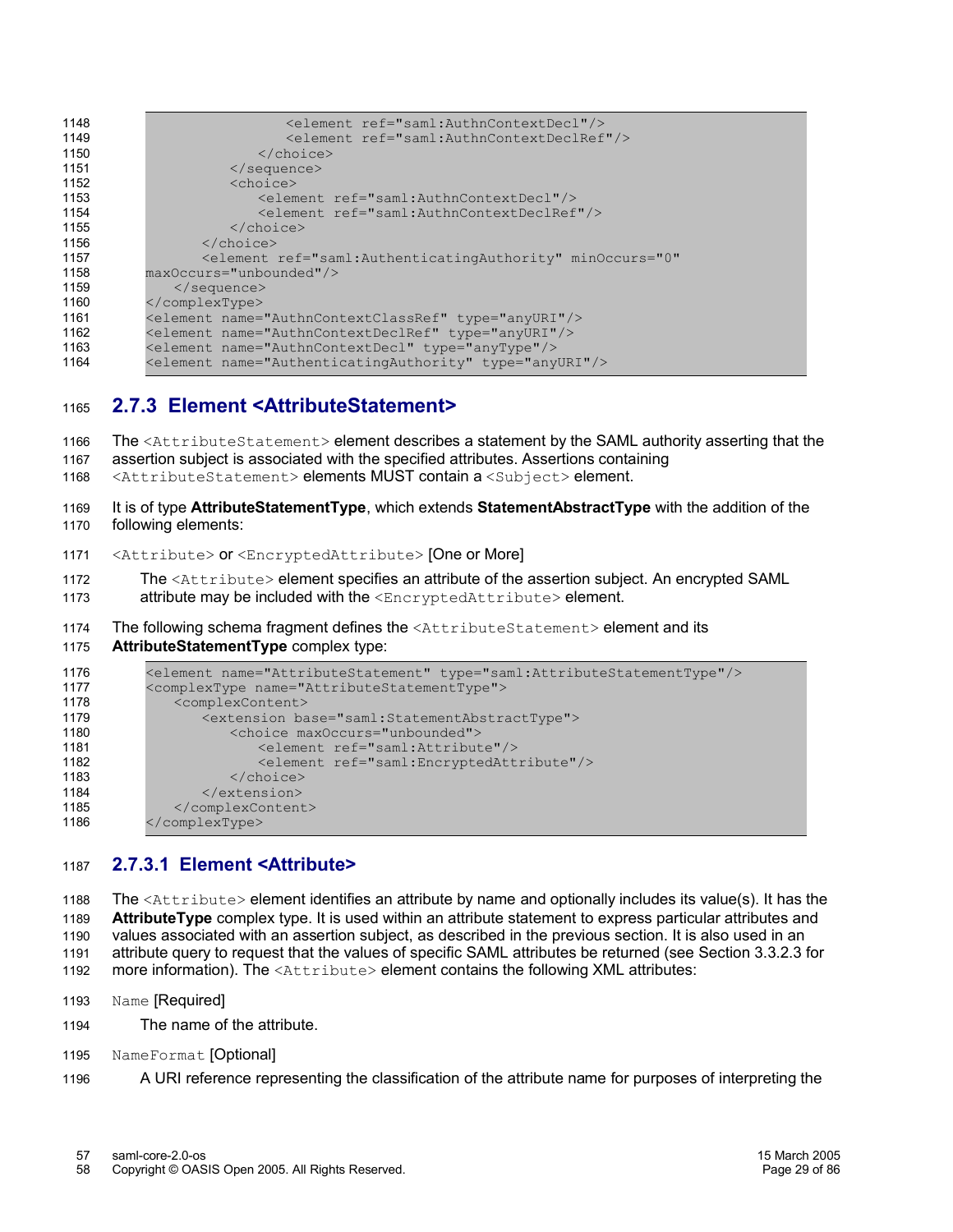name. See Section 8.2 for some URI references that MAY be used as the value of the NameFormat attribute and their associated descriptions and processing rules. If no Name Format value is provided, 1197 1198

- the identifier urn:oasis:names:tc:SAML:2.0:attrname-format:unspecified (see Section 1199
- 8.2.1) is in effect. 1200
- FriendlyName [Optional] 1201

A string that provides a more human-readable form of the attribute's name, which may be useful in cases in which the actual Name is complex or opaque, such as an OID or a UUID. This attribute's value MUST NOT be used as a basis for formally identifying SAML attributes. 1202 1203 1204

Arbitrary attributes 1205

This complex type uses an  $\langle x \rangle$  any Attribute > extension point to allow arbitrary XML attributes to be added to <Attribute> constructs without the need for an explicit schema extension. This allows additional fields to be added as needed to supply additional parameters to be used, for example, in an attribute query. SAML extensions MUST NOT add local (non-namespace-qualified) XML attributes or XML attributes qualified by a SAML-defined namespace to the **AttributeType** complex type or a derivation of it; such attributes are reserved for future maintenance and enhancement of SAML itself. 1206 1207 1208 1209 1210 1211

<AttributeValue> [Any Number] 1212

Contains a value of the attribute. If an attribute contains more than one discrete value, it is RECOMMENDED that each value appear in its own <AttributeValue> element. If more than one <AttributeValue> element is supplied for an attribute, and any of the elements have a datatype assigned through  $xsi:type$ , then all of the  $\forall$ attributeValue> elements must have the identical datatype assigned. 1213 1214 1215 1216 1217

The meaning of an <Attribute> element that contains no <AttributeValue> elements depends on 1218

its context. Within an <AttributeStatement>, if the SAML attribute exists but has no values, then the <AttributeValue> element MUST be omitted. Within a <samlp:AttributeQuery>, the absence of values indicates that the requester is interested in any or all of the named attribute's values (see also Section 3.3.2.3). 1219 1220 1221 1222

- Any other uses of the <Attribute> element by profiles or other specifications MUST define the 1223
- semantics of specifying or omitting <AttributeValue> elements. 1224
- The following schema fragment defines the <Attribute> element and its **AttributeType** complex type: 1225

| 1226 | <element name="Attribute" type="saml:AttributeType"></element>                    |
|------|-----------------------------------------------------------------------------------|
| 1227 | <complextype name="AttributeType"></complextype>                                  |
| 1228 | $\leq$ sequence $>$                                                               |
| 1229 | <element maxoccurs="unbounded" minoccurs="0" ref="saml:AttributeValue"></element> |
| 1230 | $\langle$ /sequence>                                                              |
| 1231 | <attribute name="Name" type="string" use="required"></attribute>                  |
| 1232 | <attribute name="NameFormat" type="anyURI" use="optional"></attribute>            |
| 1233 | <attribute name="FriendlyName" type="string" use="optional"></attribute>          |
| 1234 | <anyattribute namespace="##other" processcontents="lax"></anyattribute>           |
| 1235 |                                                                                   |
|      |                                                                                   |

#### **2.7.3.1.1 Element <AttributeValue>** 1236

The <AttributeValue> element supplies the value of a specified SAML attribute. It is of the **xs:anyType** type, which allows any well-formed XML to appear as the content of the element. 1237 1238

If the data content of an  $\leq$ AttributeValue> element is of an XML Schema simple type (such as **xs:integer** or **xs:string**), the datatype MAY be declared explicitly by means of an xsi:type declaration 1239 1240

in the <AttributeValue> element. If the attribute value contains structured data, the necessary data 1241

elements MAY be defined in an extension schema. 1242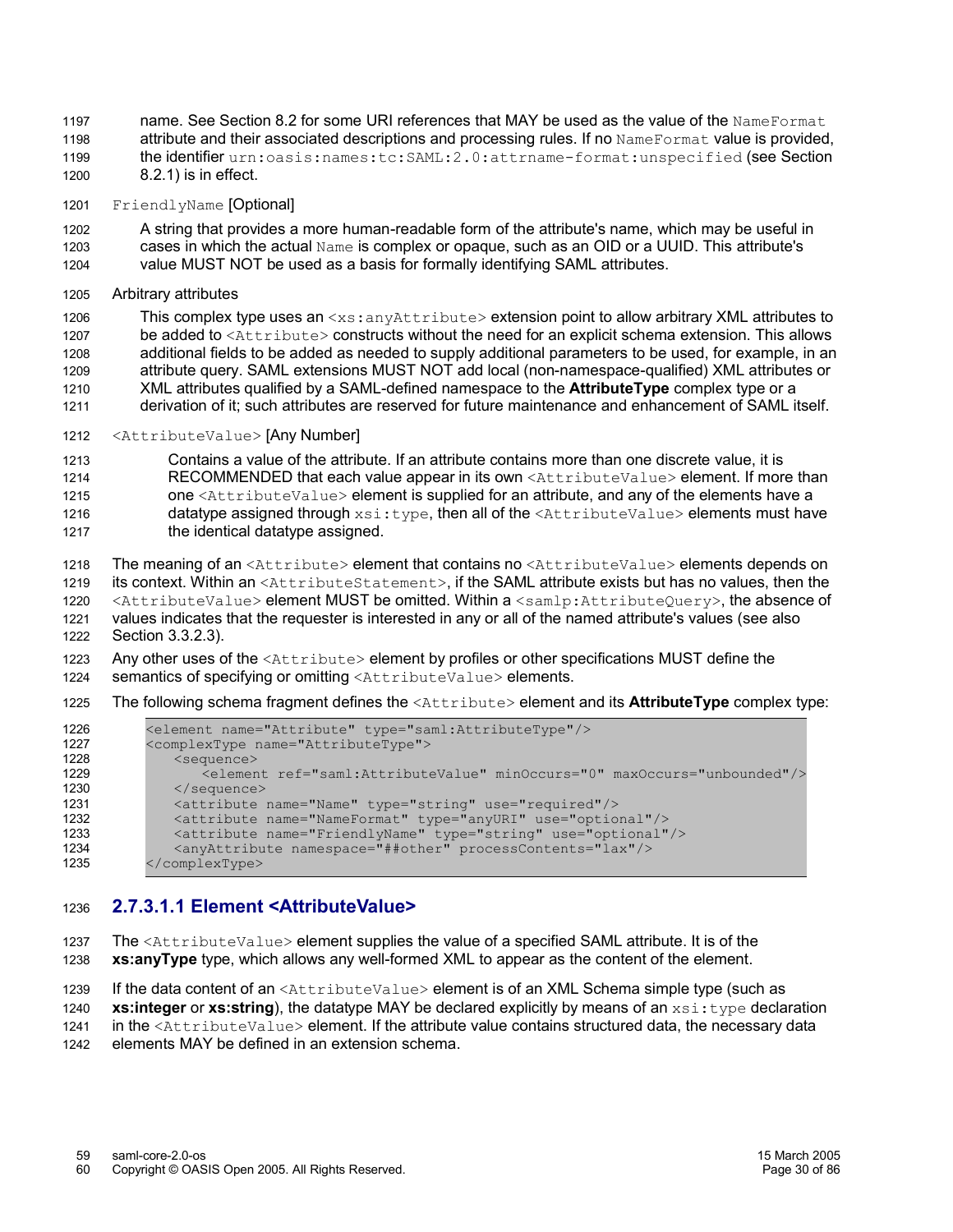- **Note:** Specifying a datatype other than an XML Schema simple type on  $1243$
- $\forall$ AttributeValue> using  $xsi:type$  will require the presence of the extension schema that defines the datatype in order for schema processing to proceed. 1244 1245
- 
- If a SAML attribute includes an empty value, such as the empty string, the corresponding 1246
- <AttributeValue> element MUST be empty (generally this is serialized as <AttributeValue/>). This overrides the requirement in Section 1.3.1 that string values in SAML content contain at least one 1247 1248
- non-whitespace character. 1249
- If a SAML attribute includes a "null" value, the corresponding <AttributeValue> element MUST be empty and MUST contain the reserved xsi:nil XML attribute with a value of "true" or "1". 1250 1251
- The following schema fragment defines the <AttributeValue> element: 1252

<element name="AttributeValue" type="anyType" nillable="true"/> 1253

#### **2.7.3.2 Element <EncryptedAttribute>** 1254

- The  $\epsilon$ EncryptedAttribute> element represents a SAML attribute in encrypted fashion, as defined by 1255
- the XML Encryption Syntax and Processing specification [XMLEnc]. The <EncryptedAttribute> element contains the following elements: 1256 1257
- <xenc:EncryptedData> [Required] 1258
- The encrypted content and associated encryption details, as defined by the XML Encryption Syntax and Processing specification  $[XMLEnc]$ . The  $Type$  attribute SHOULD be present and, if present, MUST contain a value of http://www.w3.org/2001/04/xmlenc#Element. The encrypted content MUST contain an element that has a type of or derived from **AttributeType**. 1259 1260 1261 1262
- <xenc:EncryptedKey> [Zero or More] 1263

Wrapped decryption keys, as defined by [XMLEnc]. Each wrapped key SHOULD include a Recipient attribute that specifies the entity for whom the key has been encrypted. The value of the Recipient attribute SHOULD be the URI identifier of a system entity with a SAML name identifier, as defined by Section 8.3.6. 1264 1265 1266 1267

- Encrypted attributes are intended as a confidentiality protection when the plain-text value passes through an intermediary. 1268 1269
- The following schema fragment defines the <EncryptedAttribute> element: 1270
- <element name="EncryptedAttribute" type="saml:EncryptedElementType"/> 1271

#### **2.7.4 Element <AuthzDecisionStatement>** 1272

- **Note:** The <AuthzDecisionStatement> feature has been frozen as of SAML V2.0, with no future enhancements planned. Users who require additional functionality may want to consider the eXtensible Access Control Markup Language [XACML], which offers enhanced authorization decision features. 1273 1274 1275 1276
- The <AuthzDecisionStatement> element describes a statement by the SAML authority asserting that a request for access by the assertion subject to the specified resource has resulted in the specified authorization decision on the basis of some optionally specified evidence. Assertions containing <AuthzDecisionStatement> elements MUST contain a <Subject> element. 1277 1278 1279 1280
- The resource is identified by means of a URI reference. In order for the assertion to be interpreted correctly and securely, the SAML authority and SAML relying party MUST interpret each URI reference in a consistent manner. Failure to achieve a consistent URI reference interpretation can result in different 1281 1282 1283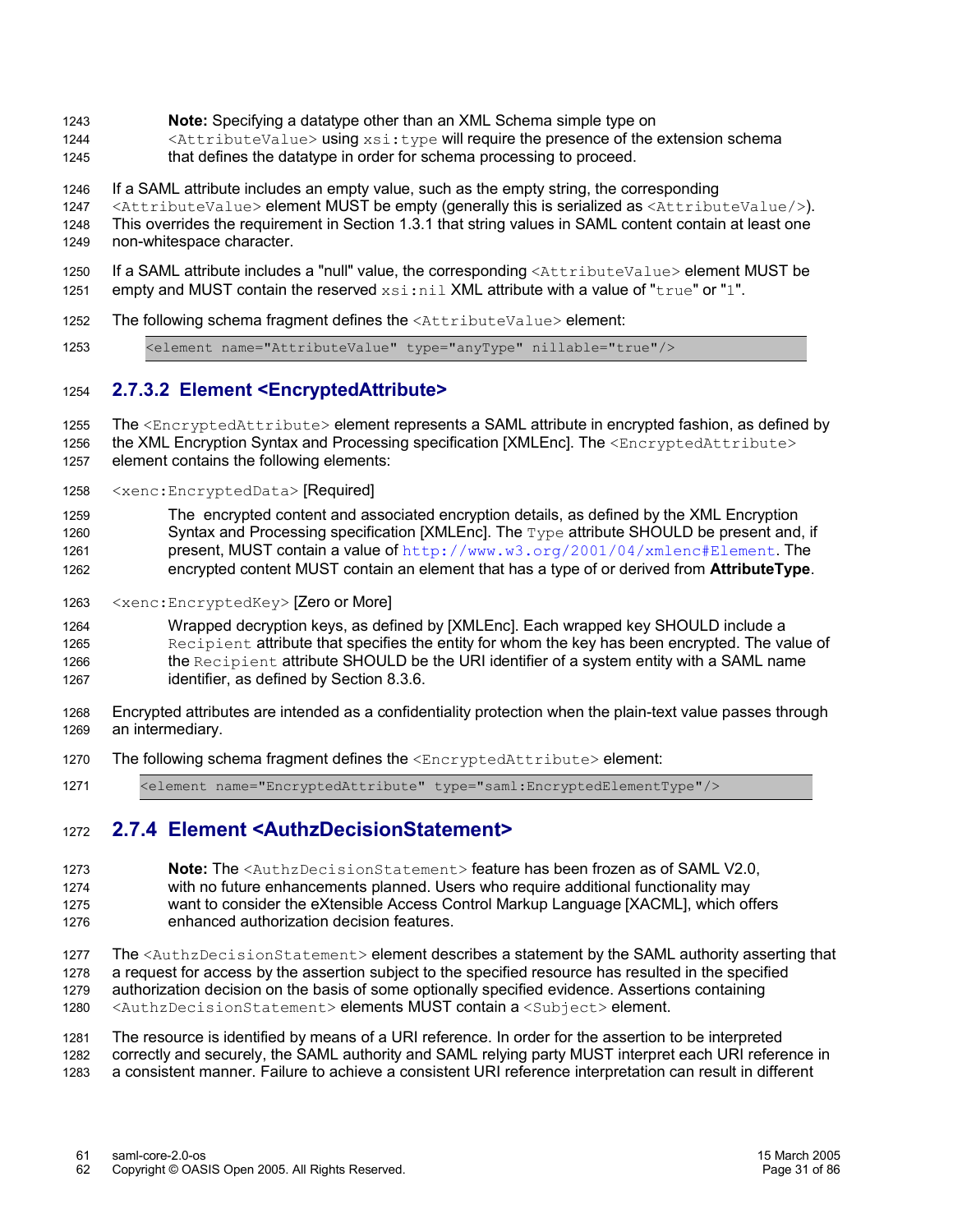- authorization decisions depending on the encoding of the resource URI reference. Rules for normalizing URI references are to be found in IETF RFC 2396 [RFC 2396] Section 6: 1284 1285
- In general, the rules for equivalence and definition of a normal form, if any, are scheme dependent. When a scheme uses elements of the common syntax, it will also use the common syntax equivalence rules, namely that the scheme and hostname are case insensitive and a URL with an explicit ":port", where the port is the default for the scheme, is equivalent to one where the port is elided. 1286 1287 1288 1289 1290
- To avoid ambiguity resulting from variations in URI encoding, SAML system entities SHOULD employ the URI normalized form wherever possible as follows: 1291 1292
- SAML authorities SHOULD encode all resource URI references in normalized form. 1293
- Relying parties SHOULD convert resource URI references to normalized form prior to processing. 1294

Inconsistent URI reference interpretation can also result from differences between the URI reference syntax and the semantics of an underlying file system. Particular care is required if URI references are employed to specify an access control policy language. The following security conditions SHOULD be satisfied by the system which employs SAML assertions: 1295 1296 1297 1298

- Parts of the URI reference syntax are case sensitive. If the underlying file system is case insensitive, a requester SHOULD NOT be able to gain access to a denied resource by changing the case of a part of the resource URI reference. 1299 1300 1301
- Many file systems support mechanisms such as logical paths and symbolic links, which allow users to establish logical equivalences between file system entries. A requester SHOULD NOT be able to gain access to a denied resource by creating such an equivalence. 1302 1303 1304
- The <AuthzDecisionStatement> element is of type **AuthzDecisionStatementType**, which extends **StatementAbstractType** with the addition of the following elements and attributes: 1305 1306
- Resource [Required] 1307

A URI reference identifying the resource to which access authorization is sought. This attribute MAY have the value of the empty URI reference (""), and the meaning is defined to be "the start of the current document", as specified by IETF RFC 2396 [RFC 2396] Section 4.2. 1308 1309 1310

- Decision [Required] 1311
- The decision rendered by the SAML authority with respect to the specified resource. The value is of the **DecisionType** simple type. 1312 1313
- <Action> [One or more] 1314
- The set of actions authorized to be performed on the specified resource. 1315
- <Evidence> [Optional] 1316
- A set of assertions that the SAML authority relied on in making the decision. 1317
- The following schema fragment defines the <AuthzDecisionStatement> element and its 1318

#### **AuthzDecisionStatementType** complex type: 1319

| 1320 | <element <="" name="AuthzDecisionStatement" th=""></element>                    |
|------|---------------------------------------------------------------------------------|
| 1321 | type="saml:AuthzDecisionStatementType"/>                                        |
| 1322 | <complextype name="AuthzDecisionStatementType"></complextype>                   |
| 1323 | <complexcontent></complexcontent>                                               |
| 1324 | <extension base="saml:StatementAbstractType"></extension>                       |
| 1325 | $<$ sequence $>$                                                                |
| 1326 | <element maxoccurs="unbounded" ref="saml:Action"></element>                     |
| 1327 | <element minoccurs="0" ref="saml:Evidence"></element>                           |
| 1328 | $\langle$ /sequence>                                                            |
| 1329 | <attribute name="Resource" type="anyURI" use="required"></attribute>            |
| 1330 | <attribute name="Decision" type="saml:DecisionType" use="required"></attribute> |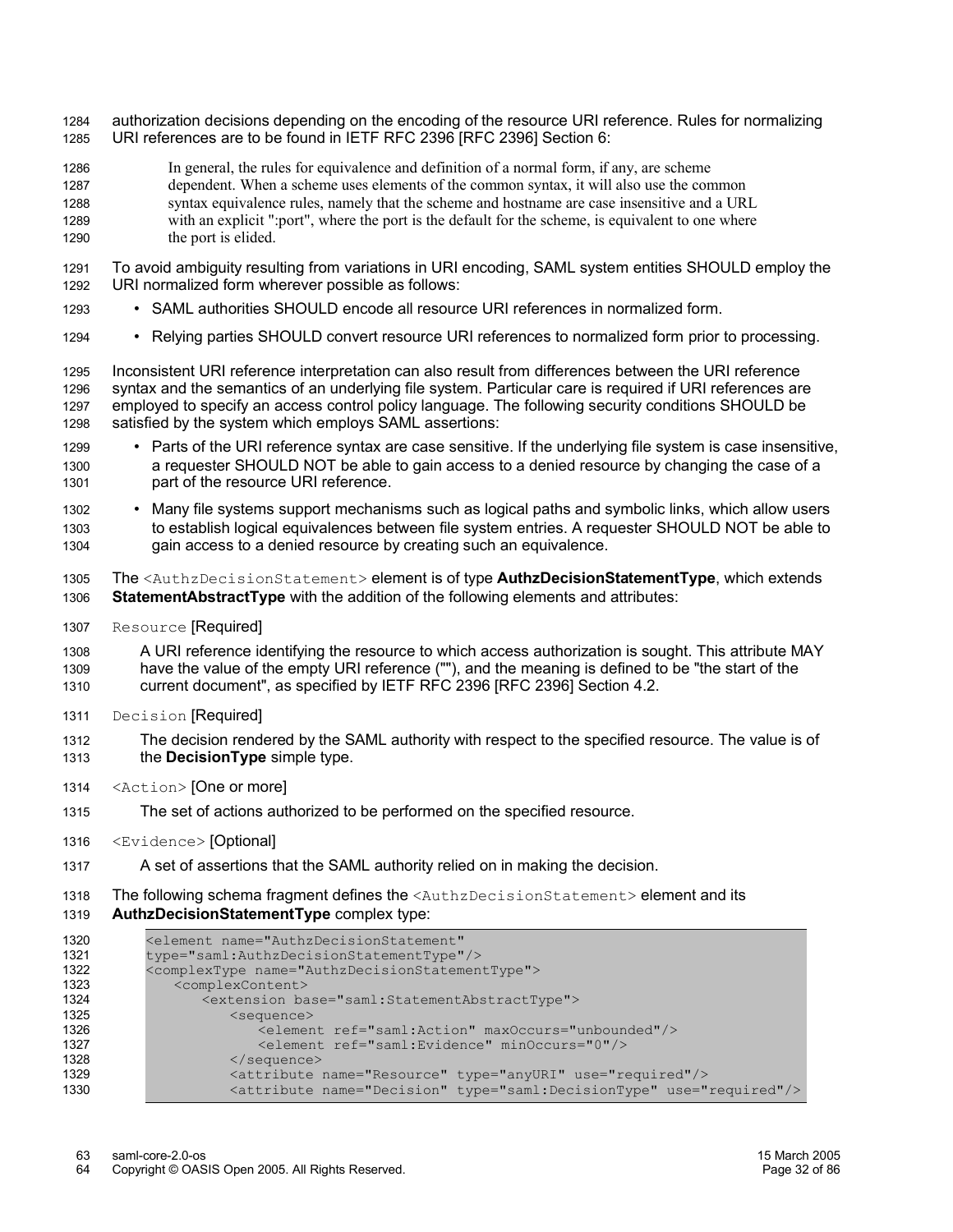| 1331 | $\langle$ /extension> |
|------|-----------------------|
| 1332 |                       |
| 1333 |                       |

#### **2.7.4.1 Simple Type DecisionType** 1334

The **DecisionType** simple type defines the possible values to be reported as the status of an 1335

- authorization decision statement. 1336
- Permit 1337
- The specified action is permitted. 1338
- Deny 1339

The specified action is denied. 1340

Indeterminate 1341

The SAML authority cannot determine whether the specified action is permitted or denied. 1342

The Indeterminate decision value is used in situations where the SAML authority requires the ability to 1343

provide an affirmative statement but where it is not able to issue a decision. Additional information as to the reason for the refusal or inability to provide a decision MAY be returned as <statusDetail> 1344 1345

elements in the enclosing <Response>. 1346

The following schema fragment defines the **DecisionType** simple type: 1347

```
<simpleType name="DecisionType">
              <restriction base="string">
                 <enumeration value="Permit"/>
                 <enumeration value="Deny"/>
                 <enumeration value="Indeterminate"/>
              </restriction>
          </simpleType>
1348
1349
1350
1351
1352
1353
1354
```
#### **2.7.4.2 Element <Action>** 1355

The <Action> element specifies an action on the specified resource for which permission is sought. Its string-data content provides the label for an action sought to be performed on the specified resource, and it has the following attribute: 1356 1357 1358

- Namespace [Optional] 1359
- A URI reference representing the namespace in which the name of the specified action is to be interpreted. If this element is absent, the namespace 1360 1361
- urn:oasis:names:tc:SAML:1.0:action:rwedc-negation specified in Section 8.1.2 is in effect. 1362 1363

```
The following schema fragment defines the <Action> element and its ActionType complex type:
          <element name="Action" type="saml:ActionType"/>
          <complexType name="ActionType">
              <simpleContent>
                  <extension base="string">
                     <attribute name="Namespace" type="anyURI" use="required"/>
                 </extension>
              </simpleContent>
          </complexType>
1364
1365
1366
1367
1368
1369
1370
1371
1372
```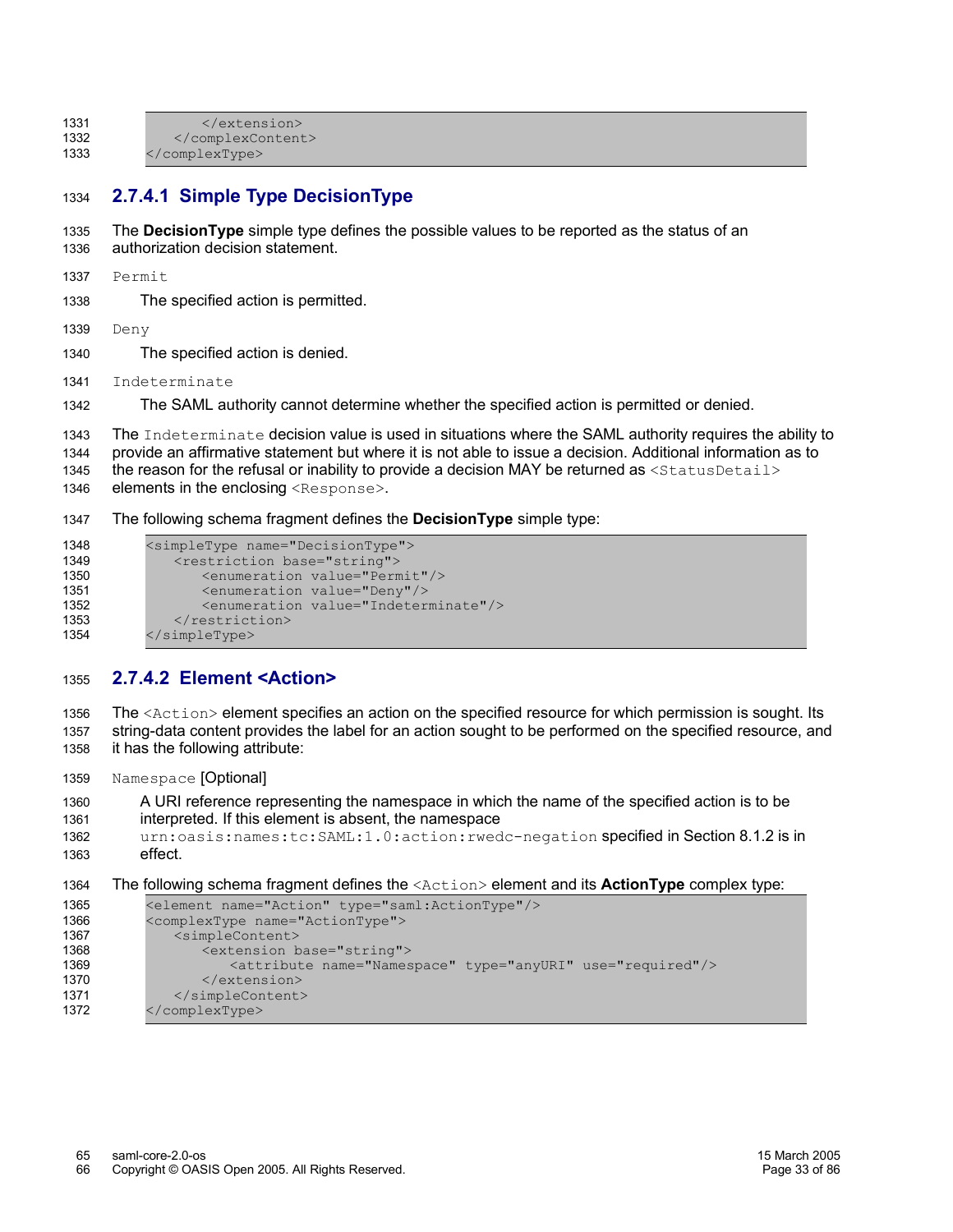#### **2.7.4.3 Element <Evidence>** 1373

The <Evidence> element contains one or more assertions or assertion references that the SAML 1374

authority relied on in issuing the authorization decision. It has the **EvidenceType** complex type. It contains a mixture of one or more of the following elements: 1375 1376

- <AssertionIDRef> [Any number] 1377
- Specifies an assertion by reference to the value of the assertion's ID attribute. 1378
- <AssertionURIRef> [Any number] 1379
- Specifies an assertion by means of a URI reference. 1380
- <Assertion> [Any number] 1381
- Specifies an assertion by value. 1382
- <EncryptedAssertion> [Any number] 1383
- Specifies an encrypted assertion by value. 1384

Providing an assertion as evidence MAY affect the reliance agreement between the SAML relying party and the SAML authority making the authorization decision. For example, in the case that the SAML relying party presented an assertion to the SAML authority in a request, the SAML authority MAY use that assertion as evidence in making its authorization decision without endorsing the  $\langle$ Evidence> element's assertion as valid either to the relying party or any other third party. 1385 1386 1387 1388 1389

The following schema fragment defines the <Evidence> element and its **EvidenceType** complex type: 1390

| 1391<br>1392 | <element name="Evidence" type="saml:EvidenceType"></element><br><complextype name="EvidenceType"></complextype> |
|--------------|-----------------------------------------------------------------------------------------------------------------|
| 1393         | <choice max0ccurs="unbounded"></choice>                                                                         |
| 1394         | <element ref="saml:AssertionIDRef"></element>                                                                   |
| 1395         | <element ref="saml:AssertionURIRef"></element>                                                                  |
| 1396         | <element ref="saml:Assertion"></element>                                                                        |
| 1397         | <element ref="saml:EncryptedAssertion"></element>                                                               |
| 1398         | $\langle$ /choice>                                                                                              |
| 1399         |                                                                                                                 |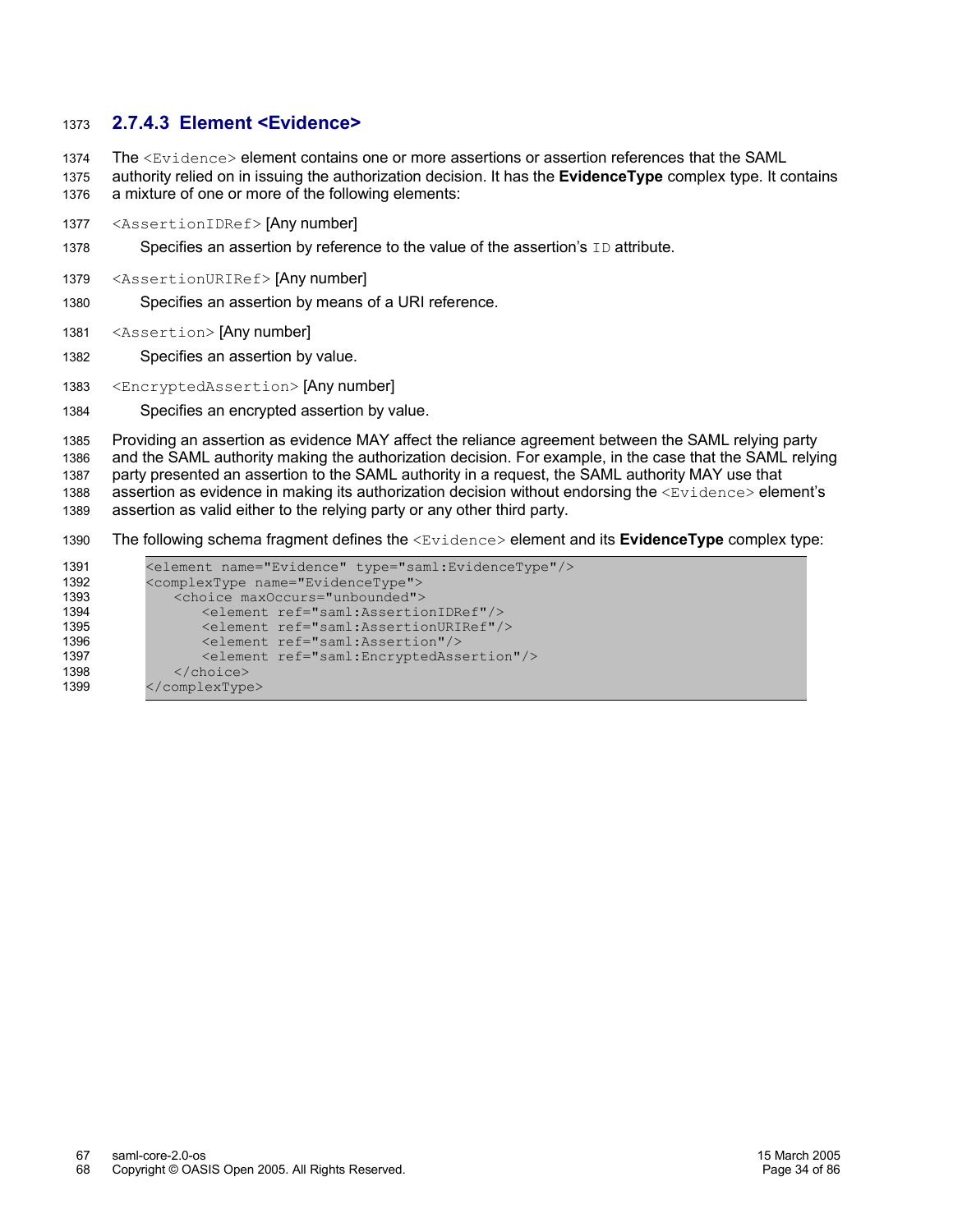## **3 SAML Protocols** 1400

SAML protocol messages can be generated and exchanged using a variety of protocols. The SAML bindings specification [SAMLBind] describes specific means of transporting protocol messages using existing widely deployed transport protocols. The SAML profile specification [SAMLProf] describes a number of applications of the protocols defined in this section together with additional processing rules, restrictions, and requirements that facilitate interoperability. 1401 1402 1403 1404 1405

Specific SAML request and response messages derive from common types. The requester sends an element derived from **RequestAbstractType** to a SAML responder, and the responder generates an element adhering to or deriving from **StatusResponseType**, as shown in Figure 1. 1406 1407 1408

1409



1411

Figure 1: SAML Request-Response Protocol

In certain cases, when permitted by profiles, a SAML response MAY be generated and sent without the responder having received a corresponding request. 1412 1413

- The protocols defined by SAML achieve the following actions: 1414
- Returning one or more requested assertions. This can occur in response to either a direct request for specific assertions or a query for assertions that meet particular criteria. 1415 1416
- Performing authentication on request and returning the corresponding assertion 1417
- Registering a name identifier or terminating a name registration on request 1418
- Retrieving a protocol message that has been requested by means of an artifact 1419
- Performing a near-simultaneous logout of a collection of related sessions ("single logout") on request 1420 1421
- Providing a name identifier mapping on request 1422

Throughout this section, text descriptions of elements and types in the SAML protocol namespace are not shown with the conventional namespace prefix samlp:. For clarity, text descriptions of elements and 1423 1424

types in the SAML assertion namespace are indicated with the conventional namespace prefix  $\text{saml}:$ 1425

#### **3.1 Schema Header and Namespace Declarations** 1426

The following schema fragment defines the XML namespaces and other header information for the protocol schema: 1427 1428

| <schema< th=""></schema<>                              |
|--------------------------------------------------------|
| targetNamespace="urn:oasis:names:tc:SAML:2.0:protocol" |
| xmlns="http://www.w3.org/2001/XMLSchema"               |
| xmlns:samlp="urn:oasis:names:tc:SAML:2.0:protocol"     |
| xmlns:saml="urn:oasis:names:tc:SAML:2.0:assertion"     |
| xmlns:ds="http://www.w3.org/2000/09/xmldsig#"          |
| elementFormDefault="unqualified"                       |
| attributeFormDefault="unqualified"                     |
| blockDefault="substitution"                            |
| $version="2.0"$                                        |
|                                                        |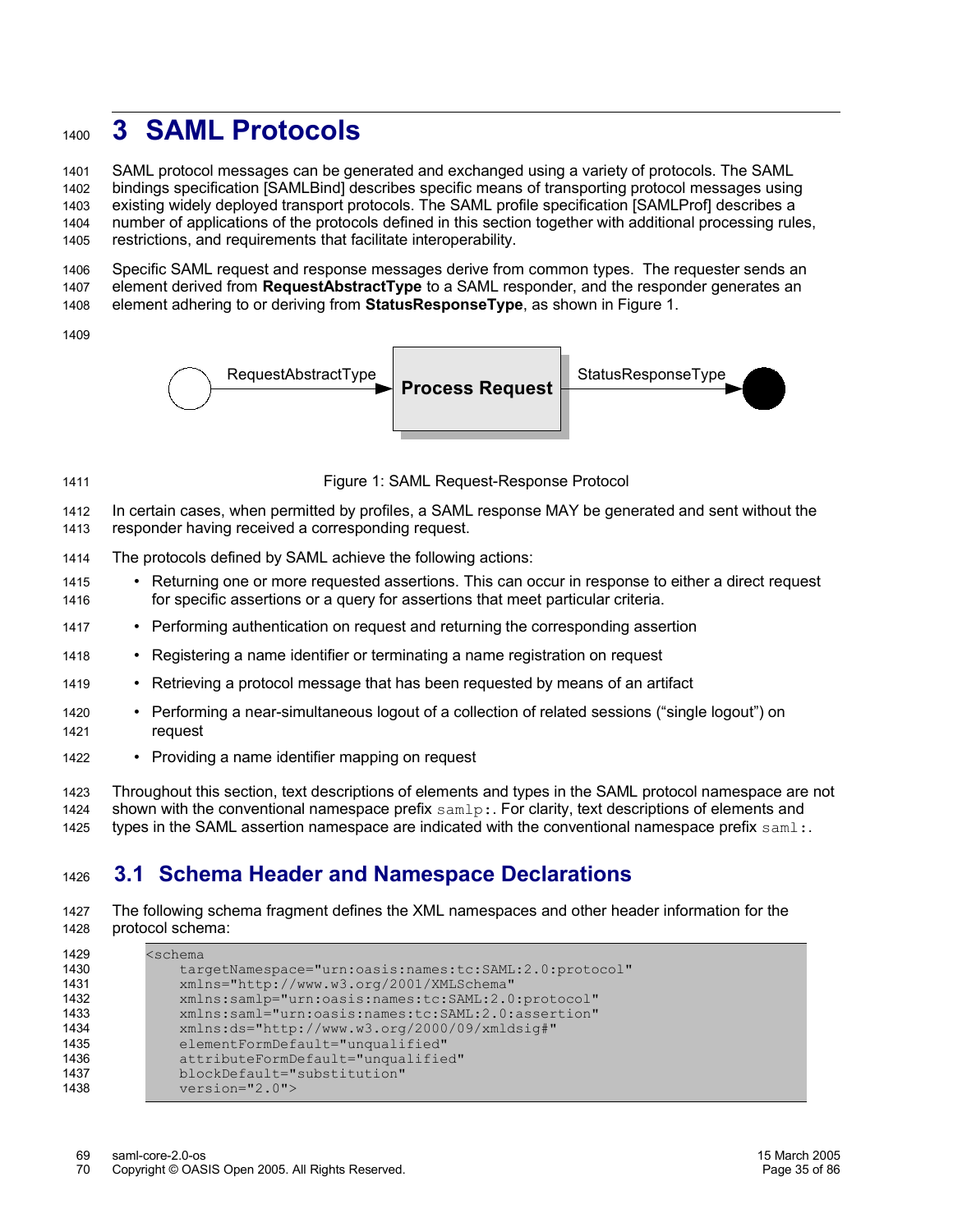| 1439 | <import <="" namespace="urn:oasis:names:tc:SAML:2.0:assertion" th=""></import> |
|------|--------------------------------------------------------------------------------|
| 1440 | schemaLocation="saml-schema-assertion-2.0.xsd"/>                               |
| 1441 | <import <="" namespace="http://www.w3.org/2000/09/xmldsig#" th=""></import>    |
| 1442 | schemaLocation="http://www.w3.org/TR/2002/REC-xmldsig-core-                    |
| 1443 | 20020212/xmldsig-core-schema.xsd"/>                                            |
| 1444 | <annotation></annotation>                                                      |
| 1445 | <documentation></documentation>                                                |
| 1446 | Document identifier: saml-schema-protocol-2.0                                  |
| 1447 | Location: http://docs.oasis-open.org/security/saml/v2.0/                       |
| 1448 | Revision history:                                                              |
| 1449 | V1.0 (November, 2002):                                                         |
| 1450 | Initial Standard Schema.                                                       |
| 1451 | $V1.1$ (September, 2003):                                                      |
| 1452 | Updates within the same V1.0 namespace.                                        |
| 1453 | V2.0 (March, 2005):                                                            |
| 1454 | New protocol schema based in a SAML V2.0 namespace.                            |
| 1455 |                                                                                |
| 1456 | $\langle$ annotation>                                                          |
| 1457 |                                                                                |
| 1458 | $\langle$ /schema>                                                             |
|      |                                                                                |

#### **3.2 Requests and Responses** 1459

The following sections define the SAML constructs and basic requirements that underlie all of the request and response messages used in SAML protocols. 1460 1461

#### **3.2.1 Complex Type RequestAbstractType** 1462

All SAML requests are of types that are derived from the abstract **RequestAbstractType** complex type. This type defines common attributes and elements that are associated with all SAML requests: 1463 1464

- **Note:** The <RespondWith> element has been removed from **RequestAbstractType** for V2.0 of SAML. 1465 1466
- ID [Required] 1467

An identifier for the request. It is of type **xs:ID** and MUST follow the requirements specified in Section 1.3.4 for identifier uniqueness. The values of the  $ID$  attribute in a request and the  $InResponseTo$ attribute in the corresponding response MUST match. 1468 1469 1470

Version [Required] 1471

The version of this request. The identifier for the version of SAML defined in this specification is "2.0". SAML versioning is discussed in Section 4. 1472 1473

- IssueInstant [Required] 1474
- The time instant of issue of the request. The time value is encoded in UTC, as described in Section 1.3.3. 1475 1476
- Destination [Optional] 1477

A URI reference indicating the address to which this request has been sent. This is useful to prevent malicious forwarding of requests to unintended recipients, a protection that is required by some protocol bindings. If it is present, the actual recipient MUST check that the URI reference identifies the location at which the message was received. If it does not, the request MUST be discarded. Some protocol bindings may require the use of this attribute (see [SAMLBind]). 1478 1479 1480 1481 1482

- Consent [Optional] 1483
- Indicates whether or not (and under what conditions) consent has been obtained from a principal in the sending of this request. See Section 8.4 for some URI references that MAY be used as the value 1484 1485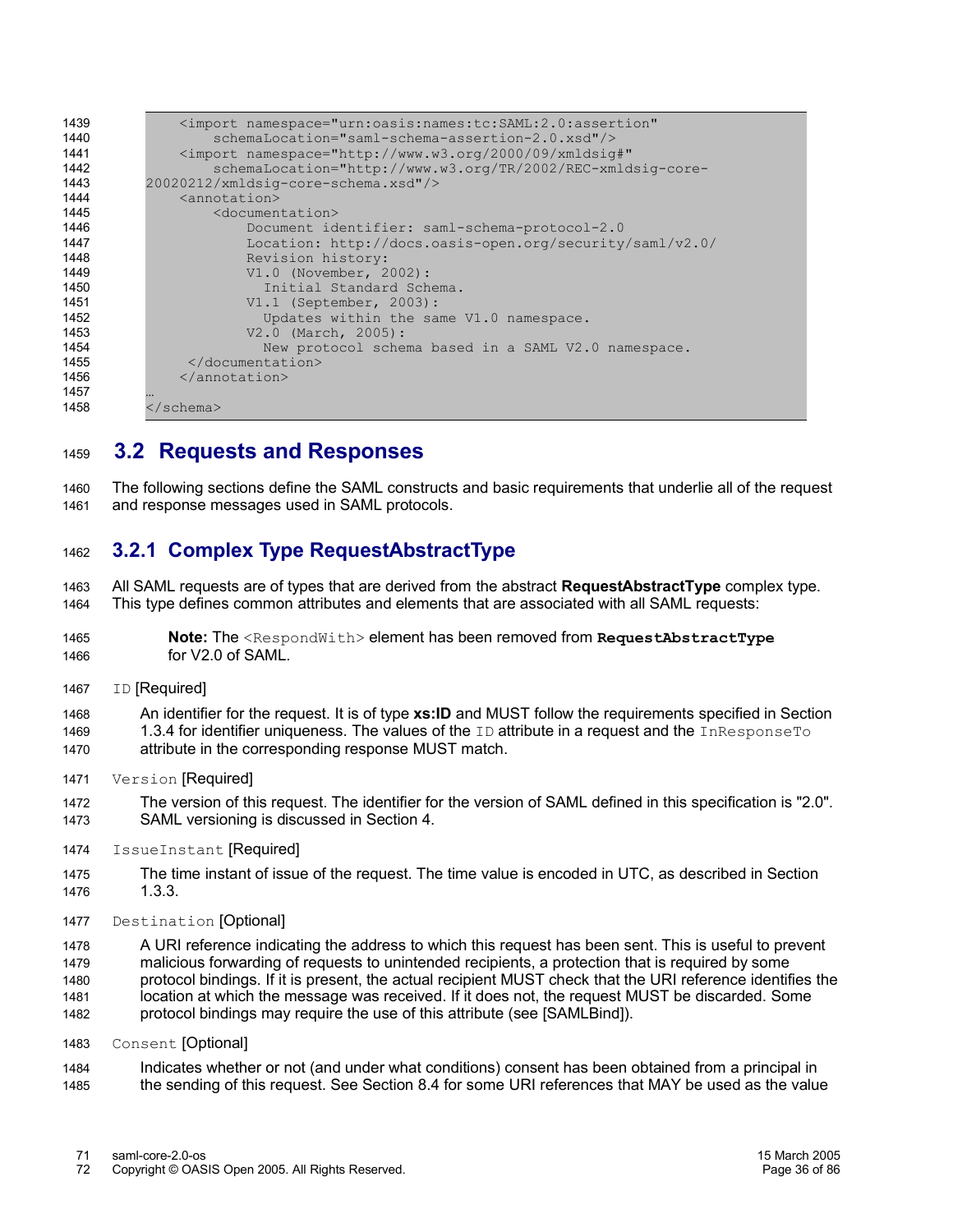- of the Consent attribute and their associated descriptions. If no Consent value is provided, the identifier urn:oasis:names:tc:SAML:2.0:consent:unspecified (see Section 8.4.1) is in effect. 1486 1487 1488
- <saml:Issuer> [Optional] 1489
- Identifies the entity that generated the request message. (For more information on this element, see Section 2.2.5.) 1490 1491
- <ds:Signature> [Optional] 1492
- An XML Signature that authenticates the requester and provides message integrity, as described below and in Section 5. 1493 1494
- <Extensions> [Optional] 1495

This extension point contains optional protocol message extension elements that are agreed on between the communicating parties. No extension schema is required in order to make use of this extension point, and even if one is provided, the lax validation setting does not impose a requirement for the extension to be valid. SAML extension elements MUST be namespace-qualified in a non-SAML-defined namespace. 1496 1497 1498 1499 1500

Depending on the requirements of particular protocols or profiles, a SAML requester may often need to authenticate itself, and message integrity may often be required. Authentication and message integrity MAY be provided by mechanisms provided by the protocol binding (see [SAMLBind]). The SAML request MAY be signed, which provides both authentication of the requester and message integrity. 1501 1502 1503 1504

If such a signature is used, then the <ds: Signature> element MUST be present, and the SAML responder MUST verify that the signature is valid (that is, that the message has not been tampered with) in accordance with [XMLSig]. If it is invalid, then the responder MUST NOT rely on the contents of the request and SHOULD respond with an error. If it is valid, then the responder SHOULD evaluate the signature to determine the identity and appropriateness of the signer and may continue to process the request or respond with an error (if the request is invalid for some other reason). 1505 1506 1507 1508 1509 1510

If a Consent attribute is included and the value indicates that some form of principal consent has been obtained, then the request SHOULD be signed. 1511 1512

If a SAML responder deems a request to be invalid according to SAML syntax or processing rules, then if it responds, it MUST return a SAML response message with a  $\leq$ tatusCode> element with the value urn:oasis:names:tc:SAML:2.0:status:Requester. In some cases, for example during a suspected denial-of-service attack, not responding at all may be warranted. 1513 1514 1515 1516

The following schema fragment defines the **RequestAbstractType** complex type: 1517

| 1518 | <complextype abstract="true" name="RequestAbstractType"></complextype>      |
|------|-----------------------------------------------------------------------------|
| 1519 | $<$ sequence $>$                                                            |
| 1520 | <element minoccurs="0" ref="saml:Issuer"></element>                         |
| 1521 | <element minoccurs="0" ref="ds:Signature"></element>                        |
| 1522 | <element minoccurs="0" ref="samlp:Extensions"></element>                    |
| 1523 | $\langle$ /sequence>                                                        |
| 1524 | <attribute name="ID" type="ID" use="required"></attribute>                  |
| 1525 | <attribute name="Version" type="string" use="required"></attribute>         |
| 1526 | <attribute name="IssueInstant" type="dateTime" use="required"></attribute>  |
| 1527 | <attribute name="Destination" type="anyURI" use="optional"></attribute>     |
| 1528 | <attribute name="Consent" type="anyURI" use="optional"></attribute>         |
| 1529 |                                                                             |
| 1530 | <element name="Extensions" type="samlp:ExtensionsType"></element>           |
| 1531 | <complextype name="ExtensionsType"></complextype>                           |
| 1532 | <sequence></sequence>                                                       |
| 1533 | <any maxoccurs="unbounded" namespace="##other" processcontents="lax"></any> |
| 1534 | $\langle$ /sequence>                                                        |
| 1535 |                                                                             |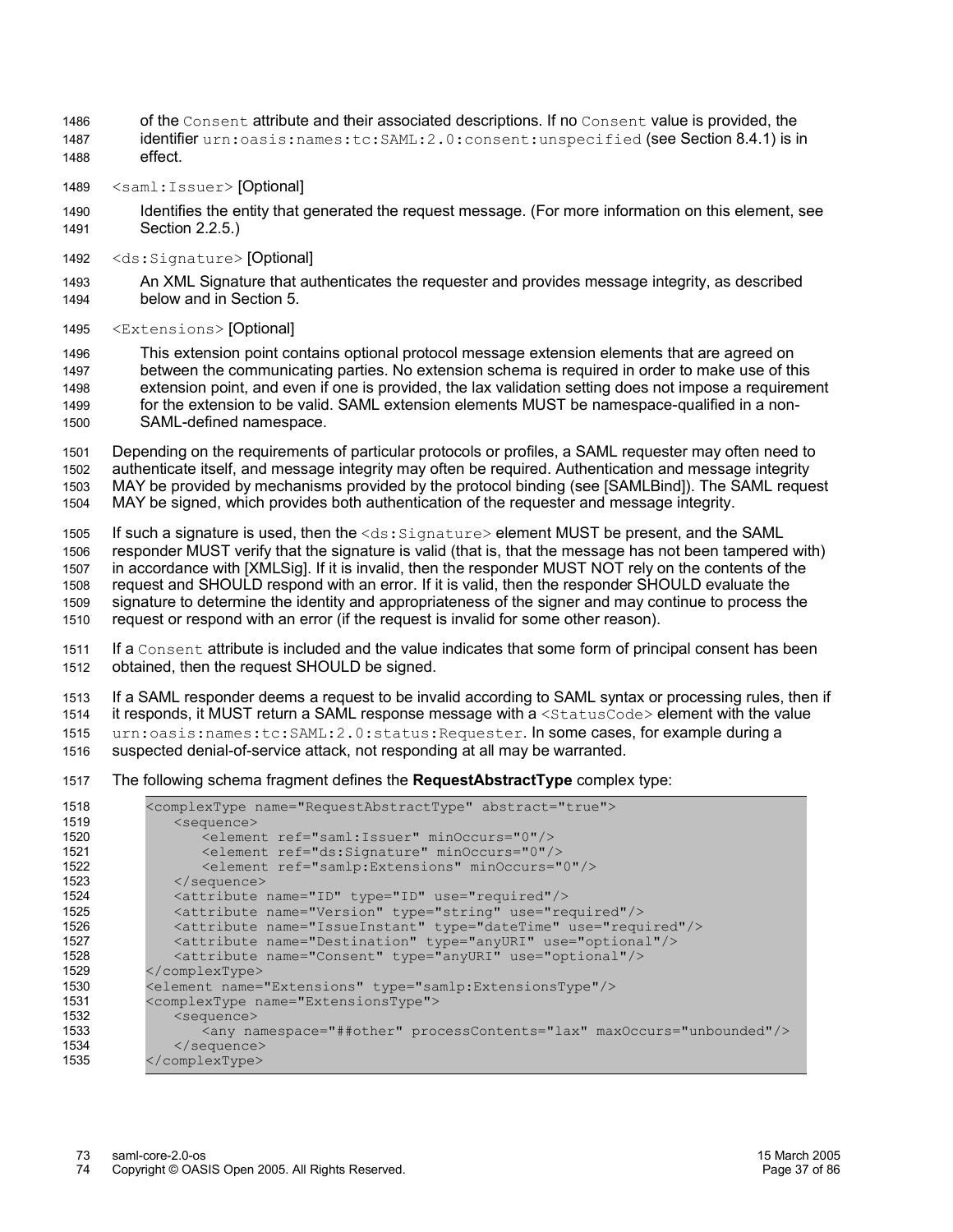## **3.2.2 Complex Type StatusResponseType** 1536

All SAML responses are of types that are derived from the **StatusResponseType** complex type. This type defines common attributes and elements that are associated with all SAML responses: 1537 1538

ID [Required] 1539

An identifier for the response. It is of type **xs:ID**, and MUST follow the requirements specified in Section 1.3.4 for identifier uniqueness. 1540 1541

InResponseTo [Optional] 1542

A reference to the identifier of the request to which the response corresponds, if any. If the response is not generated in response to a request, or if the  $ID$  attribute value of a request cannot be determined (for example, the request is malformed), then this attribute MUST NOT be present. Otherwise, it MUST be present and its value MUST match the value of the corresponding request's ID attribute. 1543 1544 1545 1546 1547

Version [Required] 1548

The version of this response. The identifier for the version of SAML defined in this specification is "2.0". SAML versioning is discussed in Section 4. 1549 1550

IssueInstant [Required] 1551

The time instant of issue of the response. The time value is encoded in UTC, as described in Section 1.3.3. 1552 1553

Destination [Optional] 1554

A URI reference indicating the address to which this response has been sent. This is useful to prevent malicious forwarding of responses to unintended recipients, a protection that is required by some protocol bindings. If it is present, the actual recipient MUST check that the URI reference identifies the location at which the message was received. If it does not, the response MUST be discarded. Some protocol bindings may require the use of this attribute (see [SAMLBind]). 1555 1556 1557 1558 1559

Consent [Optional] 1560

Indicates whether or not (and under what conditions) consent has been obtained from a principal in the sending of this response. See Section 8.4 for some URI references that MAY be used as the value of the Consent attribute and their associated descriptions. If no Consent value is provided, the identifier urn:oasis:names:tc:SAML:2.0:consent:unspecified (see Section 8.4.1) is in effect. 1561 1562 1563 1564 1565

- <saml:Issuer> [Optional] 1566
- Identifies the entity that generated the response message. (For more information on this element, see Section 2.2.5.) 1567 1568
- <ds:Signature> [Optional] 1569

An XML Signature that authenticates the responder and provides message integrity, as described below and in Section 5. 1570 1571

<Extensions> [Optional] 1572

This extension point contains optional protocol message extension elements that are agreed on between the communicating parties. . No extension schema is required in order to make use of this 1573 1574

- extension point, and even if one is provided, the lax validation setting does not impose a requirement for the extension to be valid. SAML extension elements MUST be namespace-qualified in a non-1575 1576
- SAML-defined namespace. 1577
- <Status> [Required] 1578
- A code representing the status of the corresponding request. 1579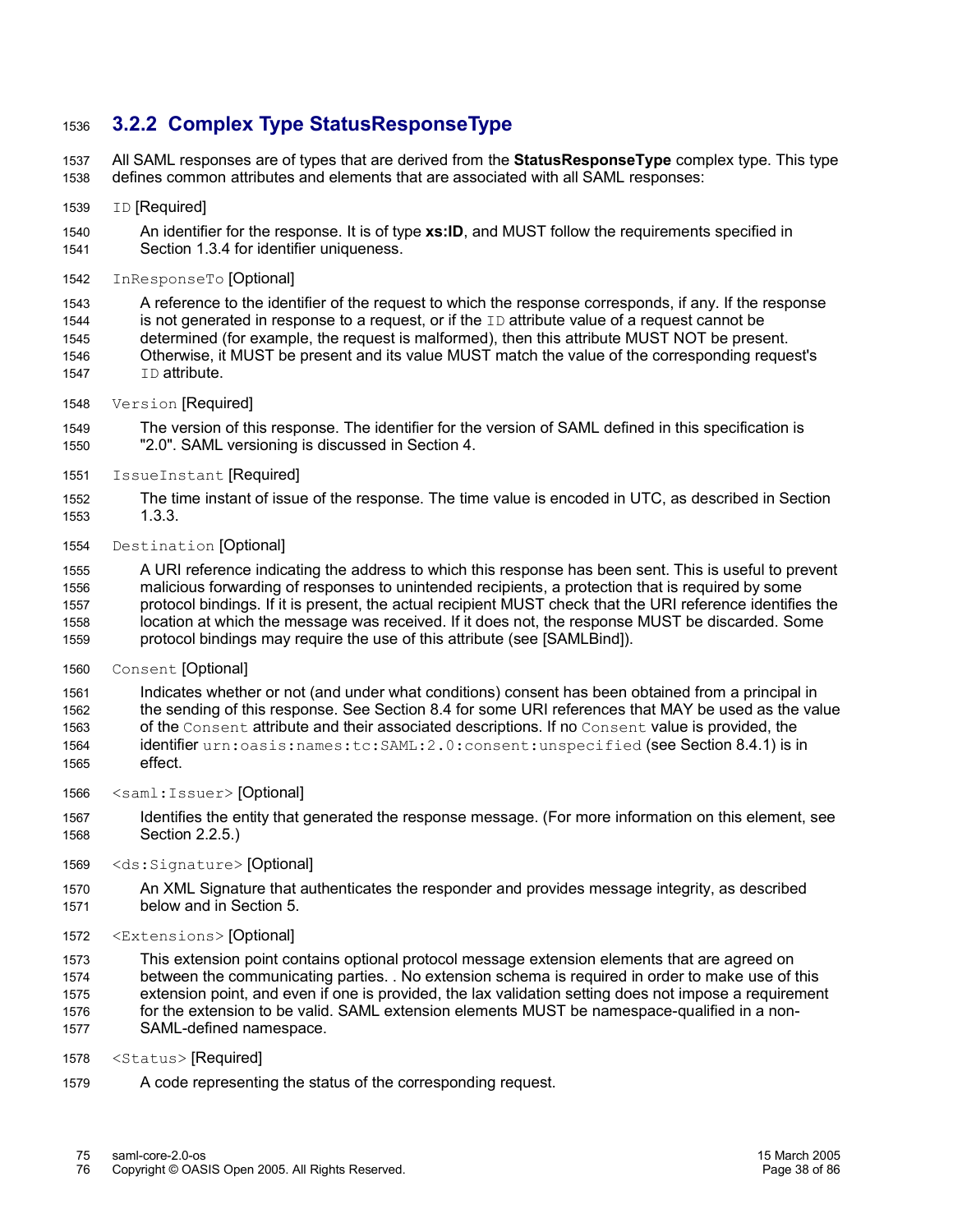Depending on the requirements of particular protocols or profiles, a SAML responder may often need to authenticate itself, and message integrity may often be required. Authentication and message integrity 1580 1581

MAY be provided by mechanisms provided by the protocol binding (see [SAMLBind]). The SAML 1582

response MAY be signed, which provides both authentication of the responder and message integrity. 1583

If such a signature is used, then the  $\langle ds : S \rangle$  ignature  $>$  element MUST be present, and the SAML requester receiving the response MUST verify that the signature is valid (that is, that the message has not been tampered with) in accordance with [XMLSig]. If it is invalid, then the requester MUST NOT rely on the contents of the response and SHOULD treat it as an error. If it is valid, then the requester SHOULD evaluate the signature to determine the identity and appropriateness of the signer and may continue to process the response as it deems appropriate. 1584 1585 1586 1587 1588 1589

If a Consent attribute is included and the value indicates that some form of principal consent has been obtained, then the response SHOULD be signed. 1590 1591

The following schema fragment defines the **StatusResponseType** complex type: 1592

| 1593 | <complextype name="StatusResponseType"></complextype>                      |
|------|----------------------------------------------------------------------------|
| 1594 | <sequence></sequence>                                                      |
| 1595 | <element minoccurs="0" ref="saml: Issuer"></element>                       |
| 1596 | <element minoccurs="0" ref="ds:Signature"></element>                       |
| 1597 | <element minoccurs="0" ref="samlp:Extensions"></element>                   |
| 1598 | <element ref="samlp:Status"></element>                                     |
| 1599 | $\langle$ /sequence>                                                       |
| 1600 | <attribute name="ID" type="ID" use="required"></attribute>                 |
| 1601 | <attribute name="InResponseTo" type="NCName" use="optional"></attribute>   |
| 1602 | <attribute name="Version" type="string" use="required"></attribute>        |
| 1603 | <attribute name="IssueInstant" type="dateTime" use="required"></attribute> |
| 1604 | <attribute name="Destination" type="anyURI" use="optional"></attribute>    |
| 1605 | <attribute name="Consent" type="anyURI" use="optional"></attribute>        |
| 1606 |                                                                            |

#### **3.2.2.1 Element <Status>** 1607

The <Status> element contains the following elements: 1608

- <StatusCode> [Required] 1609
- A code representing the status of the activity carried out in response to the corresponding request. 1610
- <StatusMessage> [Optional] 1611
- A message which MAY be returned to an operator. 1612
- <StatusDetail> [Optional] 1613
- Additional information concerning the status of the request. 1614
- The following schema fragment defines the <Status> element and its **StatusType** complex type: 1615

```
<element name="Status" type="samlp:StatusType"/>
          <complexType name="StatusType">
              <sequence>
                 <element ref="samlp:StatusCode"/>
                 <element ref="samlp:StatusMessage" minOccurs="0"/>
                 <element ref="samlp:StatusDetail" minOccurs="0"/>
              </sequence>
          </complexType>
1616
1617
1618
1619
1620
1621
1622
1623
```
#### **3.2.2.2 Element <StatusCode>** 1624

The <StatusCode> element specifies a code or a set of nested codes representing the status of the corresponding request. The <StatusCode> element has the following element and attribute: 1625 1626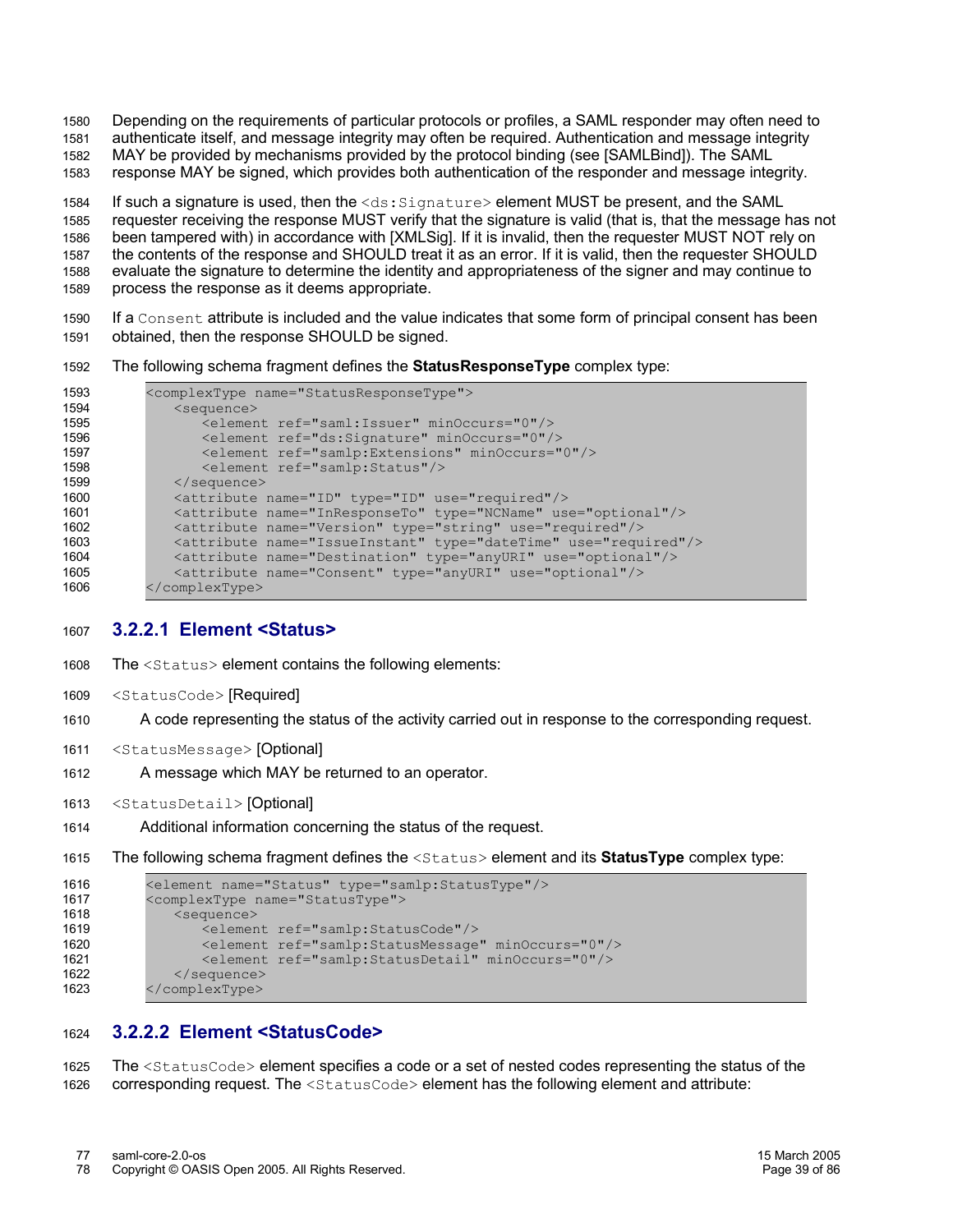Value [Required] 1627

- The status code value. This attribute contains a URI reference. The value of the topmost <StatusCode> element MUST be from the top-level list provided in this section. 1628 1629
- <StatusCode> [Optional] 1630

A subordinate status code that provides more specific information on an error condition. Note that responders MAY omit subordinate status codes in order to prevent attacks that seek to probe for additional information by intentionally presenting erroneous requests. 1631 1632 1633

- The permissible top-level <StatusCode> values are as follows: 1634
- urn:oasis:names:tc:SAML:2.0:status:Success 1635
- The request succeeded. Additional information MAY be returned in the <StatusMessage> and/or <StatusDetail> elements. 1636 1637
- urn:oasis:names:tc:SAML:2.0:status:Requester 1638
- The request could not be performed due to an error on the part of the requester. 1639
- urn:oasis:names:tc:SAML:2.0:status:Responder 1640
- The request could not be performed due to an error on the part of the SAML responder or SAML authority. 1641 1642
- urn:oasis:names:tc:SAML:2.0:status:VersionMismatch 1643
- The SAML responder could not process the request because the version of the request message was incorrect. 1644 1645

The following second-level status codes are referenced at various places in this specification. Additional second-level status codes MAY be defined in future versions of the SAML specification. System entities are free to define more specific status codes by defining appropriate URI references. 1646 1647 1648

- urn:oasis:names:tc:SAML:2.0:status:AuthnFailed 1649
- The responding provider was unable to successfully authenticate the principal. 1650
- urn:oasis:names:tc:SAML:2.0:status:InvalidAttrNameOrValue 1651
- Unexpected or invalid content was encountered within  $a \leq \text{saml}:$ Attribute> or <saml:AttributeValue> element. 1652 1653
- urn:oasis:names:tc:SAML:2.0:status:InvalidNameIDPolicy 1654
- The responding provider cannot or will not support the requested name identifier policy. 1655
- urn:oasis:names:tc:SAML:2.0:status:NoAuthnContext 1656
- The specified authentication context requirements cannot be met by the responder. 1657
- urn:oasis:names:tc:SAML:2.0:status:NoAvailableIDP 1658
- Used by an intermediary to indicate that none of the supported identity provider  $\langle$ Loc $\rangle$  elements in an <IDPList> can be resolved or that none of the supported identity providers are available. 1659 1660
- urn:oasis:names:tc:SAML:2.0:status:NoPassive 1661
- Indicates the responding provider cannot authenticate the principal passively, as has been requested. 1662
- urn:oasis:names:tc:SAML:2.0:status:NoSupportedIDP 1663
- Used by an intermediary to indicate that none of the identity providers in an  $\langle\text{IDPList}\rangle$  are supported by the intermediary. 1664 1665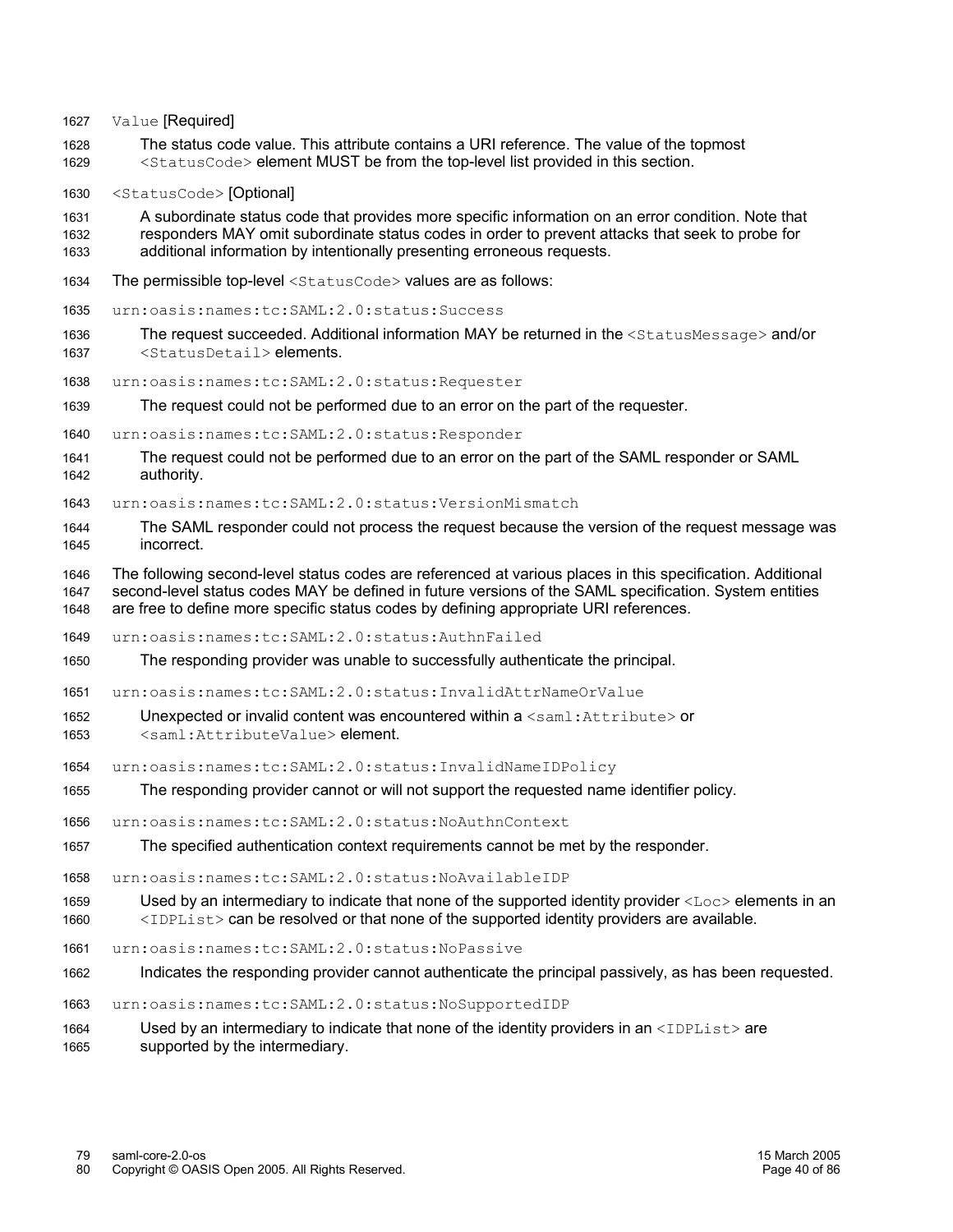|  | 1666 urn:oasis:names:tc:SAML:2.0:status:PartialLogout |  |  |  |
|--|-------------------------------------------------------|--|--|--|
|--|-------------------------------------------------------|--|--|--|

- Used by a session authority to indicate to a session participant that it was not able to propagate logout to all other session participants. 1667 1668
- urn:oasis:names:tc:SAML:2.0:status:ProxyCountExceeded 1669
- Indicates that a responding provider cannot authenticate the principal directly and is not permitted to proxy the request further. 1670 1671
- urn:oasis:names:tc:SAML:2.0:status:RequestDenied 1672
- The SAML responder or SAML authority is able to process the request but has chosen not to respond. This status code MAY be used when there is concern about the security context of the request message or the sequence of request messages received from a particular requester. 1673 1674 1675
- urn:oasis:names:tc:SAML:2.0:status:RequestUnsupported 1676
- The SAML responder or SAML authority does not support the request. 1677
- urn:oasis:names:tc:SAML:2.0:status:RequestVersionDeprecated 1678
- The SAML responder cannot process any requests with the protocol version specified in the request. 1679
- urn:oasis:names:tc:SAML:2.0:status:RequestVersionTooHigh 1680
- The SAML responder cannot process the request because the protocol version specified in the request message is a major upgrade from the highest protocol version supported by the responder. 1681 1682
- urn:oasis:names:tc:SAML:2.0:status:RequestVersionTooLow 1683
- The SAML responder cannot process the request because the protocol version specified in the request message is too low. 1684 1685
- urn:oasis:names:tc:SAML:2.0:status:ResourceNotRecognized 1686
- The resource value provided in the request message is invalid or unrecognized. 1687
- urn:oasis:names:tc:SAML:2.0:status:TooManyResponses 1688
- The response message would contain more elements than the SAML responder is able to return. 1689
- urn:oasis:names:tc:SAML:2.0:status:UnknownAttrProfile  $1690$
- An entity that has no knowledge of a particular attribute profile has been presented with an attribute drawn from that profile. 1691 1692
- urn:oasis:names:tc:SAML:2.0:status:UnknownPrincipal 1693
- The responding provider does not recognize the principal specified or implied by the request. 1694
- urn:oasis:names:tc:SAML:2.0:status:UnsupportedBinding 1695
- The SAML responder cannot properly fulfill the request using the protocol binding specified in the request. 1696 1697
- The following schema fragment defines the <StatusCode> element and its **StatusCodeType** complex type: 1698 1699

| 1700 | <element name="StatusCode" type="samlp:StatusCodeType"></element> |
|------|-------------------------------------------------------------------|
| 1701 | <complextype name="StatusCodeType"></complextype>                 |
| 1702 | $<$ sequence $>$                                                  |
| 1703 | <element minoccurs="0" ref="samlp:StatusCode"></element>          |
| 1704 | $\langle$ /sequence>                                              |
| 1705 | <attribute name="Value" type="anyURI" use="required"></attribute> |
| 1706 | $\langle$ /complexType>                                           |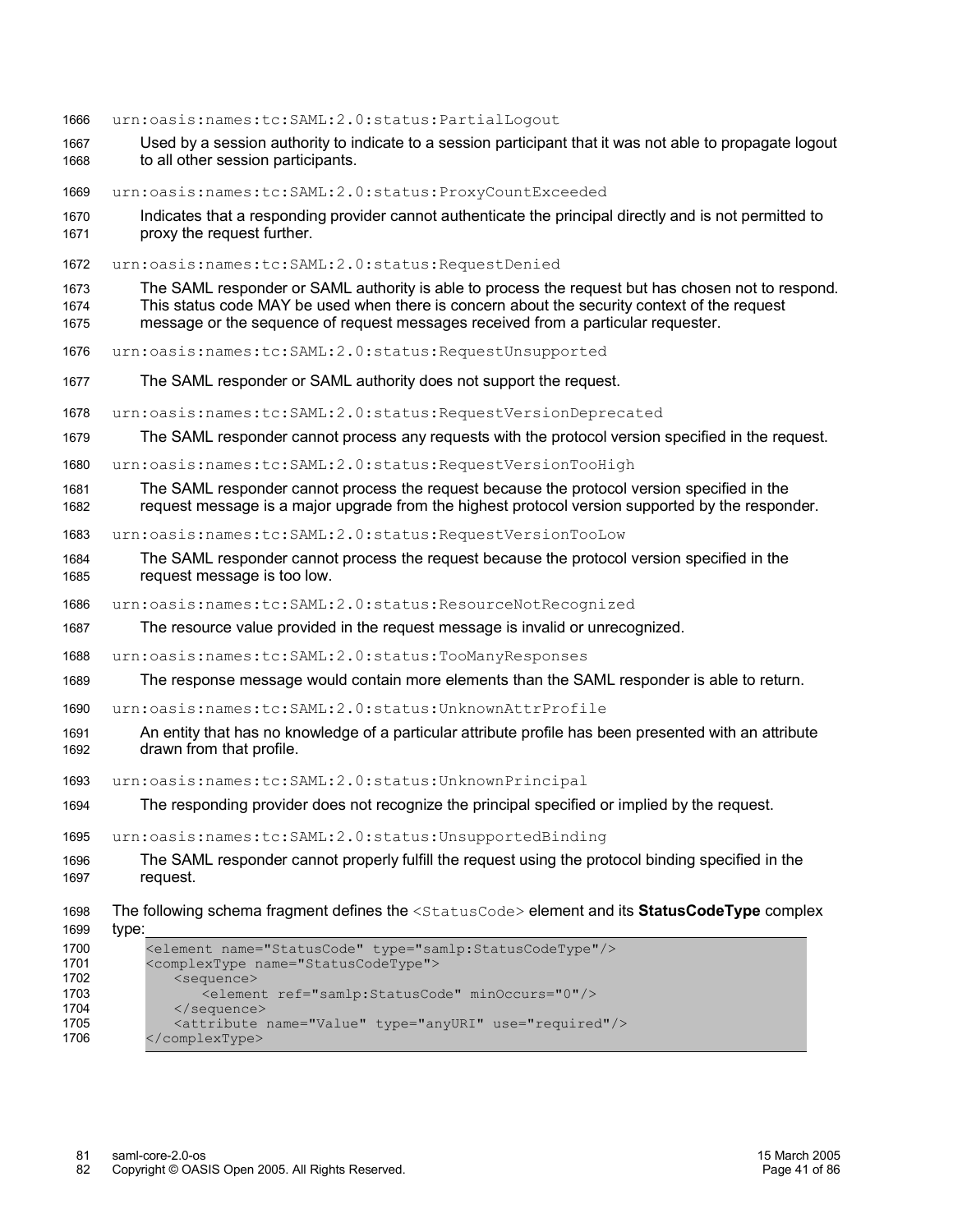### **3.2.2.3 Element <StatusMessage>** 1707

- The <StatusMessage> element specifies a message that MAY be returned to an operator: 1708
- The following schema fragment defines the <StatusMessage> element: 1709

```
<element name="StatusMessage" type="string"/>
1710
```
#### **3.2.2.4 Element <StatusDetail>** 1711

The <StatusDetail> element MAY be used to specify additional information concerning the status of 1712

the request. The additional information consists of zero or more elements from any namespace, with no 1713

requirement for a schema to be present or for schema validation of the <StatusDetail> contents. 1714

The following schema fragment defines the <StatusDetail> element and its **StatusDetailType** complex type: 1715 1716

| 1717 | <element name="StatusDetail" type="samlp:StatusDetailType"></element>        |  |
|------|------------------------------------------------------------------------------|--|
| 1718 | <complextype name="StatusDetailType"></complextype>                          |  |
| 1719 | $<$ sequence $>$                                                             |  |
| 1720 | <any <="" minoccurs="0" namespace="##any" processcontents="lax" th=""></any> |  |
| 1721 | maxOccurs="unbounded"/>                                                      |  |
| 1722 | $\langle$ /sequence>                                                         |  |
| 1723 |                                                                              |  |

## **3.3 Assertion Query and Request Protocol** 1724

This section defines messages and processing rules for requesting existing assertions by reference or querying for assertions by subject and statement type. 1725 1726

## **3.3.1 Element <AssertionIDRequest>** 1727

If the requester knows the unique identifier of one or more assertions, the <AssertionIDRequest> message element can be used to request that they be returned in a  $\leq$ Response $\geq$  message. The <saml:AssertionIDRef> element is used to specify each assertion to return. See Section 2.3.1 for more information on this element. 1728 1729 1730 1731

The following schema fragment defines the <AssertionIDRequest> element: 1732

```
<element name="AssertionIDRequest" type="samlp:AssertionIDRequestType"/>
          <complexType name="AssertionIDRequestType">
              <complexContent>
                 <extension base="samlp:RequestAbstractType">
                     <sequence>
                        <element ref="saml:AssertionIDRef" maxOccurs="unbounded"/>
                     </sequence>
                 </extension>
              </complexContent>
          </complexType>
1733
1734
1735
1736
1737
1738
1739
1740
1741
1742
```
#### **3.3.2 Queries** 1743

The following sections define the SAML query request messages. 1744

#### **3.3.2.1 Element <SubjectQuery>** 1745

The <SubjectOuery> message element is an extension point that allows new SAML queries to be defined that specify a single SAML subject. Its **SubjectQueryAbstractType** complex type is abstract and 1746 1747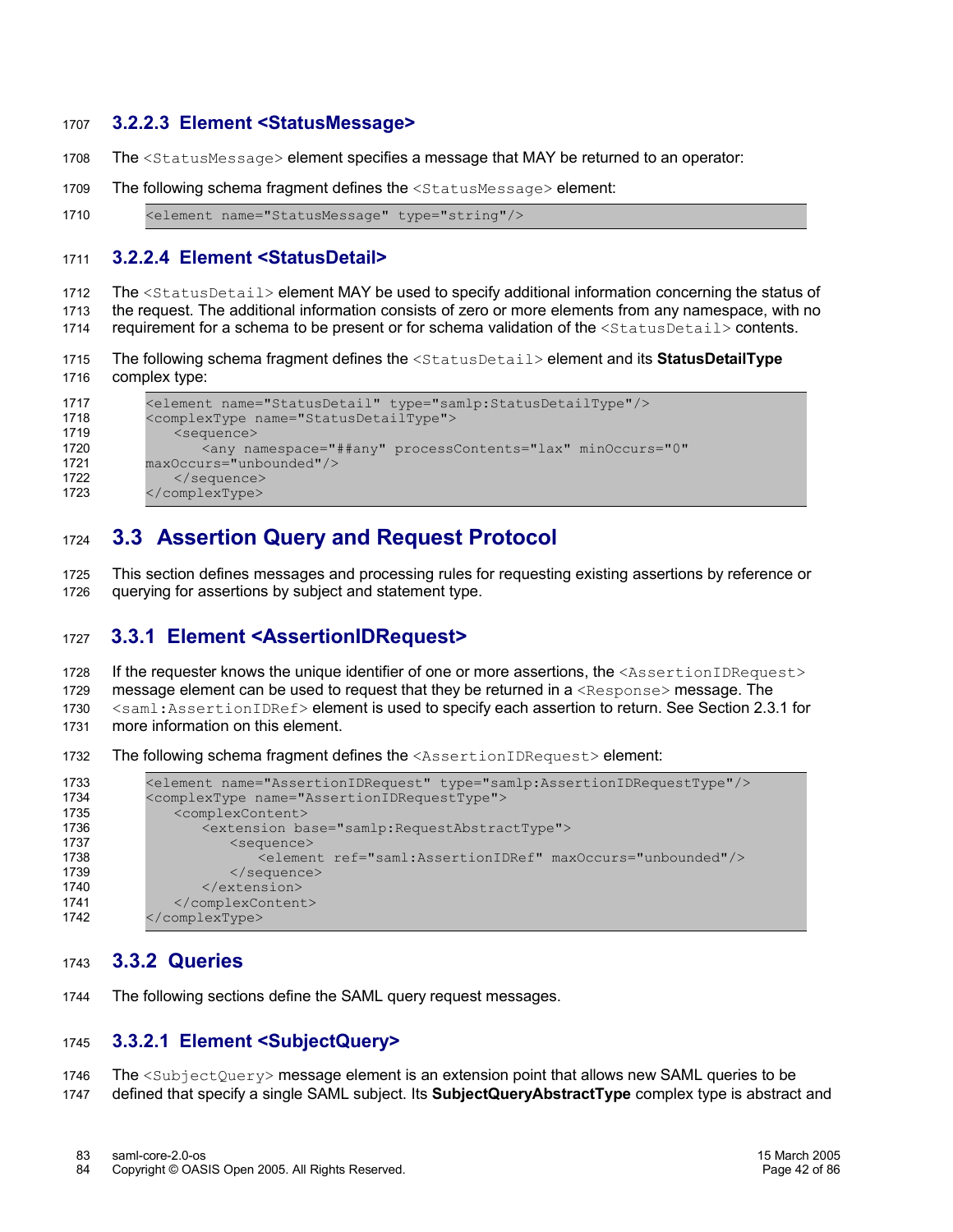- is thus usable only as the base of a derived type. **SubjectQueryAbstractType** adds the 1748
- <saml:Subject> element (defined in Section 2.4) to **RequestAbstractType**. 1749
- The following schema fragment defines the <SubjectQuery> element and its **SubjectQueryAbstractType** complex type: 1750 1751

| 1752<br>1753 | <element name="SubjectQuery" type="samlp:SubjectQueryAbstractType"></element><br><complextype abstract="true" name="SubjectQueryAbstractType"></complextype> |
|--------------|--------------------------------------------------------------------------------------------------------------------------------------------------------------|
| 1754         | <complexcontent></complexcontent>                                                                                                                            |
| 1755         | <extension base="samlp:RequestAbstractType"></extension>                                                                                                     |
| 1756         | $<$ sequence $>$                                                                                                                                             |
| 1757         | <element ref="saml:Subject"></element>                                                                                                                       |
| 1758         | $\langle$ /sequence>                                                                                                                                         |
| 1759         |                                                                                                                                                              |
| 1760         |                                                                                                                                                              |
| 1761         |                                                                                                                                                              |

## **3.3.2.2 Element <AuthnQuery>** 1762

The  $\langle \text{AuthnQuery} \rangle$  message element is used to make the query "What assertions containing authentication statements are available for this subject?" A successful <Response> will contain one or more assertions containing authentication statements. 1763 1764 1765

The  $\langle$ AuthnQuery> message MUST NOT be used as a request for a new authentication using 1766

credentials provided in the request. <AuthnQuery> is a request for statements about authentication acts 1767

- that have occurred in a previous interaction between the indicated subject and the authentication authority. 1768
- This element is of type **AuthnQueryType**, which extends **SubjectQueryAbstractType** with the addition of the following element and attribute: 1769 1770
- SessionIndex [Optional] 1771

If present, specifies a filter for possible responses. Such a query asks the question "What assertions containing authentication statements do you have for this subject within the context of the supplied session information?" 1772 1773 1774

- <RequestedAuthnContext> [Optional] 1775
- If present, specifies a filter for possible responses. Such a query asks the question "What assertions containing authentication statements do you have for this subject that satisfy the authentication context requirements in this element?" 1776 1777 1778
- In response to an authentication query, a SAML authority returns assertions with authentication statements as follows: 1779 1780
- Rules given in Section 3.3.4 for matching against the  $\langle$ Subject> element of the query identify the assertions that may be returned. 1781 1782
- If the SessionIndex attribute is present in the query, at least one <AuthnStatement> element in the set of returned assertions MUST contain a SessionIndex attribute that matches the SessionIndex attribute in the query. It is OPTIONAL for the complete set of all such matching assertions to be returned in the response. 1783 1784 1785 1786
- If the  $\leq$ RequestedAuthnContext> element is present in the query, at least one 1787
- <AuthnStatement> element in the set of returned assertions MUST contain an 1788
- $\langle$ AuthnContext $\rangle$  element that satisfies the element in the query (see Section 3.3.2.2.1). It is 1789
- OPTIONAL for the complete set of all such matching assertions to be returned in the response. 1790
- The following schema fragment defines the <AuthnQuery> element and its **AuthnQueryType** complex type: 1791 1792
- <element name="AuthnQuery" type="samlp:AuthnQueryType"/> 1793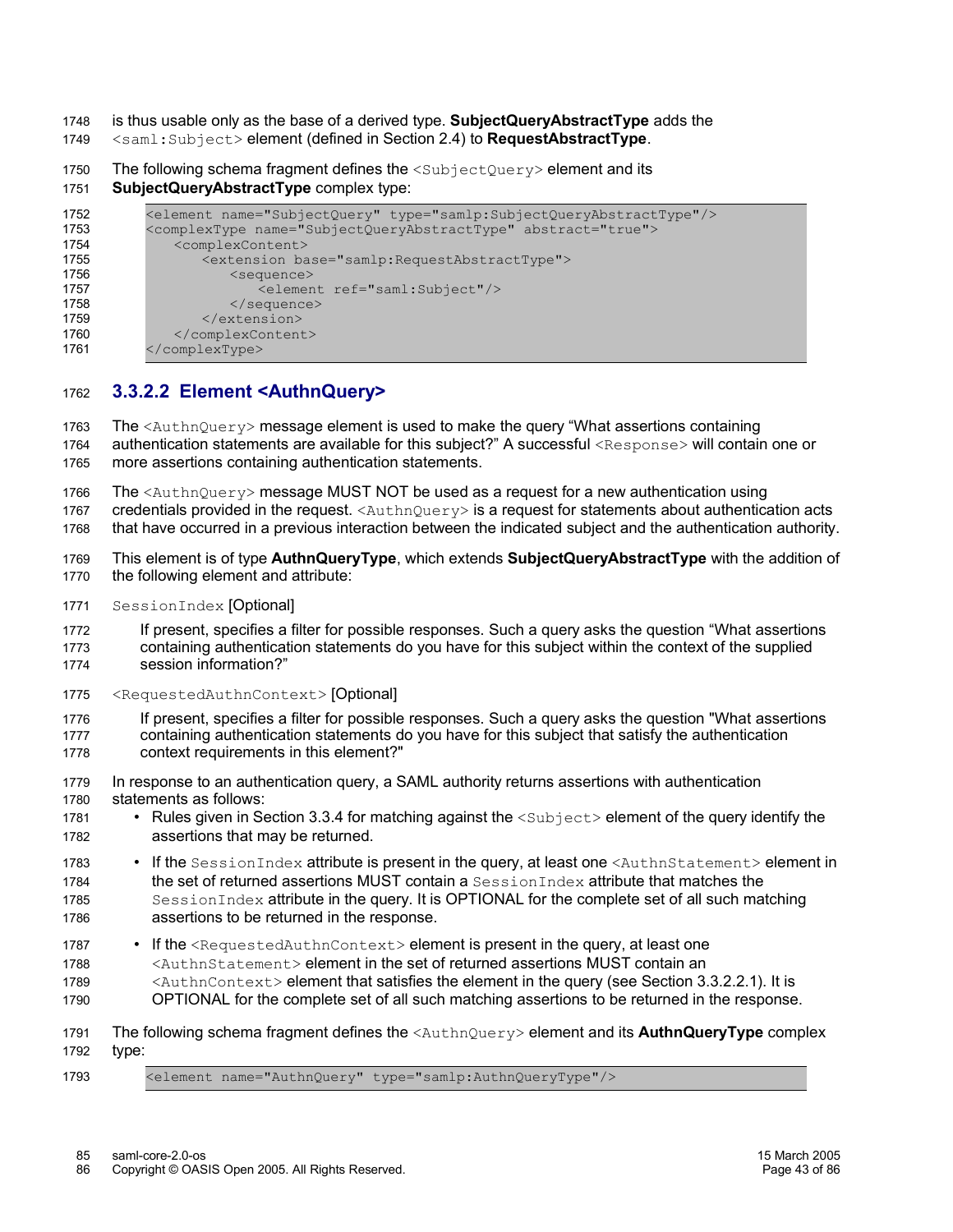| 1794 | <complextype name="AuthnQueryType"></complextype>                        |
|------|--------------------------------------------------------------------------|
| 1795 | <complexcontent></complexcontent>                                        |
| 1796 | <extension base="samlp:SubjectQueryAbstractType"></extension>            |
| 1797 | $<$ sequence $>$                                                         |
| 1798 | <element minoccurs="0" ref="samlp:RequestedAuthnContext"></element>      |
| 1799 | $\langle$ /sequence>                                                     |
| 1800 | <attribute name="SessionIndex" type="string" use="optional"></attribute> |
| 1801 | $\langle$ /extension>                                                    |
| 1802 |                                                                          |
| 1803 |                                                                          |

### **3.3.2.2.1 Element <RequestedAuthnContext>** 1804

- The <RequestedAuthnContext> element specifies the authentication context requirements of authentication statements returned in response to a request or query. Its **RequestedAuthnContextType** complex type defines the following elements and attributes: 1805 1806 1807
- <saml:AuthnContextClassRef> or <saml:AuthnContextDeclRef> [One or More] 1808

Specifies one or more URI references identifying authentication context classes or declarations. These elements are defined in Section 2.7.2.2. For more information about authentication context classes, see [SAMLAuthnCxt]. 1809 1810 1811

- Comparison [Optional] 1812
- Specifies the comparison method used to evaluate the requested context classes or statements, one of "exact", "minimum", "maximum", or "better". The default is "exact". 1813 1814
- Either a set of class references or a set of declaration references can be used. The set of supplied 1815
- references MUST be evaluated as an ordered set, where the first element is the most preferred authentication context class or declaration. If none of the specified classes or declarations can be satisfied 1816 1817
- in accordance with the rules below, then the responder MUST return  $a$  <Response> message with a second-level <StatusCode> of urn:oasis:names:tc:SAML:2.0:status:NoAuthnContext. 1818 1819
- If Comparison is set to "exact" or omitted, then the resulting authentication context in the authentication 1820
- statement MUST be the exact match of at least one of the authentication contexts specified. 1821
- If Comparison is set to "minimum", then the resulting authentication context in the authentication statement MUST be at least as strong (as deemed by the responder) as one of the authentication contexts specified. 1822 1823 1824
- If Comparison is set to "better", then the resulting authentication context in the authentication statement MUST be stronger (as deemed by the responder) than any one of the authentication contexts specified. 1825 1826 1827

If Comparison is set to "maximum", then the resulting authentication context in the authentication statement MUST be as strong as possible (as deemed by the responder) without exceeding the strength of at least one of the authentication contexts specified. 1828 1829 1830

The following schema fragment defines the <RequestedAuthnContext> element and its **RequestedAuthnContextType** complex type: 1831 1832

| 1833<br>1834 | <element name="RequestedAuthnContext" type="samlp:RequestedAuthnContextType"></element><br><complextype name="RequestedAuthnContextType"></complextype> |
|--------------|---------------------------------------------------------------------------------------------------------------------------------------------------------|
| 1835         | <choice></choice>                                                                                                                                       |
| 1836         | <element maxoccurs="unbounded" ref="saml:AuthnContextClassRef"></element>                                                                               |
| 1837         | <element maxoccurs="unbounded" ref="saml:AuthnContextDeclRef"></element>                                                                                |
| 1838         | $\langle$ /choice>                                                                                                                                      |
| 1839         | <attribute <="" name="Comparison" th="" type="samlp:AuthnContextComparisonType"></attribute>                                                            |
| 1840         | $use="optional"/>$                                                                                                                                      |
| 1841         |                                                                                                                                                         |
| 1842         | <simpletype name="AuthnContextComparisonType"></simpletype>                                                                                             |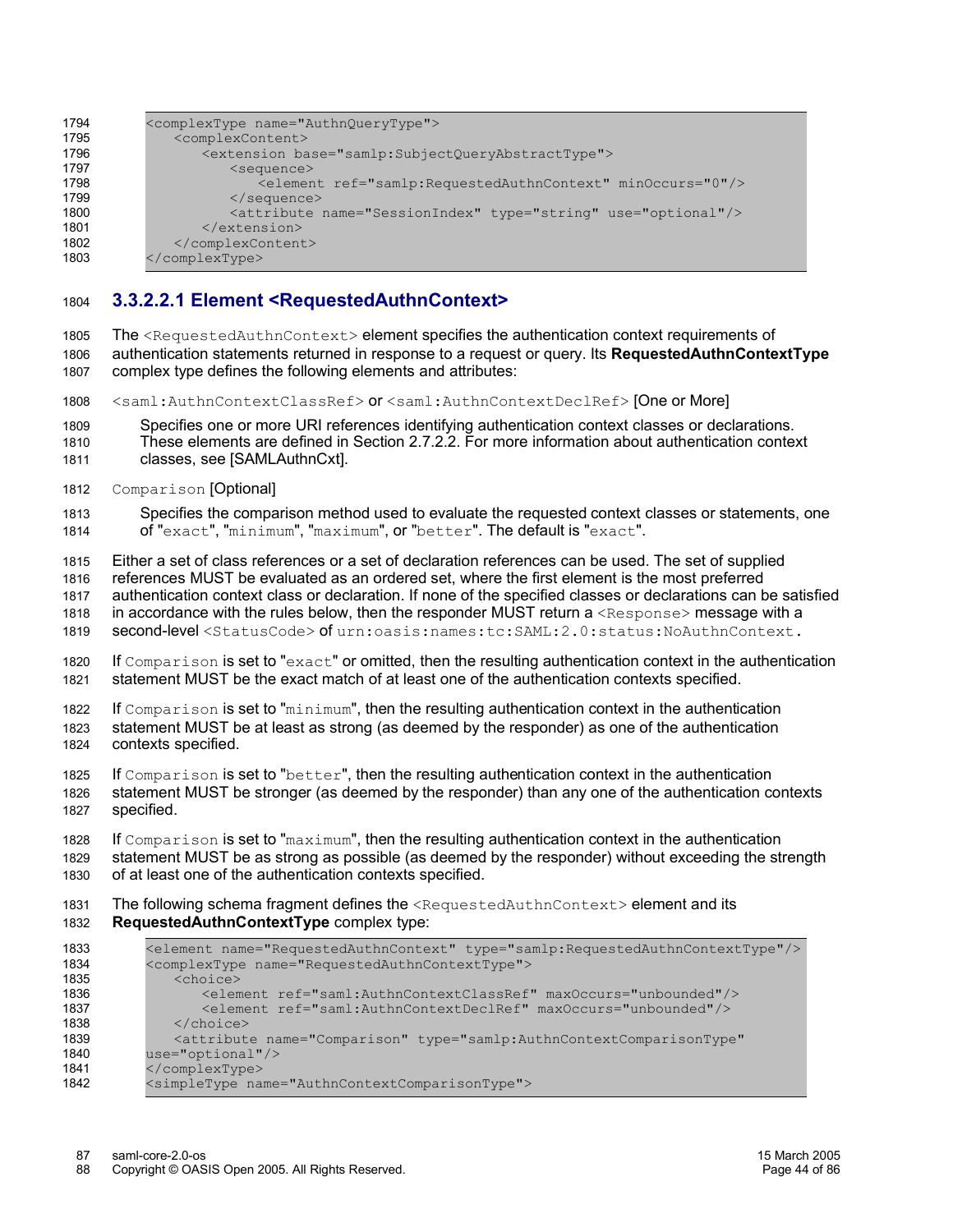| 1843<br>1844<br>1845<br>1846<br>1847 | <restriction base="string"><br/><enumeration value="exact"></enumeration><br/><math>\epsilon</math> <enumeration value="minimum"></enumeration><br/><enumeration value="maximum"></enumeration><br/><enumeration value="better"></enumeration></restriction> |
|--------------------------------------|--------------------------------------------------------------------------------------------------------------------------------------------------------------------------------------------------------------------------------------------------------------|
|                                      |                                                                                                                                                                                                                                                              |
| 1848                                 | $\langle$ /restriction>                                                                                                                                                                                                                                      |
| 1849                                 | $\langle$ /simpleType>                                                                                                                                                                                                                                       |

## **3.3.2.3 Element <AttributeQuery>** 1850

The <AttributeQuery> element is used to make the query "Return the requested attributes for this subject." A successful response will be in the form of assertions containing attribute statements, to the extent allowed by policy. This element is of type **AttributeQueryType**, which extends **SubjectQueryAbstractType** with the addition of the following element: 1851 1852 1853 1854

<saml:Attribute> [Any Number] 1855

Each <saml:Attribute> element specifies an attribute whose value(s) are to be returned. If no attributes are specified, it indicates that all attributes allowed by policy are requested. If a given <saml:Attribute> element contains one or more <saml:AttributeValue> elements, then if that attribute is returned in the response, it MUST NOT contain any values that are not equal to the values specified in the query. In the absence of equality rules specified by particular profiles or attributes, equality is defined as an identical XML representation of the value. For more information on <saml:Attribute>, see Section 2.7.3.1. 1856 1857 1858 1859 1860 1861 1862

- A single query MUST NOT contain two  $\leq$ saml:Attribute> elements with the same Name and NameFormat values (that is, a given attribute MUST be named only once in a query). 1863 1864
- In response to an attribute query, a SAML authority returns assertions with attribute statements as follows: 1865
- Rules given in Section 3.3.4 for matching against the  $\langle$ Subject> element of the query identify the assertions that may be returned. 1866 1867
- If any <Attribute> elements are present in the query, they constrain/filter the attributes and optionally the values returned, as noted above. 1868 1869
- The attributes and values returned MAY also be constrained by application-specific policy considerations. 1870 1871

The second-level status codes urn:oasis:names:tc:SAML:2.0:status:UnknownAttrProfile and urn:oasis:names:tc:SAML:2.0:status:InvalidAttrNameOrValue MAY be used to indicate problems with the interpretation of attribute or value information in a query. 1872 1873 1874

The following schema fragment defines the <AttributeQuery> element and its **AttributeQueryType** complex type: 1875 1876

| 1877 | <element name="AttributeQuery" type="samlp:AttributeQueryType"></element> |
|------|---------------------------------------------------------------------------|
| 1878 | <complextype name="AttributeQueryType"></complextype>                     |
| 1879 | <complexcontent></complexcontent>                                         |
| 1880 | <extension base="samlp:SubjectQueryAbstractType"></extension>             |
| 1881 | $\leq$ sequence $>$                                                       |
| 1882 | <element <="" minoccurs="0" ref="saml:Attribute" th=""></element>         |
| 1883 | maxOccurs="unbounded"/>                                                   |
| 1884 | $\langle$ /sequence>                                                      |
| 1885 |                                                                           |
| 1886 |                                                                           |
| 1887 |                                                                           |
|      |                                                                           |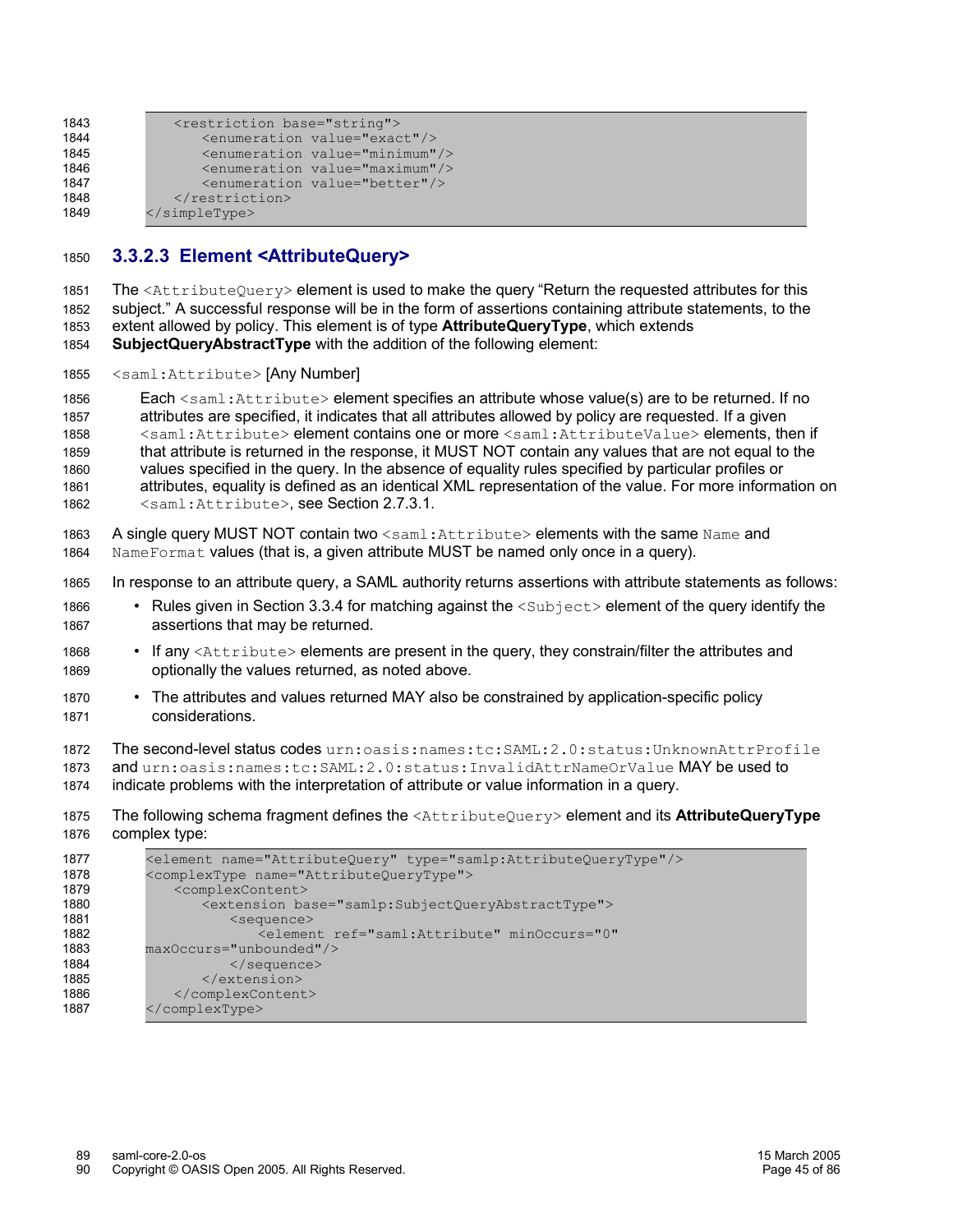## **3.3.2.4 Element <AuthzDecisionQuery>** 1888

The <AuthzDecisionQuery> element is used to make the query "Should these actions on this resource be allowed for this subject, given this evidence?" A successful response will be in the form of assertions containing authorization decision statements. 1889 1890 1891

- **Note:** The <AuthzDecisionOuery> feature has been frozen as of SAML V2.0, with no future enhancements planned. Users who require additional functionality may want to consider the eXtensible Access Control Markup Language [XACML], which offers enhanced authorization decision features. 1892 1893 1894 1895
- This element is of type **AuthzDecisionQueryType**, which extends **SubjectQueryAbstractType** with the addition of the following elements and attribute: 1896 1897
- Resource [Required] 1898
- A URI reference indicating the resource for which authorization is requested. 1899
- <saml:Action> [One or More] 1900
- The actions for which authorization is requested. For more information on this element, see Section 2.7.4.2. 1901 1902
- <saml:Evidence> [Optional] 1903
- A set of assertions that the SAML authority MAY rely on in making its authorization decision. For more information on this element, see Section 2.7.4.3. 1904 1905
- In response to an authorization decision query, a SAML authority returns assertions with authorization decision statements as follows: 1906 1907
- Rules given in Section 3.3.4 for matching against the  $\langle \text{Subject} \rangle$  element of the query identify the assertions that may be returned. 1908 1909
- The following schema fragment defines the <AuthzDecisionQuery> element and its 1910

#### **AuthzDecisionQueryType** complex type: 1911

| 1912 | <element name="AuthzDecisionQuery" type="samlp:AuthzDecisionQueryType"></element> |
|------|-----------------------------------------------------------------------------------|
| 1913 | <complextype name="AuthzDecisionQueryType"></complextype>                         |
| 1914 | <complexcontent></complexcontent>                                                 |
| 1915 | <extension base="samlp:SubjectQueryAbstractType"></extension>                     |
| 1916 | $\leq$ sequence $>$                                                               |
| 1917 | <element maxoccurs="unbounded" ref="saml:Action"></element>                       |
| 1918 | <element minoccurs="0" ref="saml:Evidence"></element>                             |
| 1919 | $\langle$ /sequence>                                                              |
| 1920 | <attribute name="Resource" type="anyURI" use="required"></attribute>              |
| 1921 | $\langle$ /extension>                                                             |
| 1922 |                                                                                   |
| 1923 |                                                                                   |

## **3.3.3 Element <Response>** 1924

- The <Response> message element is used when a response consists of a list of zero or more assertions that satisfy the request. It has the complex type **ResponseType**, which extends **StatusResponseType** and adds the following elements: 1925 1926 1927
- <saml:Assertion> or <saml:EncryptedAssertion> [Any Number] 1928
- Specifies an assertion by value, or optionally an encrypted assertion by value. See Section 2.3.3 for more information on these elements. 1929 1930
- The following schema fragment defines the <Response> element and its **ResponseType** complex type: 1931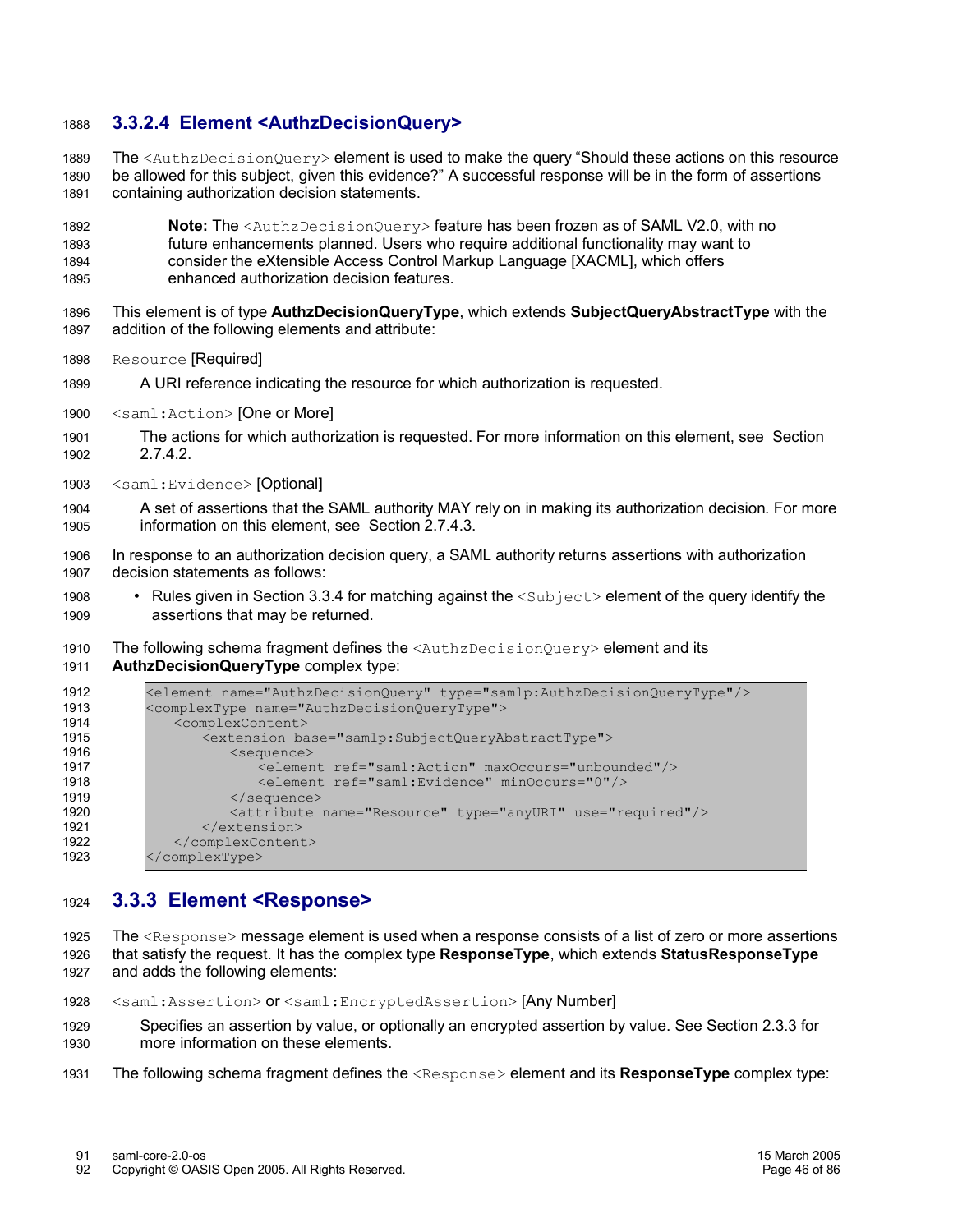| 1932 | <element name="Response" type="samlp:ResponseType"></element> |
|------|---------------------------------------------------------------|
| 1933 | <complextype name="ResponseType"></complextype>               |
| 1934 | <complexcontent></complexcontent>                             |
| 1935 | <extension base="samlp:StatusResponseType"></extension>       |
| 1936 | <choice maxoccurs="unbounded" minoccurs="0"></choice>         |
| 1937 | <element ref="saml:Assertion"></element>                      |
| 1938 | <element ref="saml:EncryptedAssertion"></element>             |
| 1939 | $\langle$ /choice>                                            |
| 1940 | $\langle$ /extension>                                         |
| 1941 |                                                               |
| 1942 |                                                               |
|      |                                                               |

## **3.3.4 Processing Rules** 1943

In response to a SAML-defined query message, every assertion returned by a SAML authority MUST contain a <saml:Subject> element that **strongly matches** the <saml:Subject> element found in the query. 1944 1945 1946

A <saml:Subject> element S1 strongly matches S2 if and only if the following two conditions both apply: 1947 1948

- If S2 includes an identifier element  $(\langle BaseID \rangle, \langle NameID \rangle, or \langle EncyclopediaID \rangle)$ , then S1 MUST include an identical identifier element, but the element MAY be encrypted (or not) in either S1 or S2. In other words, the decrypted form of the identifier MUST be identical in S1 and S2. "Identical" means that the identifier element's content and attribute values MUST be the same. An encrypted identifier will be identical to the original according to this definition, once decrypted. 1949 1950 1951 1952 1953
- If S2 includes one or more <saml:SubjectConfirmation> elements, then S1 MUST include at least one <saml:SubjectConfirmation> element such that S1 can be confirmed in the manner described by at least one <saml:SubjectConfirmation> element in S2. 1954 1955 1956

As an example of what is and is not permitted, S1 could contain  $a \leq s$  and : NameID> with a particular Format value, and S2 could contain a  $\leq$ saml: EncryptedID> element that is the result of encrypting S1's <saml:NameID> element. However, S1 and S2 cannot contain a <saml:NameID> element with different Format values and element content, even if the two identifiers are considered to refer to the same principal. 1957 1958 1959 1960 1961

If the SAML authority cannot provide an assertion with any statements satisfying the constraints expressed by a query or assertion reference, the <Response> element MUST NOT contain an <Assertion> element and MUST include a <StatusCode> element with the value urn:oasis:names:tc:SAML:2.0:status:Success. 1962 1963 1964 1965

All other processing rules associated with the underlying request and response messages MUST be observed. 1966 1967

## **3.4 Authentication Request Protocol** 1968

When a principal (or an agent acting on the principal's behalf) wishes to obtain assertions containing authentication statements to establish a security context at one or more relying parties, it can use the authentication request protocol to send an <AuthnRequest> message element to a SAML authority and request that it return a <Response> message containing one or more such assertions. Such assertions MAY contain additional statements of any type, but at least one assertion MUST contain at least one authentication statement. A SAML authority that supports this protocol is also termed an identity provider. 1969 1970 1971 1972 1973 1974

Apart from this requirement, the specific contents of the returned assertions depend on the profile or context of use. Also, the exact means by which the principal or agent authenticates to the identity provider is not specified, though the means of authentication might impact the content of the response. Other issues related to the validation of authentication credentials by the identity provider or any communication 1975 1976 1977 1978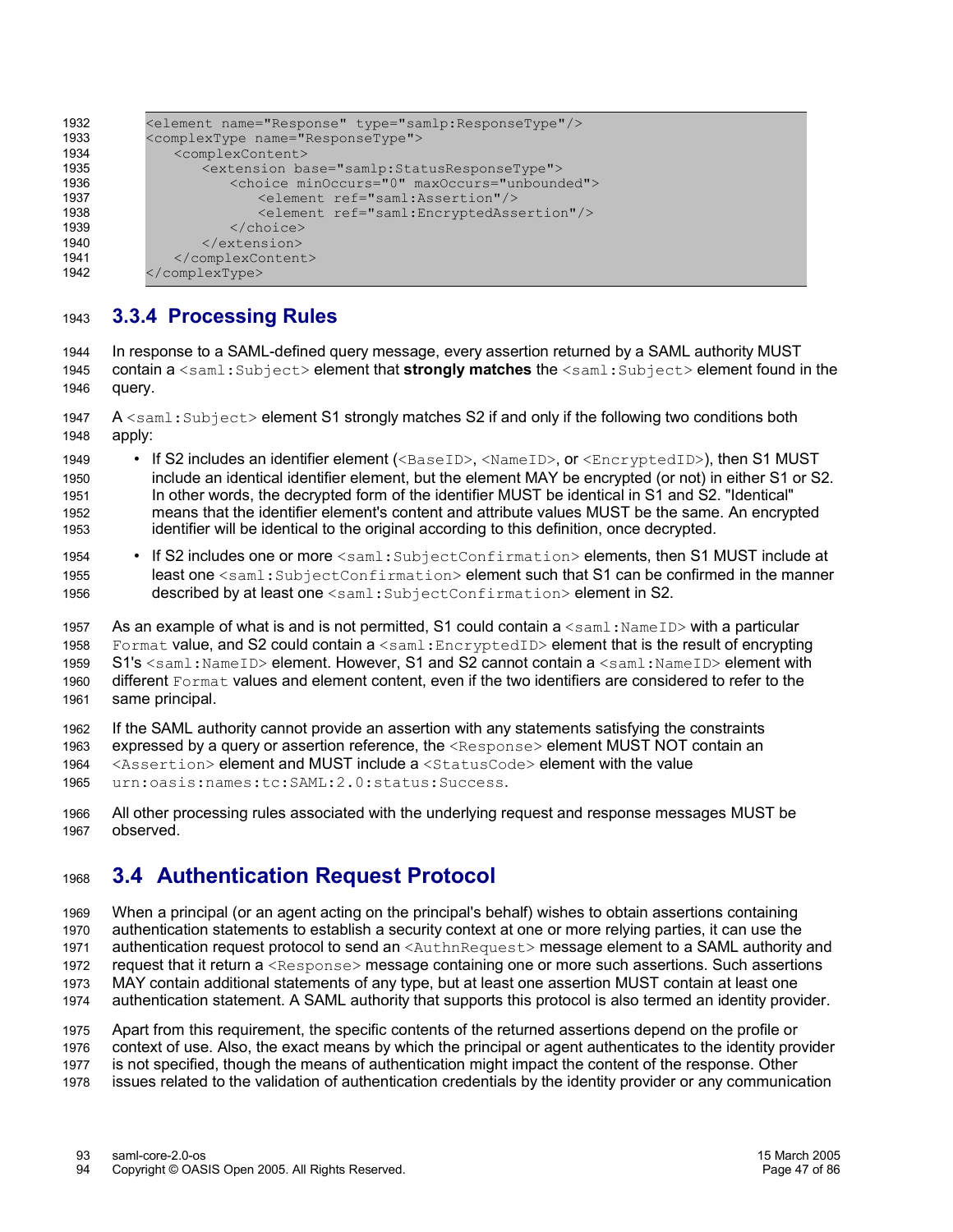- between the identity provider and any other entities involved in the authentication process are also out of scope of this protocol. 1979 1980
- The descriptions and processing rules in the following sections reference the following actors, many of whom might be the same entity in a particular profile of use: 1981 1982
- **Requester** 1983

1984

- The entity who creates the authentication request and to whom the response is to be returned.
- Presenter 1985
- The entity who presents the request to the identity provider and either authenticates itself during the transmission of the message, or relies on an existing security context to establish its identity. If not the requester, the presenter acts as an intermediary between the requester and the responding identity provider. 1986 1987 1988 1989
- Requested Subject 1990
- The entity about whom one or more assertions are being requested. 1991
- Attesting Entity 1992
- The entity or entities expected to be able to satisfy one of the  $\leq$ subjectConfirmation> elements of the resulting assertion(s). 1993 1994
- Relying Party 1995
- The entity or entities expected to consume the assertion(s) to accomplish a purpose defined by the profile or context of use, generally to establish a security context. 1996 1997
- Identity Provider 1998
- The entity to whom the presenter gives the request and from whom the presenter receives the response. 1999 2000

## **3.4.1 Element <AuthnRequest>** 2001

- To request that an identity provider issue an assertion with an authentication statement, a presenter authenticates to that identity provider (or relies on an existing security context) and sends it an <AuthnRequest> message that describes the properties that the resulting assertion needs to have to satisfy its purpose. Among these properties may be information that relates to the content of the assertion and/or information that relates to how the resulting <Response> message should be delivered to the requester. The process of authentication of the presenter may take place before, during, or after the initial delivery of the <AuthnRequest> message. 2002 2003 2004 2005 2006 2007 2008
- The requester might not be the same as the presenter of the request if, for example, the requester is a relying party that intends to use the resulting assertion to authenticate or authorize the requested subject so that the relying party can decide whether to provide a service. 2009 2010 2011
- The <AuthnRequest> message SHOULD be signed or otherwise authenticated and integrity protected by the protocol binding used to deliver the message. 2012 2013
- This message has the complex type **AuthnRequestType**, which extends **RequestAbstractType** and adds the following elements and attributes, all of which are optional in general, but may be required by specific profiles: 2014 2015 2016
- <saml:Subject> [Optional] 2017
- Specifies the requested subject of the resulting assertion(s). This may include one or more 2018
- <saml:SubjectConfirmation> elements to indicate how and/or by whom the resulting assertions can be confirmed. For more information on this element, see Section 2.4. 2019 2020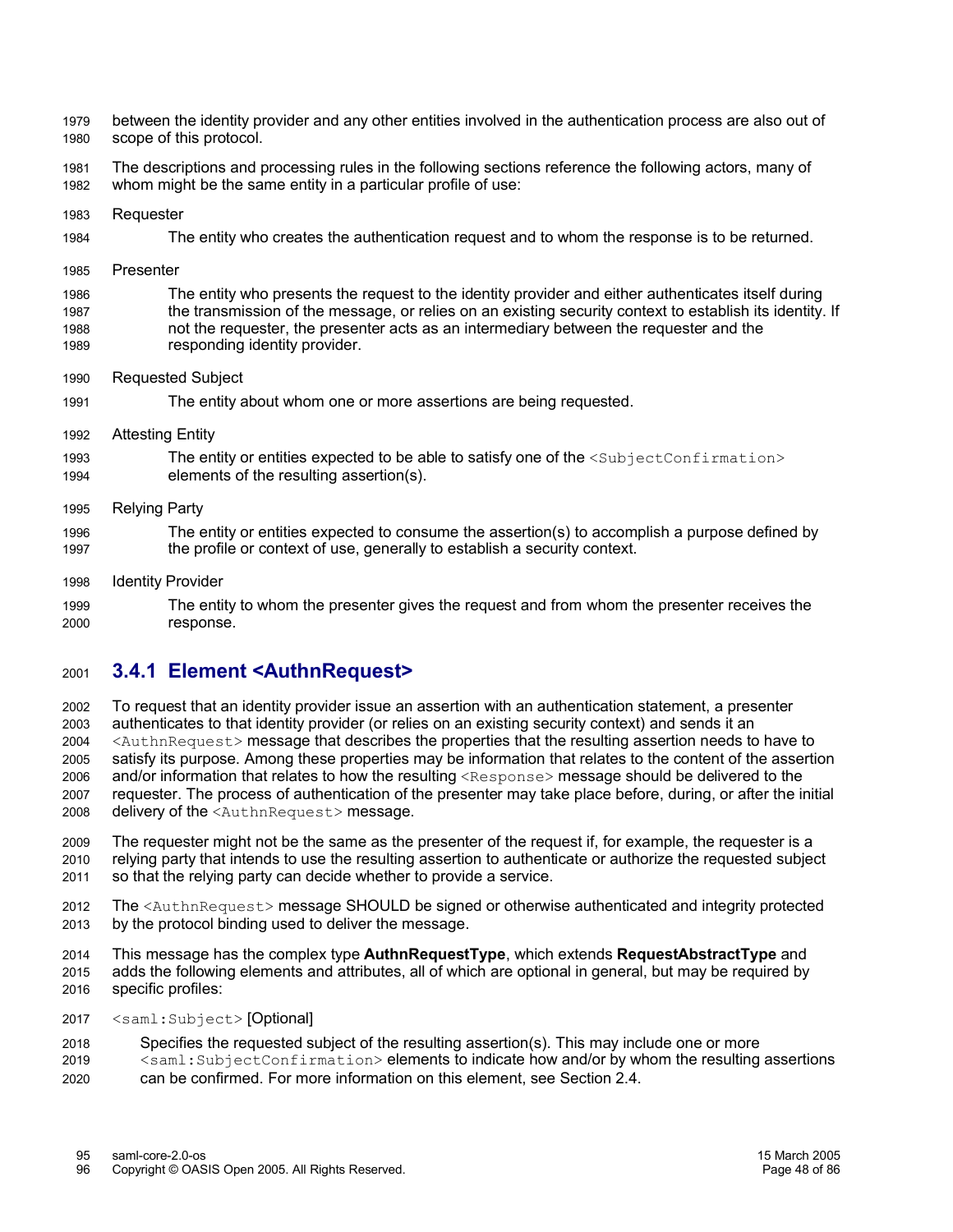If entirely omitted or if no identifier is included, the presenter of the message is presumed to be the requested subject. If no <saml:SubjectConfirmation> elements are included, then the presenter is presumed to be the only attesting entity required and the method is implied by the profile of use and/or the policies of the identity provider. 2021 2022 2023 2024

#### <NameIDPolicy> [Optional] 2025

Specifies constraints on the name identifier to be used to represent the requested subject. If omitted, then any type of identifier supported by the identity provider for the requested subject can be used, constrained by any relevant deployment-specific policies, with respect to privacy, for example. 2026 2027 2028

#### <saml:Conditions> [Optional] 2029

Specifies the SAML conditions the requester expects to limit the validity and/or use of the resulting assertion(s). The responder MAY modify or supplement this set as it deems necessary. The information in this element is used as input to the process of constructing the assertion, rather than as conditions on the use of the request itself. (For more information on this element, see Section 2.5.) 2030 2031 2032 2033

#### <RequestedAuthnContext> [Optional] 2034

Specifies the requirements, if any, that the requester places on the authentication context that applies to the responding provider's authentication of the presenter. See Section 3.3.2.2.1 for processing rules regarding this element. 2035 2036 2037

<Scoping> [Optional] 2038

Specifies a set of identity providers trusted by the requester to authenticate the presenter, as well as limitations and context related to proxying of the <AuthnRequest> message to subsequent identity providers by the responder. 2039 2040 2041

ForceAuthn [Optional] 2042

A Boolean value. If "true", the identity provider MUST authenticate the presenter directly rather than rely on a previous security context. If a value is not provided, the default is "false". However, if both ForceAuthn and IsPassive are "true", the identity provider MUST NOT freshly authenticate the presenter unless the constraints of IsPassive can be met. 2043 2044 2045 2046

IsPassive [Optional] 2047

A Boolean value. If "true", the identity provider and the user agent itself MUST NOT visibly take control of the user interface from the requester and interact with the presenter in a noticeable fashion. If a value is not provided, the default is "false". 2048 2049 2050

AssertionConsumerServiceIndex [Optional] 2051

Indirectly identifies the location to which the <Response> message should be returned to the requester. It applies only to profiles in which the requester is different from the presenter, such as the Web Browser SSO profile in [SAMLProf]. The identity provider MUST have a trusted means to map the index value in the attribute to a location associated with the requester. [SAMLMeta] provides one possible mechanism. If omitted, then the identity provider MUST return the <Response> message to the default location associated with the requester for the profile of use. If the index specified is invalid, then the identity provider MAY return an error <Response> or it MAY use the default location. This attribute is mutually exclusive with the AssertionConsumerServiceURL and ProtocolBinding attributes. 2052 2053 2054 2055 2056 2057 2058 2059 2060

#### AssertionConsumerServiceURL [Optional] 2061

Specifies by value the location to which the <Response> message MUST be returned to the requester. The responder MUST ensure by some means that the value specified is in fact associated with the requester. [SAMLMeta] provides one possible mechanism; signing the enclosing 2062 2063 2064

- <AuthnRequest> message is another. This attribute is mutually exclusive with the 2065
- AssertionConsumerServiceIndex attribute and is typically accompanied by the 2066
- ProtocolBinding attribute. 2067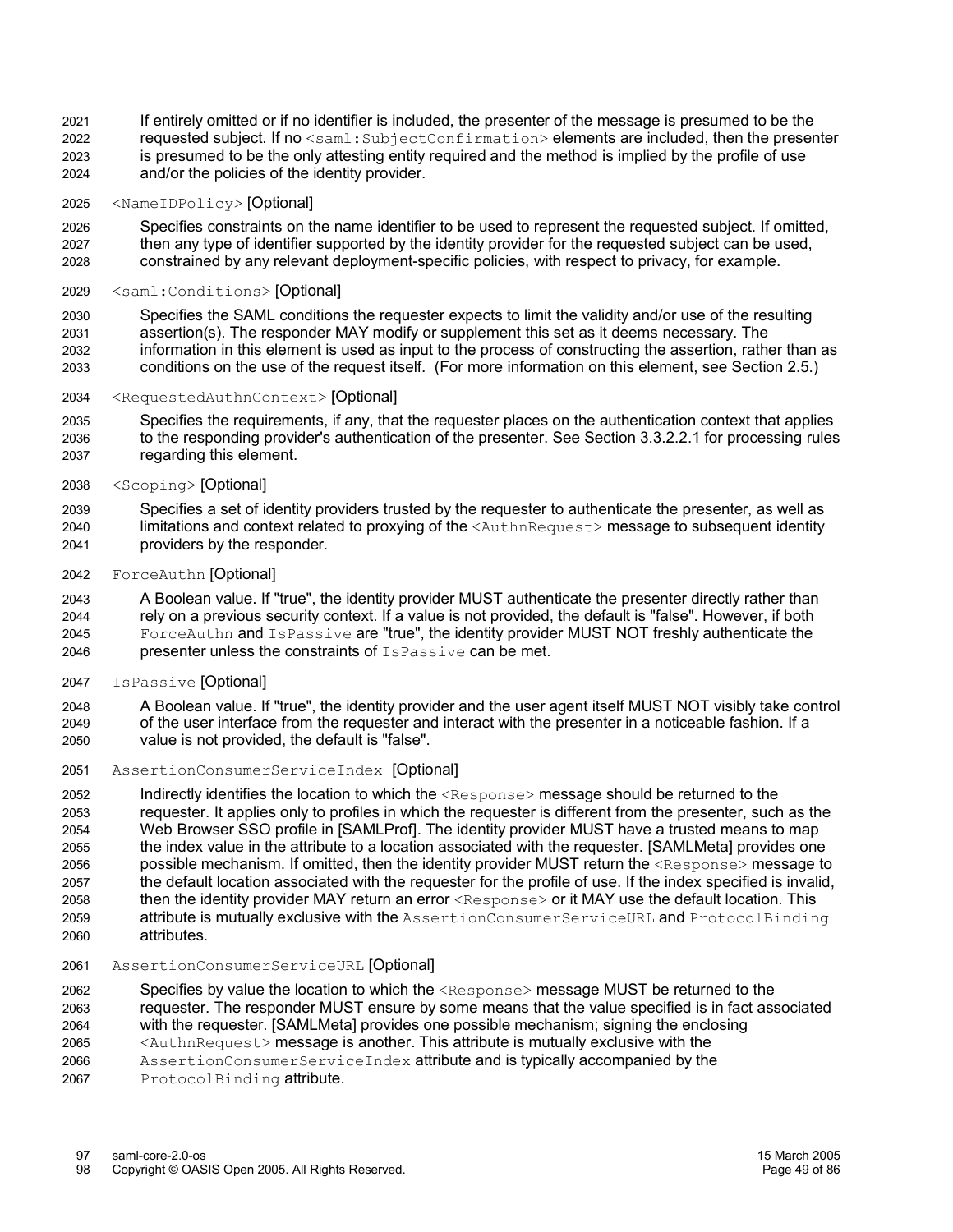#### ProtocolBinding [Optional] 2068

A URI reference that identifies a SAML protocol binding to be used when returning the <Response> message. See [SAMLBind] for more information about protocol bindings and URI references defined for them. This attribute is mutually exclusive with the AssertionConsumerServiceIndex attribute 2069 2070 2071

- and is typically accompanied by the AssertionConsumerServiceURL attribute. 2072
- AttributeConsumingServiceIndex [Optional] 2073

Indirectly identifies information associated with the requester describing the SAML attributes the requester desires or requires to be supplied by the identity provider in the <Response> message. The identity provider MUST have a trusted means to map the index value in the attribute to information associated with the requester. [SAMLMeta] provides one possible mechanism. The identity provider MAY use this information to populate one or more <saml:AttributeStatement> elements in the assertion(s) it returns. 2074 2075 2076 2077 2078 2079

- ProviderName [Optional] 2080
- Specifies the human-readable name of the requester for use by the presenter's user agent or the identity provider. 2081 2082
- See Section 3.4.1.4 for general processing rules regarding this message. 2083

The following schema fragment defines the <AuthnRequest> element and its **AuthnRequestType** complex type: 2084 2085

| 2086 | <element name="AuthnRequest" type="samlp:AuthnRequestType"></element>                        |
|------|----------------------------------------------------------------------------------------------|
| 2087 | <complextype name="AuthnRequestType"></complextype>                                          |
| 2088 | <complexcontent></complexcontent>                                                            |
| 2089 | <extension base="samlp:RequestAbstractType"></extension>                                     |
| 2090 | <sequence></sequence>                                                                        |
| 2091 | <element minoccurs="0" ref="saml:Subject"></element>                                         |
| 2092 | <element minoccurs="0" ref="samlp:NameIDPolicy"></element>                                   |
| 2093 | <element minoccurs="0" ref="saml:Conditions"></element>                                      |
| 2094 | <element minoccurs="0" ref="samlp:RequestedAuthnContext"></element>                          |
| 2095 | <element minoccurs="0" ref="samlp:Scoping"></element>                                        |
| 2096 | $\langle$ /sequence>                                                                         |
| 2097 | <attribute name="ForceAuthn" type="boolean" use="optional"></attribute>                      |
| 2098 | <attribute name="IsPassive" type="boolean" use="optional"></attribute>                       |
| 2099 | <attribute name="ProtocolBinding" type="anyURI" use="optional"></attribute>                  |
| 2100 | <attribute <="" name="AssertionConsumerServiceIndex" th="" type="unsignedShort"></attribute> |
| 2101 | $use="optional"/>$                                                                           |
| 2102 | <attribute <="" name="AssertionConsumerServiceURL" th="" type="anyURI"></attribute>          |
| 2103 | $use="optional"/>$                                                                           |
| 2104 | <attribute <="" name="AttributeConsumingServiceIndex" th=""></attribute>                     |
| 2105 | type="unsignedShort" use="optional"/>                                                        |
| 2106 | <attribute name="ProviderName" type="string" use="optional"></attribute>                     |
| 2107 | $\langle$ /extension>                                                                        |
| 2108 |                                                                                              |
| 2109 |                                                                                              |
|      |                                                                                              |

#### **3.4.1.1 Element <NameIDPolicy>** 2110

The  $\triangle$ NameIDPolicy> element tailors the name identifier in the subjects of assertions resulting from an <AuthnRequest>. Its **NameIDPolicyType** complex type defines the following attributes: 2111 2112

Format [Optional] 2113

| 2114 | Specifies the URI reference corresponding to a name identifier format defined in this or another |  |  |  |  |  |
|------|--------------------------------------------------------------------------------------------------|--|--|--|--|--|
| 2115 | specification (see Section 8.3 for examples). The additional value of                            |  |  |  |  |  |
|      |                                                                                                  |  |  |  |  |  |

- urn:oasis:names:tc:SAML:2.0:nameid-format:encrypted is defined specifically for use 2116
- within this attribute to indicate a request that the resulting identifier be encrypted. 2117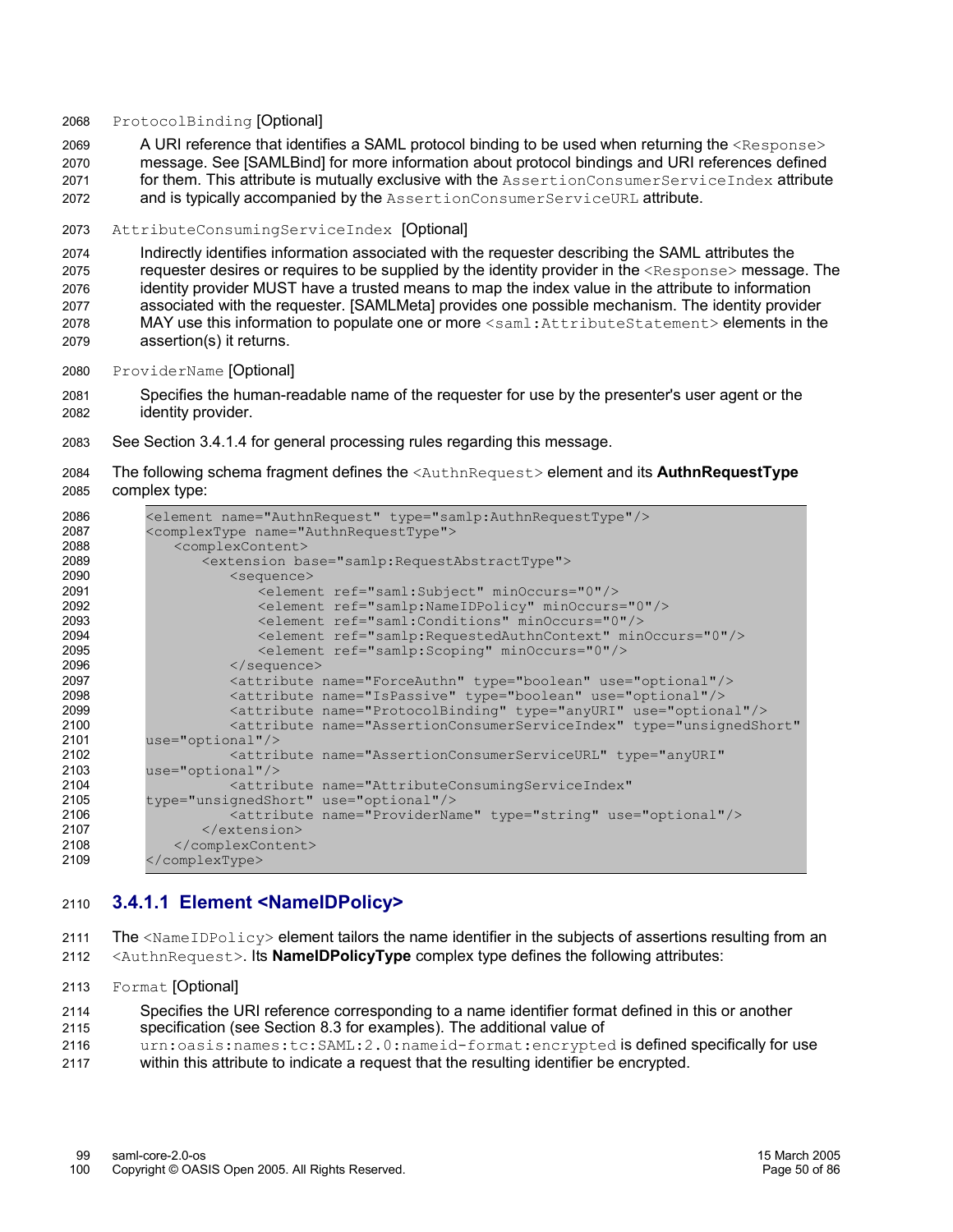SPNameQualifier [Optional] 2118

Optionally specifies that the assertion subject's identifier be returned (or created) in the namespace of a service provider other than the requester, or in the namespace of an affiliation group of service providers. See for example the definition of urn:oasis:names:tc:SAML:2.0:nameidformat:persistent in Section 8.3.7. 2119 2120 2121 2122

#### AllowCreate [Optional] 2123

A Boolean value used to indicate whether the identity provider is allowed, in the course of fulfilling the request, to create a new identifier to represent the principal. Defaults to "false". When "false", the requester constrains the identity provider to only issue an assertion to it if an acceptable identifier for the principal has already been established. Note that this does not prevent the identity provider from creating such identifiers outside the context of this specific request (for example, in advance for a large number of principals). 2124 2125 2126 2127 2128 2129

When this element is used, if the content is not understood by or acceptable to the identity provider, then a <Response> message element MUST be returned with an error <Status>, and MAY contain a secondlevel <StatusCode> of urn:oasis:names:tc:SAML:2.0:status:InvalidNameIDPolicy. 2130 2131 2132

If the Format value is omitted or set to urn:oasis:names:tc:SAML:2.0:nameid-2133

format:unspecified, then the identity provider is free to return any kind of identifier, subject to any additional constraints due to the content of this element or the policies of the identity provider or principal. 2134 2135

The special Format value urn:oasis:names:tc:SAML:2.0:nameid-format:encrypted indicates 2136

that the resulting assertion(s) MUST contain <EncryptedID> elements instead of plaintext. The 2137

underlying name identifier's unencrypted form can be of any type supported by the identity provider for the requested subject. 2138 2139

Regardless of the Format in the <NameIDPolicy>, the identity provider MAY return an 2140

<EncryptedID> in the resulting assertion subject if the policies in effect at the identity provider (possibly specific to the service provider) require that an encrypted identifier be used. 2141 2142

Note that if the requester wishes to permit the identity provider to establish a new identifier for the principal if none exists, it MUST include this element with the AllowCreate attribute set to "true". Otherwise, only a principal for whom the identity provider has previously established an identifier usable by the 2143 2144 2145

requester can be authenticated successfully. This is primarily useful in conjunction with the urn:oasis:names:tc:SAML:2.0:nameid-format:persistent Format value (see Section 8.3.7). 2146 2147

The following schema fragment defines the <NameIDPolicy> element and its **NameIDPolicyType** complex type: 2148 2149

```
<element name="NameIDPolicy" type="samlp:NameIDPolicyType"/>
          <complexType name="NameIDPolicyType">
             <attribute name="Format" type="anyURI" use="optional"/>
              <attribute name="SPNameQualifier" type="string" use="optional"/>
              <attribute name="AllowCreate" type="boolean" use="optional"/>
          </complexType>
2150
2151
2152
2153
2154
2155
```
## **3.4.1.2 Element <Scoping>** 2156

The <Scoping> element specifies the identity providers trusted by the requester to authenticate the presenter, as well as limitations and context related to proxying of the <AuthnRequest> message to subsequent identity providers by the responder. Its **ScopingType** complex type defines the following elements and attribute: 2157 2158 2159 2160

ProxyCount [Optional] 2161

- Specifies the number of proxying indirections permissible between the identity provider that receives this <AuthnRequest> and the identity provider who ultimately authenticates the principal. A count of 2162 2163
- zero permits no proxying, while omitting this attribute expresses no such restriction. 2164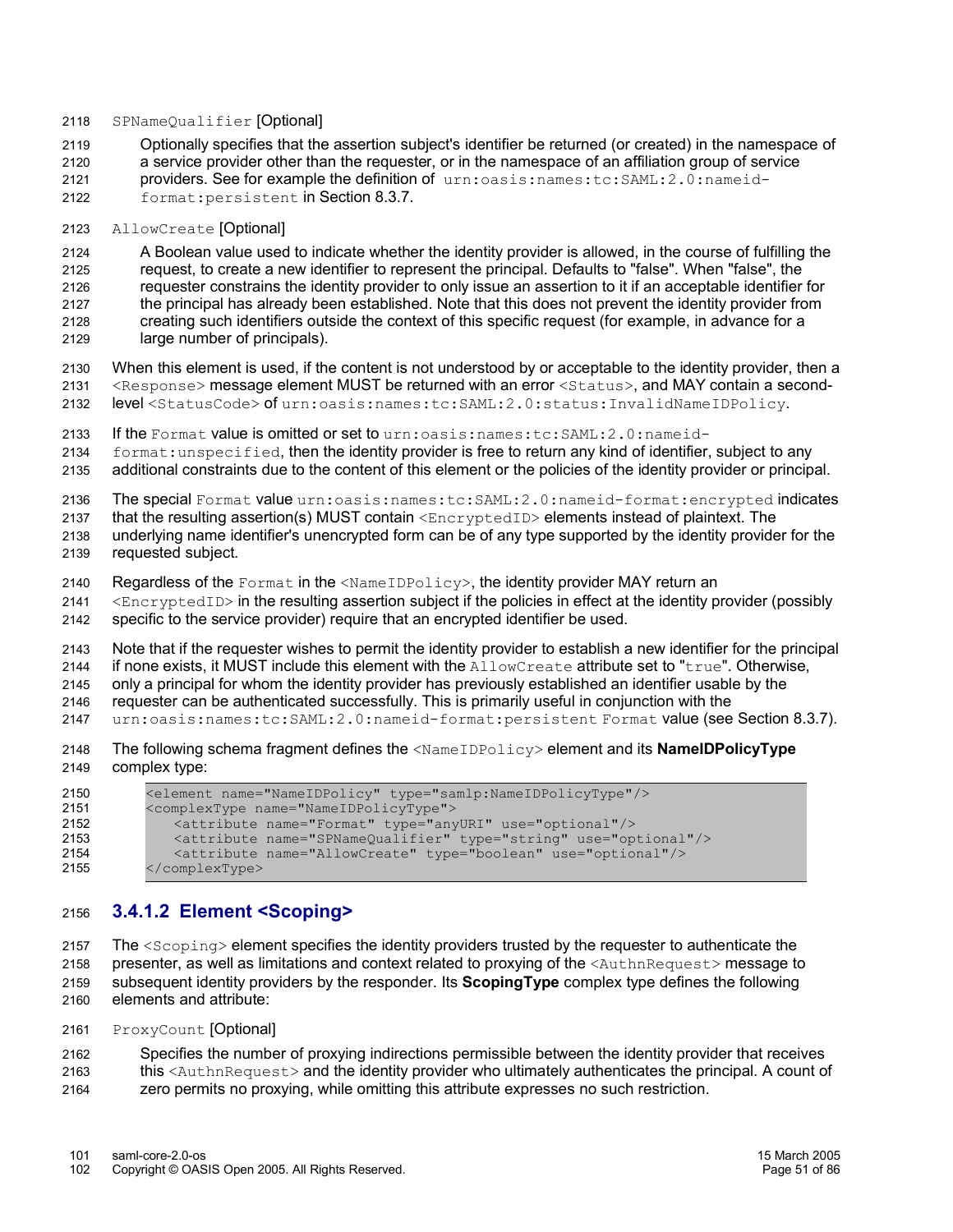<IDPList> [Optional] 2165

An advisory list of identity providers and associated information that the requester deems acceptable to respond to the request. 2166 2167

<RequesterID> [Zero or More] 2168

Identifies the set of requesting entities on whose behalf the requester is acting. Used to communicate the chain of requesters when proxying occurs, as described in Section 3.4.1.5. See Section 8.3.6 for a description of entity identifiers. 2169 2170 2171

In profiles specifying an active intermediary, the intermediary MAY examine the list and return a 2172

<Response> message with an error <Status> and a second-level <StatusCode> of 2173

urn:oasis:names:tc:SAML:2.0:status:NoAvailableIDP or 2174

urn:oasis:names:tc:SAML:2.0:status:NoSupportedIDP if it cannot contact or does not support 2175

any of the specified identity providers. 2176

The following schema fragment defines the <Scoping> element and its **ScopingType** complex type: 2177

```
<element name="Scoping" type="samlp:ScopingType"/>
          <complexType name="ScopingType">
              <sequence>
                 <element ref="samlp:IDPList" minOccurs="0"/>
                 <element ref="samlp:RequesterID" minOccurs="0" maxOccurs="unbounded"/>
             </sequence>
             <attribute name="ProxyCount" type="nonNegativeInteger" use="optional"/>
          </complexType>
          <element name="RequesterID" type="anyURI"/>
2178
2179
2180
2181
2182
2183
2184
2185
2186
```
#### **3.4.1.3 Element <IDPList>** 2187

The  $\langle$ IDPList> element specifies the identity providers trusted by the requester to authenticate the presenter. Its **IDPListType** complex type defines the following elements: 2188 2189

<IDPEntry> [One or More] 2190

Information about a single identity provider. 2191

<GetComplete> [Optional] 2192

If the  $\langle$ IDPList> is not complete, using this element specifies a URI reference that can be used to retrieve the complete list. Retrieving the resource associated with the URI MUST result in an XML instance whose root element is an  $\overline{lt}$ DPList> that does not itself contain a  $\overline{lt}$   $\overline{lt}$   $\overline{lt}$ element. 2193 2194 2195 2196

The following schema fragment defines the  $\langle\text{IDPList}\rangle$  element and its **IDPListType** complex type: 2197

```
<element name="IDPList" type="samlp:IDPListType"/>
          <complexType name="IDPListType">
              <sequence>
                 <element ref="samlp:IDPEntry" maxOccurs="unbounded"/>
                 <element ref="samlp:GetComplete" minOccurs="0"/>
              </sequence>
          </complexType>
          <element name="GetComplete" type="anyURI"/>
2198
2199
2200
2201
2202
2203
2204
2205
```
#### **3.4.1.3.1 Element <IDPEntry>** 2206

The <IDPEntry> element specifies a single identity provider trusted by the requester to authenticate the presenter. Its **IDPEntryType** complex type defines the following attributes: 2207 2208

- ProviderID [Required] 2209
- The unique identifier of the identity provider. See Section 8.3.6 for a description of such identifiers. 2210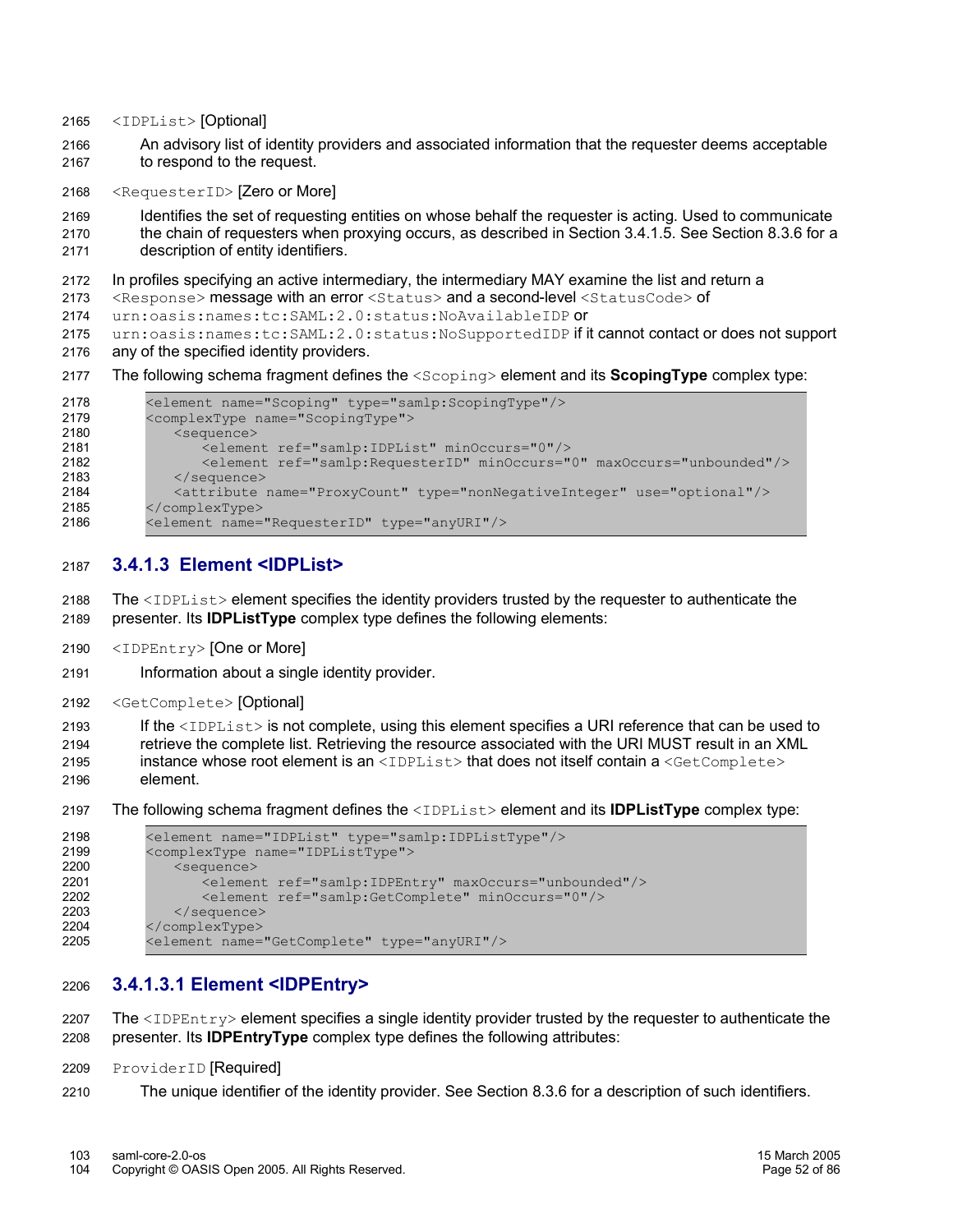- Name [Optional] 2211
- A human-readable name for the identity provider. 2212
- Loc [Optional] 2213
- A URI reference representing the location of a profile-specific endpoint supporting the authentication request protocol. The binding to be used must be understood from the profile of use. 2214 2215
- The following schema fragment defines the <IDPEntry> element and its **IDPEntryType** complex type: 2216

```
<element name="IDPEntry" type="samlp:IDPEntryType"/>
          <complexType name="IDPEntryType">
              <attribute name="ProviderID" type="anyURI" use="required"/>
              <attribute name="Name" type="string" use="optional"/>
              <attribute name="Loc" type="anyURI" use="optional"/>
          </complexType>
2217
2218
2219
2220
2221
2222
```
## **3.4.1.4 Processing Rules** 2223

The <AuthnRequest> and <Response> exchange supports a variety of usage scenarios and is therefore typically profiled for use in a specific context in which this optionality is constrained and specific kinds of input and output are required or prohibited. The following processing rules apply as invariant behavior across any profile of this protocol exchange. All other processing rules associated with the underlying request and response messages MUST also be observed. 2224 2225 2226 2227 2228

The responder MUST ultimately reply to an <AuthnRequest> with a <Response> message containing one or more assertions that meet the specifications defined by the request, or with a  $\leq$ Response $\geq$ message containing a <Status> describing the error that occurred. The responder MAY conduct additional message exchanges with the presenter as needed to initiate or complete the authentication process, subject to the nature of the protocol binding and the authentication mechanism. As described in the next section, this includes proxying the request by directing the presenter to another identity provider by issuing its own <AuthnRequest> message, so that the resulting assertion can be used to authenticate the presenter to the original responder, in effect using SAML as the authentication mechanism. 2229 2230 2231 2232 2233 2234 2235 2236 2237

If the responder is unable to authenticate the presenter or does not recognize the requested subject, or if prevented from providing an assertion by policies in effect at the identity provider (for example the intended subject has prohibited the identity provider from providing assertions to the relying party), then it MUST return a <Response> with an error <Status>, and MAY return a second-level <StatusCode> of 2238 2239 2240 2241

urn:oasis:names:tc:SAML:2.0:status:AuthnFailed or 2242

urn:oasis:names:tc:SAML:2.0:status:UnknownPrincipal. 2243

- If the  $\leq$ saml: Subject> element in the request is present, then the resulting assertions' 2244
- <saml:Subject> MUST **strongly match** the request <saml:Subject>, as described in Section 3.3.4, except that the identifier MAY be in a different format if specified by  $\langle$ NameIDPolicy>. In such a case, the identifier's physical content MAY be different, but it MUST refer to the same principal. 2245 2246 2247
- All of the content defined specifically within <AuthnRequest> is optional, although some may be required by certain profiles. In the absence of any specific content at all, the following behavior is implied: 2248 2249
- The assertion(s) returned MUST contain  $a \leq \text{saml}: \text{Subject}>$  element that represents the presenter. The identifier type and format are determined by the identity provider. At least one statement in at least one assertion MUST be  $a <$ saml:AuthnStatement> that describes the authentication performed by the responder or authentication service associated with it. 2250 2251 2252 2253
- The request presenter should, to the extent possible, be the only attesting entity able to satisfy the  $\leq$ saml:SubjectConfirmation $>$  of the assertion(s). In the case of weaker confirmation methods, binding-specific or other mechanisms will be used to help satisfy this requirement. 2254 2255 2256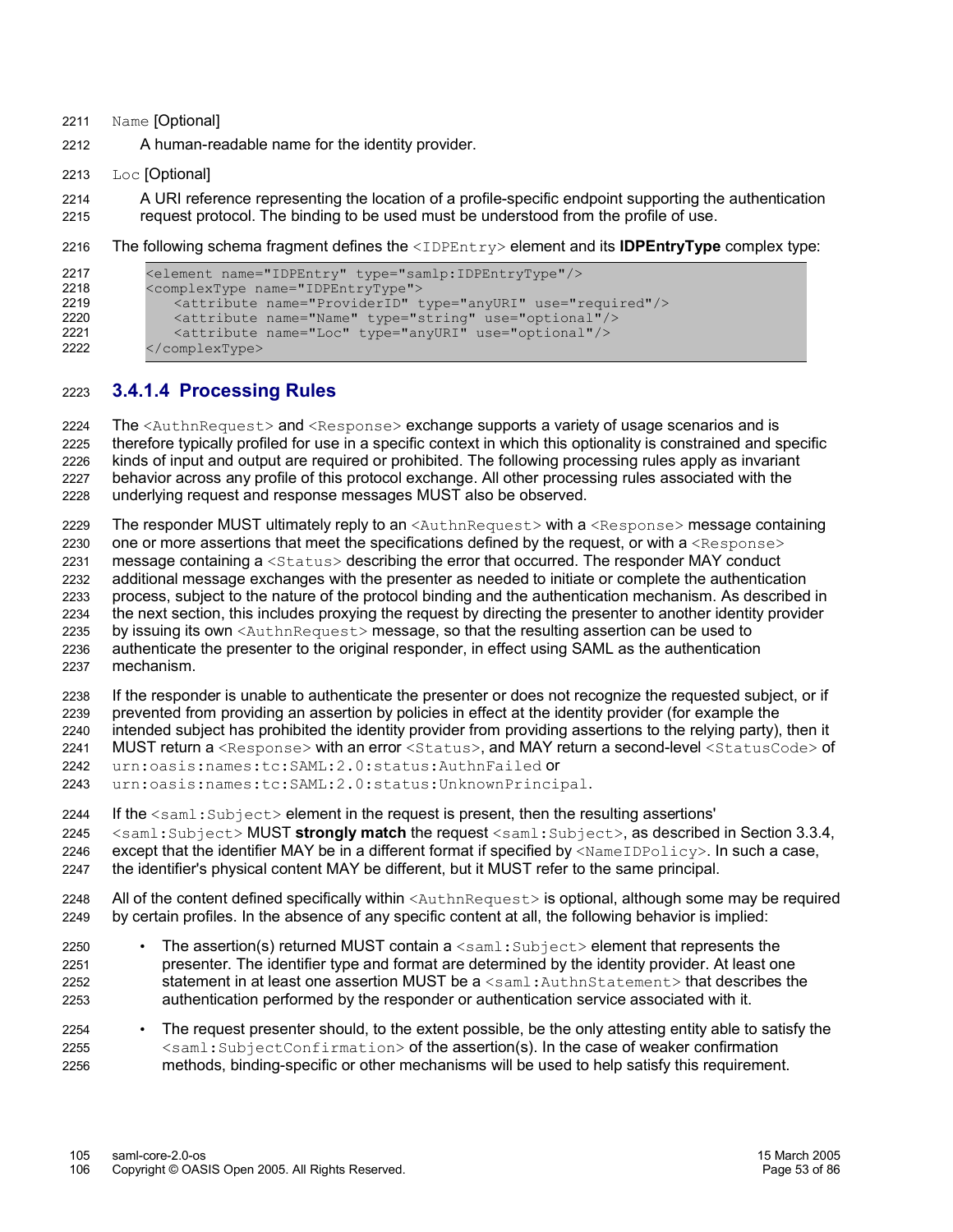The resulting assertion(s) MUST contain a <saml:AudienceRestriction> element referencing the requester as an acceptable relying party. Other audiences MAY be included as deemed appropriate by the identity provider. 2257 2258 2259

## **3.4.1.5 Proxying** 2260

If an identity provider that receives an <AuthnRequest> has not yet authenticated the presenter or cannot directly authenticate the presenter, but believes that the presenter has already authenticated to another identity provider or a non-SAML equivalent, it may respond to the request by issuing a new  $\leq$ AuthnRequest  $>$  on its own behalf to be presented to the other identity provider, or a request in whatever non-SAML format the entity recognizes. The original identity provider is termed the proxying identity provider. 2261 2262 2263 2264 2265 2266

Upon the successful return of a <Response> (or non-SAML equivalent) to the proxying provider, the enclosed assertion or non-SAML equivalent MAY be used to authenticate the presenter so that the proxying provider can issue an assertion of its own in response to the original  $\langle \text{AuthnRequest} \rangle$ , completing the overall message exchange. Both the proxying and authenticating identity providers MAY include constraints on proxying activity in the messages and assertions they issue, as described in previous sections and below. 2267 2268 2269 2270 2271 2272

The requester can influence proxy behavior by including a <scoping> element where the provider sets a desired ProxyCount value and/or indicates a list of preferred identity providers which may be proxied by including an ordered <IDPList> of preferred providers. 2273 2274 2275

An identity provider can control secondary use of its assertions by proxying identity providers using a <ProxyRestriction> element in the assertions it issues. 2276 2277

## **3.4.1.5.1 Proxying Processing Rules** 2278

An identity provider MAY proxy an <AuthnRequest> if the <ProxyCount> attribute is omitted or is greater than zero. Whether it chooses to proxy or not is a matter of local policy. An identity provider MAY choose to proxy for a provider specified in the  $\langle\text{IDPList}\rangle$ , if provided, but is not required to do so. 2279 2280 2281

An identity provider MUST NOT proxy a request where <ProxyCount> is set to zero. The identity provider MUST return an error <Status> containing a second-level <StatusCode> value of urn:oasis:names:tc:SAML:2.0:status:ProxyCountExceeded, unless it can directly authenticate the presenter. 2282 2283 2284 2285

If it chooses to proxy to a SAML identity provider, when creating the new  $\langle$ AuthnRequest $\rangle$ , the proxying identity provider MUST include equivalent or stricter forms of all the information included in the original request (such as authentication context policy). Note, however, that the proxying provider is free to specify whatever  $\leq$ NameIDPolicy> it wishes to maximize the chances of a successful response. 2286 2287 2288 2289

If the authenticating identity provider is not a SAML identity provider, then the proxying provider MUST have some other way to ensure that the elements governing user agent interaction ( $\leq$ IsPassive>, for example) will be honored by the authenticating provider. 2290 2291 2292

The new  $\langle$ AuthnRequest> MUST contain a  $\langle$ ProxyCount> attribute with a value of at most one less than the original value. If the original request does not contain a  $\langle$ ProxyCount> attribute, then the new request SHOULD contain a <ProxyCount> attribute. 2293 2294 2295

If an  $\langle$ IDPList> was specified in the original request, the new request MUST also contain an 2296

<IDPList>. The proxying identity provider MAY add additional identity providers to the end of the <IDPList>, but MUST NOT remove any from the list. 2297 2298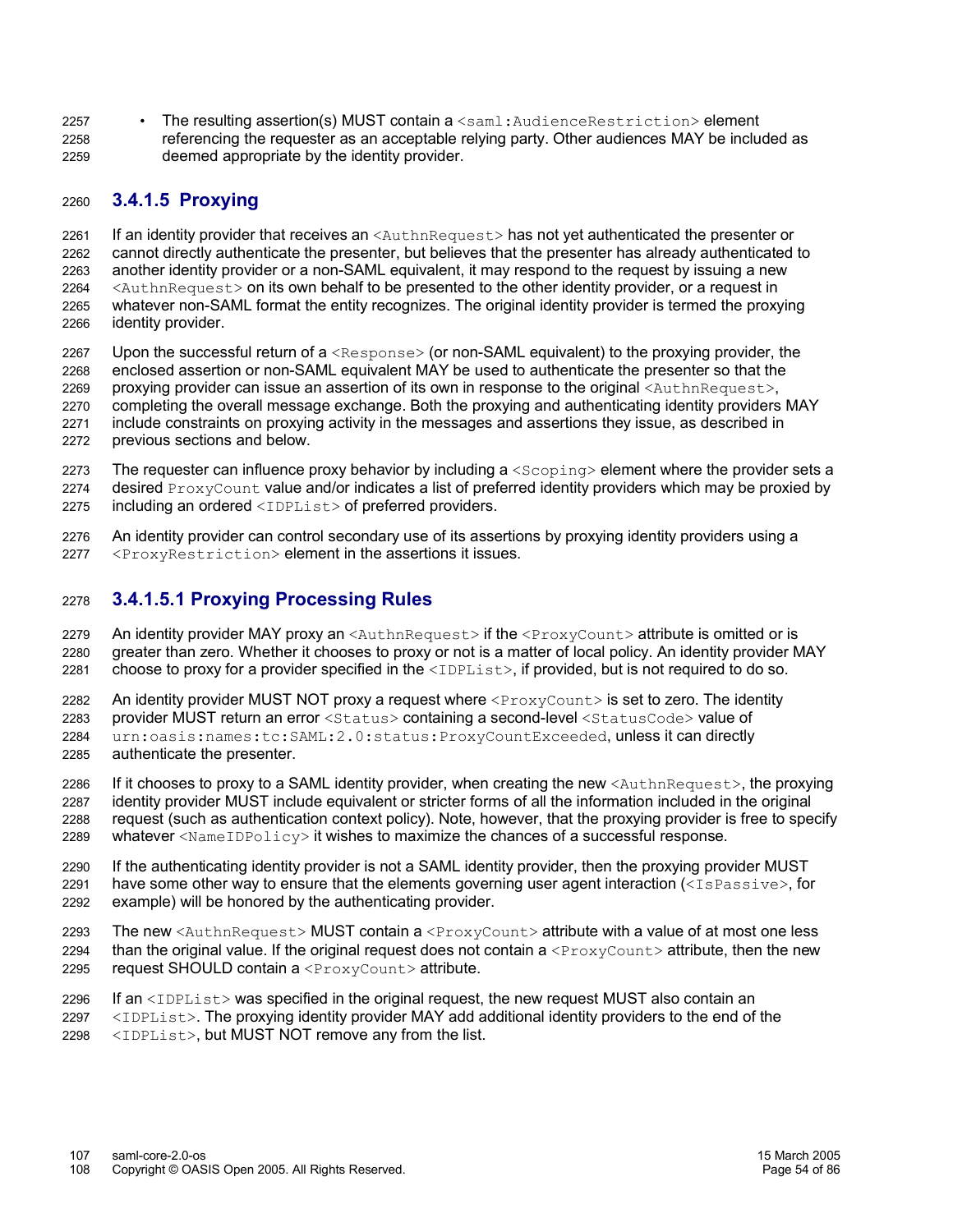- The authentication request and response are processed in normal fashion, in accordance with the rules given in this section and the profile of use. Once the presenter has authenticated to the proxying identity provider (in the case of SAML by delivering a <Response>), the following steps are followed: 2299 2300 2301
- The proxying identity provider prepares a new assertion on its own behalf by copying in the relevant information from the original assertion or non-SAML equivalent. 2302 2303
- The new assertion's  $\langle \text{saml:Subject}\rangle$  MUST contain an identifier that satisfies the original requester 's preferences, as defined by its  $\langle$ NameIDPolicy> element. 2304 2305
- The  $\leq$ saml:AuthnStatement> in the new assertion MUST include a  $\leq$ saml:AuthnContext> element containing a <saml: AuthenticatingAuthority> element referencing the identity provider to which the proxying identity provider referred the presenter. If the original assertion contains <saml:AuthnContext> information that includes one or more  $\leq$ saml: Authenticating Authority> elements, those elements SHOULD be included in the new assertion, with the new element placed after them. 2306 2307 2308 2309 2310 2311
- If the authenticating identity provider is not a SAML provider, then the proxying identity provider MUST generate a unique identifier value for the authenticating provider. This value SHOULD be consistent over time across different requests. The value MUST not conflict with values used or generated by other SAML providers. 2312 2313 2314 2315
- Any other  $\leq$ saml:AuthnContext> information MAY be copied, translated, or omitted in accordance with the policies of the proxying identity provider, provided that the original requirements dictated by the requester are met. 2316 2317 2318

If, in the future, the identity provider is asked to authenticate the same presenter for a second requester, and this request is equally or less strict than the original request (as determined by the proxying identity provider), the identity provider MAY skip the creation of a new <AuthnRequest> to the authenticating identity provider and immediately issue another assertion (assuming the original assertion or non-SAML equivalent it received is still valid). 2319 2320 2321 2322 2323

## **3.5 Artifact Resolution Protocol** 2324

The artifact resolution protocol provides a mechanism by which SAML protocol messages can be transported in a SAML binding by reference instead of by value. Both requests and responses can be obtained by reference using this specialized protocol. A message sender, instead of binding a message to a transport protocol, sends a small piece of data called an artifact using the binding. An artifact can take a variety of forms, but must support a means by which the receiver can determine who sent it. If the receiver wishes, it can then use this protocol in conjunction with a different (generally synchronous) SAML binding protocol to resolve the artifact into the original protocol message. 2325 2326 2327 2328 2329 2330 2331

The most common use for this mechanism is with bindings that cannot easily carry a message because of size constraints, or to enable a message to be communicated via a secure channel between the SAML requester and responder, avoiding the need for a signature. 2332 2333 2334

Depending on the characteristics of the underlying message being passed by reference, the artifact 2335

- resolution protocol MAY require protections such as mutual authentication, integrity protection, 2336
- confidentiality, etc. from the protocol binding used to resolve the artifact. In all cases, the artifact MUST exhibit a single-use semantic such that once it has been successfully resolved, it can no longer be used 2337 2338
- by any party. 2339
- Regardless of the protocol message obtained, the result of resolving an artifact MUST be treated exactly as if the message so obtained had been sent originally in place of the artifact. 2340 2341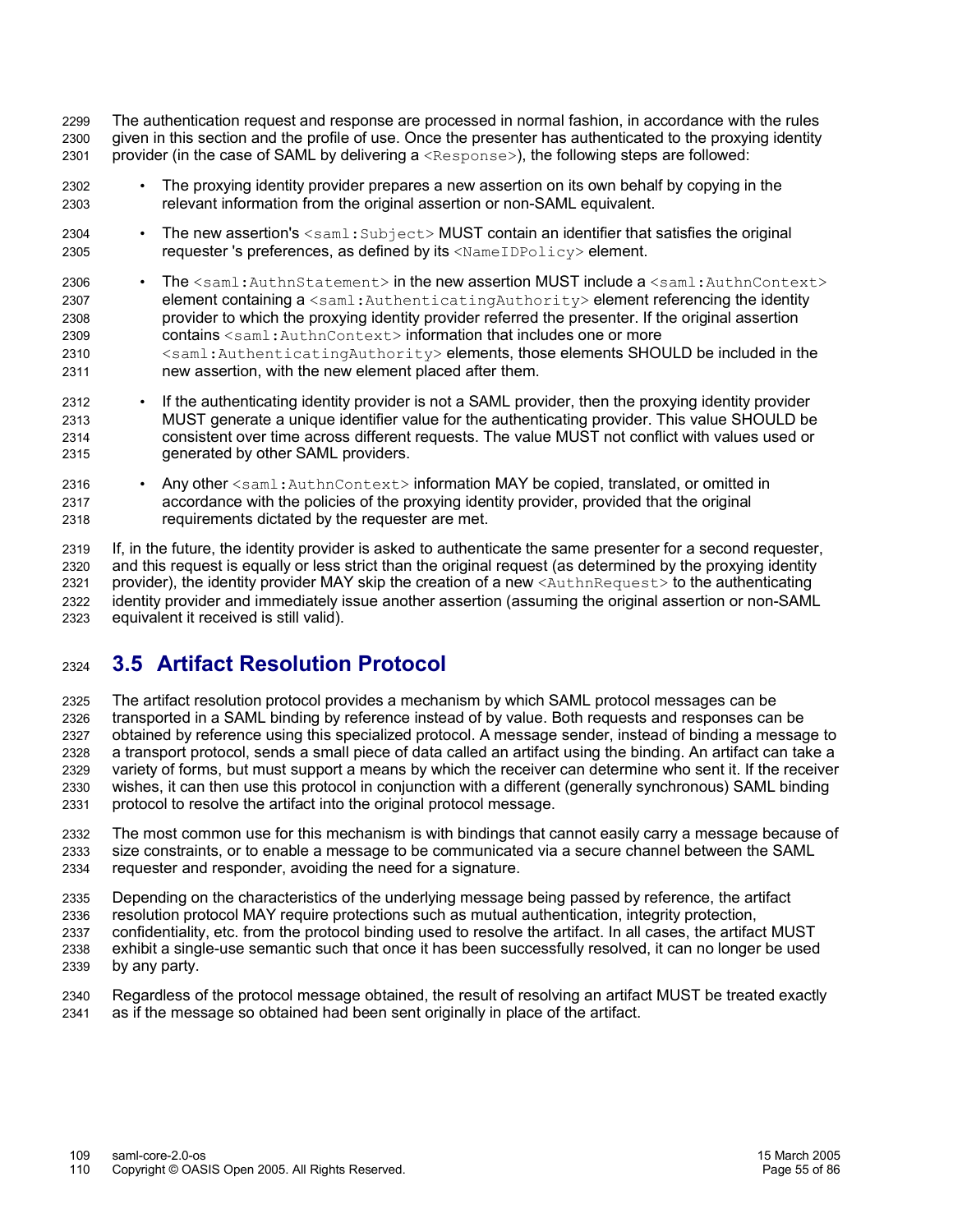## **3.5.1 Element <ArtifactResolve>** 2342

The <ArtifactResolve> message is used to request that a SAML protocol message be returned in an <ArtifactResponse> message by specifying an artifact that represents the SAML protocol message. 2343 2344

The original transmission of the artifact is governed by the specific protocol binding that is being used; see [SAMLBind] for more information on the use of artifacts in bindings. 2345 2346

The <ArtifactResolve> message SHOULD be signed or otherwise authenticated and integrity protected by the protocol binding used to deliver the message. 2347 2348

This message has the complex type **ArtifactResolveType**, which extends **RequestAbstractType** and adds the following element: 2349 2350

<Artifact> [Required] 2351

The artifact value that the requester received and now wishes to translate into the protocol message it represents. See [SAMLBind] for specific artifact format information. 2352 2353

The following schema fragment defines the <ArtifactResolve> element and its **ArtifactResolveType** complex type:  $2354$ 2355

| 2356 | <element name="ArtifactResolve" type="samlp:ArtifactResolveType"></element> |
|------|-----------------------------------------------------------------------------|
| 2357 | <complextype name="ArtifactResolveType"></complextype>                      |
| 2358 | <complexcontent></complexcontent>                                           |
| 2359 | <extension base="samlp:RequestAbstractType"></extension>                    |
| 2360 | $\leq$ sequence $>$                                                         |
| 2361 | <element ref="samlp:Artifact"></element>                                    |
| 2362 | $\langle$ /sequence>                                                        |
| 2363 |                                                                             |
| 2364 |                                                                             |
| 2365 |                                                                             |
| 2366 | <element name="Artifact" type="string"></element>                           |
|      |                                                                             |

## **3.5.2 Element <ArtifactResponse>** 2367

The recipient of an <ArtifactResolve> message MUST respond with an <ArtifactResponse> message element. This element is of complex type **ArtifactResponseType**, which extends **StatusResponseType** with a single optional wildcard element corresponding to the SAML protocol 2368 2369 2370

message being returned. This wrapped message element can be a request or a response. 2371

- The <ArtifactResponse> message SHOULD be signed or otherwise authenticated and integrity protected by the protocol binding used to deliver the message. 2372 2373
- The following schema fragment defines the <ArtifactResponse> element and its 2374
- **ArtifactResponseType** complex type: 2375

| 2376 | <element name="ArtifactResponse" type="samlp:ArtifactResponseType"></element> |
|------|-------------------------------------------------------------------------------|
| 2377 | <complextype name="ArtifactResponseType"></complextype>                       |
| 2378 | <complexcontent></complexcontent>                                             |
| 2379 | <extension base="samlp:StatusResponseType"></extension>                       |
| 2380 | $<$ sequence $>$                                                              |
| 2381 | <any minoccurs="0" namespace="##any" processcontents="lax"></any>             |
| 2382 | $\langle$ /sequence>                                                          |
| 2383 | $\langle$ /extension>                                                         |
| 2384 |                                                                               |
| 2385 | $\langle$ /complexType>                                                       |
|      |                                                                               |

## **3.5.3 Processing Rules** 2386

If the responder recognizes the artifact as valid, then it responds with the associated protocol message in an <ArtifactResponse> message element. Otherwise, it responds with an <ArtifactResponse> 2387 2388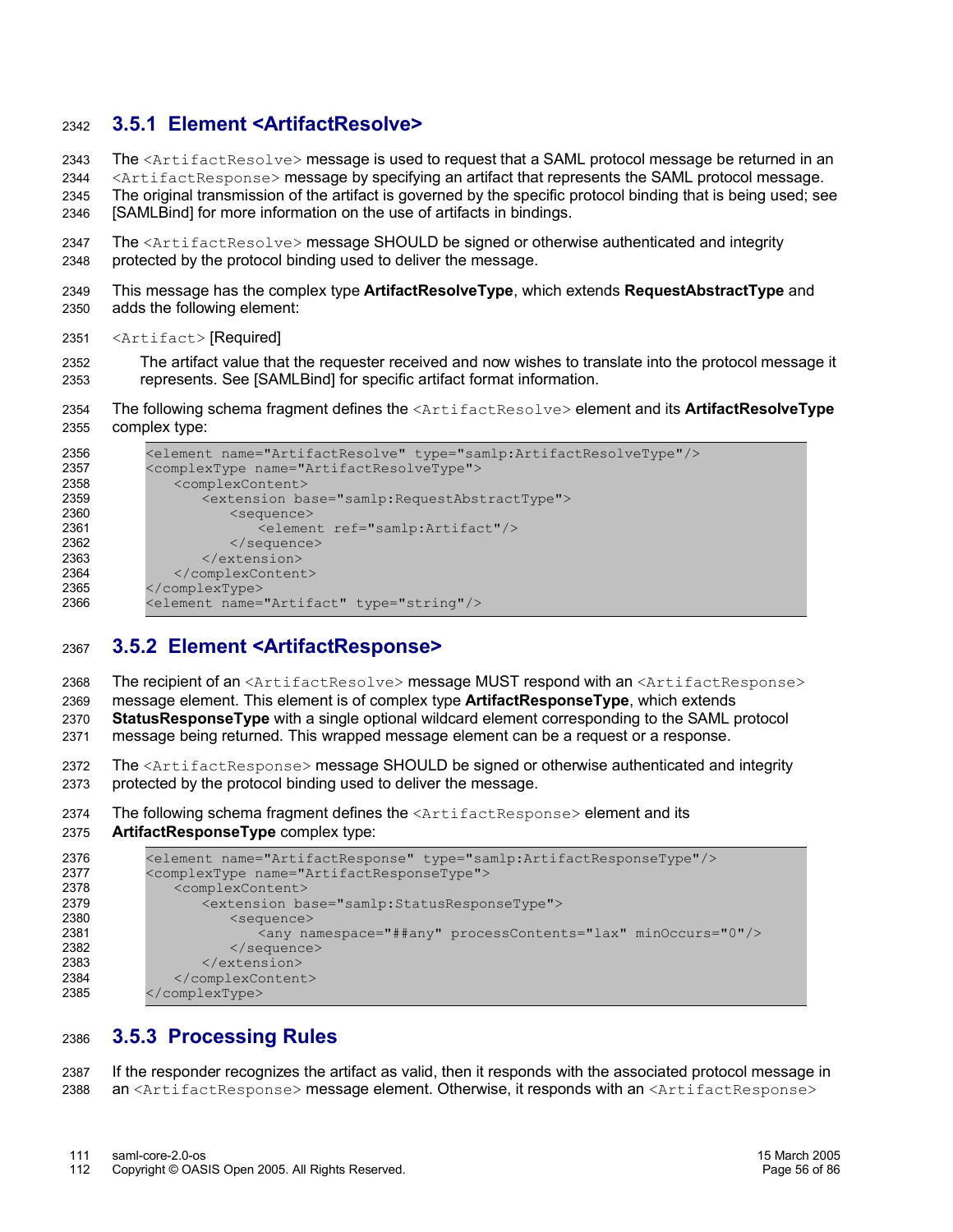- element with no embedded message. In both cases, the <Status> element MUST include a 2389
- <StatusCode> element with the code value urn:oasis:names:tc:SAML:2.0:status:Success. A response message with no embedded message inside it is termed an empty response in the remainder of this section. 2390 2391 2392
- The responder MUST enforce a one-time-use property on the artifact by ensuring that any subsequent request with the same artifact by any requester results in an empty response as described above. 2393 2394

Some SAML protocol messages, most particularly the <AuthnRequest> message in some profiles, MAY be intended for consumption by any party that receives it and can respond appropriately. In most other cases, however, a message is intended for a specific entity. In such cases, the artifact when issued MUST be associated with the intended recipient of the message that the artifact represents. If the artifact issuer receives an <ArtifactResolve> message from a requester that cannot authenticate itself as the original intended recipient, then the artifact issuer MUST return an empty response. 2395 2396 2397 2398 2399 2400

The artifact issuer SHOULD enforce the shortest practical time limit on the usability of an artifact, such that an acceptable window of time (but no more) exists for the artifact receiver to obtain the artifact and return it in an <ArtifactResolve> message to the issuer. 2401 2402 2403

Note that the <ArtifactResponse> message's InResponseTo attribute MUST contain the value of the corresponding <ArtifactResolve> message's ID attribute, but the embedded protocol message will contain its own message identifier, and in the case of an embedded response, may contain a different InResponseTo value that corresponds to the original request message to which the embedded message is responding. 2404 2405 2406 2407 2408

All other processing rules associated with the underlying request and response messages MUST be observed. 2409 2410

## **3.6 Name Identifier Management Protocol** 2411

After establishing a name identifier for a principal, an identity provider wishing to change the value and/or format of the identifier that it will use when referring to the principal, or to indicate that a name identifier will no longer be used to refer to the principal, informs service providers of the change by sending them a <ManageNameIDRequest> message. 2412 2413 2414 2415

A service provider also uses this message to register or change the SPProvidedID value to be included 2416

- when the underlying name identifier is used to communicate with it, or to terminate the use of a name identifier between itself and the identity provider. 2417 2418
- Note that this protocol is typically not used with "transient" name identifiers, since their value is not intended to be managed on a long term basis. 2419 2420

## **3.6.1 Element <ManageNameIDRequest>** 2421

- A provider sends a <ManageNameIDRequest> message to inform the recipient of a changed name identifier or to indicate the termination of the use of a name identifier. 2422 2423
- The <ManageNameIDRequest> message SHOULD be signed or otherwise authenticated and integrity protected by the protocol binding used to deliver the message. 2424 2425
- This message has the complex type **ManageNameIDRequestType**, which extends 2426
- **RequestAbstractType** and adds the following elements: 2427
- <saml:NameID> or <saml:EncryptedID> [Required] 2428
- The name identifier and associated descriptive data (in plaintext or encrypted form) that specify the principal as currently recognized by the identity and service providers prior to this request. (For more 2429 2430
- information on these elements, see Section 2.2.) 2431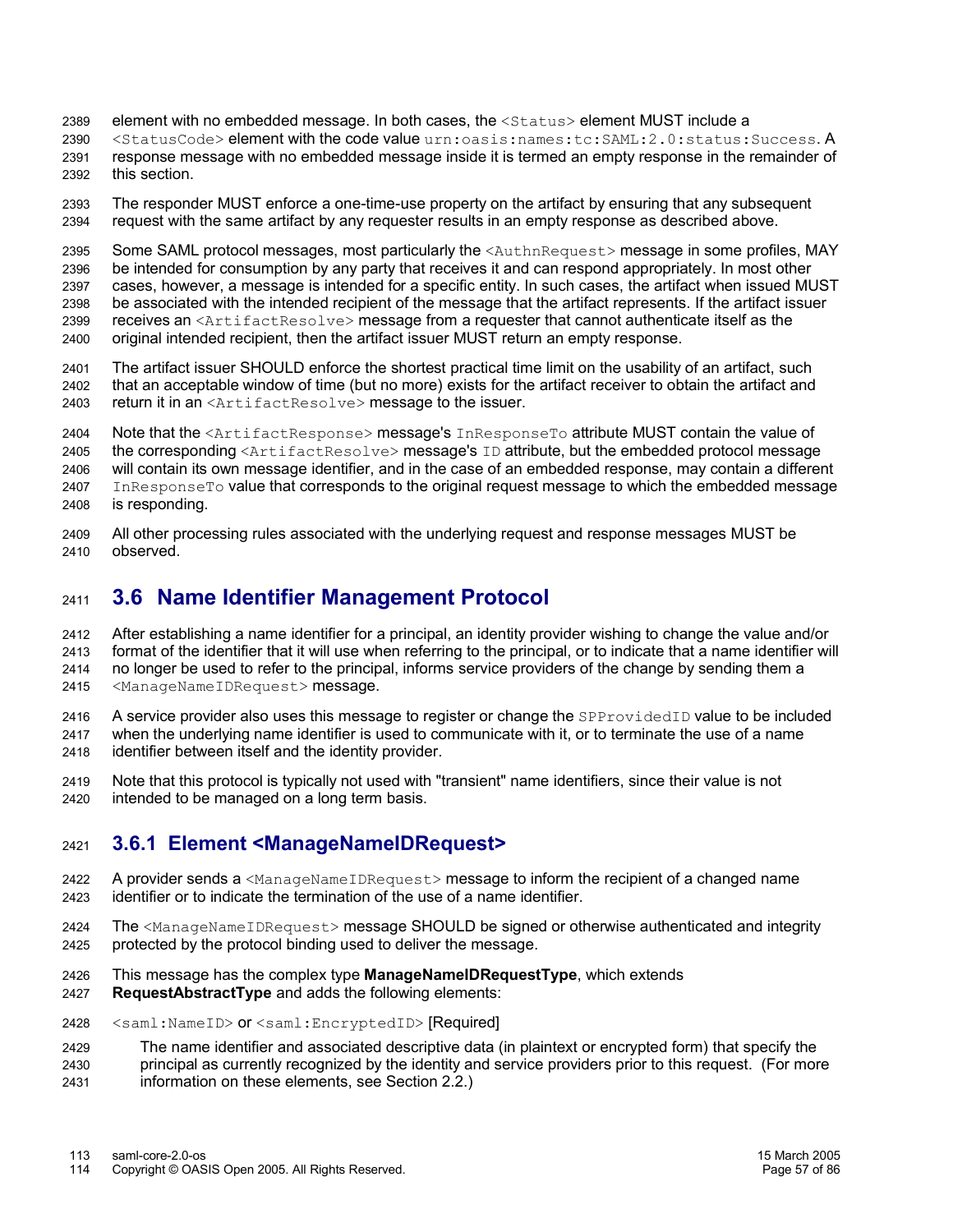#### <NewID> or <NewEncryptedID> or <Terminate> [Required] 2432

The new identifier value (in plaintext or encrypted form) to be used when communicating with the requesting provider concerning this principal, or an indication that the use of the old identifier has been terminated. In the former case, if the requester is the service provider, the new identifier MUST appear in subsequent  $\langle$ NameID $\rangle$  elements in the SPProvidedID attribute. If the requester is the identity provider, the new value will appear in subsequent  $\langle$ NameID $\rangle$  elements as the element's content. 2433 2434 2435 2436 2437 2438

The following schema fragment defines the <ManageNameIDRequest> element and its **ManageNameIDRequestType** complex type: 2439 2440

| 2441 | <element name="ManageNameIDRequest" type="samlp:ManageNameIDRequestType"></element> |
|------|-------------------------------------------------------------------------------------|
| 2442 | <complextype name="ManageNameIDRequestType"></complextype>                          |
| 2443 | <complexcontent></complexcontent>                                                   |
| 2444 | <extension base="samlp:RequestAbstractType"></extension>                            |
| 2445 | <sequence></sequence>                                                               |
| 2446 | <choice></choice>                                                                   |
| 2447 | <element ref="saml:NameID"></element>                                               |
| 2448 | <element ref="saml:EncryptedID"></element>                                          |
| 2449 | $\langle$ /choice>                                                                  |
| 2450 | <choice></choice>                                                                   |
| 2451 | <element ref="samlp:NewID"></element>                                               |
| 2452 | <element ref="samlp:NewEncryptedID"></element>                                      |
| 2453 | <element ref="samlp:Terminate"></element>                                           |
| 2454 | $\langle$ /choice>                                                                  |
| 2455 | $\langle$ /sequence>                                                                |
| 2456 | $\langle$ /extension>                                                               |
| 2457 |                                                                                     |
| 2458 |                                                                                     |
| 2459 | <element name="NewID" type="string"></element>                                      |
| 2460 | <element name="NewEncryptedID" type="saml:EncryptedElementType"></element>          |
| 2461 | <element name="Terminate" type="samlp:TerminateType"></element>                     |
| 2462 | <complextype name="TerminateType"></complextype>                                    |

#### **3.6.2 Element <ManageNameIDResponse>** 2463

The recipient of a <ManageNameIDRequest> message MUST respond with a 2464

<ManageNameIDResponse> message, which is of type **StatusResponseType** with no additional content. 2465 2466

The <ManageNameIDResponse> message SHOULD be signed or otherwise authenticated and integrity protected by the protocol binding used to deliver the message. 2467 2468

The following schema fragment defines the <ManageNameIDResponse> element: 2469

<element name="ManageNameIDResponse" type="samlp:StatusResponseType"/> 2470

## **3.6.3 Processing Rules** 2471

If the request includes  $a \leq \text{saml}$ : Name ID> (or encrypted version) that the recipient does not recognize, the responding provider MUST respond with an error <Status> and MAY respond with a second-level <StatusCode> of urn:oasis:names:tc:SAML:2.0:status:UnknownPrincipal. 2472 2473 2474

If the <Terminate> element is included in the request, the requesting provider is indicating that (in the case of a service provider) it will no longer accept assertions from the identity provider or (in the case of an identity provider) it will no longer issue assertions to the service provider about the principal. The receiving provider can perform any maintenance with the knowledge that the relationship represented by the name identifier has been terminated. It can choose to invalidate the active session(s) of a principal for 2475 2476 2477 2478 2479

whom a relationship has been terminated. 2480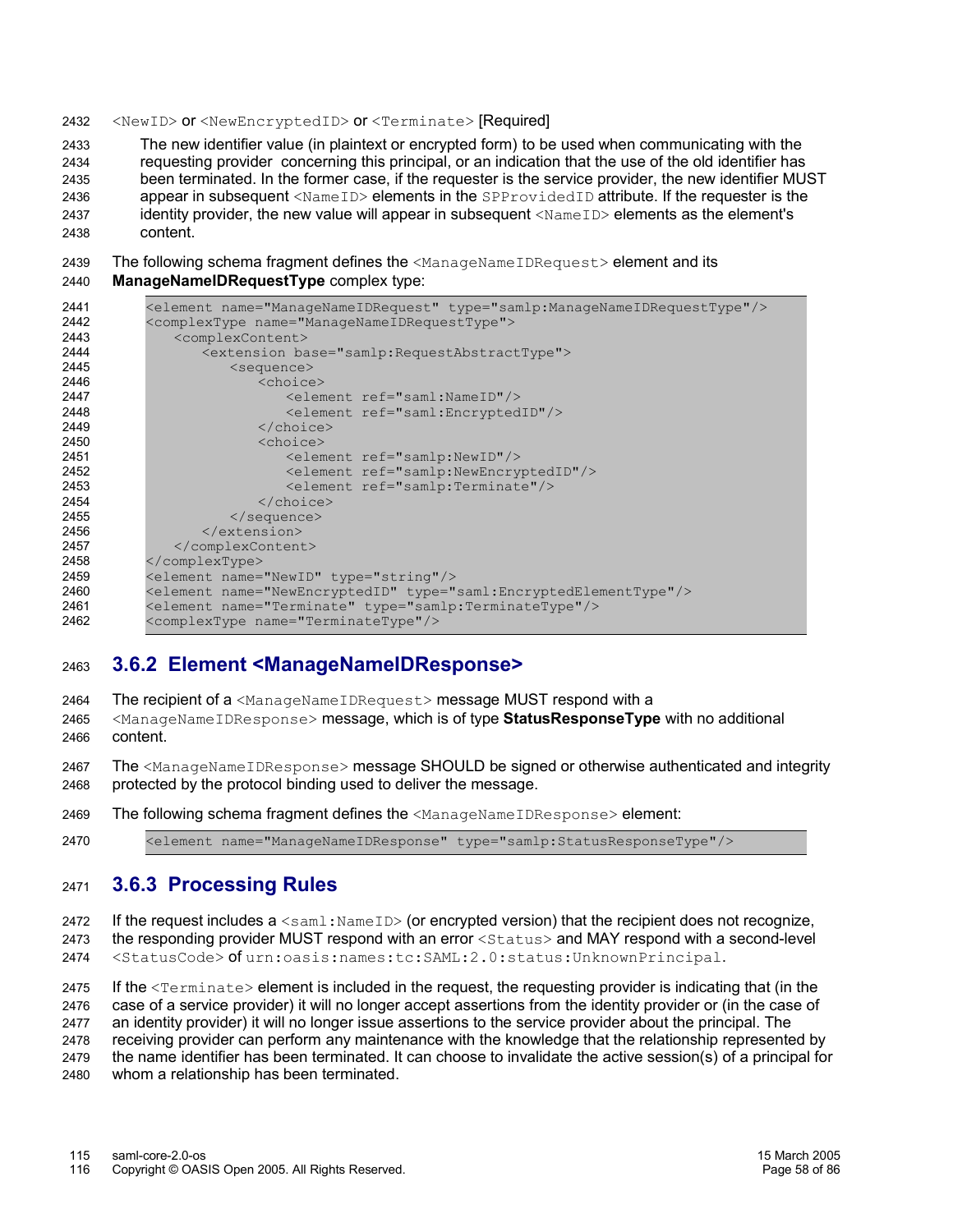- If the service provider requests that its identifier for the principal be changed by including a  $\langle NewID \rangle$  (or <NewEncryptedID>) element, the identity provider MUST include the element's content as the 2481 2482
- SPProvidedID when subsequently communicating to the service provider regarding this principal. 2483

If the identity provider requests that its identifier for the principal be changed by including a  $\langle NewID \rangle$  (or  $\leq$ NewEncryptedID>) element, the service provider MUST use the element's content as the <saml:NameID> element content when subsequently communicating with the identity provider regarding this principal. 2484 2485 2486 2487

Note that neither, either, or both of the original and new identifier MAY be encrypted (using the <EncryptedID> and <NewEncryptedID> elements). 2488 2489

In any case, the  $\leq$ saml:NameID> content in the request and its associated SPProvidedID attribute MUST contain the most recent name identifier information established between the providers for the principal. 2490 2491 2492

In the case of an identifier with a Format of urn:oasis:names:tc:SAML:2.0:nameid-2493

format:persistent, the NameQualifier attribute MUST contain the unique identifier of the identity provider that created the identifier. If the identifier was established between the identity provider and an affiliation group of which the service provider is a member, then the SPNameQualifier attribute MUST contain the unique identifier of the affiliation group. Otherwise, it MUST contain the unique identifier of the service provider. These attributes MAY be omitted if they would otherwise match the value of the containing protocol message's  $\langle$ Issuer> element, but this is NOT RECOMMENDED due to the opportunity for confusion. 2494 2495 2496 2497 2498 2499 2500

Changes to these identifiers may take a potentially significant amount of time to propagate through the systems at both the requester and the responder. Implementations might wish to allow each party to accept either identifier for some period of time following the successful completion of a name identifier change. Not doing so could result in the inability of the principal to access resources. 2501 2502 2503 2504

All other processing rules associated with the underlying request and response messages MUST be observed. 2505 2506

## **3.7 Single Logout Protocol** 2507

The single logout protocol provides a message exchange protocol by which all sessions provided by a particular session authority are near-simultaneously terminated. The single logout protocol is used either when a principal logs out at a session participant or when the principal logs out directly at the session authority. This protocol may also be used to log out a principal due to a timeout. The reason for the logout event can be indicated through the Reason attribute. 2508 2509 2510 2511 2512

2513

The principal may have established authenticated sessions with both the session authority and individual session participants, based on assertions containing authentication statements supplied by the session authority. 2514 2515 2516 2517

When the principal invokes the single logout process at a session participant, the session participant MUST send a <LogoutRequest> message to the session authority that provided the assertion 2518 2519

- containing the authentication statement related to that session at the session participant. 2520
- 2521

When either the principal invokes a logout at the session authority, or a session participant sends a logout request to the session authority specifying that principal, the session authority SHOULD send a <LogoutRequest> message to each session participant to which it provided assertions containing authentication statements under its current session with the principal, with the exception of the session participant that sent the <LogoutRequest> message to the session authority. It SHOULD attempt to contact as many of these participants as it can using this protocol, terminate its own session with the principal, and finally return a <LogoutResponse> message to the requesting session participant, if any. 2522 2523 2524 2525 2526 2527 2528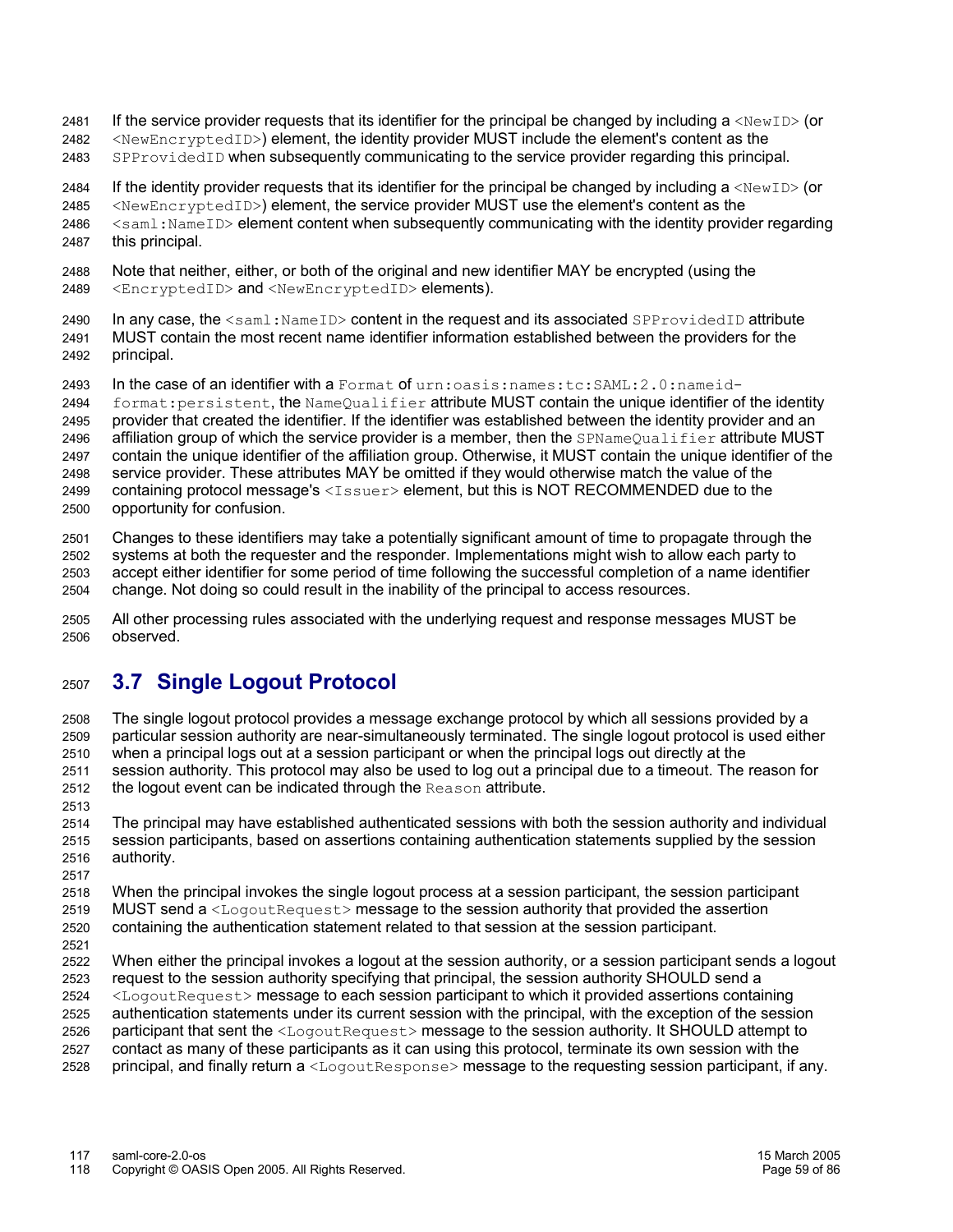## **3.7.1 Element <LogoutRequest>** 2529

A session participant or session authority sends a <LogoutRequest> message to indicate that a session has been terminated. 2530 2531

The <LogoutRequest> message SHOULD be signed or otherwise authenticated and integrity protected by the protocol binding used to deliver the message. 2532 2533

- This message has the complex type **LogoutRequestType**, which extends **RequestAbstractType** and adds the following elements and attributes: 2534 2535
- NotOnOrAfter [Optional] 2536
- The time at which the request expires, after which the recipient may discard the message. The time value is encoded in UTC, as described in Section 1.3.3. 2537 2538
- Reason [Optional] 2539
- An indication of the reason for the logout, in the form of a URI reference. 2540
- <saml:BaseID> or <saml:NameID> or <saml:EncryptedID> [Required] 2541

The identifier and associated attributes (in plaintext or encrypted form) that specify the principal as currently recognized by the identity and service providers prior to this request. (For more information on this element, see Section 2.2.) 2542 2543 2544

- <SessionIndex> [Optional] 2545
- The identifier that indexes this session at the message recipient. 2546

The following schema fragment defines the <LogoutRequest> element and associated **LogoutRequestType** complex type: 2547 2548

| 2549 | <element name="LoqoutRequest" type="samlp:LoqoutRequestType"></element> |
|------|-------------------------------------------------------------------------|
| 2550 | <complextype name="LogoutRequestType"></complextype>                    |
| 2551 | <complexcontent></complexcontent>                                       |
| 2552 | <extension base="samlp:RequestAbstractType"></extension>                |
| 2553 | <sequence></sequence>                                                   |
| 2554 | <choice></choice>                                                       |
| 2555 | <element ref="saml:BaseID"></element>                                   |
| 2556 | <element ref="saml:NameID"></element>                                   |
| 2557 | <element ref="saml:EncryptedID"></element>                              |
| 2558 | $\langle$ /choice>                                                      |
| 2559 | <element <="" minoccurs="0" ref="samlp:SessionIndex" th=""></element>   |
| 2560 | maxOccurs="unbounded"/>                                                 |
| 2561 | $\langle$ /sequence>                                                    |
| 2562 | <attribute name="Reason" type="string" use="optional"></attribute>      |
| 2563 | <attribute <="" name="NotOnOrAfter" th="" type="dateTime"></attribute>  |
| 2564 | $use="optional"$                                                        |
| 2565 | $\langle$ /extension>                                                   |
| 2566 |                                                                         |
| 2567 |                                                                         |
| 2568 | <element name="SessionIndex" type="string"></element>                   |

## **3.7.2 Element <LogoutResponse>** 2569

- The recipient of a <LogoutRequest> message MUST respond with a <LogoutResponse> message, of type **StatusResponseType**, with no additional content specified. 2570 2571
- The <LogoutResponse> message SHOULD be signed or otherwise authenticated and integrity 2572
- protected by the protocol binding used to deliver the message. 2573
- The following schema fragment defines the <LogoutResponse> element: 2574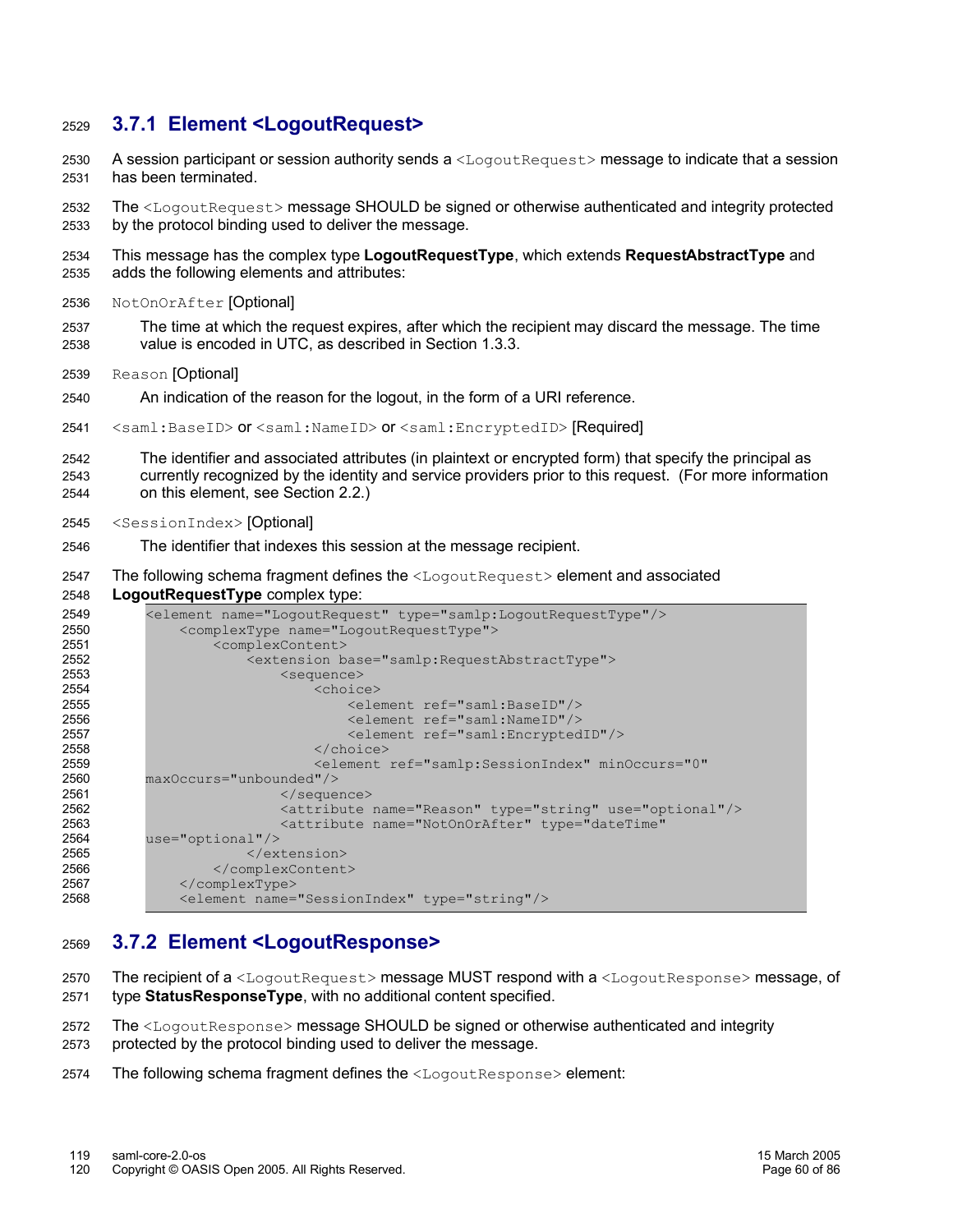2575

2597

<element name="LogoutResponse" type="samlp:StatusResponseType"/>

## **3.7.3 Processing Rules** 2576

The message sender MAY use the Reason attribute to indicate the reason for sending the <LogoutRequest>. The following values are defined by this specification for use by all message senders; other values MAY be agreed on between participants: 2577 2578 2579

- urn:oasis:names:tc:SAML:2.0:logout:user 2580
- Specifies that the message is being sent because the principal wishes to terminate the indicated session. 2581 2582
- urn:oasis:names:tc:SAML:2.0:logout:admin 2583
- Specifies that the message is being sent because an administrator wishes to terminate the indicated session for that principal. 2584 2585
- All other processing rules associated with the underlying request and response messages MUST be observed. 2586 2587
- Additional processing rules are provided in the following sections. 2588

## **3.7.3.1 Session Participant Rules** 2589

When a session participant receives  $a \leq$  Logout Request > message, the session participant MUST authenticate the message. If the sender is the authority that provided an assertion containing an authentication statement linked to the principal's current session, the session participant MUST invalidate the principal's session(s) referred to by the  $\leq$ saml:BaseID>,  $\leq$ saml:NameID>, or 2590 2591 2592 2593

<saml:EncryptedID> element, and any <SessionIndex> elements supplied in the message. If no <SessionIndex> elements are supplied, then all sessions associated with the principal MUST be invalidated. 2594 2595 2596

The session participant MUST apply the logout request message to any assertion that meets the following conditions, even if the assertion arrives after the logout request: 2598 2599

- The subject of the assertion **strongly matches** the <saml:BaseID>, <saml:NameID>, or <saml:EncryptedID> element in the <LogoutRequest>, as defined in Section 3.3.4. 2600 2601
- The SessionIndex attribute of one of the assertion's authentication statements matches one of the <SessionIndex> elements specified in the logout request, or the logout request contains no <SessionIndex> elements. 2602 2603 2604
- The assertion would otherwise be valid, based on the time conditions specified in the assertion itself (in particular, the value of any specified  $NotOnOrder$  attributes in conditions or subject confirmation data). 2605 2606 2607
- The logout request has not yet expired (determined by examining the  $NotOnOrAfter$ ) attribute on the message). 2608 2609
- **Note:** This rule is intended to prevent a situation in which a session participant receives a logout request targeted at a single, or multiple, assertion(s) (as identified by the <SessionIndex> element(s)) *before* it receives the actual – and possibly still valid assertion(s) targeted by the logout request. It should honor the logout request until the logout request itself may be discarded (the NotOnOrAfter value on the request has been exceeded) or the assertion targeted by the logout request has been received and has been handled appropriately. 2610 2611 2612 2613 2614 2615 2616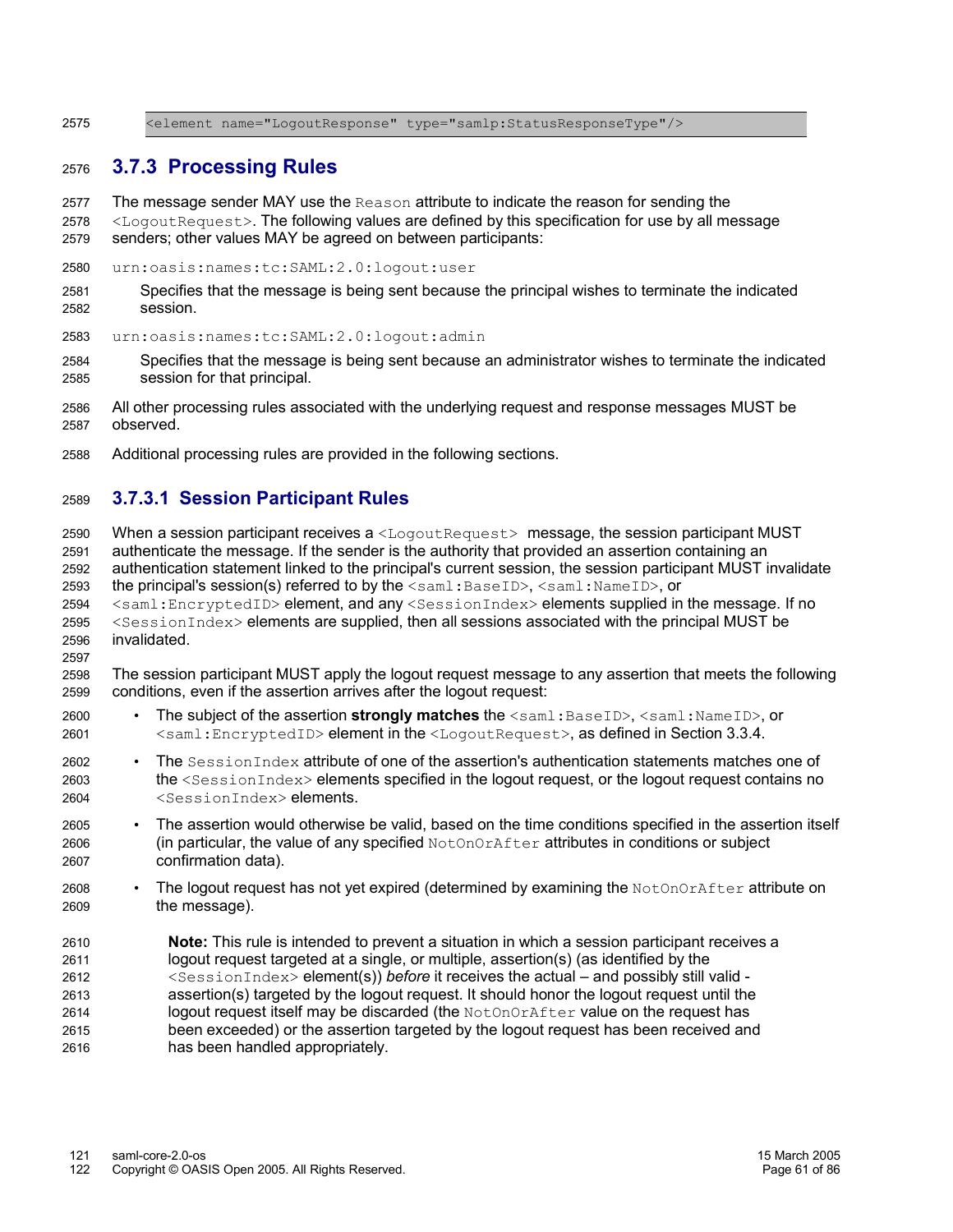## **3.7.3.2 Session Authority Rules** 2617

When a session authority receives a  $\leq$  Logout Request > message, the session authority MUST authenticate the sender. If the sender is a session participant to which the session authority provided an assertion containing an authentication statement for the current session, then the session authority SHOULD do the following in the specified order: 2618 2619 2620 2621

- Send a  $\leq$  Logout Request  $>$  message to any session authority on behalf of whom the session authority proxied the principal's authentication, unless the second authority is the originator of the <LogoutRequest>. 2622 2623 2624
- Send a  $\lt$ LogoutRequest> message to each session participant for which the session authority provided assertions in the current session, *other than* the originator of a current <LogoutRequest>. 2625 2626 2627
- Terminate the principal's current session as specified by the  $\langle \text{saml:BaseID}\rangle$ ,  $\langle \text{saml:NameID}\rangle$ , or <saml:EncryptedID> element, and any <SessionIndex> elements present in the logout request message. 2628 2629 2630

If the session authority successfully terminates the principal's session with respect to itself, then it MUST respond to the original requester, if any, with a <LogoutResponse> message containing a top-level status code of urn:oasis:names:tc:SAML:2.0:status:Success. If it cannot do so, then it MUST respond with a <LogoutResponse> message containing a top-level status code indicating the error. Thus, the top-level status indicates the state of the logout operation only with respect to the session authority itself. 2631 2632 2633 2634 2635 2636

- The session authority SHOULD attempt to contact each session participant using any applicable/usable protocol binding, even if one or more of these attempts fails or cannot be attempted (for example because the original request takes place using a protocol binding that does not enable the logout to be propagated to all participants). 2637 2638 2639 2640
- In the event that not all session participants successfully respond to these  $\leq$ LogoutRequest> messages (or if not all participants can be contacted), then the session authority MUST include in its 2641 2642
- <LogoutResponse> message a second-level status code of 2643
- urn:oasis:names:tc:SAML:2.0:status:PartialLogout to indicate that not all other session participants successfully responded with confirmation of the logout. 2644 2645
- Note that a session authority MAY initiate a logout for reasons other than having received a 2646
- $\leq$ LogoutRequest> from a session participant these include, but are not limited to: 2647
- If some timeout period was agreed out-of-band with an individual session participant, the session authority MAY send a  $\langle$ LogoutRequest> to that individual participant alone. 2648 2649
- An agreed global timeout period has been exceeded. 2650
- The principal or some other trusted entity has requested logout of the principal directly at the session authority. 2651 2652
- The session authority has determined that the principal's credentials may have been compromised. 2653
- When constructing a logout request message, the session authority MUST set the value of the NotOnOrAfter attribute of the message to a time value, indicating an expiration time for the message, after which the logout request may be discarded by the recipient. This value SHOULD be set to a time value equal to or greater than the value of any NotOnOrAfter attribute specified in the assertion most recently issued as part of the targeted session (as indicated by the SessionIndex attribute on the logout request). 2654 2655 2656 2657 2658 2659
- In addition to the values specified in Section 3.6.3 for the Reason attribute, the following values are also available for use by the session authority only: 2660 2661
- urn:oasis:names:tc:SAML:2.0:logout:global-timeout 2662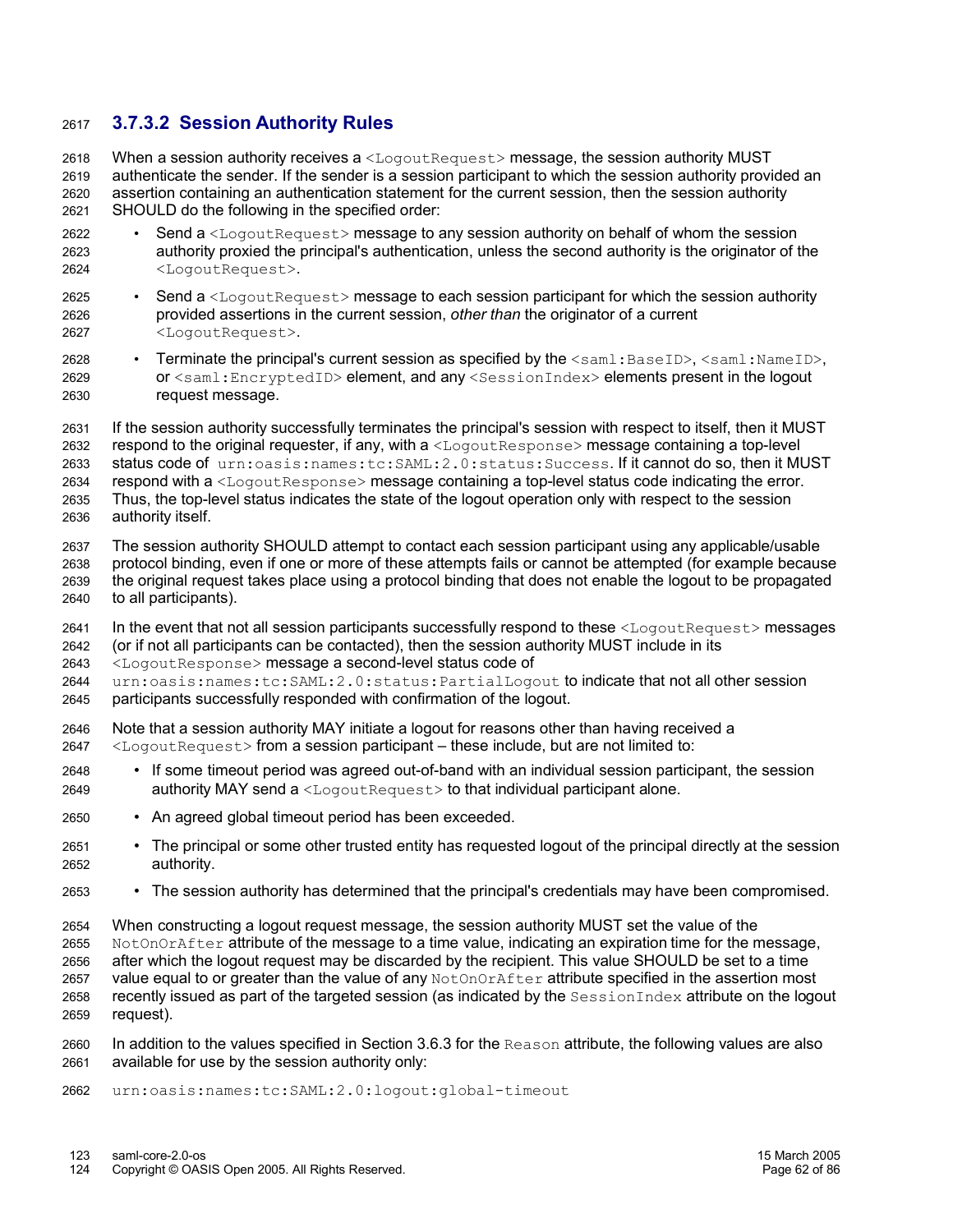Specifies that the message is being sent because of the global session timeout interval period being exceeded. 2663 2664

urn:oasis:names:tc:SAML:2.0:logout:sp-timeout 2665

Specifies that the message is being sent because a timeout interval period agreed between a participant and the session authority has been exceeded. 2666 2667

## **3.8 Name Identifier Mapping Protocol** 2668

When an entity that shares an identifier for a principal with an identity provider wishes to obtain a name identifier for the same principal in a particular format or federation namespace, it can send a request to the identity provider using this protocol. 2669 2670 2671

For example, a service provider that wishes to communicate with another service provider with whom it does not share an identifier for the principal can use an identity provider that shares an identifier for the principal with both service providers to map from its own identifier to a new identifier, generally encrypted, with which it can communicate with the second service provider. 2672 2673 2674 2675

Regardless of the type of identifier involved, the mapped identifier SHOULD be encrypted into a <saml:EncryptedID> element unless a specific deployment dictates such protection is unnecessary. 2676 2677

## **3.8.1 Element <NameIDMappingRequest>** 2678

To request an alternate name identifier for a principal from an identity provider, a requester sends an <NameIDMappingRequest> message. This message has the complex type 2679 2680

**NameIDMappingRequestType**, which extends **RequestAbstractType** and adds the following elements: 2681

- <saml:BaseID> or <saml:NameID> or <saml:EncryptedID> [Required] 2682
- The identifier and associated descriptive data that specify the principal as currently recognized by the requester and the responder. (For more information on this element, see Section 2.2.) 2683 2684
- <NameIDPolicy> [Required] 2685
- The requirements regarding the format and optional name qualifier for the identifier to be returned. 2686
- The message SHOULD be signed or otherwise authenticated and integrity protected by the protocol binding used to deliver the message. 2687 2688
- The following schema fragment defines the <NameIDMappingRequest> element and its **NameIDMappingRequestType** complex type: 2689 2690

| 2691 | <element name="NameIDMappingRequest" type="samlp:NameIDMappingRequestType"></element> |
|------|---------------------------------------------------------------------------------------|
| 2692 | <complextype name="NameIDMappingRequestType"></complextype>                           |
| 2693 | <complexcontent></complexcontent>                                                     |
| 2694 | <extension base="samlp:RequestAbstractType"></extension>                              |
| 2695 | $<$ sequence $>$                                                                      |
| 2696 | $<$ choice $>$                                                                        |
| 2697 | <element ref="saml:BaseID"></element>                                                 |
| 2698 | <element ref="saml:NameID"></element>                                                 |
| 2699 | <element ref="saml:EncryptedID"></element>                                            |
| 2700 | $\langle$ /choice>                                                                    |
| 2701 | <element ref="samlp:NameIDPolicy"></element>                                          |
| 2702 | $\langle$ /sequence>                                                                  |
| 2703 | $\langle$ /extension>                                                                 |
| 2704 |                                                                                       |
| 2705 |                                                                                       |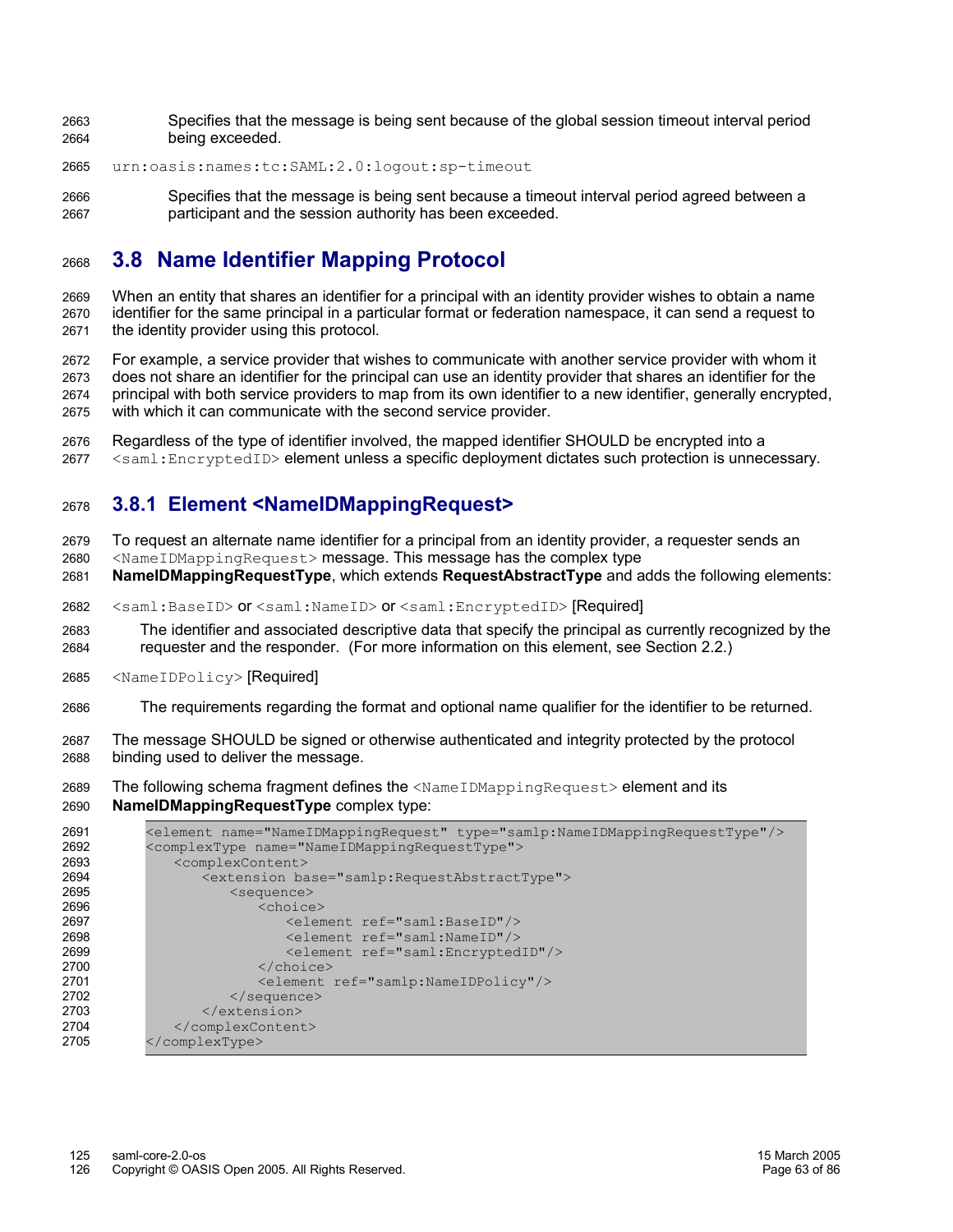## **3.8.2 Element <NameIDMappingResponse>** 2706

- The recipient of a <NameIDMappingRequest> message MUST respond with a 2707
- <NameIDMappingResponse> message. This message has the complex type 2708
- **NameIDMappingResponseType**, which extends **StatusResponseType** and adds the following element: 2709
- <saml:NameID> or <saml:EncryptedID> [Required] 2710
- The identifier and associated attributes that specify the principal in the manner requested, usually in encrypted form. (For more information on this element, see Section 2.2.) 2711 2712
- The message SHOULD be signed or otherwise authenticated and integrity protected by the protocol binding used to deliver the message. 2713 2714
- The following schema fragment defines the <NameIDMappingResponse> element and its **NameIDMappingResponseType** complex type: 2715 2716

```
<element name="NameIDMappingResponse" type="samlp:NameIDMappingResponseType"/>
          <complexType name="NameIDMappingResponseType">
              <complexContent>
                 <extension base="samlp:StatusResponseType">
                     <choice>
                        <element ref="saml:NameID"/>
                        <element ref="saml:EncryptedID"/>
                    </choice>
                 </extension>
             </complexContent>
          </complexType>
2717
2718
2719
2720
2721
2722
2723
2724
2725
2726
2727
```
## **3.8.3 Processing Rules** 2728

- If the responder does not recognize the principal identified in the request, it MAY respond with an error <Status> containing a second-level <StatusCode> of 2729 2730
- urn:oasis:names:tc:SAML:2.0:status:UnknownPrincipal. 2731
- At the responder's discretion, the 2732
- urn:oasis:names:tc:SAML:2.0:status:InvalidNameIDPolicy status code MAY be returned to indicate an inability or unwillingness to supply an identifier in the requested format or namespace. 2733 2734
- All other processing rules associated with the underlying request and response messages MUST be observed. 2735 2736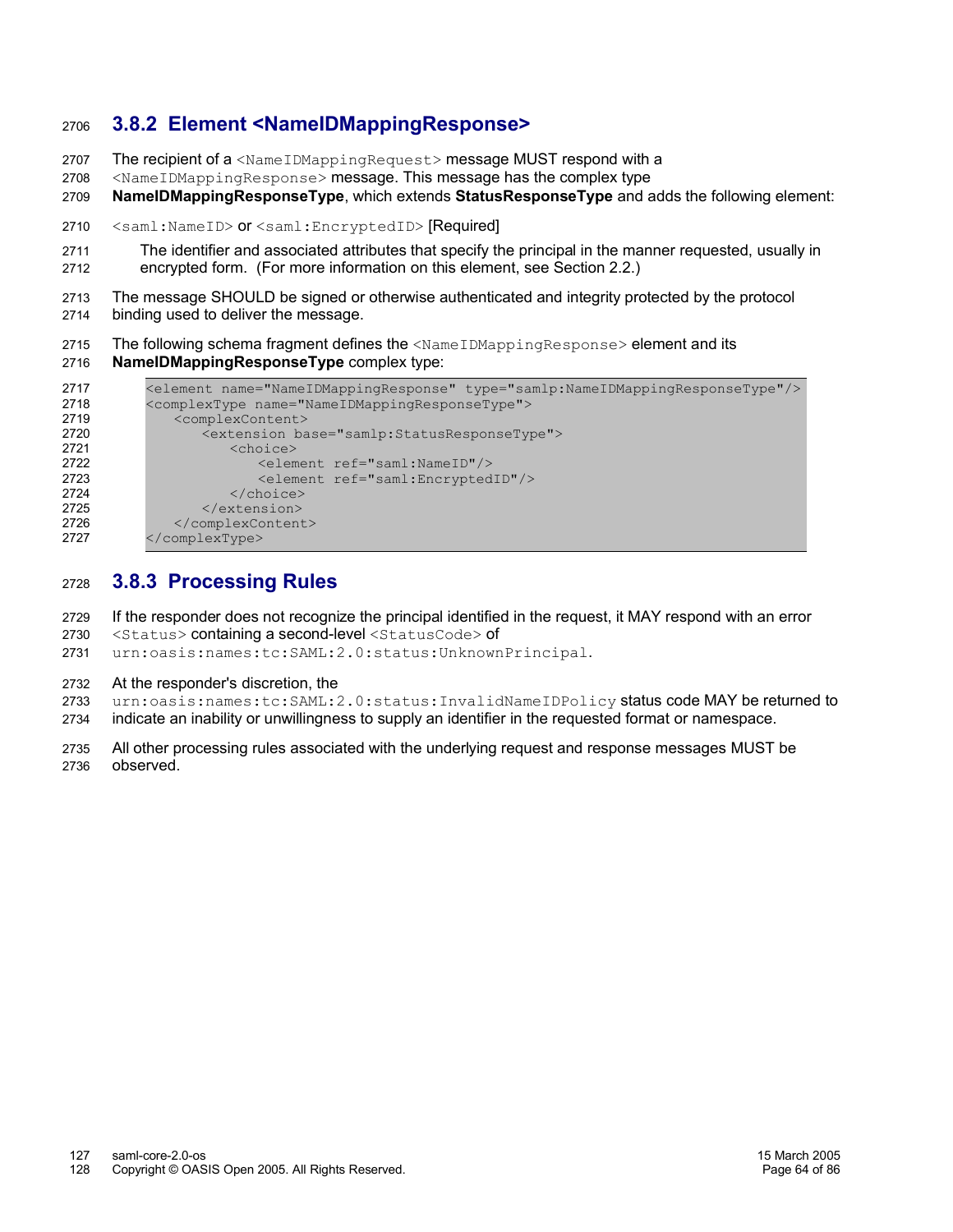# **4 SAML Versioning** 2737

The SAML specification set is versioned in two independent ways. Each is discussed in the following sections, along with processing rules for detecting and handling version differences. Also included are guidelines on when and why specific version information is expected to change in future revisions of the specification. 2738 2739 2740 2741

When version information is expressed as both a Major and Minor version, it is expressed in the form *Major.Minor*. The version number *MajorB*.*MinorB* is higher than the version number *MajorA*.*MinorA* if and only if: 2742 2743 2744

 $(Major_B > Major_A OR$  (  $(Major_B = Major_A)$  AND  $(Minor_B > Minor_A)$ ) 2745

## **4.1 SAML Specification Set Version** 2746

Each release of the SAML specification set will contain a major and minor version designation describing its relationship to earlier and later versions of the specification set. The version will be expressed in the content and filenames of published materials, including the specification set documents and XML schema documents. There are no normative processing rules surrounding specification set versioning, since it merely encompasses the collective release of normative specification documents which themselves contain processing rules. 2747 2748 2749 2750 2751 2752

The overall size and scope of changes to the specification set documents will informally dictate whether a set of changes constitutes a major or minor revision. In general, if the specification set is backwards compatible with an earlier specification set (that is, valid older syntax, protocols, and semantics remain valid), then the new version will be a minor revision. Otherwise, the changes will constitute a major revision. 2753 2754 2755 2756 2757

## **4.1.1 Schema Version** 2758

As a non-normative documentation mechanism, any XML schema documents published as part of the specification set will contain a version attribute on the  $\langle x \rangle$ s: schema > element whose value is in the form *Major.Minor*, reflecting the specification set version in which it has been published. Validating implementations MAY use the attribute as a means of distinguishing which version of a schema is being used to validate messages, or to support multiple versions of the same logical schema. 2759 2760 2761 2762 2763

## **4.1.2 SAML Assertion Version** 2764

The SAML <Assertion> element contains an attribute for expressing the major and minor version of the assertion in a string of the form *Major.Minor*. Each version of the SAML specification set will be construed so as to document the syntax, semantics, and processing rules of the assertions of the same version. That is, specification set version 1.0 describes assertion version 1.0, and so on. 2765 2766 2767 2768

- There is explicitly NO relationship between the assertion version and the target XML namespace specified for the schema definitions for that assertion version. 2769 2770
- The following processing rules apply: 2771
- A SAML asserting party MUST NOT issue any assertion with an overall *Major.Minor* assertion version number not supported by the authority. 2772 2773
- A SAML relying party MUST NOT process any assertion with a major assertion version number not supported by the relying party. 2774 2775
- A SAML relying party MAY process or MAY reject an assertion whose minor assertion version number is higher than the minor assertion version number supported by the relying party. However, all assertions that share a major assertion version number MUST share the same general 2776 2777 2778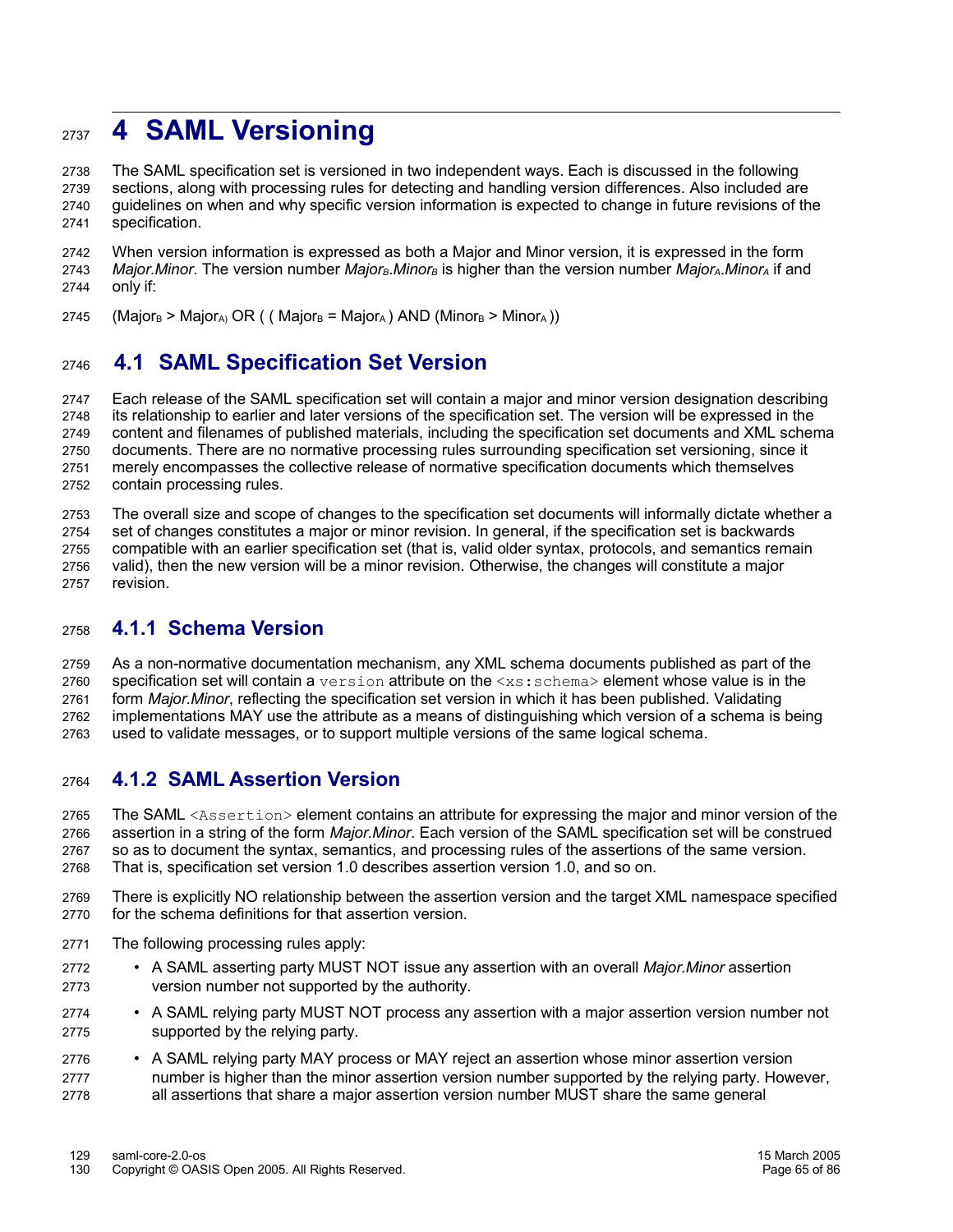processing rules and semantics, and MAY be treated in a uniform way by an implementation. For example, if a V1.1 assertion shares the syntax of a V1.0 assertion, an implementation MAY treat the assertion as a V1.0 assertion without ill effect. (See Section 4.2.1 for more information about the likely effects of schema evolution.) 2779 2780 2781 2782

## **4.1.3 SAML Protocol Version** 2783

The various SAML protocols' request and response elements contain an attribute for expressing the major and minor version of the request or response message using a string of the form *Major.Minor*. Each version of the SAML specification set will be construed so as to document the syntax, semantics, and processing rules of the protocol messages of the same version. That is, specification set version 1.0 describes request and response version V1.0, and so on. 2784 2785 2786 2787 2788

- There is explicitly NO relationship between the protocol version and the target XML namespace specified for the schema definitions for that protocol version. 2789 2790
- The version numbers used in SAML protocol request and response elements will match for any particular revision of the SAML specification set. 2791 2792

## **4.1.3.1 Request Version** 2793

- The following processing rules apply to requests: 2794
- A SAML requester SHOULD issue requests with the highest request version supported by both the SAML requester and the SAML responder. 2795 2796
- If the SAML requester does not know the capabilities of the SAML responder, then it SHOULD assume that the responder supports requests with the highest request version supported by the requester. 2797 2798 2799
- A SAML requester MUST NOT issue a request message with an overall *Major.Minor* request version number matching a response version number that the requester does not support. 2800 2801
- A SAML responder MUST reject any request with a major request version number not supported by the responder. 2802 2803
- A SAML responder MAY process or MAY reject any request whose minor request version number is higher than the highest supported request version that it supports. However, all requests that share a major request version number MUST share the same general processing rules and semantics, and MAY be treated in a uniform way by an implementation. That is, if a V1.1 request shares the syntax of a V1.0 request, a responder MAY treat the request message as a V1.0 request without ill effect. (See Section 4.2.1 for more information about the likely effects of schema evolution.) 2804 2805 2806 2807 2808 2809

## **4.1.3.2 Response Version** 2810

- The following processing rules apply to responses: 2811
- A SAML responder MUST NOT issue a response message with a response version number higher than the request version number of the corresponding request message. 2812 2813
- A SAML responder MUST NOT issue a response message with a major response version number lower than the major request version number of the corresponding request message except to report the error urn:oasis:names:tc:SAML:2.0:status:RequestVersionTooHigh. 2814 2815 2816
- An error response resulting from incompatible SAML protocol versions MUST result in reporting a top-level <StatusCode> value of 2817 2818
- urn:oasis:names:tc:SAML:2.0:status:VersionMismatch, and MAY result in reporting one of the following second-level values: 2819 2820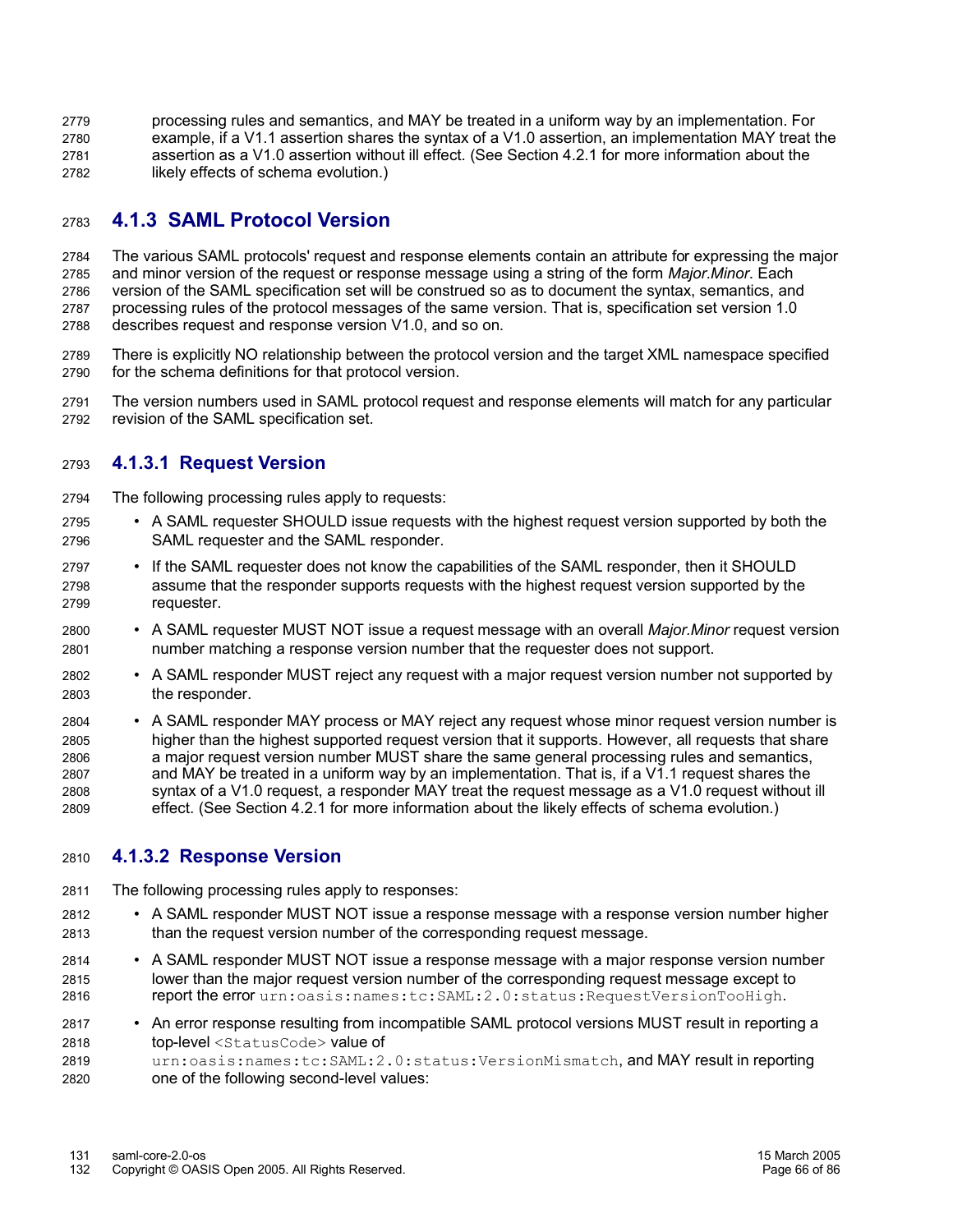| 2821 | urn:oasis:names:tc:SAML:2.0:status:RequestVersionTooHigh,    |
|------|--------------------------------------------------------------|
| 2822 | urn:oasis:names:tc:SAML:2.0:status:RequestVersionTooLow.Or   |
| 2823 | urn:oasis:names:tc:SAML:2.0:status:RequestVersionDeprecated. |

#### **4.1.3.3 Permissible Version Combinations** 2824

Assertions of a particular major version appear only in response messages of the same major version, as permitted by the importation of the SAML assertion namespace into the SAML protocol schema. For example, a V1.1 assertion MAY appear in a V1.0 response message, and a V1.0 assertion in a V1.1 response message, if the appropriate assertion schema is referenced during namespace importation. But a V1.0 assertion MUST NOT appear in a V2.0 response message because they are of different major versions. 2825 2826 2827 2828 2829 2830

## **4.2 SAML Namespace Version** 2831

XML schema documents published as part of the specification set contain one or more target namespaces into which the type, element, and attribute definitions are placed. Each namespace is distinct from the others, and represents, in shorthand, the structural and syntactic definitions that make up that part of the specification. 2832 2833 2834 2835

The namespace URI references defined by the specification set will generally contain version information of the form *Major.Minor* somewhere in the URI. The major and minor version in the URI MUST correspond to the major and minor version of the specification set in which the namespace is first introduced and defined. This information is not typically consumed by an XML processor, which treats the namespace opaquely, but is intended to communicate the relationship between the specification set and the namespaces it defines. This pattern is also followed by the SAML-defined URI-based identifiers that are listed in Section 8. 2836 2837 2838 2839 2840 2841 2842

As a general rule, implementers can expect the namespaces and the associated schema definitions defined by a major revision of the specification set to remain valid and stable across minor revisions of the specification. New namespaces may be introduced, and when necessary, old namespaces replaced, but this is expected to be rare. In such cases, the older namespaces and their associated definitions should be expected to remain valid until a major specification set revision. 2843 2844 2845 2846 2847

## **4.2.1 Schema Evolution** 2848

In general, maintaining namespace stability while adding or changing the content of a schema are competing goals. While certain design strategies can facilitate such changes, it is complex to predict how older implementations will react to any given change, making forward compatibility difficult to achieve. Nevertheless, the right to make such changes in minor revisions is reserved, in the interest of namespace stability. Except in special circumstances (for example, to correct major deficiencies or to fix errors), implementations should expect forward-compatible schema changes in minor revisions, allowing new messages to validate against older schemas. 2849 2850 2851 2852 2853 2854 2855

Implementations SHOULD expect and be prepared to deal with new extensions and message types in accordance with the processing rules laid out for those types. Minor revisions MAY introduce new types that leverage the extension facilities described in Section 7. Older implementations SHOULD reject such extensions gracefully when they are encountered in contexts that dictate mandatory semantics. Examples include new query, statement, or condition types. 2856 2857 2858 2859 2860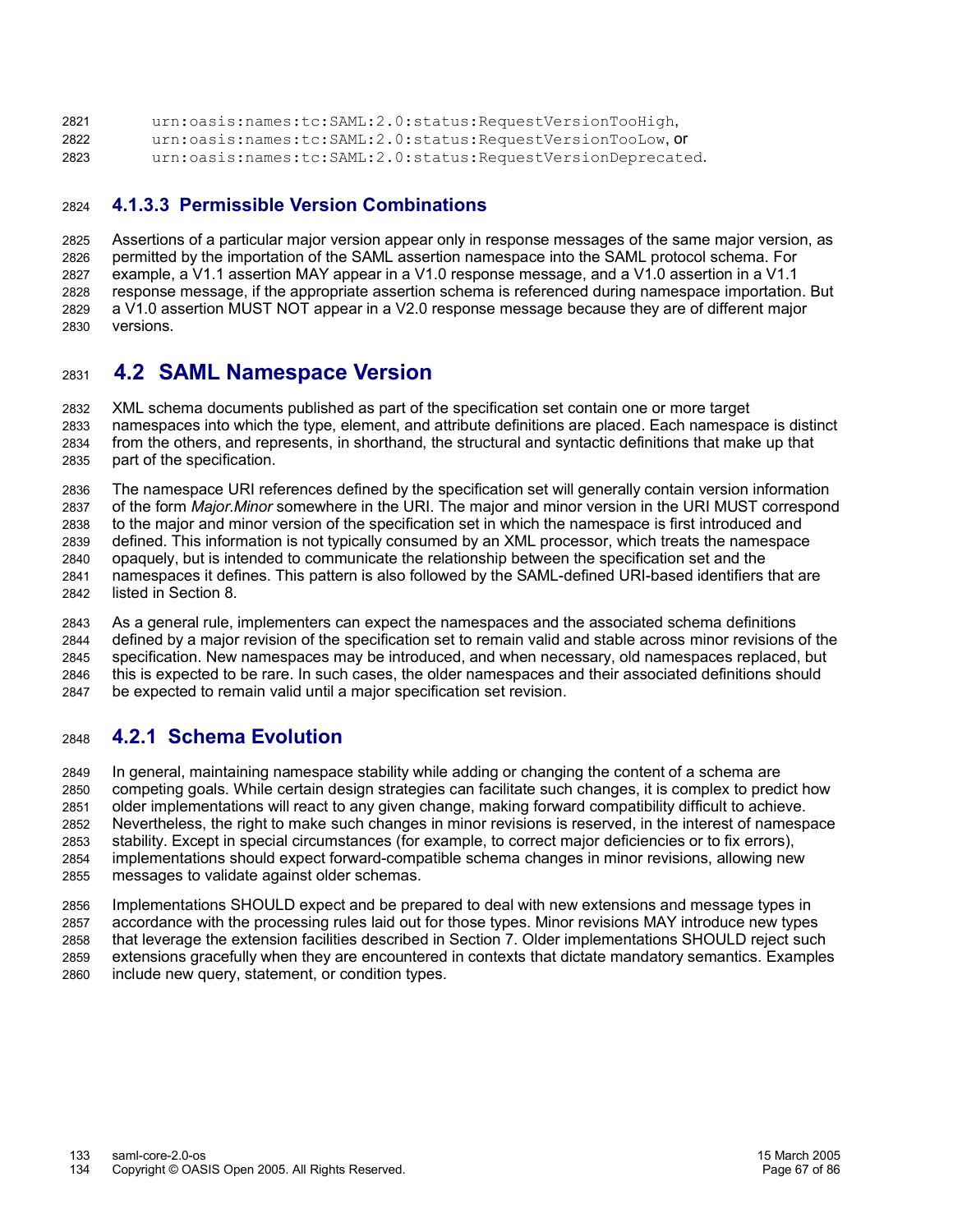# **5 SAML and XML Signature Syntax and Processing** 2861

SAML assertions and SAML protocol request and response messages may be signed, with the following benefits. An assertion signed by the asserting party supports assertion integrity, authentication of the asserting party to a SAML relying party, and, if the signature is based on the SAML authority's publicprivate key pair, non-repudiation of origin. A SAML protocol request or response message signed by the message originator supports message integrity, authentication of message origin to a destination, and, if the signature is based on the originator's public-private key pair, non-repudiation of origin. 2862 2863 2864 2865 2866 2867

A digital signature is not always required in SAML. For example, in some circumstances, signatures may be "inherited," such as when an unsigned assertion gains protection from a signature on the containing protocol response message. "Inherited" signatures should be used with care when the contained object (such as the assertion) is intended to have a non-transitory lifetime. The reason is that the entire context must be retained to allow validation, exposing the XML content and adding potentially unnecessary overhead. As another example, the SAML relying party or SAML requester may have obtained an assertion or protocol message from the SAML asserting party or SAML responder directly (with no intermediaries) through a secure channel, with the asserting party or SAML responder having authenticated to the relying party or SAML responder by some means other than a digital signature. 2868 2869 2870 2871 2872 2873 2874 2875 2876

Many different techniques are available for "direct" authentication and secure channel establishment between two parties. The list includes TLS/SSL (see [RFC 2246]/[SSL3]), HMAC, password-based mechanisms, and so on. In addition, the applicable security requirements depend on the communicating applications and the nature of the assertion or message transported. It is RECOMMENDED that, in all other contexts, digital signatures be used for assertions and request and response messages. Specifically: 2877 2878 2879 2880 2881 2882

- A SAML assertion obtained by a SAML relying party from an entity other than the SAML asserting party SHOULD be signed by the SAML asserting party. 2883 2884
- A SAML protocol message arriving at a destination from an entity other than the originating sender SHOULD be signed by the sender. 2885 2886
- Profiles MAY specify alternative signature mechanisms such as S/MIME or signed Java objects that contain SAML documents. Caveats about retaining context and interoperability apply. XML Signatures are intended to be the primary SAML signature mechanism, but this specification attempts to ensure compatibility with profiles that may require other mechanisms. 2887 2888 2889 2890
- Unless a profile specifies an alternative signature mechanism, any XML Digital Signatures MUST be enveloped. 2891 2892

## **5.1 Signing Assertions** 2893

All SAML assertions MAY be signed using XML Signature. This is reflected in the assertion schema as described in Section 2. 2894 2895

## **5.2 Request/Response Signing** 2896

All SAML protocol request and response messages MAY be signed using XML Signature. This is reflected in the schema as described in Section 3. 2897 2898

## **5.3 Signature Inheritance** 2899

A SAML assertion may be embedded within another SAML element, such as an enclosing <Assertion> or a request or response, which may be signed. When a SAML assertion does not contain a <ds:Signature> element, but is contained in an enclosing SAML element that contains a <ds:Signature> element, and the signature applies to the <Assertion> element and all its children, 2900 2901 2902 2903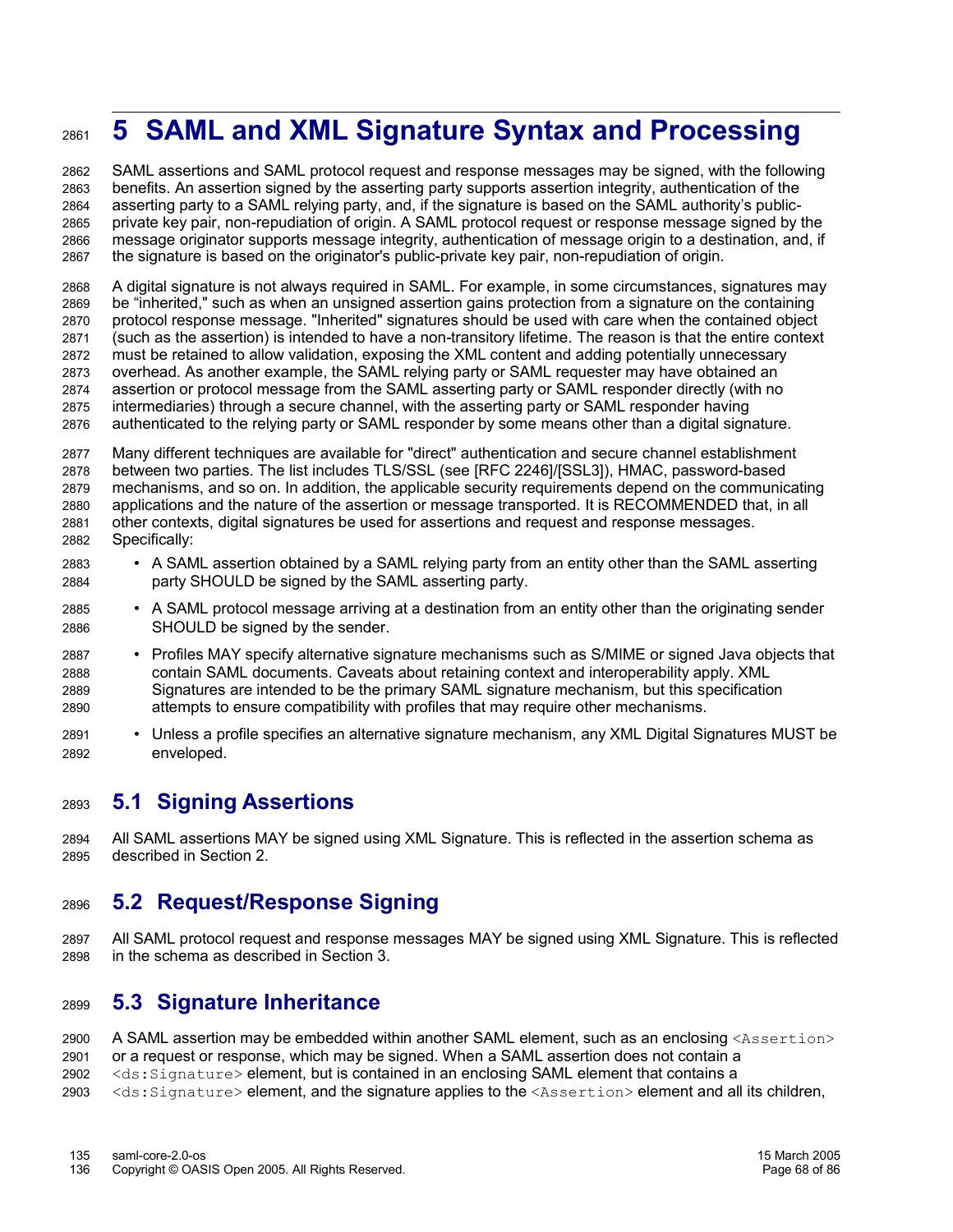then the assertion can be considered to inherit the signature from the enclosing element. The resulting interpretation should be equivalent to the case where the assertion itself was signed with the same key and signature options. 2904 2905 2906

Many SAML use cases involve SAML XML data enclosed within other protected data structures such as signed SOAP messages, S/MIME packages, and authenticated SSL connections. SAML profiles MAY define additional rules for interpreting SAML elements as inheriting signatures or other authentication information from the surrounding context, but no such inheritance should be inferred unless specifically identified by the profile. 2907 2908  $2909$ 2910 2911

## **5.4 XML Signature Profile** 2912

The XML Signature specification [XMLSig] calls out a general XML syntax for signing data with flexibility and many choices. This section details constraints on these facilities so that SAML processors do not have to deal with the full generality of XML Signature processing. This usage makes specific use of the **xs:ID**-typed attributes present on the root elements to which signatures can apply, specifically the ID attribute on <Assertion> and the various request and response elements. These attributes are collectively referred to in this section as the identifier attributes. 2913 2914 2915 2916 2917 2918

Note that this profile only applies to the use of the <ds: Signature> elements found directly within SAML assertions, requests, and responses. Other profiles in which signatures appear elsewhere but apply to SAML content are free to define other approaches. 2919 2920 2921

## **5.4.1 Signing Formats and Algorithms** 2922

XML Signature has three ways of relating a signature to a document: enveloping, enveloped, and detached. 2923 2924

SAML assertions and protocols MUST use enveloped signatures when signing assertions and protocol messages. SAML processors SHOULD support the use of RSA signing and verification for public key operations in accordance with the algorithm identified by http://www.w3.org/2000/09/xmldsig#rsa-sha1. 2925 2926 2927

## **5.4.2 References** 2928

SAML assertions and protocol messages MUST supply a value for the ID attribute on the root element of the assertion or protocol message being signed. The assertion's or protocol message's root element may or may not be the root element of the actual XML document containing the signed assertion or protocol message (e.g., it might be contained within a SOAP envelope). 2929 2930 2931 2932

Signatures MUST contain a single  $\text{ds:Reference}$  containing a same-document reference to the ID attribute value of the root element of the assertion or protocol message being signed. For example, if the ID attribute value is "foo", then the URI attribute in the <ds: Reference> element MUST be "#foo". 2933 2934 2935

## **5.4.3 Canonicalization Method** 2936

SAML implementations SHOULD use Exclusive Canonicalization [Excl-C14N], with or without comments, both in the <ds:CanonicalizationMethod> element of <ds:SignedInfo>, and as a <ds:Transform> algorithm. Use of Exclusive Canonicalization ensures that signatures created over SAML messages embedded in an XML context can be verified independent of that context. 2937 2938 2939 2940

## **5.4.4 Transforms** 2941

Signatures in SAML messages SHOULD NOT contain transforms other than the enveloped signature transform (with the identifier http://www.w3.org/2000/09/xmldsig#enveloped-signature) or the exclusive 2942 2943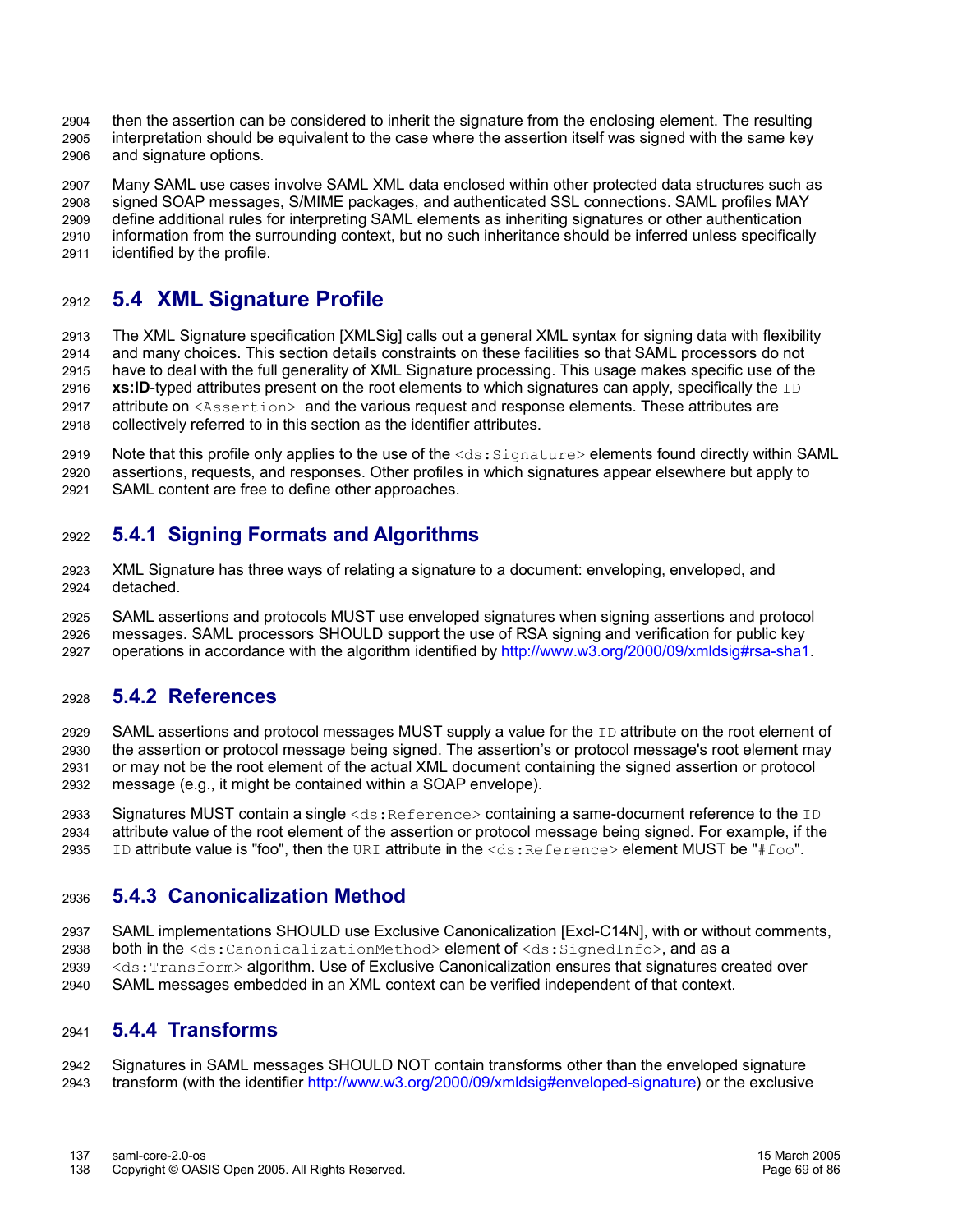canonicalization transforms (with the identifier http://www.w3.org/2001/10/xml-exc-c14n# or http://www.w3.org/2001/10/xml-exc-c14n#WithComments). 2944 2945

Verifiers of signatures MAY reject signatures that contain other transform algorithms as invalid. If they do not, verifiers MUST ensure that no content of the SAML message is excluded from the signature. This can be accomplished by establishing out-of-band agreement as to what transforms are acceptable, or by applying the transforms manually to the content and reverifying the result as consisting of the same SAML message. 2946 2947 2948 2949 2950

## **5.4.5 KeyInfo** 2951

XML Signature defines usage of the <ds: KeyInfo> element. SAML does not require the use of <ds:KeyInfo>, nor does it impose any restrictions on its use. Therefore, <ds:KeyInfo> MAY be absent. 2952 2953 2954

## **5.4.6 Example** 2955

Following is an example of a signed response containing a signed assertion. Line breaks have been added for readability; the signatures are not valid and cannot be successfully verified. 2956 2957

| 2958 | <response< th=""></response<>                                                               |
|------|---------------------------------------------------------------------------------------------|
| 2959 | IssueInstant="2003-04-17T00:46:02Z" Version="2.0"                                           |
| 2960 | ID=" c7055387-af61-4fce-8b98-e2927324b306"                                                  |
| 2961 | xmlns="urn:oasis:names:tc:SAML:2.0:protocol"                                                |
| 2962 | xmlns:saml="urn:oasis:names:tc:SAML:2.0:assertion">                                         |
| 2963 | <saml:issuer>https://www.opensaml.org/IDP"</saml:issuer>                                    |
| 2964 | <ds:signature xmlns:ds="http://www.w3.org/2000/09/xmldsig#"></ds:signature>                 |
| 2965 | <ds:signedinfo></ds:signedinfo>                                                             |
| 2966 | <ds:canonicalizationmethod< th=""></ds:canonicalizationmethod<>                             |
| 2967 | Algorithm="http://www.w3.org/2001/10/xml-exc-c14n#"/>                                       |
| 2968 | <ds:signaturemethod< th=""></ds:signaturemethod<>                                           |
| 2969 | Algorithm="http://www.w3.org/2000/09/xmldsig#rsa-sha1"/>                                    |
| 2970 | <ds:reference uri="# c7055387-af61-4fce-8b98-e2927324b306"></ds:reference>                  |
| 2971 | <ds:transforms></ds:transforms>                                                             |
| 2972 | $<$ ds:Transform                                                                            |
| 2973 | Algorithm="http://www.w3.org/2000/09/xmldsig#enveloped-                                     |
| 2974 | signature"/>                                                                                |
| 2975 | $<$ ds:Transform                                                                            |
| 2976 | Algorithm="http://www.w3.org/2001/10/xml-exc-c14n#">                                        |
| 2977 | <inclusivenamespaces <="" prefixlist="#default saml ds xs xsi" th=""></inclusivenamespaces> |
| 2978 | xmlns="http://www.w3.org/2001/10/xml-exc-c14n#"/>                                           |
| 2979 | $\langle$ /ds:Transform>                                                                    |
| 2980 | $\langle$ /ds:Transforms>                                                                   |
| 2981 | <ds:digestmethod< th=""></ds:digestmethod<>                                                 |
| 2982 | Algorithm="http://www.w3.org/2000/09/xmldsig#sha1"/>                                        |
| 2983 | <ds:digestvalue>TCDVSuG6grhyHbzhQFWFzGrxIPE=</ds:digestvalue>                               |
| 2984 | $\langle$ /ds:Reference>                                                                    |
| 2985 |                                                                                             |
| 2986 | <ds:signaturevalue></ds:signaturevalue>                                                     |
| 2987 | x/GyPbzmFEe85pGD3c1aXG4Vspb9V9jGCjwcRCKrtwPS6vdVNCcY5rHaFPYWkf+5                            |
| 2988 | EIYCPzx+pX1h43SmwviCqXRjRtMANWbHLhWAptaK1ywS7qFqsD01qjyen3CP+m3D                            |
| 2989 | w6vKhaqled10BYyrIzb4KkHO4ahNyBVXbJwqv5pUaE4=                                                |
| 2990 |                                                                                             |
| 2991 | <ds:keyinfo></ds:keyinfo>                                                                   |
| 2992 | <ds:x509data></ds:x509data>                                                                 |
| 2993 | <ds:x509certificate></ds:x509certificate>                                                   |
| 2994 | MIICyjCCAjOqAwIBAqICAnUwDQYJKoZIhvcNAQEEBQAwqakxCzAJBqNVBAYTAlVT                            |
| 2995 | MRIwEAYDVQQIEwlXaXNjb25zaW4xEDAOBqNVBAcTB01hZGlzb24xIDAeBqNVBAoT                            |
| 2996 | F1VuaXZ1cnNpdHkgb2YqV21zY29uc21uMSswKQYDVQQLEyJEaXZpc21vbiBvZiBJ                            |
| 2997 | bmZvcmlhdGlvbiBUZWNobm9sb2d5MSUwIwYDVQQDExxIRVBLSSBTZXJ2ZXIqQ0Eq                            |
| 2998 | LS0gMjAwMjA3MDFBMB4XDTAyMDcyNjA3Mjc1MVoXDTA2MDkwNDA3Mjc1MVowgYsx                            |
| 2999 | CZAJBGNVBAYTAlVTMREwDwYDVQQIEwhNaWNoaWdhbjESMBAGA1UEBxMJQW5uIEFy                            |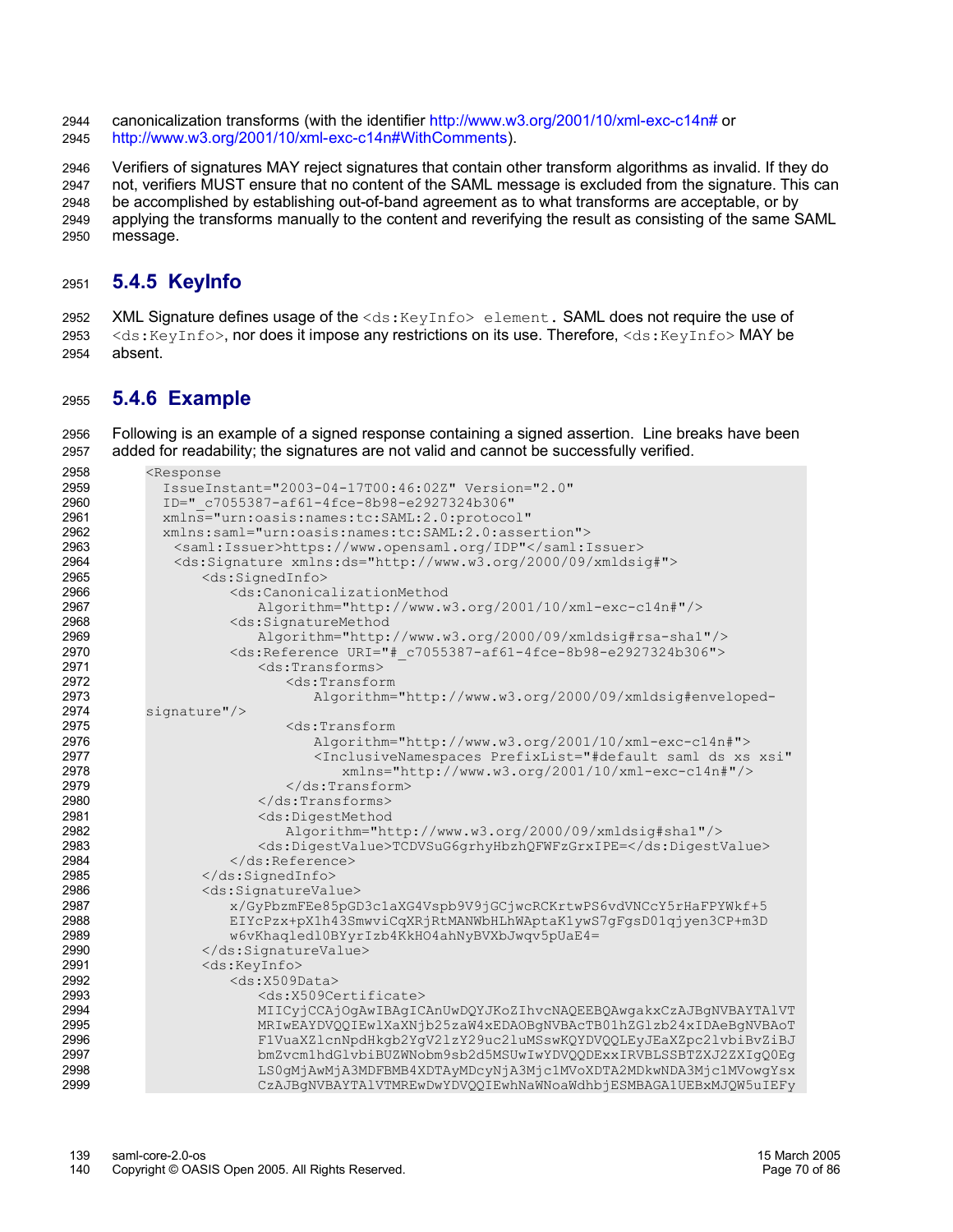| 3000 | Ym9yMQ4wDAYDVQQKEwVVQ0FJRDEcMBoGA1UEAxMTc2hpYjEuaW50ZXJuZXQyLmVk              |
|------|-------------------------------------------------------------------------------|
| 3001 |                                                                               |
|      | dTEnMCUGCSqGSIb3DQEJARYYcm9vdEBzaGliMS5pbnRlcm5ldDIuZWR1MIGfMA0G              |
| 3002 | CSqGSIb3DQEBAQUAA4GNADCBiQKBgQDZSAb2sxvhAXnXVIVTx8vuRay+x50z7GJj              |
| 3003 | IHRYQgIv6IqaGG04eTcyVMhoekE0b45QgvBIaOAPSZBl13R6+KYiE7x4XAWIrCP+              |
|      |                                                                               |
| 3004 | c2MZVeXeTgV3Yz+USLg2Y1on+Jh4HxwkPFmZBctyXiUr6DxF8rvoP9W7O27rhRjE              |
| 3005 | pmqOIfGTWQIDAQABox0wGzAMBgNVHRMBAf8EAjAAMAsGA1UdDwQEAwIFoDANBgkq              |
| 3006 |                                                                               |
|      | hkiG9w0BAQQFAAOBgQBfDqEW+OI3jqBQHIBzhujN/PizdN7s/z4D5d3pptWDJf2n              |
| 3007 | qgi71FV6MDkhmTvTqBtjmNk3No7v/dnP6Hr7wHxvCCRwubnmIfZ6QZAv2FU78pLX              |
| 3008 | 8I3bsbmRAUg4UP9hH6ABVq4KQKMknxu1xQxLhpR1y1GPdiowMNTrEG8cCx3w/w==              |
|      |                                                                               |
| 3009 |                                                                               |
| 3010 |                                                                               |
| 3011 | $\langle$ /ds:KeyInfo>                                                        |
|      |                                                                               |
| 3012 |                                                                               |
| 3013 | <status></status>                                                             |
| 3014 | <statuscode value="urn:oasis:names:tc:SAML:2.0:status:Success"></statuscode>  |
|      |                                                                               |
| 3015 |                                                                               |
| 3016 | <assertion <="" id=" a75adf55-01d7-40cc-929f-dbd8372ebdfc" th=""></assertion> |
|      |                                                                               |
| 3017 | IssueInstant="2003-04-17T00:46:02Z" Version="2.0"                             |
| 3018 | xmlns="urn:oasis:names:tc:SAML:2.0:assertion">                                |
| 3019 | <issuer>https://www.opensaml.org/IDP</issuer>                                 |
|      |                                                                               |
| 3020 | <ds:signature xmlns:ds="http://www.w3.org/2000/09/xmldsig#"></ds:signature>   |
| 3021 | <ds:signedinfo></ds:signedinfo>                                               |
| 3022 | <ds:canonicalizationmethod< th=""></ds:canonicalizationmethod<>               |
|      |                                                                               |
| 3023 | Algorithm="http://www.w3.org/2001/10/xml-exc-c14n#"/>                         |
| 3024 | <ds:signaturemethod< td=""></ds:signaturemethod<>                             |
|      |                                                                               |
| 3025 | Algorithm="http://www.w3.org/2000/09/xmldsig#rsa-sha1"/>                      |
| 3026 | <ds:reference uri="# a75adf55-01d7-40cc-929f-dbd8372ebdfc"></ds:reference>    |
| 3027 | <ds:transforms></ds:transforms>                                               |
|      |                                                                               |
| 3028 | <ds:transform< td=""></ds:transform<>                                         |
| 3029 | Algorithm="http://www.w3.org/2000/09/xmldsig#enveloped-                       |
| 3030 | square"                                                                       |
|      |                                                                               |
| 3031 | <ds:transform< td=""></ds:transform<>                                         |
| 3032 | Algorithm="http://www.w3.org/2001/10/xml-exc-c14n#">                          |
| 3033 | <inclusivenamespaces< td=""></inclusivenamespaces<>                           |
|      |                                                                               |
| 3034 | PrefixList="#default saml ds xs xsi"                                          |
| 3035 | xmlns="http://www.w3.org/2001/10/xml-exc-c14n#"/>                             |
|      |                                                                               |
| 3036 | $\langle$ /ds:Transform>                                                      |
| 3037 | $\langle$ /ds:Transforms>                                                     |
| 3038 | <ds:digestmethod< th=""></ds:digestmethod<>                                   |
|      |                                                                               |
| 3039 | Algorithm="http://www.w3.org/2000/09/xmldsig#sha1"/>                          |
| 3040 | <ds:digestvalue>Kclet6XcaOgOWXM4gty6/UNdviI=</ds:digestvalue>                 |
| 3041 |                                                                               |
|      |                                                                               |
| 3042 |                                                                               |
| 3043 | <ds:signaturevalue></ds:signaturevalue>                                       |
| 3044 | hq4zk+ZknjggCQgZm7ea8fI79gJEsRy3E8LHDpYXWQIgZpkJN9CMLG8ENR4Nrw+n              |
|      |                                                                               |
| 3045 | 7iyzixBvKXX8P53BTCT4VqhPBWhFYSt9tHWu/AtJfOTh6qaAsNdeCyG86jmtp3TD              |
| 3046 | MwuL/cBUj2OtBZOQMFn7jQ9YB7klIz3RqVL+wNmeWI4=                                  |
| 3047 |                                                                               |
|      |                                                                               |
| 3048 | <ds:keyinfo></ds:keyinfo>                                                     |
| 3049 | <ds:x509data></ds:x509data>                                                   |
| 3050 | <ds:x509certificate></ds:x509certificate>                                     |
|      |                                                                               |
| 3051 | MIICyjCCAjOgAwIBAgICAnUwDQYJKoZIhvcNAQEEBQAwgakxCzAJBgNVBAYTAlVT              |
| 3052 | MRIwEAYDVQQIEwlXaXNjb25zaW4xEDAOBgNVBAcTB01hZGlzb24xIDAeBgNVBAoT              |
| 3053 | F1VuaXZ1cnNpdHkqb2YqV21zY29uc21uMSswKQYDVQQLEyJEaXZpc21vbiBvZiBJ              |
|      |                                                                               |
| 3054 | bmZvcmlhdGlvbiBUZWNobm9sb2d5MSUwIwYDVQQDExxIRVBLSSBTZXJ2ZXIqQ0Eq              |
| 3055 | LS0qMjAwMjA3MDFBMB4XDTAyMDcyNjA3Mjc1MVoXDTA2MDkwNDA3Mjc1MVowqYsx              |
|      | CzAJBqNVBAYTAlVTMREwDwYDVOOIEwhNaWNoaWdhbjESMBAGAlUEBxMJOW5uIEFy              |
| 3056 |                                                                               |
| 3057 | Ym9yMQ4wDAYDVQQKEwVVQ0FJRDEcMBoGA1UEAxMTc2hpYjEuaW50ZXJuZXQyLmVk              |
| 3058 | dTEnMCUGCSqGSIb3DQEJARYYcm9vdEBzaGliMS5pbnRlcm5ldDIuZWR1MIGfMA0G              |
|      |                                                                               |
| 3059 | CSqGSIb3DQEBAQUAA4GNADCBiQKBgQDZSAb2sxvhAXnXVIVTx8vuRay+x50z7GJj              |
| 3060 | IHRYQgIv6IqaGG04eTcyVMhoekE0b45QgvBIaOAPSZBl13R6+KYiE7x4XAWIrCP+              |
| 3061 | c2MZVeXeTqV3Yz+USLq2Y1on+Jh4HxwkPFmZBctyXiUr6DxF8rvoP9W7027rhRjE              |
|      |                                                                               |
| 3062 | pmqOIfGTWQIDAQABox0wGzAMBgNVHRMBAf8EAjAAMAsGA1UdDwQEAwIFoDANBgkq              |
| 3063 | hkiG9w0BAQQFAAOBqQBfDqEW+OI3jqBQHIBzhujN/PizdN7s/z4D5d3pptWDJf2n              |
| 3064 | qgi71FV6MDkhmTvTqBtjmNk3No7v/dnP6Hr7wHxvCCRwubnmIfZ6QZAv2FU78pLX              |
|      |                                                                               |
| 3065 | 8I3bsbmRAUg4UP9hH6ABVq4KQKMknxu1xQxLhpR1y1GPdiowMNTrEG8cCx3w/w==              |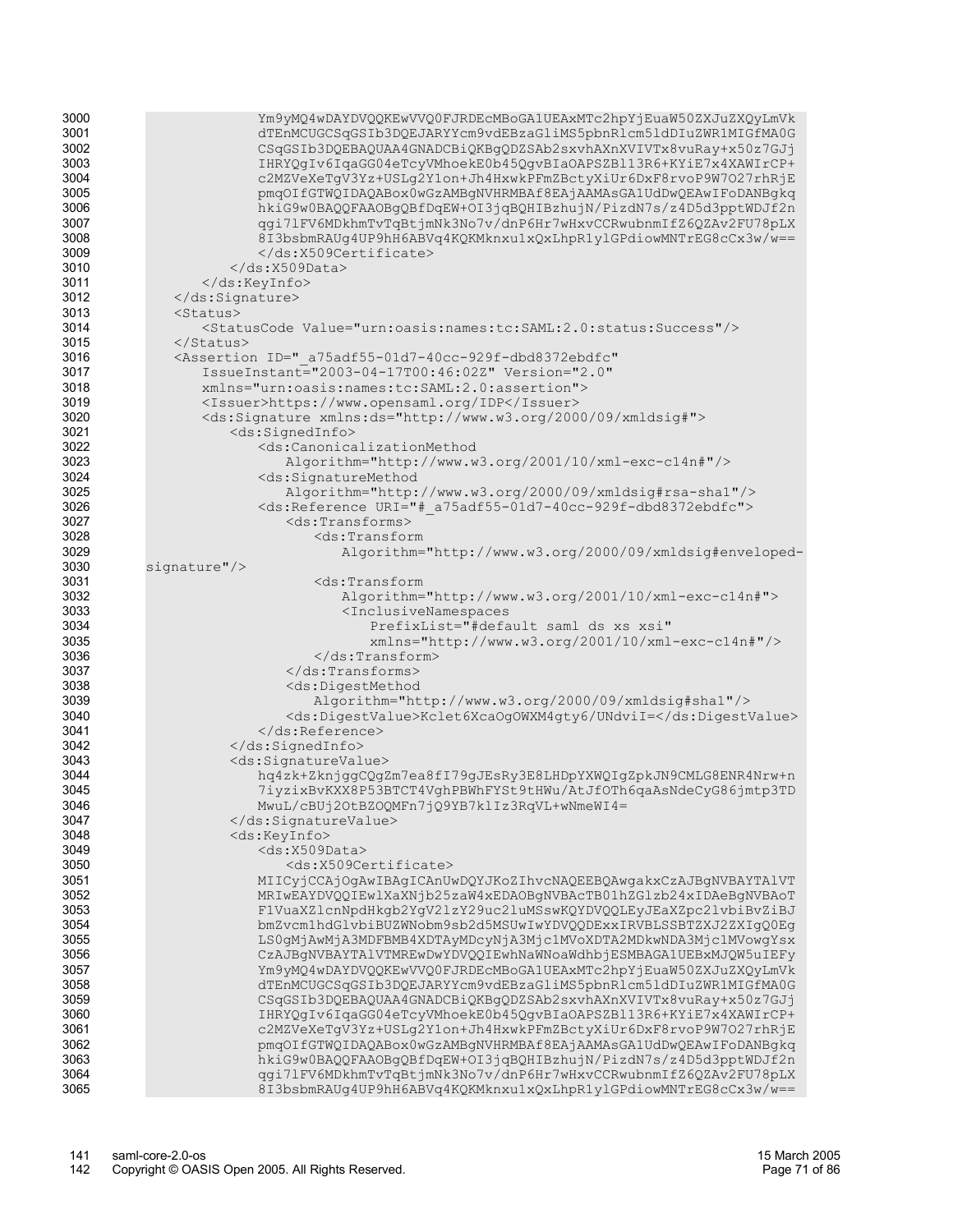| 3066 |                                                                       |
|------|-----------------------------------------------------------------------|
| 3067 | $\langle$ /ds:X509Data>                                               |
| 3068 | $\langle$ /ds:KeyInfo>                                                |
| 3069 | $\langle$ /ds:Signature>                                              |
| 3070 | <subject></subject>                                                   |
| 3071 | $<$ NameID                                                            |
| 3072 | Format="urn:oasis:names:tc:SAML:1.1:nameid-format:emailAddress">      |
| 3073 | scott@example.org                                                     |
| 3074 | $\langle$ /NameID>                                                    |
| 3075 | <subjectconfirmation< th=""></subjectconfirmation<>                   |
| 3076 | Method="urn:oasis:names:tc:SAML:2.0:cm:bearer"/>                      |
| 3077 | $\langle$ Subject>                                                    |
| 3078 | <conditions <="" notbefore="2003-04-17T00:46:02Z" th=""></conditions> |
| 3079 | NotOnOrAfter="2003-04-17T00:51:02Z">                                  |
| 3080 | <audiencerestriction></audiencerestriction>                           |
| 3081 | <audience>http://www.opensaml.org/SP</audience>                       |
| 3082 |                                                                       |
| 3083 |                                                                       |
| 3084 | $\langle$ AuthnStatement AuthnInstant="2003-04-17T00:46:00Z">         |
| 3085 | <authncontext></authncontext>                                         |
| 3086 | <authncontextclassref></authncontextclassref>                         |
| 3087 | urn: oasis: names: tc: SAML: 2.0: ac: classes: Password               |
| 3088 |                                                                       |
| 3089 |                                                                       |
| 3090 |                                                                       |
| 3091 |                                                                       |
| 3092 |                                                                       |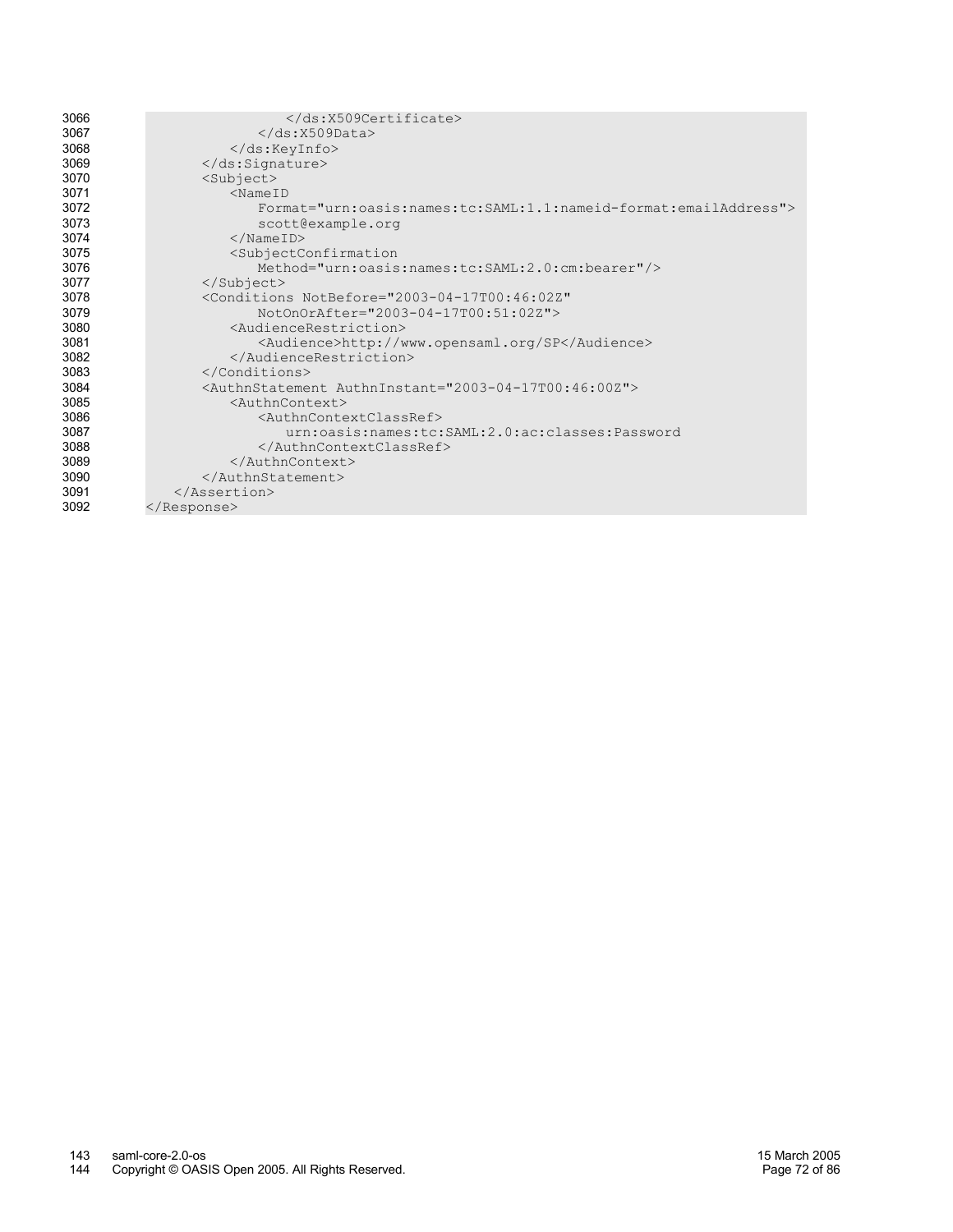# **6 SAML and XML Encryption Syntax and Processing** 3093

Encryption is used as the means to implement confidentiality. The most common motives for confidentiality are to protect the personal privacy of individuals or to protect organizational secrets for competitive advantage or similar reasons. Confidentiality may also be required to ensure the effectiveness of some other security mechanism. For example, a secret password or key may be encrypted. 3094 3095 3096 3097

Several ways of using encryption to confidentially protect all or part of a SAML assertion are provided. 3098

- Communications confidentiality may be provided by mechanisms associated with a particular binding or profile. For example, the SOAP Binding [SAMLBind] supports the use of SSL/TLS (see [RFC 2246]/[SSL3]) or SOAP Message Security mechanisms for confidentiality. 3099 3100 3101
- A  $\leq$ SubjectConfirmation> secret can be protected through the use of the  $\leq$ ds:KeyInfo> element within <SubjectConfirmationData>, which permits keys or other secrets to be encrypted. 3102 3103 3104
- An entire  $\leq$  Assertion  $>$  element may be encrypted, as described in Section 2.3.4. 3105
- The <BaseID> or <NameID> element may be encrypted, as described in Section 2.2.4. 3106
- An <Attribute> element may be encrypted, as described in Section 2.7.3.2. 3107

## **6.1 General Considerations** 3108

Encryption of the  $\triangle$ Assertion  $\geq$ ,  $\triangle$ AsseID  $\geq$ ,  $\triangle$ NameID  $\geq$  and  $\triangle$ Attribute  $\geq$  elements is provided by use of XML Encryption [XMLEnc]. Encrypted data and optionally one or more encrypted keys MUST replace the plaintext information in the same location within the XML instance. The <EncryptedData> element's  $Type$  attribute SHOULD be used and, if it is present, MUST have the value http://www.w3.org/2001/04/xmlenc#Element. 3109 3110 3111 3112 3113

Any of the algorithms defined for use with XML Encryption MAY be used to perform the encryption. The SAML schema is defined so that the inclusion of the encrypted data yields a valid instance. 3114 3115

## **6.2 Combining Signatures and Encryption** 3116

Use of XML Encryption and XML Signature MAY be combined. When an assertion is to be signed and encrypted, the following rules apply. A relying party MUST perform signature validation and decryption in the reverse order that signing and encryption were performed. 3117 3118 3119

- When a signed <Assertion> element is encrypted, the signature MUST first be calculated and placed within the <Assertion> element before the element is encrypted. 3120 3121
- When a <BaseID>, <NameID>, or <Attribute> element is encrypted, the encryption MUST be performed first and then the signature calculated over the assertion or message containing the encrypted element. 3122 3123 3124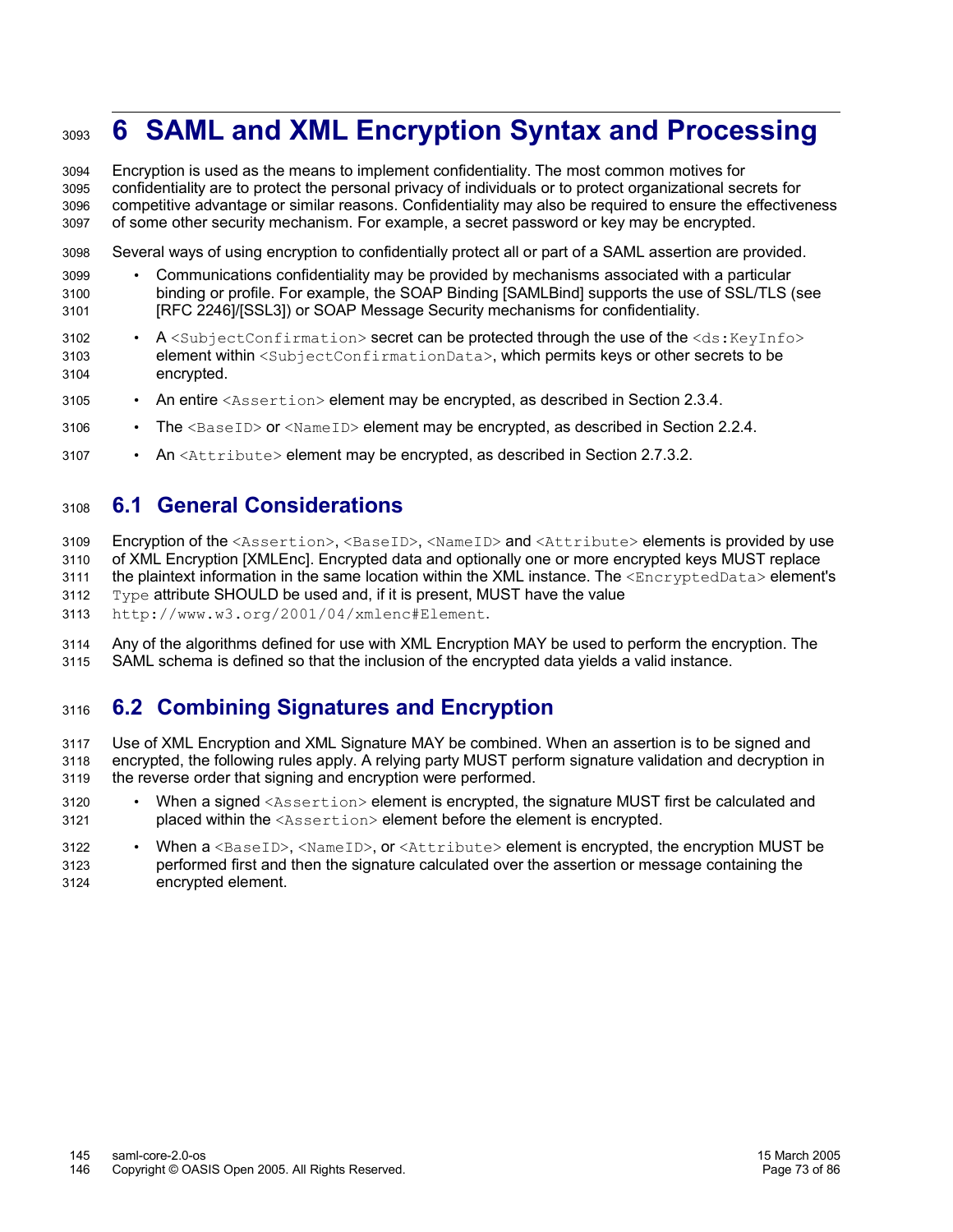## **7 SAML Extensibility** 3125

SAML supports extensibility in a number of ways, including extending the assertion and protocol schemas. An example of an application that extends SAML assertions is the Liberty Protocols and Schema Specification [LibertyProt]. The following sections explain the extensibility features with SAML assertions and protocols. 3126 3127 3128 3129

See the SAML Profiles specification [SAMLProf] for information on how to define new profiles, which can be combined with extensions to put the SAML framework to new uses. 3130 3131

## **7.1 Schema Extension** 3132

Note that elements in the SAML schemas are blocked from substitution, which means that no SAML elements can serve as the head element of a substitution group. However, SAML types are not defined as final, so that all SAML types MAY be extended and restricted. As a practical matter, this means that extensions are typically defined only as types rather than elements, and are included in SAML instances by means of an  $xsi:type$  attribute. 3133 3134 3135 3136 3137

The following sections discuss only elements and types that have been specifically designed to support extensibility. 3138 3139

### **7.1.1 Assertion Schema Extension** 3140

The SAML assertion schema (see [SAML-XSD]) is designed to permit separate processing of the assertion package and the statements it contains, if the extension mechanism is used for either part. 3141 3142

- The following elements are intended specifically for use as extension points in an extension schema; their types are set to abstract, and are thus usable only as the base of a derived type: 3143 3144
- <BaseID> and **BaseIDAbstractType** 3145
- <Condition> and **ConditionAbstractType** 3146
- <Statement> and **StatementAbstractType** 3147
- The following constructs that are directly usable as part of SAML are particularly interesting targets for extension: 3148 3149
- <AuthnStatement> and **AuthnStatementType** 3150
- <AttributeStatement> and **AttributeStatementType** 3151
- <AuthzDecisionStatement> and **AuthzDecisionStatementType** 3152
- <AudienceRestriction> and **AudienceRestrictionType** 3153
- <ProxyRestriction> and **ProxyRestrictionType** 3154
- <OneTimeUse> and **OneTimeUseType** 3155

#### **7.1.2 Protocol Schema Extension** 3156

- The following SAML protocol elements are intended specifically for use as extension points in an extension schema; their types are set to abstract, and are thus usable only as the base of a derived 3157 3158
- type: 3159
- <Request> and **RequestAbstractType** 3160
- <SubjectQuery> and **SubjectQueryAbstractType** 3161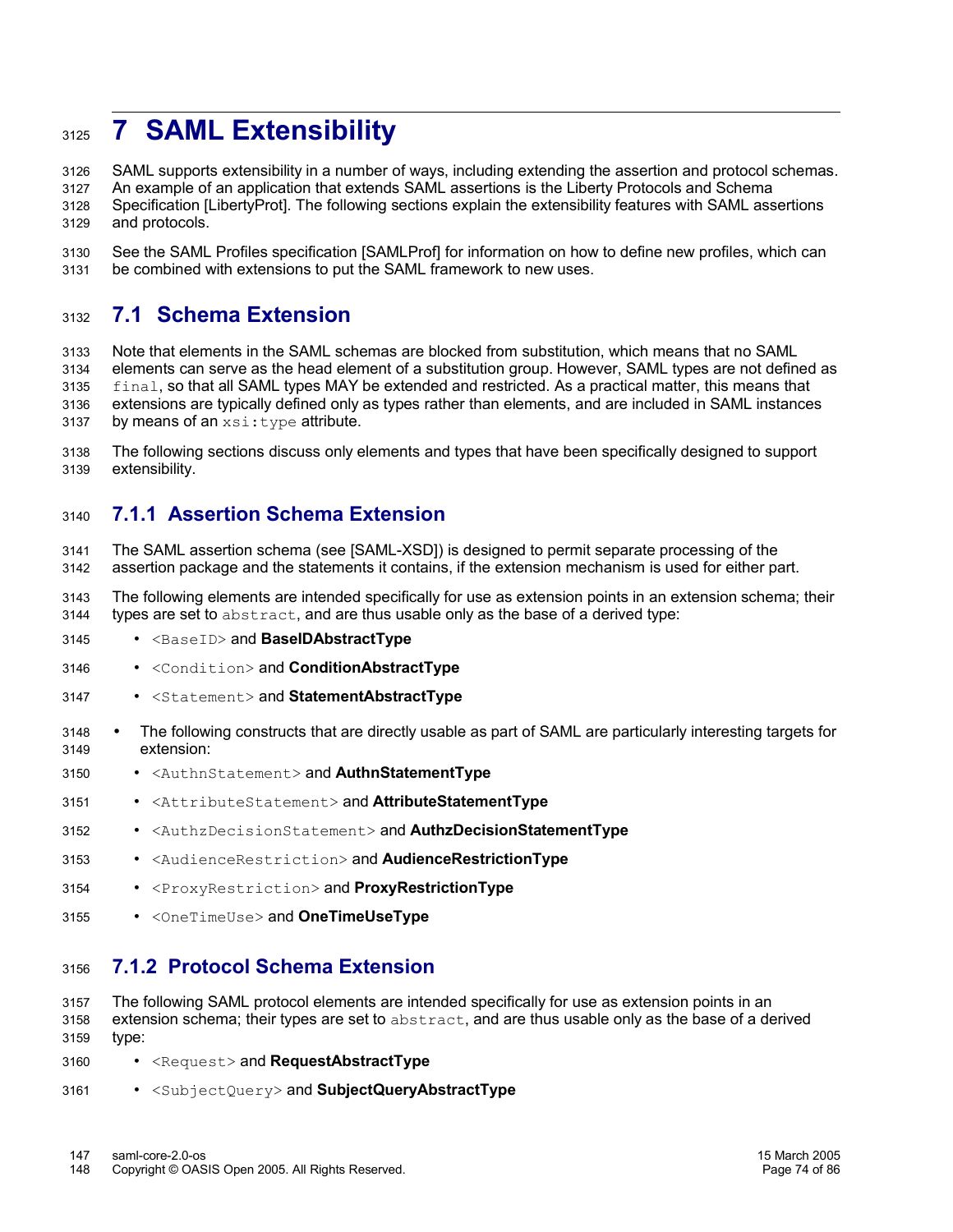- The following constructs that are directly usable as part of SAML are particularly interesting targets for extension: 3162 3163
- <AuthnQuery> and **AuthnQueryType** 3164
- <AuthzDecisionQuery> and **AuthzDecisionQueryType** 3165
- <AttributeQuery> and **AttributeQueryType** 3166
- **StatusResponseType** 3167

## **7.2 Schema Wildcard Extension Points** 3168

The SAML schemas use wildcard constructs in some locations to allow the use of elements and attributes from arbitrary namespaces, which serves as a built-in extension point without requiring an extension schema. 3169 3170 3171

### **7.2.1 Assertion Extension Points** 3172

- The following constructs in the assertion schema allow constructs from arbitrary namespaces within them: 3173
- <SubjectConfirmationData>: Uses **xs:anyType**, which allows any sub-elements and attributes. 3174 3175
- <AuthnContextDecl>: Uses **xs:anyType**, which allows any sub-elements and attributes. 3176
- <AttributeValue>: Uses **xs:anyType**, which allows any sub-elements and attributes. 3177
- <Advice> and **AdviceType**: In addition to SAML-native elements, allows elements from other namespaces with lax schema validation processing. 3178 3179
- The following constructs in the assertion schema allow arbitrary global attributes: 3180
- <Attribute> and **AttributeType** 3181

### **7.2.2 Protocol Extension Points** 3182

- The following constructs in the protocol schema allow constructs from arbitrary namespaces within them: 3183
- <Extensions> and **ExtensionsType**: Allows elements from other namespaces with lax schema validation processing. 3184 3185
- <StatusDetail> and **StatusDetailType**: Allows elements from other namespaces with lax schema validation processing. 3186 3187
- <ArtifactResponse> and **ArtifactResponseType**: Allows elements from any namespaces with lax schema validation processing. (It is specifically intended to carry a SAML request or response message element, however.) 3188 3189 3190

## **7.3 Identifier Extension** 3191

SAML uses URI-based identifiers for a number of purposes, such as status codes and name identifier formats, and defines some identifiers that MAY be used for these purposes; most are listed in Section 8. However, it is always possible to define additional URI-based identifiers for these purposes. It is RECOMMENDED that these additional identifiers be defined in a formal profile of use. In no case should the meaning of a given URI used as such an identifier significantly change, or be used to mean two different things. 3192 3193 3194 3195 3196 3197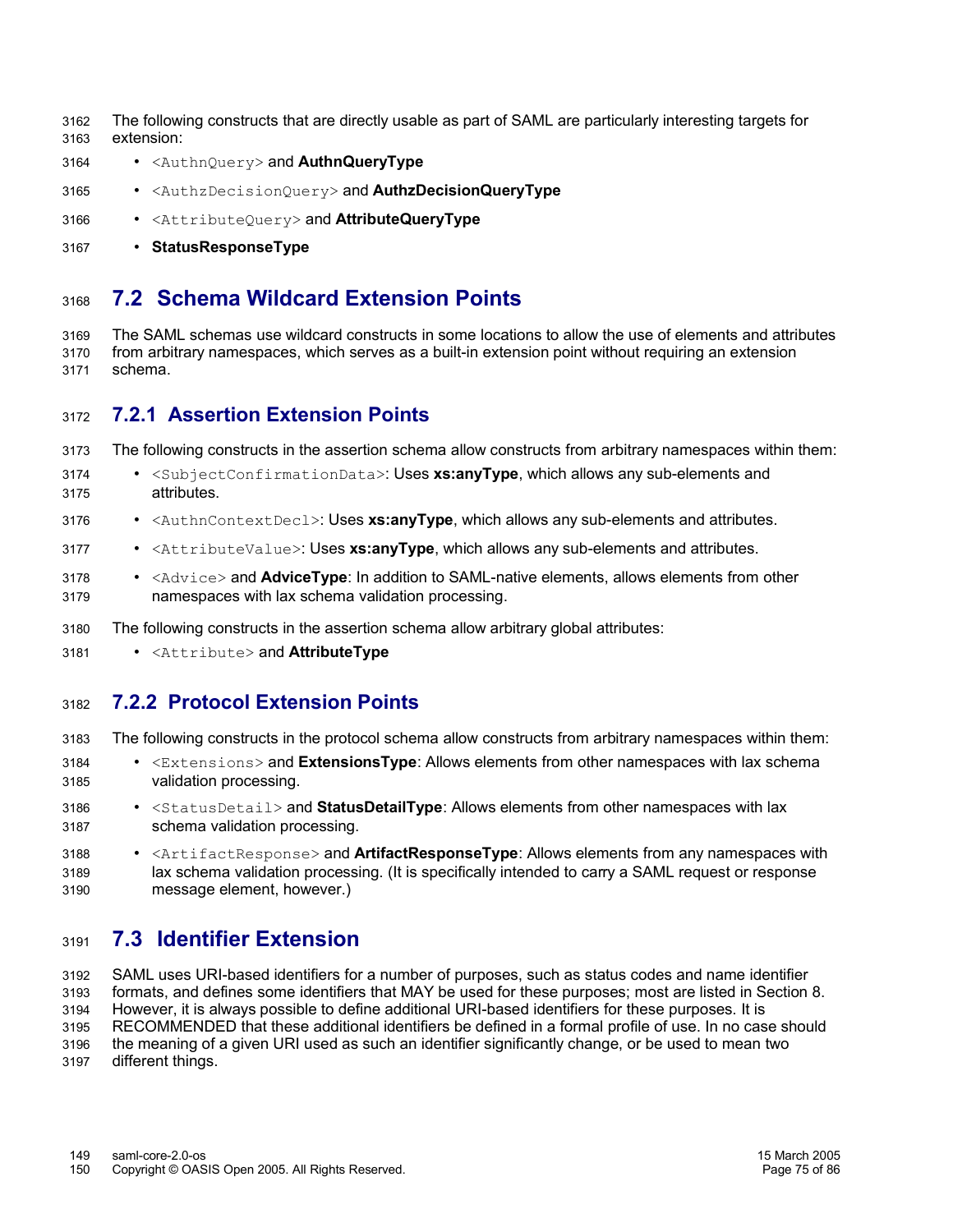## **8 SAML-Defined Identifiers** 3198

The following sections define URI-based identifiers for common resource access actions, subject name identifier formats, and attribute name formats. 3199 3200

Where possible an existing URN is used to specify a protocol. In the case of IETF protocols, the URN of the most current RFC that specifies the protocol is used. URI references created specifically for SAML have one of the following stems, according to the specification set version in which they were first introduced: 3201 3202 3203 3204

urn:oasis:names:tc:SAML:1.0: urn:oasis:names:tc:SAML:1.1: urn:oasis:names:tc:SAML:2.0: 3205 3206 3207

## **8.1 Action Namespace Identifiers** 3208

The following identifiers MAY be used in the  $N$  amespace attribute of the  $\langle$ Action $\rangle$  element to refer to common sets of actions to perform on resources. 3209 3210

### **8.1.1 Read/Write/Execute/Delete/Control** 3211

- **URI:** urn:oasis:names:tc:SAML:1.0:action:rwedc 3212
- Defined actions: 3213
- Read Write Execute Delete Control 3214
- These actions are interpreted as follows: 3215
- Read 3216
- The subject may read the resource. 3217
- Write 3218
- The subject may modify the resource. 3219
- Execute 3220
- The subject may execute the resource. 3221
- Delete 3222
- The subject may delete the resource. 3223
- Control 3224
- The subject may specify the access control policy for the resource. 3225

#### **8.1.2 Read/Write/Execute/Delete/Control with Negation** 3226

- **URI:** urn:oasis:names:tc:SAML:1.0:action:rwedc-negation 3227
- Defined actions: 3228
- Read Write Execute Delete Control ~Read ~Write ~Execute ~Delete ~Control 3229

The actions specified in Section 8.1.1 are interpreted in the same manner described there. Actions prefixed with a tilde (~) are negated permissions and are used to affirmatively specify that the stated permission is denied. Thus a subject described as being authorized to perform the action ~Read is affirmatively denied read permission. 3230 3231 3232 3233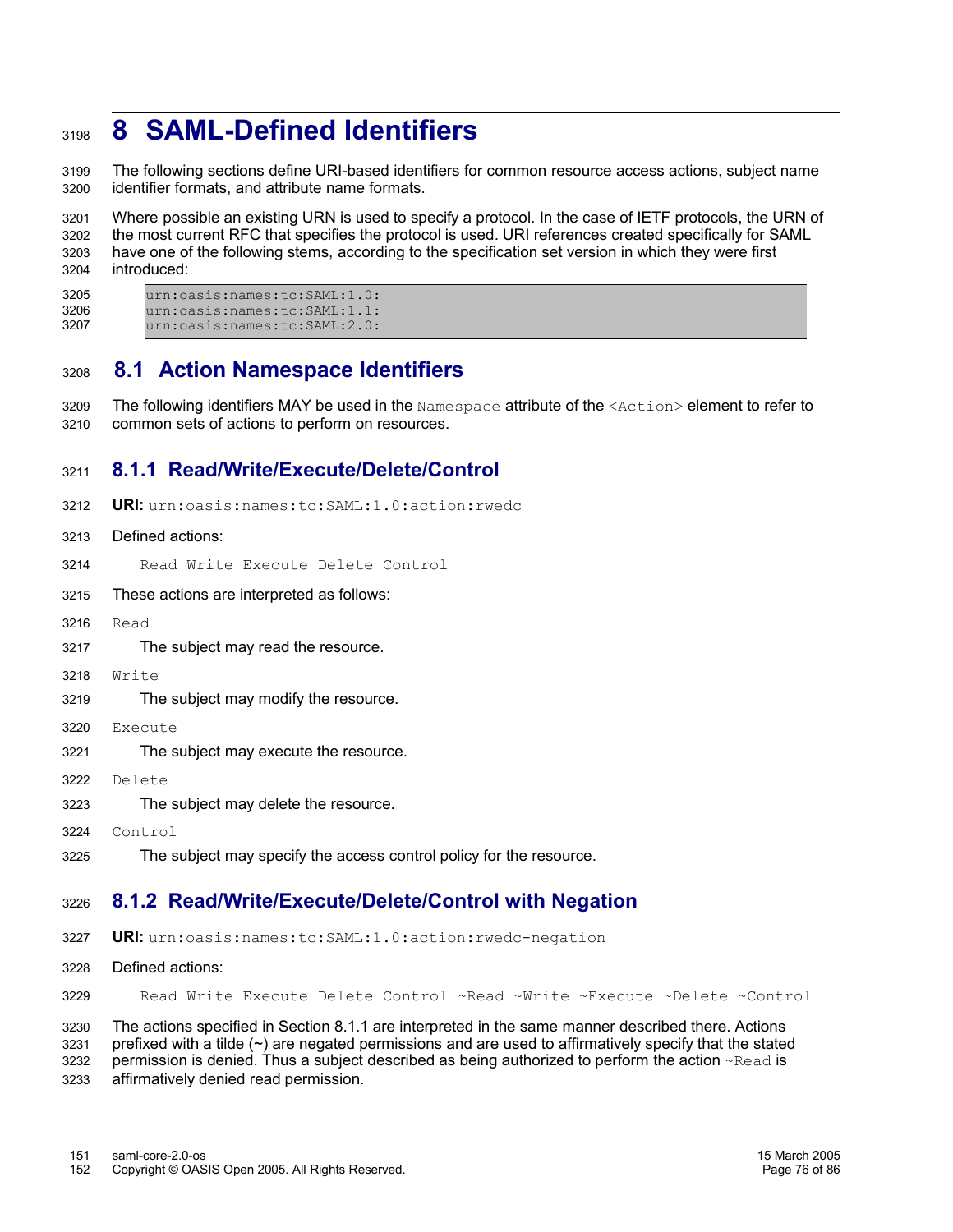A SAML authority MUST NOT authorize both an action and its negated form. 3234

#### **8.1.3 Get/Head/Put/Post** 3235

- **URI:** urn:oasis:names:tc:SAML:1.0:action:ghpp 3236
- Defined actions: 3237
- GET HEAD PUT POST 3238
- These actions bind to the corresponding HTTP operations. For example a subject authorized to perform the GET action on a resource is authorized to retrieve it. 3239 3240

The GET and HEAD actions loosely correspond to the conventional read permission and the PUT and POST actions to the write permission. The correspondence is not exact however since an HTTP GET operation may cause data to be modified and a POST operation may cause modification to a resource other than the one specified in the request. For this reason a separate Action URI reference specifier is provided. 3241 3242 3243 3244

#### **8.1.4 UNIX File Permissions** 3245

- **URI:** urn:oasis:names:tc:SAML:1.0:action:unix 3246
- The defined actions are the set of UNIX file access permissions expressed in the numeric (octal) notation. 3247
- The action string is a four-digit numeric code: 3248
- *extended user group world* 3249
- Where the *extended* access permission has the value 3250
- +2 if sgid is set 3251
- +4 if suid is set 3252
- The *user group* and *world* access permissions have the value 3253
- +1 if execute permission is granted 3254
- +2 if write permission is granted 3255
- +4 if read permission is granted 3256
- For example, 0754 denotes the UNIX file access permission: user read, write, and execute; group read and execute; and world read. 3257 3258

## **8.2 Attribute Name Format Identifiers** 3259

The following identifiers MAY be used in the NameFormat attribute defined on the **AttributeType** complex type to refer to the classification of the attribute name for purposes of interpreting the name. 3260 3261

#### **8.2.1 Unspecified** 3262

- **URI:** urn:oasis:names:tc:SAML:2.0:attrname-format:unspecified 3263
- The interpretation of the attribute name is left to individual implementations. 3264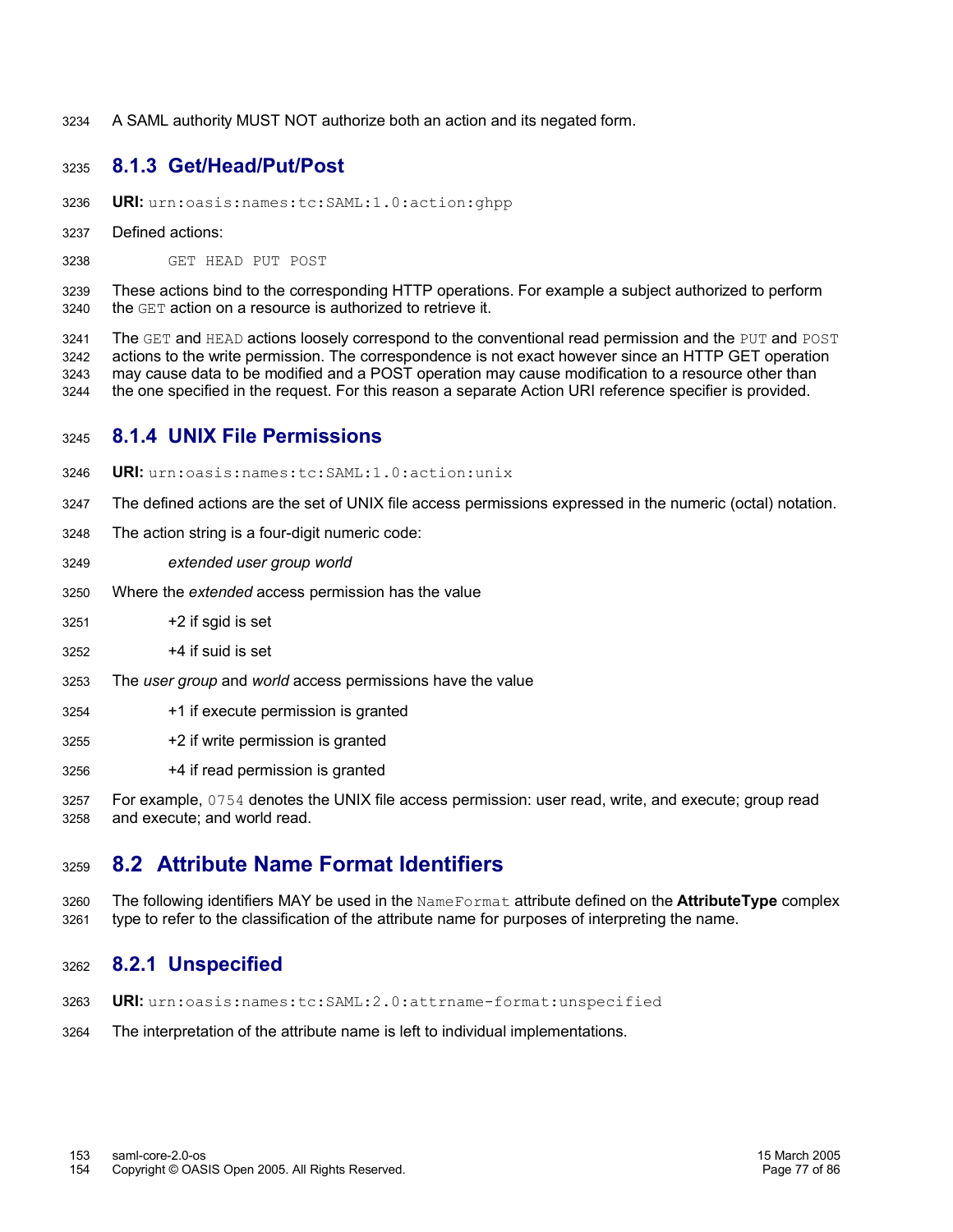#### **8.2.2 URI Reference** 3265

**URI:** urn:oasis:names:tc:SAML:2.0:attrname-format:uri 3266

The attribute name follows the convention for URI references [RFC 2396], for example as used in XACML [XACML] attribute identifiers. The interpretation of the URI content or naming scheme is applicationspecific. See [SAMLProf] for attribute profiles that make use of this identifier. 3267 3268 3269

#### **8.2.3 Basic** 3270

**URI:** urn:oasis:names:tc:SAML:2.0:attrname-format:basic 3271

The class of strings acceptable as the attribute name MUST be drawn from the set of values belonging to the primitive type **xs:Name** as defined in [Schema2] Section 3.3.6. See [SAMLProf] for attribute profiles that make use of this identifier. 3272 3273 3274

## **8.3 Name Identifier Format Identifiers** 3275

The following identifiers MAY be used in the Format attribute of the <NameID>, <NameIDPolicy>, or <Issuer> elements (see Section 2.2) to refer to common formats for the content of the elements and the associated processing rules, if any. 3276 3277 3278

**Note:** Several identifiers that were deprecated in SAML V1.1 have been removed for SAML V2.0. 3279 3280

#### **8.3.1 Unspecified** 3281

- **URI:** urn:oasis:names:tc:SAML:1.1:nameid-format:unspecified 3282
- The interpretation of the content of the element is left to individual implementations. 3283

#### **8.3.2 Email Address** 3284

**URI:** urn:oasis:names:tc:SAML:1.1:nameid-format:emailAddress 3285

Indicates that the content of the element is in the form of an email address, specifically "addr-spec" as defined in IETF RFC 2822 [RFC 2822] Section 3.4.1. An addr-spec has the form local-part@domain. Note that an addr-spec has no phrase (such as a common name) before it, has no comment (text surrounded in parentheses) after it, and is not surrounded by "<" and ">". 3286 3287 3288 3289

#### **8.3.3 X.509 Subject Name** 3290

- **URI:** urn:oasis:names:tc:SAML:1.1:nameid-format:X509SubjectName 3291
- Indicates that the content of the element is in the form specified for the contents of the 3292
- <ds:X509SubjectName> element in the XML Signature Recommendation [XMLSig]. Implementors 3293
- should note that the XML Signature specification specifies encoding rules for X.509 subject names that differ from the rules given in IETF RFC 2253 [RFC 2253]. 3294 3295

#### **8.3.4 Windows Domain Qualified Name** 3296

**URI:** urn:oasis:names:tc:SAML:1.1:nameid-format:WindowsDomainQualifiedName 3297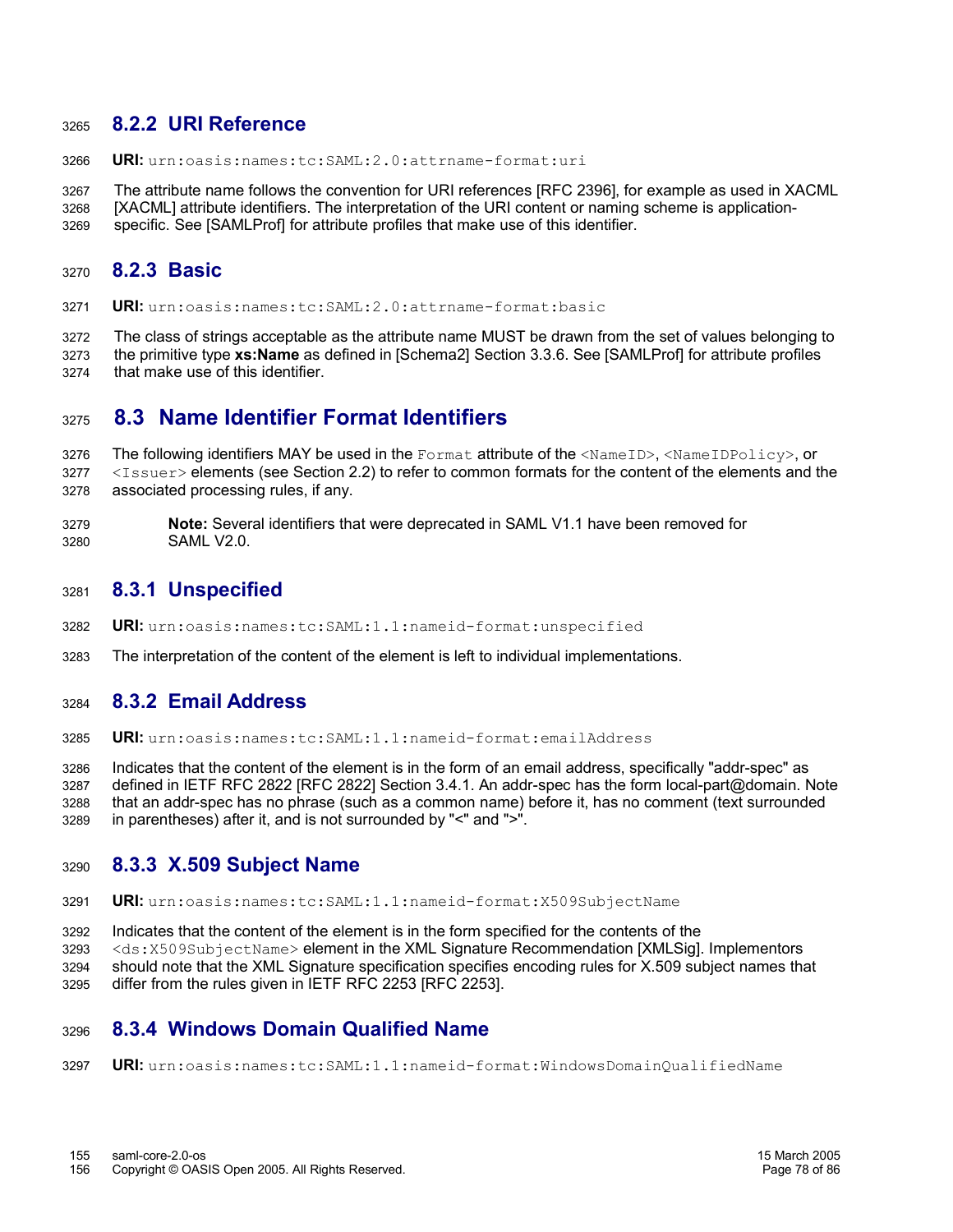Indicates that the content of the element is a Windows domain qualified name. A Windows domain qualified user name is a string of the form "DomainName\UserName". The domain name and "\" separator MAY be omitted. 3298 3299 3300

#### **8.3.5 Kerberos Principal Name** 3301

**URI:** urn:oasis:names:tc:SAML:2.0:nameid-format:kerberos 3302

Indicates that the content of the element is in the form of a Kerberos principal name using the format name [/instance]@REALM. The syntax, format and characters allowed for the name, instance, and realm are described in IETF RFC 1510 [RFC 1510]. 3303 3304 3305

### **8.3.6 Entity Identifier** 3306

**URI:** urn:oasis:names:tc:SAML:2.0:nameid-format:entity 3307

Indicates that the content of the element is the identifier of an entity that provides SAML-based services (such as a SAML authority, requester, or responder) or is a participant in SAML profiles (such as a service provider supporting the browser SSO profile). Such an identifier can be used in the <Issuer> element to identify the issuer of a SAML request, response, or assertion, or within the <NameID> element to make assertions about system entities that can issue SAML requests, responses, and assertions. It can also be used in other elements and attributes whose purpose is to identify a system entity in various protocol exchanges. 3308 3309 3310 3311 3312 3313 3314

- The syntax of such an identifier is a URI of not more than 1024 characters in length. It is 3315
- RECOMMENDED that a system entity use a URL containing its own domain name to identify itself. 3316
- The NameQualifier, SPNameQualifier, and SPProvidedID attributes MUST be omitted. 3317

#### **8.3.7 Persistent Identifier** 3318

**URI:** urn:oasis:names:tc:SAML:2.0:nameid-format:persistent 3319

Indicates that the content of the element is a persistent opaque identifier for a principal that is specific to 3320

an identity provider and a service provider or affiliation of service providers. Persistent name identifiers generated by identity providers MUST be constructed using pseudo-random values that have no 3321 3322

discernible correspondence with the subject's actual identifier (for example, username). The intent is to 3323

create a non-public, pair-wise pseudonym to prevent the discovery of the subject's identity or activities. 3324

Persistent name identifier values MUST NOT exceed a length of 256 characters. 3325

The element's NameQualifier attribute, if present, MUST contain the unique identifier of the identity provider that generated the identifier (see Section 8.3.6). It MAY be omitted if the value can be derived from the context of the message containing the element, such as the issuer of a protocol message or an assertion containing the identifier in its subject. Note that a different system entity might later issue its own protocol message or assertion containing the identifier; the NameQualifier attribute does not change in this case, but MUST continue to identify the entity that originally created the identifier (and MUST NOT be omitted in such a case). 3326 3327 3328 3329 3330 3331 3332

The element's SPNameQualifier attribute, if present, MUST contain the unique identifier of the service provider or affiliation of providers for whom the identifier was generated (see Section 8.3.6). It MAY be omitted if the element is contained in a message intended only for consumption directly by the service provider, and the value would be the unique identifier of that service provider. 3333 3334 3335 3336

The element's SPProvidedID attribute MUST contain the alternative identifier of the principal most recently set by the service provider or affiliation, if any (see Section 3.6). If no such identifier has been established, then the attribute MUST be omitted. 3337 3338 3339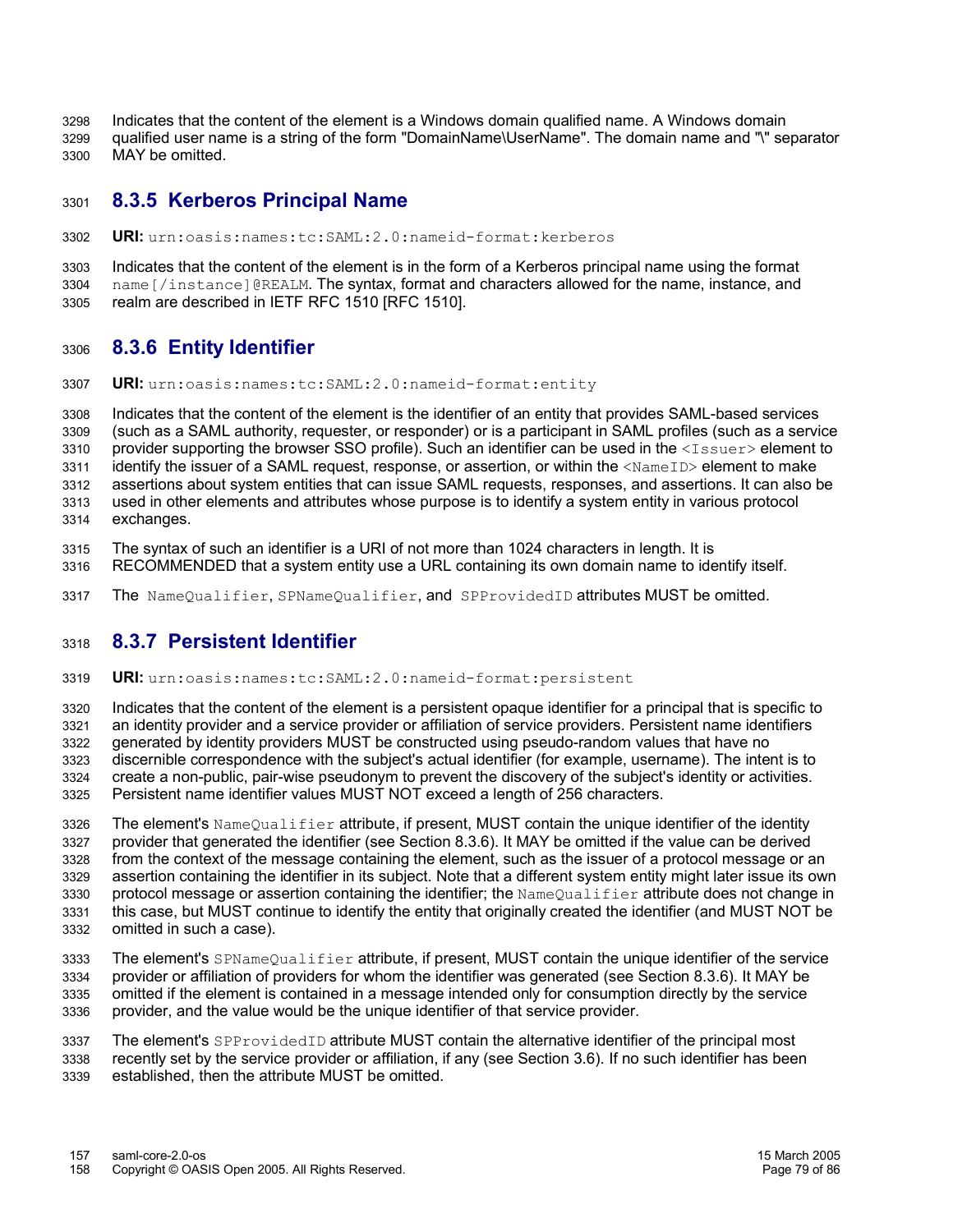Persistent identifiers are intended as a privacy protection mechanism; as such they MUST NOT be shared 3340

in clear text with providers other than the providers that have established the shared identifier. 3341

Furthermore, they MUST NOT appear in log files or similar locations without appropriate controls and 3342

protections. Deployments without such requirements are free to use other kinds of identifiers in their 3343

SAML exchanges, but MUST NOT overload this format with persistent but non-opaque values 3344

Note also that while persistent identifiers are typically used to reflect an account linking relationship between a pair of providers, a service provider is not obligated to recognize or make use of the long term nature of the persistent identifier or establish such a link. Such a "one-sided" relationship is not discernibly different and does not affect the behavior of the identity provider or any processing rules specific to persistent identifiers in the protocols defined in this specification. 3345 3346 3347 3348 3349

Finally, note that the NameQualifier and SPNameQualifier attributes indicate directionality of creation, but not of use. If a persistent identifier is created by a particular identity provider, the NameQualifier attribute value is permanently established at that time. If a service provider that receives such an identifier takes on the role of an identity provider and issues its own assertion containing that identifier, the NameQualifier attribute value does not change (and would of course not be omitted). It might alternatively choose to create its own persistent identifier to represent the principal and link the two values. This is a deployment decision. 3350 3351 3352 3353 3354 3355 3356

## **8.3.8 Transient Identifier** 3357

**URI:** urn:oasis:names:tc:SAML:2.0:nameid-format:transient 3358

Indicates that the content of the element is an identifier with transient semantics and SHOULD be treated as an opaque and temporary value by the relying party. Transient identifier values MUST be generated in accordance with the rules for SAML identifiers (see Section 1.3.4), and MUST NOT exceed a length of 256 characters. 3359 3360 3361 3362

The NameQualifier and SPNameQualifier attributes MAY be used to signify that the identifier represents a transient and temporary pair-wise identifier. In such a case, they MAY be omitted in accordance with the rules specified in Section 8.3.7. 3363 3364 3365

## **8.4 Consent Identifiers** 3366

The following identifiers MAY be used in the Consent attribute defined on the **RequestAbstractType** and **StatusResponseType** complex types to communicate whether a principal gave consent, and under what conditions, for the message. 3367 3368 3369

#### **8.4.1 Unspecified** 3370

- **URI:** urn:oasis:names:tc:SAML:2.0:consent:unspecified 3371
- No claim as to principal consent is being made. 3372

#### **8.4.2 Obtained** 3373

- **URI:** urn:oasis:names:tc:SAML:2.0:consent:obtained 3374
- Indicates that a principal's consent has been obtained by the issuer of the message. 3375

#### **8.4.3 Prior** 3376

**URI:** urn:oasis:names:tc:SAML:2.0:consent:prior 3377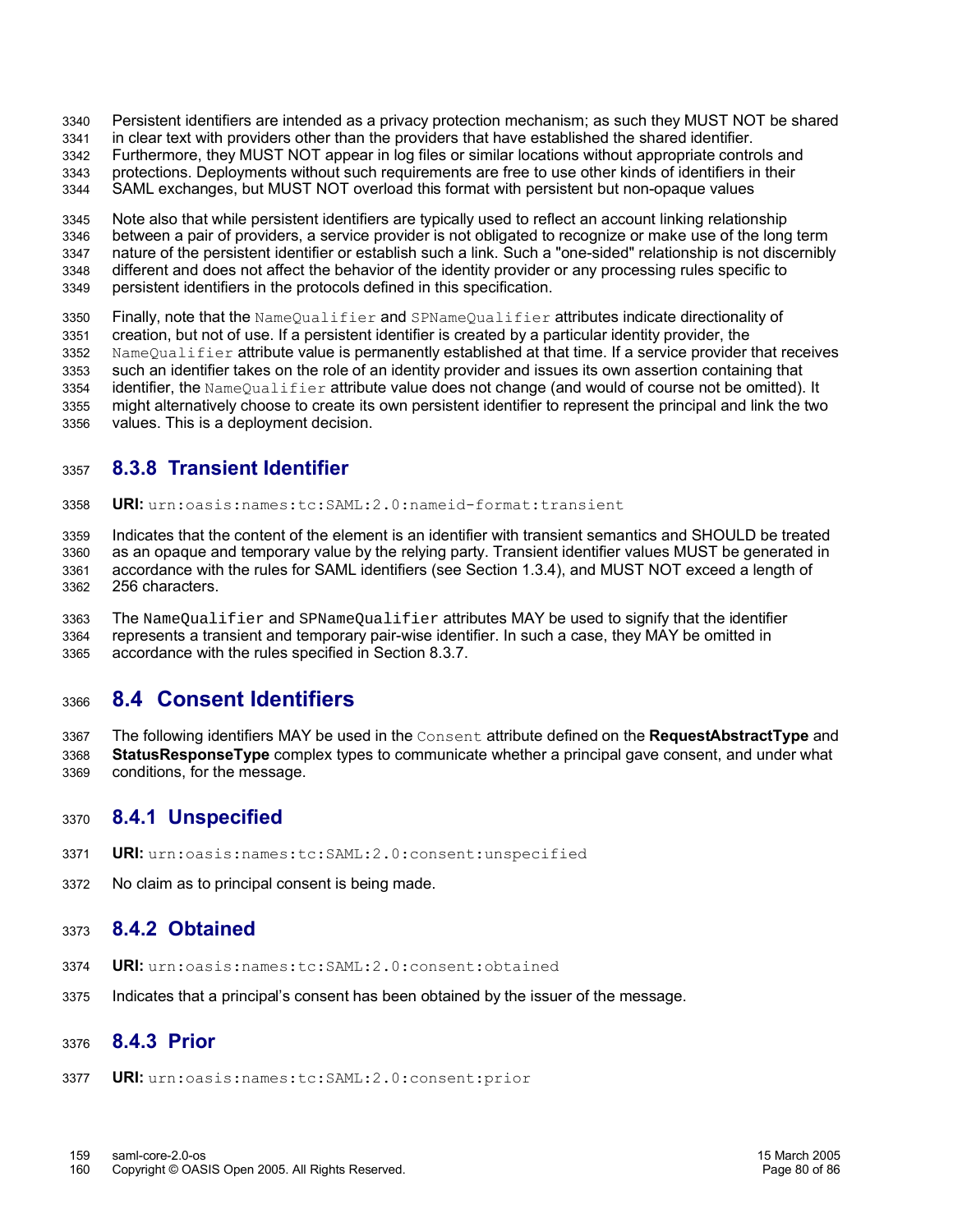Indicates that a principal's consent has been obtained by the issuer of the message at some point prior to the action that initiated the message. 3378 3379

### **8.4.4 Implicit** 3380

**URI:** urn:oasis:names:tc:SAML:2.0:consent:current-implicit 3381

Indicates that a principal's consent has been implicitly obtained by the issuer of the message during the action that initiated the message, as part of a broader indication of consent. Implicit consent is typically more proximal to the action in time and presentation than prior consent, such as part of a session of activities. 3382 3383 3384 3385

### **8.4.5 Explicit** 3386

**URI:** urn:oasis:names:tc:SAML:2.0:consent:current-explicit 3387

Indicates that a principal's consent has been explicitly obtained by the issuer of the message during the action that initiated the message. 3388 3389

### **8.4.6 Unavailable** 3390

- **URI:** urn:oasis:names:tc:SAML:2.0:consent:unavailable 3391
- Indicates that the issuer of the message did not obtain consent. 3392

### **8.4.7 Inapplicable** 3393

- **URI:** urn:oasis:names:tc:SAML:2.0:consent:inapplicable 3394
- Indicates that the issuer of the message does not believe that they need to obtain or report consent. 3395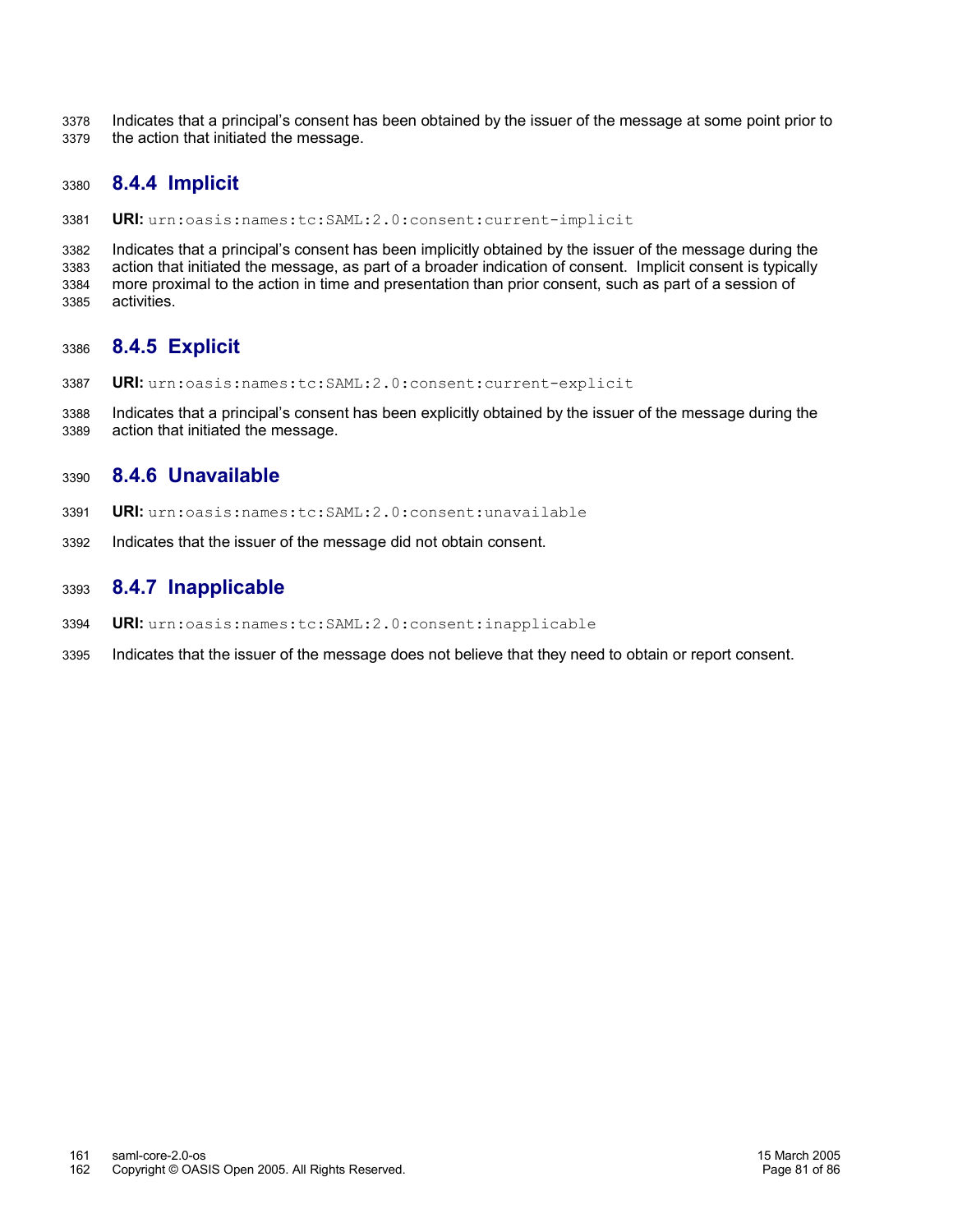## **9 References** 3396

The following works are cited in the body of this specification. 3397

## **9.1 Normative References** 3398

| 3399<br>3400         | [Excl-C14N]  | J. Boyer et al. Exclusive XML Canonicalization Version 1.0. World Wide Web<br>Consortium, July 2002. See http://www.w3.org/TR/xml-exc-c14n/.                                                                                        |
|----------------------|--------------|-------------------------------------------------------------------------------------------------------------------------------------------------------------------------------------------------------------------------------------|
| 3401<br>3402<br>3403 | [Schema1]    | H. S. Thompson et al. XML Schema Part 1: Structures. World Wide Web<br>Consortium Recommendation, May 2001. See http://www.w3.org/TR/xmlschema-<br>1/. Note that this specification normatively references [Schema2], listed below. |
| 3404<br>3405         | [Schema2]    | P. V. Biron et al. XML Schema Part 2: Datatypes. World Wide Web Consortium<br>Recommendation, May 2001. See http://www.w3.org/TR/xmlschema-2/.                                                                                      |
| 3406<br>3407         | [XML]        | T. Bray, et al. Extensible Markup Language (XML) 1.0 (Second Edition). World<br>Wide Web Consortium, October 2000. See http://www.w3.org/TR/REC-xml.                                                                                |
| 3408<br>3409<br>3410 | [XMLEnc]     | D. Eastlake et al. XML Encryption Syntax and Processing. World Wide Web<br>Consortium. See http://www.w3.org/TR/2002/REC-xmlenc-core-20021210/. Note<br>that this specification normatively references [XMLEnc-XSD], listed below.  |
| 3411<br>3412         | [XMLEnc-XSD] | XML Encryption Schema. World Wide Web Consortium. See<br>http://www.w3.org/TR/2002/REC-xmlenc-core-20021210/xenc-schema.xsd.                                                                                                        |
| 3413<br>3414         | [XMLNS]      | T. Bray et al. Namespaces in XML. World Wide Web Consortium, January 1999.<br>See http://www.w3.org/TR/REC-xml-names.                                                                                                               |
| 3415<br>3416<br>3417 | [XMLSig]     | D. Eastlake et al. XML-Signature Syntax and Processing. World Wide Web<br>Consortium, February 2002. See http://www.w3.org/TR/xmldsig-core/. Note that<br>this specification normatively references [XMLSig-XSD], listed below.     |
| 3418<br>3419<br>3420 | [XMLSig-XSD] | XML Signature Schema. World Wide Web Consortium. See<br>http://www.w3.org/TR/2000/CR-xmldsig-core-20001031/xmldsig-core-<br>schema.xsd.                                                                                             |

## **9.2 Non-Normative References** 3421

| 3422<br>3423<br>3424<br>3425 | [LibertyProt]     | J. Beatty et al. Liberty Protocols and Schema Specification Version 1.1. Liberty<br>Alliance Project, January 2003. See<br>http://www.projectliberty.org/specs/archive/v1_1/liberty-architecture-protocols-<br>schema-v1.1.pdf. |
|------------------------------|-------------------|---------------------------------------------------------------------------------------------------------------------------------------------------------------------------------------------------------------------------------|
| 3426<br>3427                 | <b>[RFC 1510]</b> | J. Kohl, C. Neuman. The Kerberos Network Authentication Requestor (V5). IETF<br>RFC 1510, September 1993. See http://www.ietf.org/rfc/rfc1510.txt.                                                                              |
| 3428<br>3429                 | <b>[RFC 2119]</b> | S. Bradner. Key words for use in RFCs to Indicate Requirement Levels. IETF<br>RFC 2119, March 1997. See http://www.ietf.org/rfc/rfc2119.txt.                                                                                    |
| 3430<br>3431                 | [RFC 2246]        | T. Dierks, C. Allen. The TLS Protocol Version 1.0. IETF RFC 2246, January 1999.<br>See http://www.ietf.org/rfc/rfc2246.txt.                                                                                                     |
| 3432<br>3433<br>3434         | <b>[RFC 2253]</b> | M. Wahl et al. Lightweight Directory Access Protocol (v3): UTF-8 String<br>Representation of Distinguished Names. IETF RFC 2253, December 1997. See<br>http://www.ietf.org/rfc/rfc2253.txt                                      |
| 3435<br>3436                 | [RFC 2396]        | T. Berners-Lee et al. Uniform Resource Identifiers (URI): Generic Syntax. IETF<br>RFC 2396, August, 1998. See http://www.ietf.org/rfc/rfc2396.txt.                                                                              |
| 3437<br>3438                 | <b>[RFC 2822]</b> | P. Resnick. Internet Message Format. IETF RFC 2822, April 2001. See<br>http://www.ietf.org/rfc/rfc2822.txt.                                                                                                                     |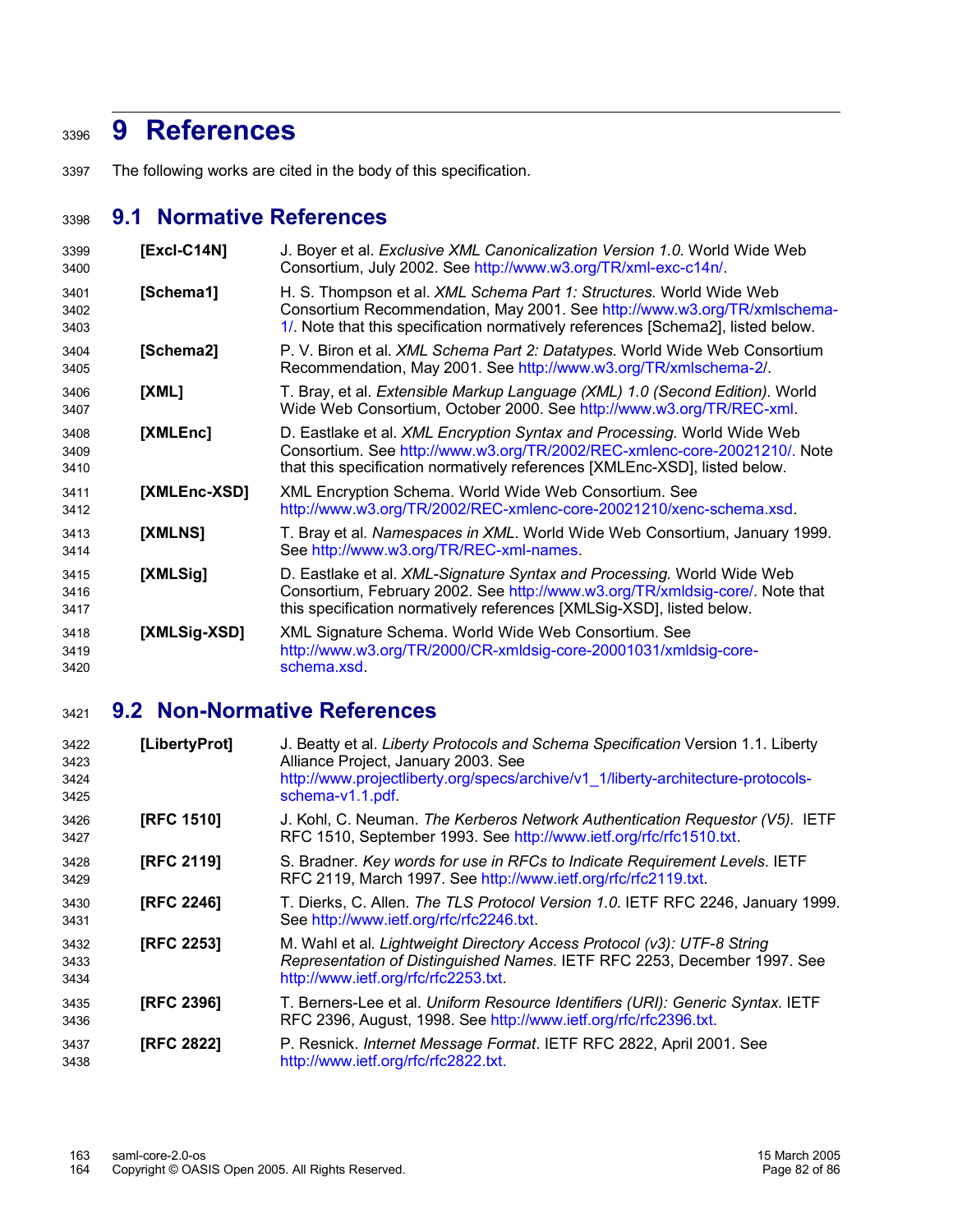| 3439<br>3440                 | [RFC 3075]     | D. Eastlake, J. Reagle, D. Solo. XML-Signature Syntax and Processing. IETF<br>RFC 3075, March 2001. See http://www.ietf.org/rfc/rfc3075.txt.                                                                                                   |
|------------------------------|----------------|------------------------------------------------------------------------------------------------------------------------------------------------------------------------------------------------------------------------------------------------|
| 3441<br>3442                 | [RFC 3513]     | R. Hinden, S.Deering, Internet Protocol Version 6 (IPv6) Addressing Architecture.<br>IETF RFC 3513, April 2003. See http://www.ietf.org/rfc/rfc3513.txt.                                                                                       |
| 3443<br>3444<br>3445         | [SAMLAuthnCxt] | J. Kemp et al. Authentication Context for the OASIS Security Assertion Markup<br>Language (SAML) V2.0. OASIS SSTC, March 2005. Document ID saml-authn-<br>context-2.0-os. See http://www.oasis-open.org/committees/security/.                  |
| 3446<br>3447<br>3448         | [SAMLBind]     | S. Cantor et al. Bindings for the OASIS Security Assertion Markup Language<br>(SAML) V2.0. OASIS SSTC, March 2005. Document ID saml-bindings-2.0-os.<br>See http://www.oasis-open.org/committees/security/.                                    |
| 3449<br>3450<br>3451         | [SAMLConform]  | P. Mishra et al. Conformance Requirements for the OASIS Security Assertion<br>Markup Language (SAML) V2.0. OASIS SSTC, March 2005. Document ID saml-<br>conformance-2.0-os. http://www.oasis-open.org/committees/security/.                    |
| 3452<br>3453<br>3454         | [SAMLGloss]    | J. Hodges et al. Glossary for the OASIS Security Assertion Markup Language<br>(SAML) V2.0. OASIS SSTC, March 2005. Document ID saml-glossary-2.0-os.<br>See http://www.oasis-open.org/committees/security/.                                    |
| 3455<br>3456<br>3457         | [SAMLMeta]     | S. Cantor et al. Metadata for the OASIS Security Assertion Markup Language<br>(SAML) V2.0. OASIS SSTC, March 2005. Document ID saml-metadata-2.0-os.<br>See http://www.oasis-open.org/committees/security/.                                    |
| 3458<br>3459<br>3460         | [SAMLP-XSD]    | S. Cantor et al. SAML protocols schema. OASIS SSTC, March 2005. Document<br>ID saml-schema-protocol-2.0. See http://www.oasis-<br>open.org/committees/security/.                                                                               |
| 3461<br>3462<br>3463         | [SAMLProf]     | S. Cantor et al. Profiles for the OASIS Security Assertion Markup Language<br>(SAML) V2.0. OASIS SSTC, March 2005. Document ID saml-profiles-2.0-os. See<br>http://www.oasis-open.org/committees/security/.                                    |
| 3464<br>3465<br>3466<br>3467 | [SAMLSecure]   | F. Hirsch et al. Security and Privacy Considerations for the OASIS Security<br>Assertion Markup Language (SAML) V2.0. OASIS SSTC, March 2005. Document<br>ID saml-sec-consider-2.0-os. See http://www.oasis-<br>open.org/committees/security/. |
| 3468<br>3469<br>3470         | [SAMLTechOvw]  | J. Hughes et al. SAML Technical Overview. OASIS, February 2005. Document ID<br>sstc-saml-tech-overview-2.0-draft-03. See http://www.oasis-<br>open.org/committees/security/.                                                                   |
| 3471<br>3472<br>3473         | [SAML-XSD]     | S. Cantor et al., SAML assertions schema. OASIS SSTC, March 2005. Document<br>ID saml-schema-assertion-2.0. See http://www.oasis-<br>open.org/committees/security/.                                                                            |
| 3474<br>3475                 | [SSL3]         | A. Frier et al. The SSL 3.0 Protocol. Netscape Communications Corp, November<br>1996.                                                                                                                                                          |
| 3476<br>3477                 | [UNICODE-C]    | M. Davis, M. J. Dürst. Unicode Normalization Forms. UNICODE Consortium,<br>March 2001. See http://www.unicode.org/unicode/reports/tr15/tr15-21.html.                                                                                           |
| 3478<br>3479                 | [W3C-CHAR]     | M. J. Dürst. Requirements for String Identity Matching and String Indexing. World<br>Wide Web Consortium, July 1998. See http://www.w3.org/TR/WD-charreg.                                                                                      |
| 3480<br>3481<br>3482         | [W3C-CharMod]  | M. J. Dürst. Character Model for the World Wide Web 1.0: Normalization. World<br>Wide Web Consortium, February 2004. See http://www.w3.org/TR/charmod-<br>norm/                                                                                |
| 3483<br>3484                 | [XACML]        | eXtensible Access Control Markup Language (XACML), product of the OASIS<br>XACML TC. See http://www.oasis-open.org/committees/xacml.                                                                                                           |
| 3485<br>3486                 | $[XML-ID]$     | J. Marsh et al. xml:id Version 1.0, World Wide Web Consortium, April 2004. See<br>http://www.w3.org/TR/xml-id/                                                                                                                                 |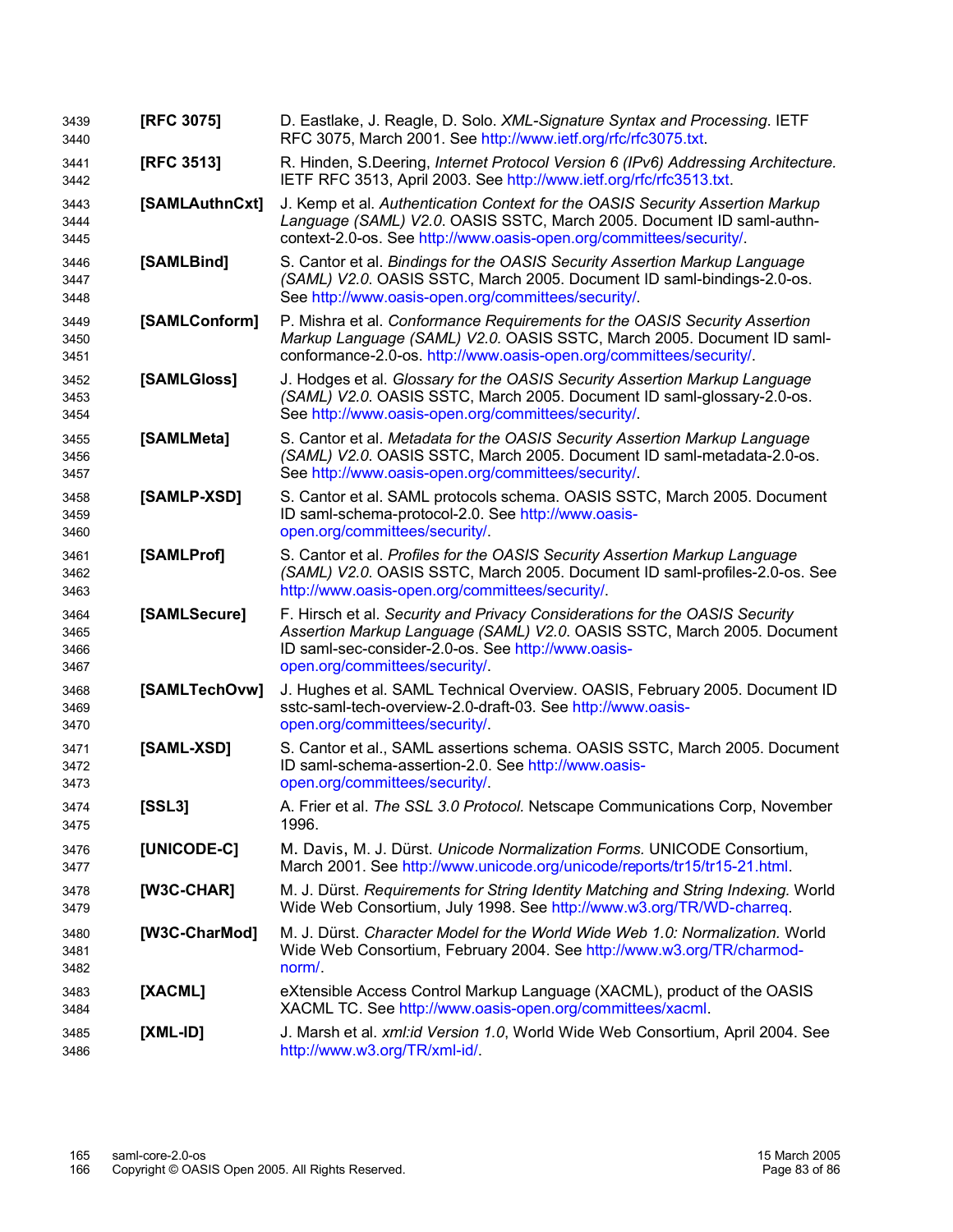# **Appendix A. Acknowledgments** 3487

• Conor Cahill, AOL

3490

The editors would like to acknowledge the contributions of the OASIS Security Services Technical Committee, whose voting members at the time of publication were: 3488 3489

- John Hughes, Atos Origin • Hal Lockhart, BEA Systems • Mike Beach, Boeing • Rebekah Metz, Booz Allen Hamilton • Rick Randall, Booz Allen Hamilton • Ronald Jacobson, Computer Associates • Gavenraj Sodhi, Computer Associates • Thomas Wisniewski, Entrust • Carolina Canales-Valenzuela, Ericsson • Dana Kaufman, Forum Systems • Irving Reid, Hewlett-Packard • Guy Denton, IBM • Heather Hinton, IBM • Maryann Hondo, IBM • Michael McIntosh, IBM • Anthony Nadalin, IBM • Nick Ragouzis, Individual • Scott Cantor, Internet2 • Bob Morgan, Internet2 • Peter Davis, Neustar • Jeff Hodges, Neustar • Frederick Hirsch, Nokia • Senthil Sengodan, Nokia • Abbie Barbir, Nortel Networks • Scott Kiester, Novell • Cameron Morris, Novell • Paul Madsen, NTT • Steve Anderson, OpenNetwork • Ari Kermaier, Oracle • Vamsi Motukuru, Oracle • Darren Platt, Ping Identity • Prateek Mishra, Principal Identity • Jim Lien, RSA Security • John Linn, RSA Security • Rob Philpott, RSA Security • Dipak Chopra, SAP • Jahan Moreh, Sigaba 3491 3492 3493 3494 3495 3496 3497 3498 3499 3500 3501 3502 3503 3504 3505 3506 3507 3508 3509 3510 3511 3512 3513 3514 3515 3516 3517 3518 3519 3520 3521 3522 3523 3524 3525 3526 3527
- Bhavna Bhatnagar, Sun Microsystems 3528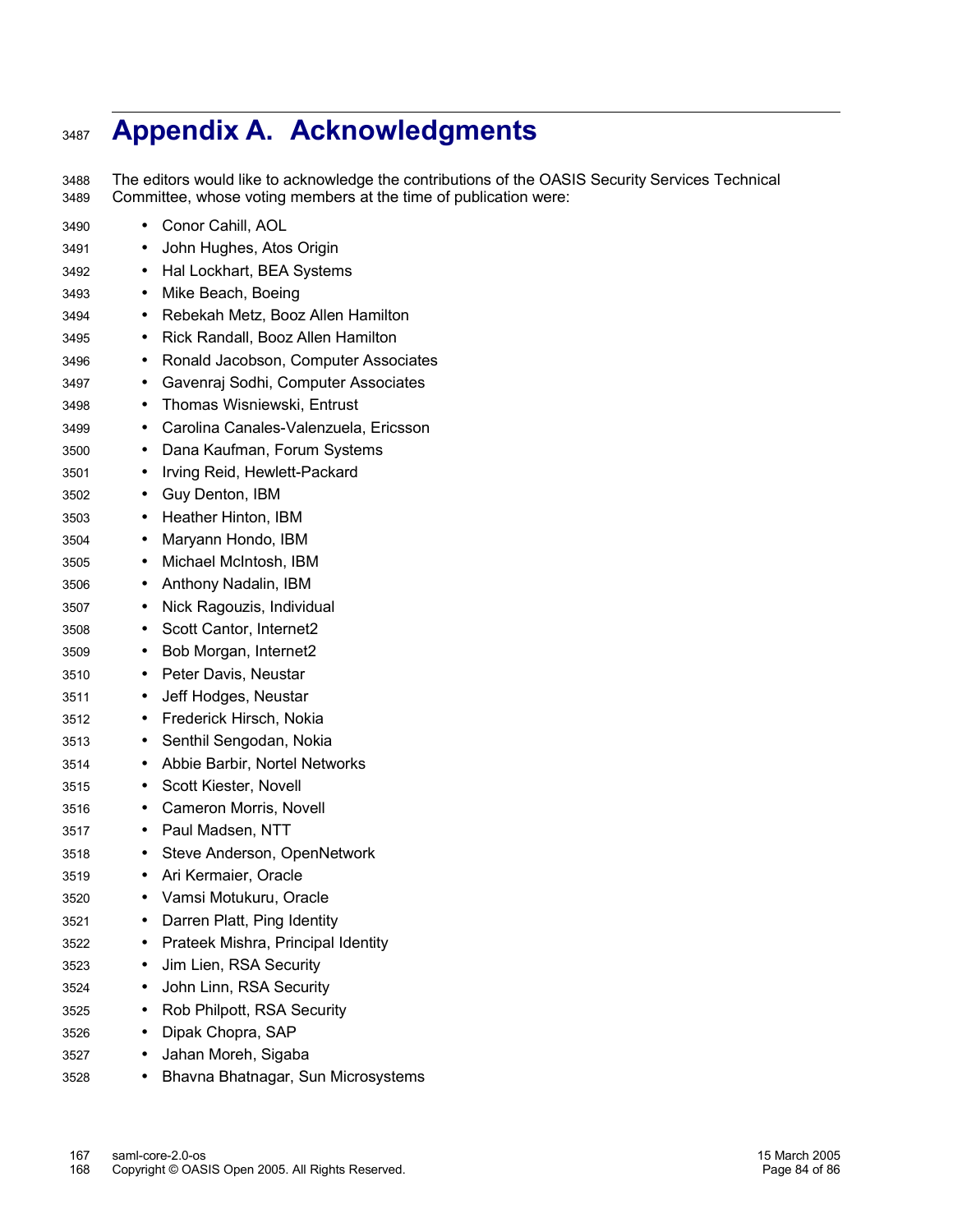- Eve Maler, Sun Microsystems 3529
- Ronald Monzillo, Sun Microsystems 3530
- Emily Xu, Sun Microsystems 3531
- Greg Whitehead, Trustgenix 3532
- 3533
- The editors also would like to acknowledge the following former SSTC members for their contributions to this or previous versions of the OASIS Security Assertions Markup Language Standard: 3534 3535
- Stephen Farrell, Baltimore Technologies • David Orchard, BEA Systems • Krishna Sankar, Cisco Systems • Zahid Ahmed, CommerceOne • Tim Alsop, CyberSafe Limited • Carlisle Adams, Entrust • Tim Moses, Entrust • Nigel Edwards, Hewlett-Packard • Joe Pato, Hewlett-Packard • Bob Blakley, IBM • Marlena Erdos, IBM • Marc Chanliau, Netegrity • Chris McLaren, Netegrity • Lynne Rosenthal, NIST • Mark Skall, NIST • Charles Knouse, Oblix • Simon Godik, Overxeer • Charles Norwood, SAIC • Evan Prodromou, Securant • Robert Griffin, RSA Security (former editor) • Sai Allarvarpu, Sun Microsystems • Gary Ellison, Sun Microsystems • Chris Ferris, Sun Microsystems • Mike Myers, Traceroute Security • Phillip Hallam-Baker, VeriSign (former editor) • James Vanderbeek, Vodafone • Mark O'Neill, Vordel • Tony Palmer, Vordel 3536 3537 3538 3539 3540 3541 3542 3543 3544 3545 3546 3547 3548 3549 3550 3551 3552 3553 3554 3555 3556 3557 3558 3559 3560 3561 3562 3563 3564
- Finally, the editors wish to acknowledge the following people for their contributions of material used as input to the OASIS Security Assertions Markup Language specifications: 3565 3566
- Thomas Gross, IBM 3567
- Birgit Pfitzmann, IBM 3568